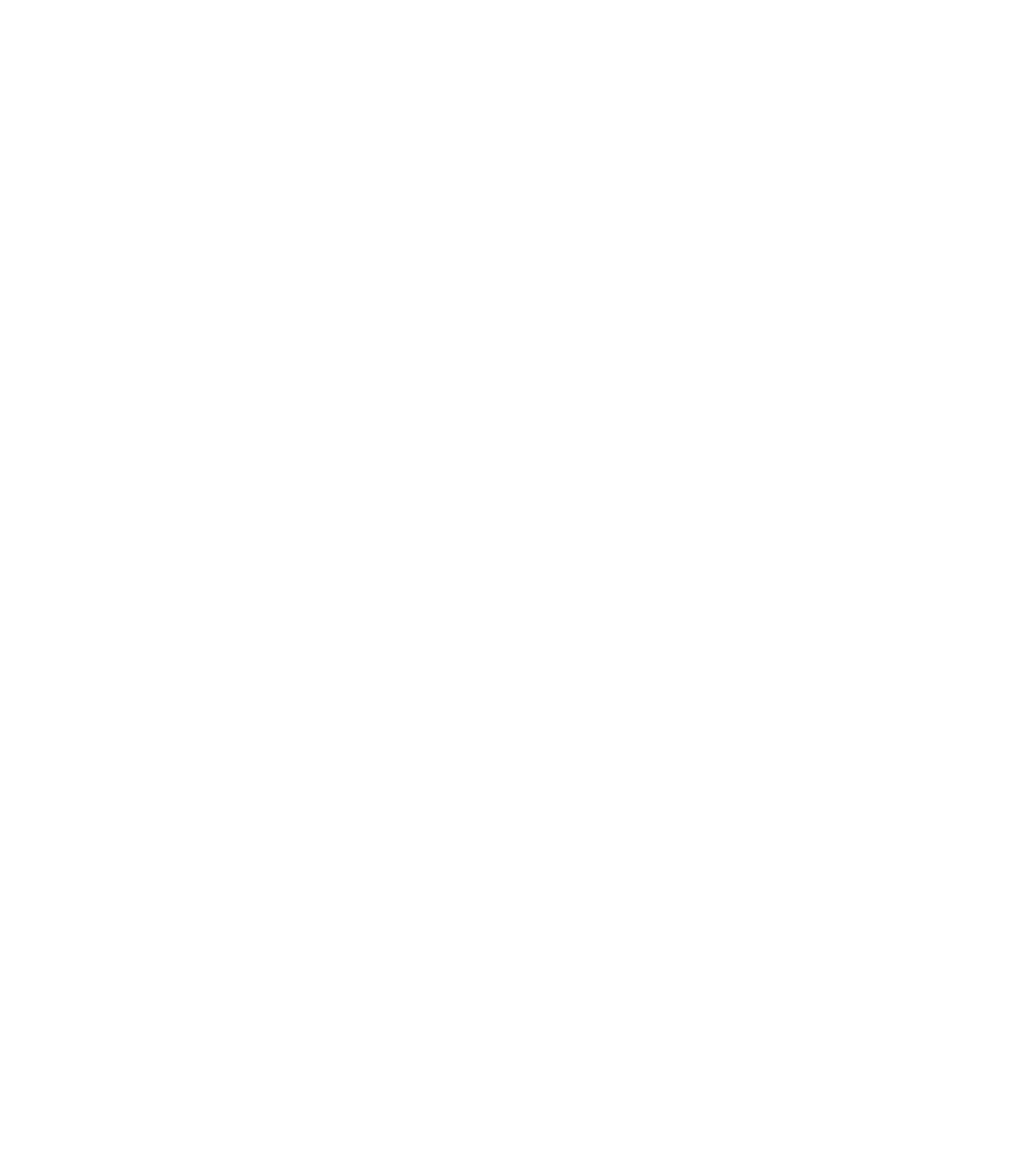## **Ohlone Women Elders: Restoring A California Legacy**

**This book honors all those who came before us, including Adeline Castro and Ella Rodriquez, and all those who are still to come.**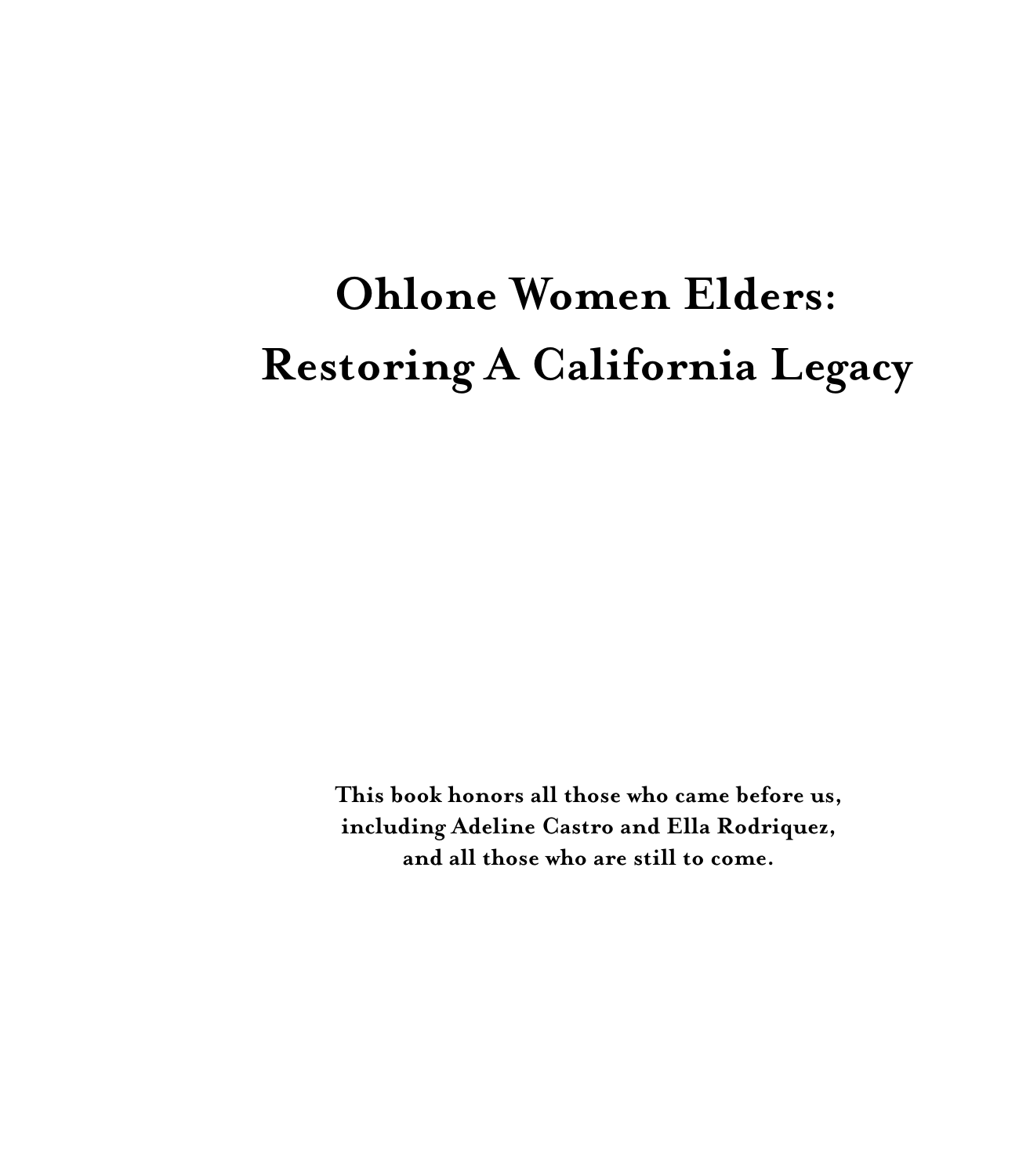#### Created and produced by Costanoan Indian Research, Inc, Ann Marie Sayers, Director

This project is made possible, in part, by a grant from the California Council for the Humanities as part of the Council's statewide California Stories Initiative. The Council is an independent non-profit organization and a state affiliate of the National Endowment for the Humanities. For more information on the Council and the California Stories Initiative, visit www.californiastories.org.



#### and Community Works West



Photography by Ruth Morgan Oral history by Janet Clinger Clapper Stick drawing by Anthony Totatzin Sul Book design by Ellie Erickson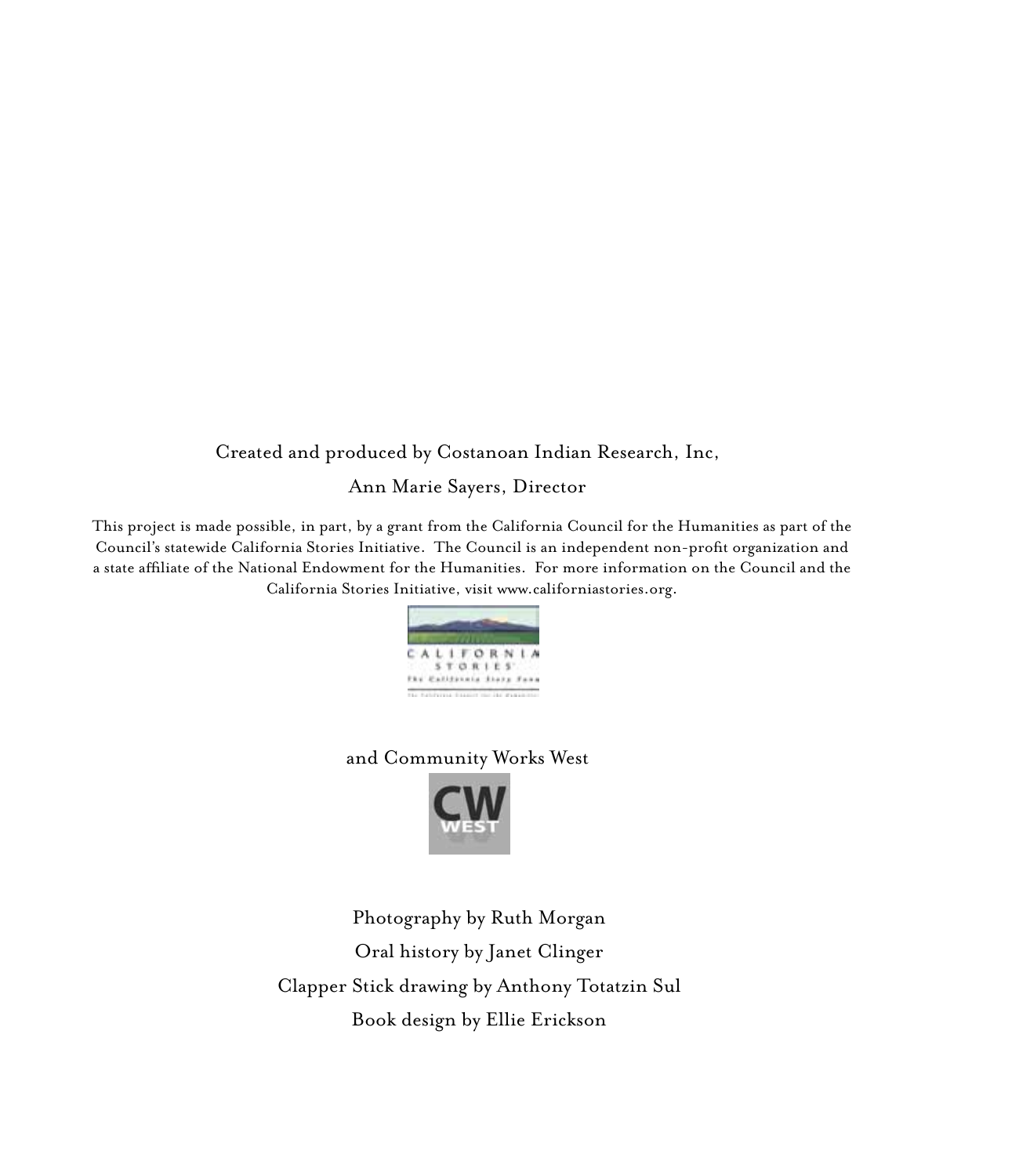### CONTENTS

| Introduction                    |                 |
|---------------------------------|-----------------|
| ELDERS:                         |                 |
| Louise Angulo                   | PAGE 10         |
| Delfina Diaz                    | PAGE 14         |
| Lu Diaz & Marie Rhyans          | PAGE 20         |
| Ruth Orta                       | PAGE 28         |
| <b>Charlotte Paes</b>           | PAGE 38         |
| Ella Rodriquez                  | PAGE 46         |
| Rose Stephens & Babe Littlejohn | <b>PAGE 56</b>  |
| Eva Tuosto                      | PAGE 64         |
| Laverne Wilcox                  | PAGE 72         |
| Irene Williams                  | PAGE 76         |
|                                 |                 |
| CONVENORS:                      |                 |
| Ann Marie Sayers                | PAGE 84         |
| Terry Reynaga                   | PAGE 94         |
| Charlene Sul                    | <b>PAGE 106</b> |
| Kanyon Sayers-Roads             | <b>PAGE 118</b> |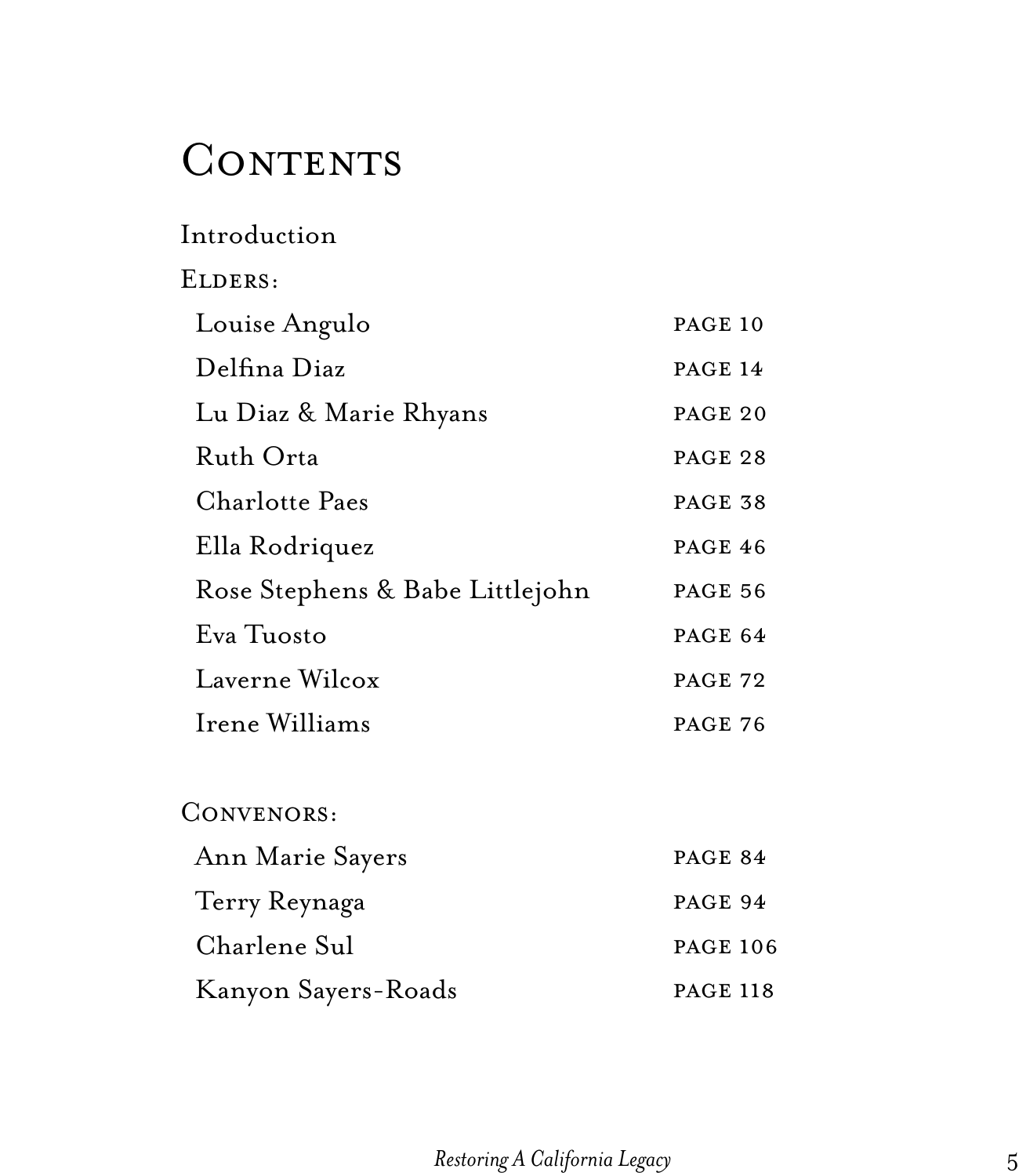#### WELCOME HOME!

#### **akkuyuT miSimipi**

We move away now From the horror of '49 From the genocide that trailed through our world From the greed and violence That forced the ancestors To move into the shadows The silence is broken We walk with those who came before They are proud and grateful That we made the journey to find them We walk in beauty We are still here! We are home

**akkuyuT miSimipi**

6 *Ohlone Women Elders*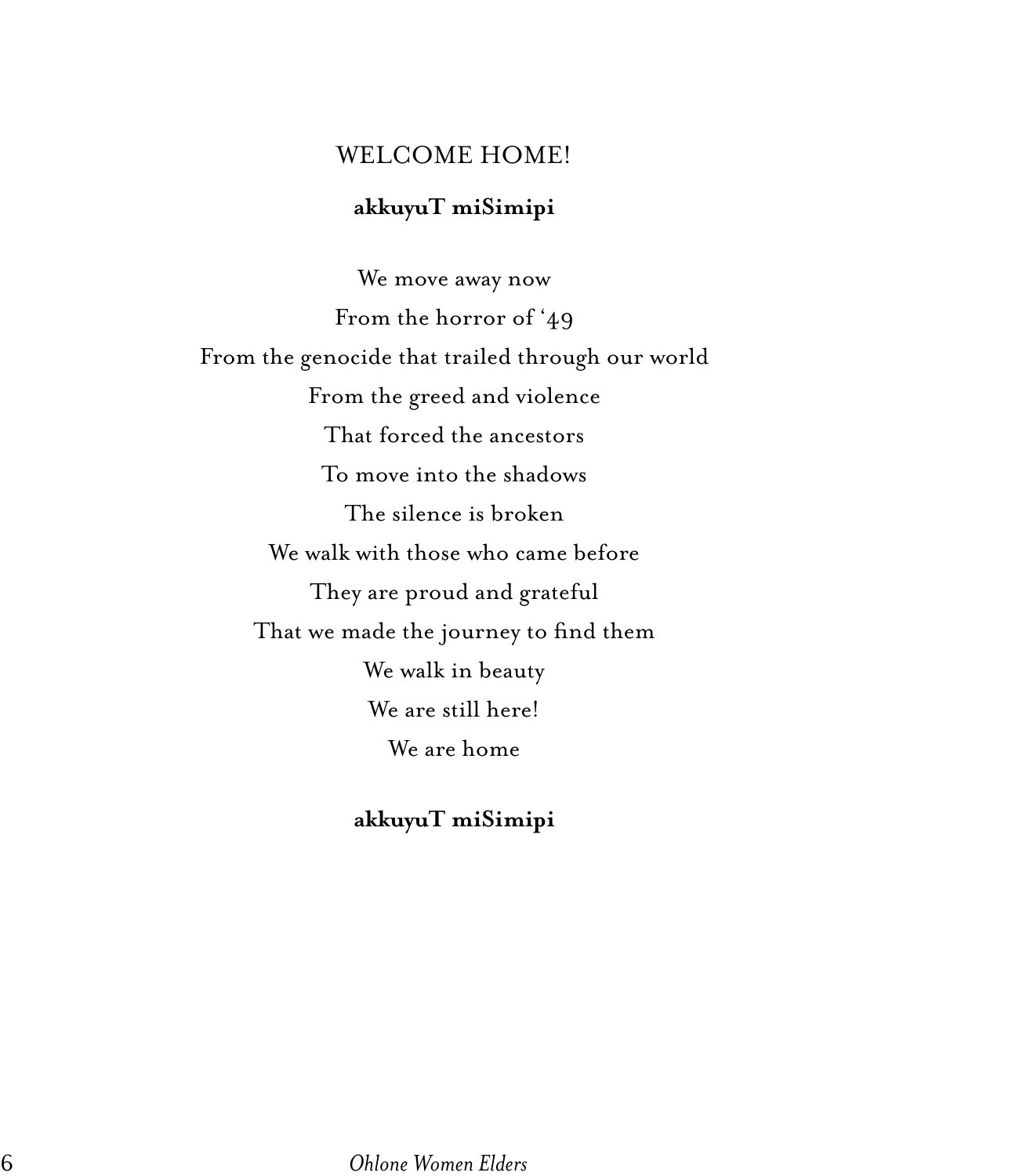**"The elders were always honored. At the gatherings elders go first. They are our teachers."** *-Terry Reynaga*

Costanoan Indian Research, Inc., under the direction of Ann Marie Sayers, conducted honoring ceremonies for Ohlone women elders in 2004 and 2006 at Indian Canyon. The elders speak of their experiences and reflect on the meaning of the honoring ceremony. By their very presence they provide the vital connection with the past and toward a more positive future for the Ohlone people.

The Costanoan/Ohlone people lived for thousands of years in harmony with their environment that extended from San Francisco to Big Sur and from the Pacific Ocean to the eastern side of Mt. Diablo. Foreign incursions into Costanoan territory began in 1769 when Portola traveled the San Francisco peninsula. The Spanish invasion was the prelude to the far more devastating rush for gold that almost over night became an assault on California native people and their living space. It is estimated that between 1848 and 1850, at least 4,500 California Indians were murdered by whites.<sup>1</sup> Volunteer militias waged a war of extermination supported by public policy. Municipal governments offered bounties for Indian scalps and heads. Edward Cheever, writing in 1870, stated that "*The Indian, if he becomes an obstacle, is classed with the wild animals, and is hunted to the death; this antagonism becomes mutual and is perhaps as natural as the antipathies of cats and dogs."2* As a result of this holocaust, many native Californians bore silent witness to the horror. This assault has had lasting consequences that are still playing out. Silence became a tool for survival that has been passed down through generations long after the murdering ceased. To honor our living elders is also to honor those who came before, those who could not speak.

<sup>1</sup> According to one estimate California's native population declined from 150,000 in 1845 to less than 30,000 in 1870. From The Indians of California: The Changing Image, James J. Rawls

<sup>2</sup> Edward E. Cheever, "The Indians of California", American Naturalist, 1870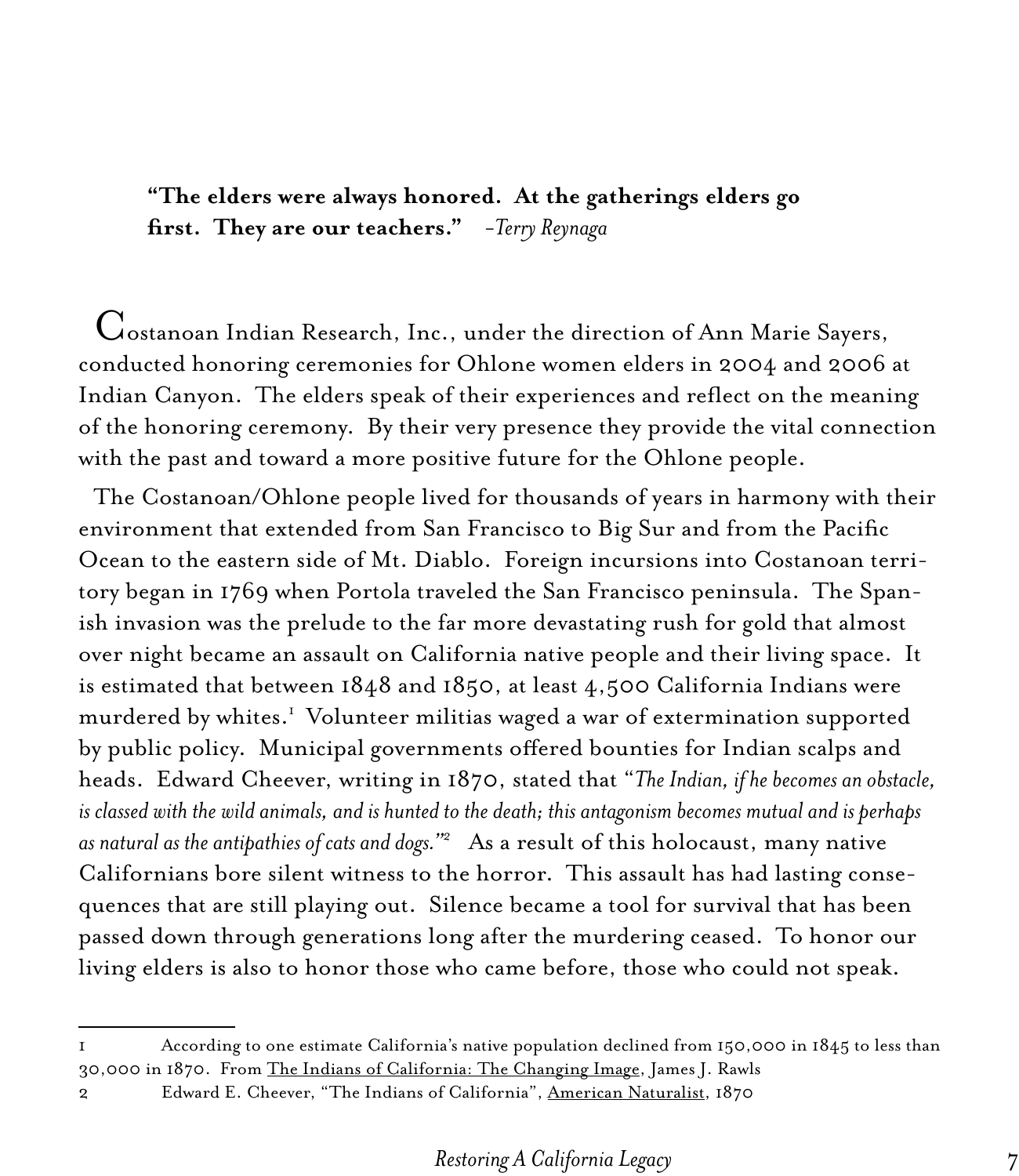

### *Viviana Soto-Torres-Espinosa b. December 2, 1823*

8 *Ohlone Women Elders*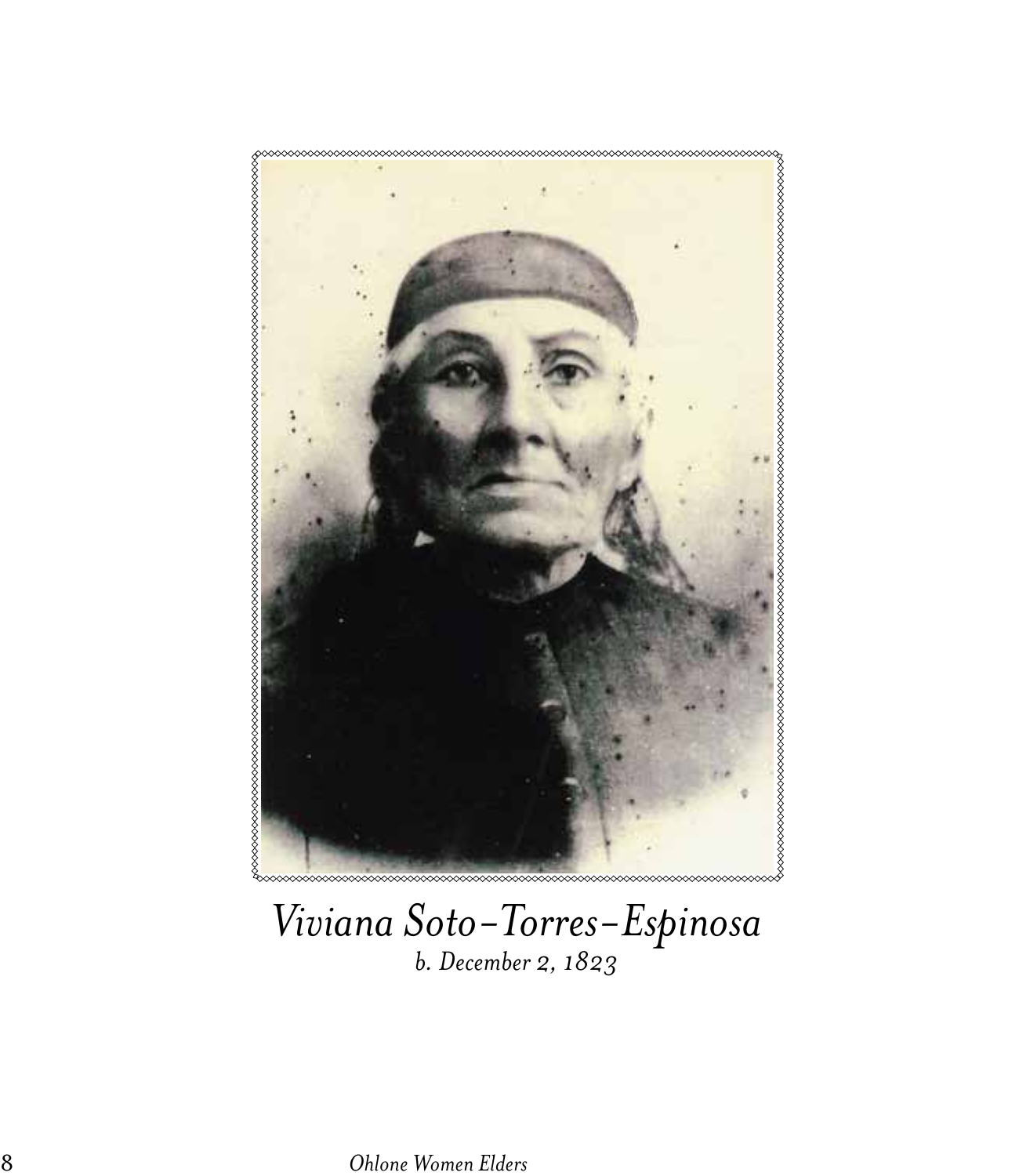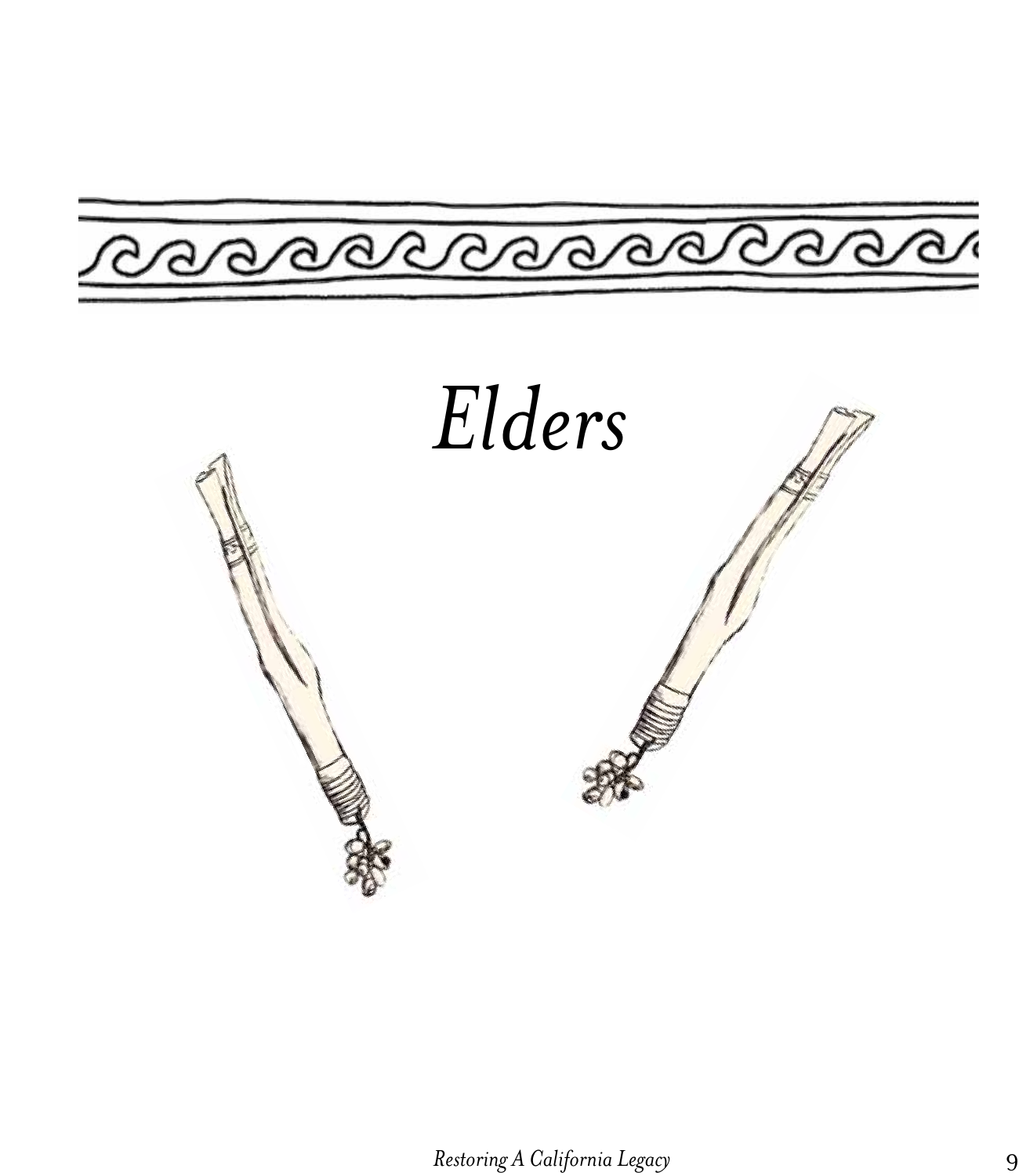# *Louise Angulo*

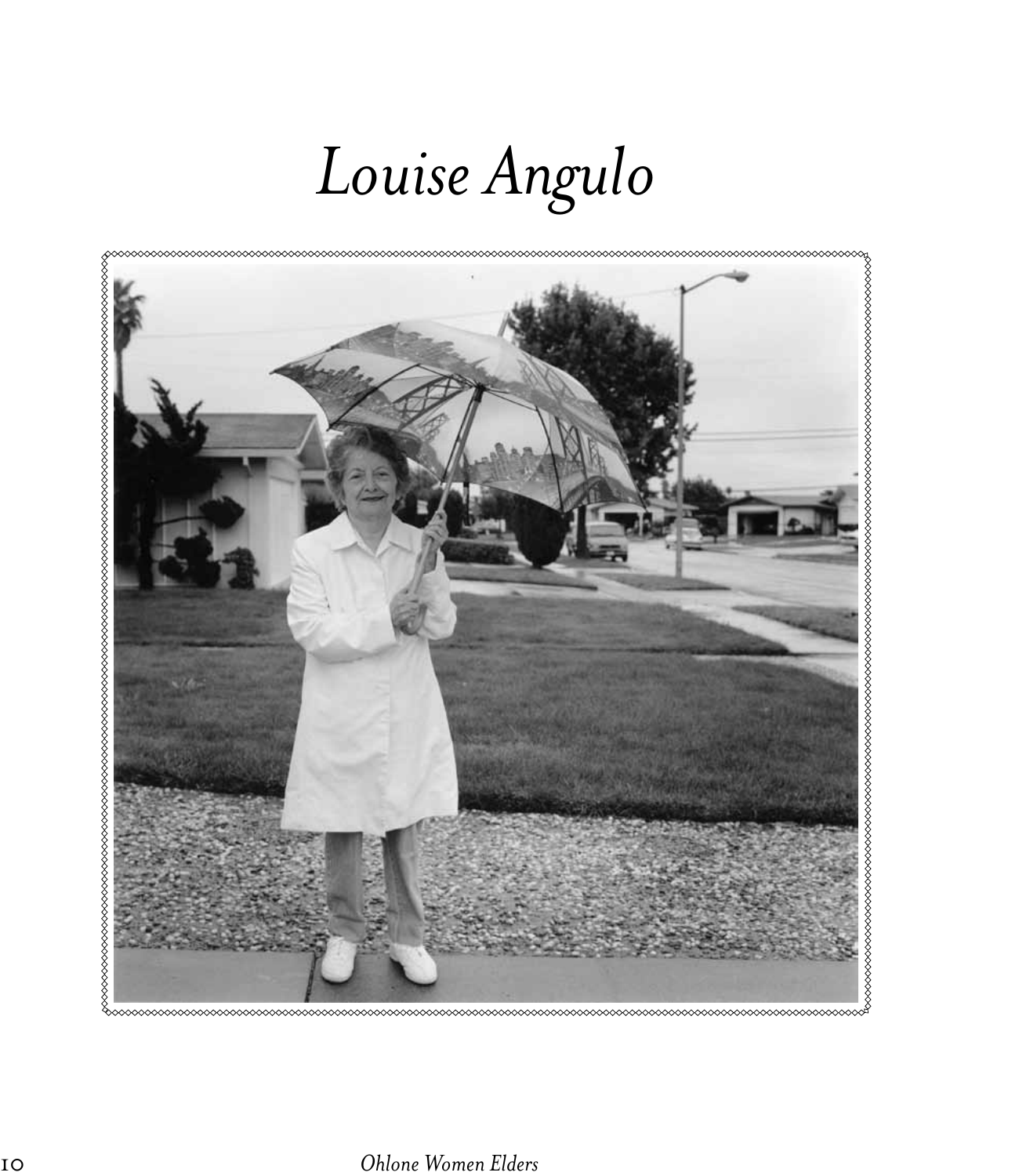Louise: My great-great grandmother owned property near the golf course off Hwy. 68. Mom said when the white man would come to collect taxes, she'd run and hide in the hills because she thought they were going to kill her. That's how they got her property. Patrick Orozco said she also had property in Carmel Valley, clear down to Big Sur. I know that my mom was Indian; that's all she ever said. I really don't know too much about it the Ohlone culture. We didn't go to any gatherings. They didn't have any ceremonies or anything. At one time there was nobody living in Santa Rita except all our relatives. There were no outsiders. After they passed away and then different ones came in, you don't know nobody out there now. My oldest brother stayed there until he passed away. My younger brother moved to town. I got married and moved here to Salinas. My oldest sister got married. My cousins eventually moved away.

*Q: Did your mother talk with you about being Ohlone and pass anything down to you?*

Louise: No, she just said that her mother and father were Indian and that was about it.

#### *Q: What does it mean to you to be considered an Ohlone woman elder?*

Louise: It makes me proud. My mom was born in Monterey and all her relatives were born in Monterey way, way back. That makes me proud cause my mom was California Indian. I have a brother who is ninety years old. My sister just passed away. In her obituary that came in the paper, it said how proud she was. She knew a lot more that I do. My oldest daughter is the one who did all the family research. We went to the diocese in Monterey and read through many old baptismal records and found where my great-great grandfather, a 'neophyte', was baptized and given the Spanish surname, Espinosa. I said, "That's it!" Right after our Monterey Diocese visit, we came to the courthouse to do more research. We found records referring to a man who died in an old Indian woman's home in the Corral de Tierra area. The old Indian woman was my grandmother!

*Q: Hoe did the honoring ceremony make you feel?* 

Louise: It made me feel proud, really proud. These are the beads they gave me; they are beautiful. I enjoyed the groups that danced and the good food too. A gathering was held at Hartnell Junior College in Salinas. The next day my ninety

#### *Restoring A California Legacy* 11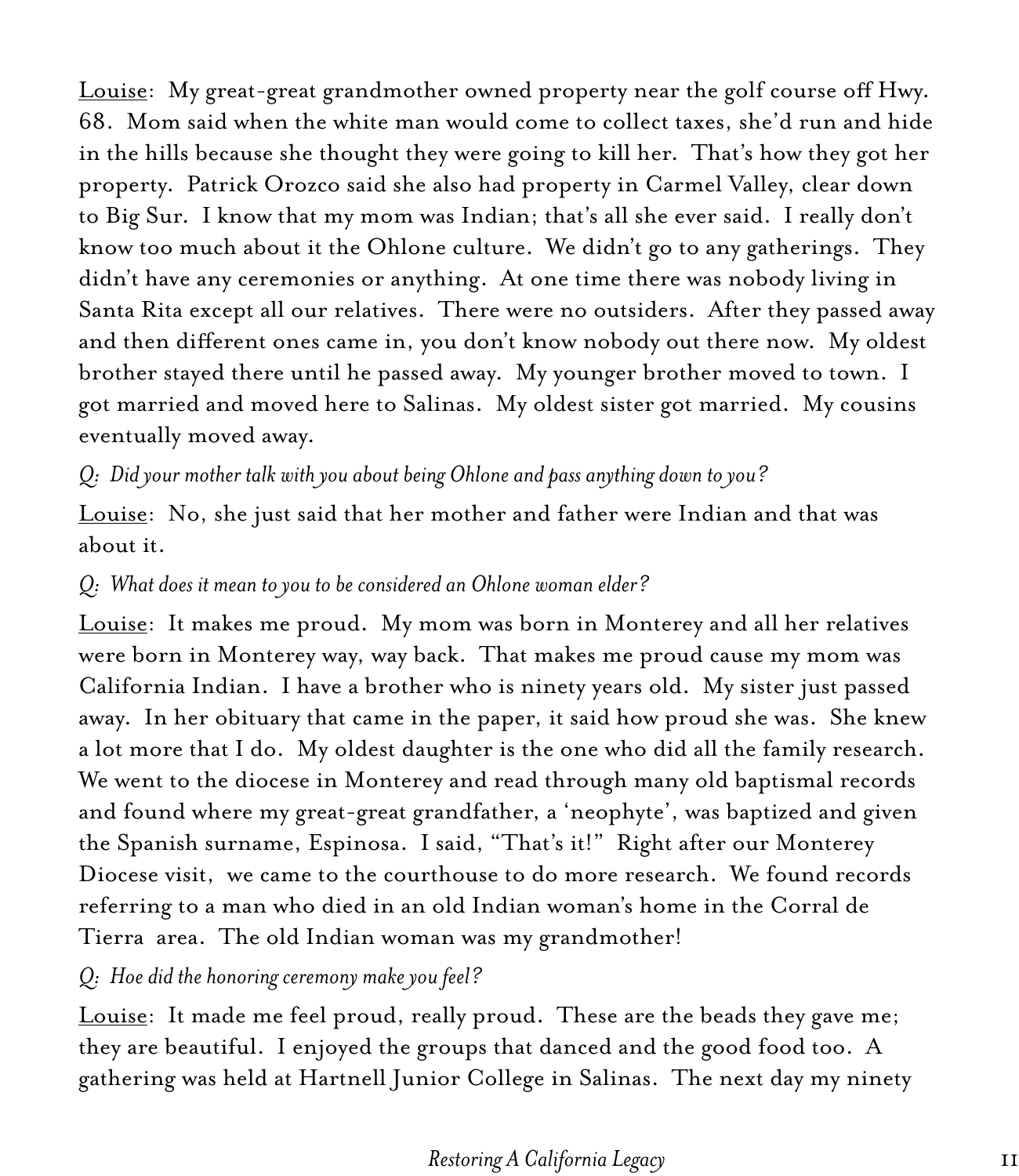year old brother attended the dance group's performance at San Juan Bautista. Patrick Orozco introduced him to the crowd. My brother told the group, "I'm really happy that you're singing the songs that our great-grandmother sang." An old wax recording of her singing is at the Smithsonian in Washington, D.C.

*Q: What would you like to see happen for the Ohlone people in the next generation?* 

Louise: I hope they would help the kids, especially those who want to go to college, so they could get an education and be successful. For the ones who can't afford it, who don't have any insurance, if they would have something to help them. Healthcare. If they had a club for the kids to join, that would be nice. They don't have anything like that here. I told them over at the Candelavia Center that I'd like to see more gatherings. Something for Indian senior citizens -- recreation would be really nice.

 *Q: When you were in school was there any teaching about native culture?*

Louise: No, nothing.

*Q: What could the larger society learn from the Ohlone?*

Louise: The way they lived. They were a kind, peaceful society.

*Q: Are any of your children or grandchildren interested in finding out more about their heritage?*

Louise: My grandsons, John Knappe, Eric Angulo, Barry Knappe, and granddaughter, Roxanne Dickinson all have an interest. They know they are California Indians and are proud of it.

*Work history ~*

Louise: I went one year to high school. My dad left to work in the shipyards up in San Francisco because that was the beginning of the War. He left my mom and my younger sister and me; we had no money, no food, no nothing. I was sixteen. My girlfriend and I went down on Front Street in Salinas to the American Laundry and got jobs working there. They paid fifty cents an hour. I supported my mom and sister and myself. I worked there maybe two years. The school officials caught up with me and made me go to night school. Then my dad came back. I got married and I didn't work until my youngest girl was going to graduate from high school. I have four children. I worked at Laurel Inn for nine years until I quit to take care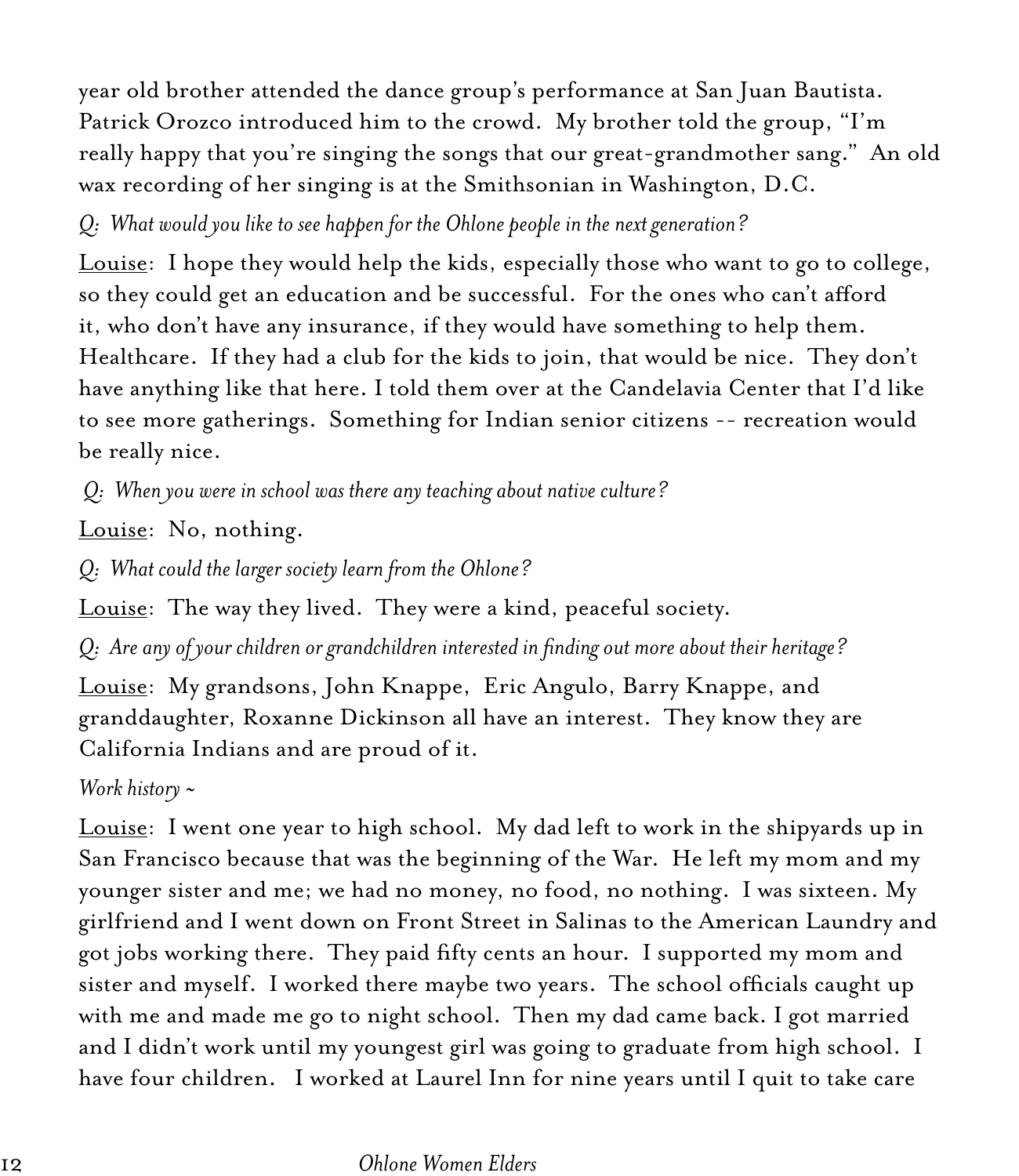of my grandson while my daughter worked.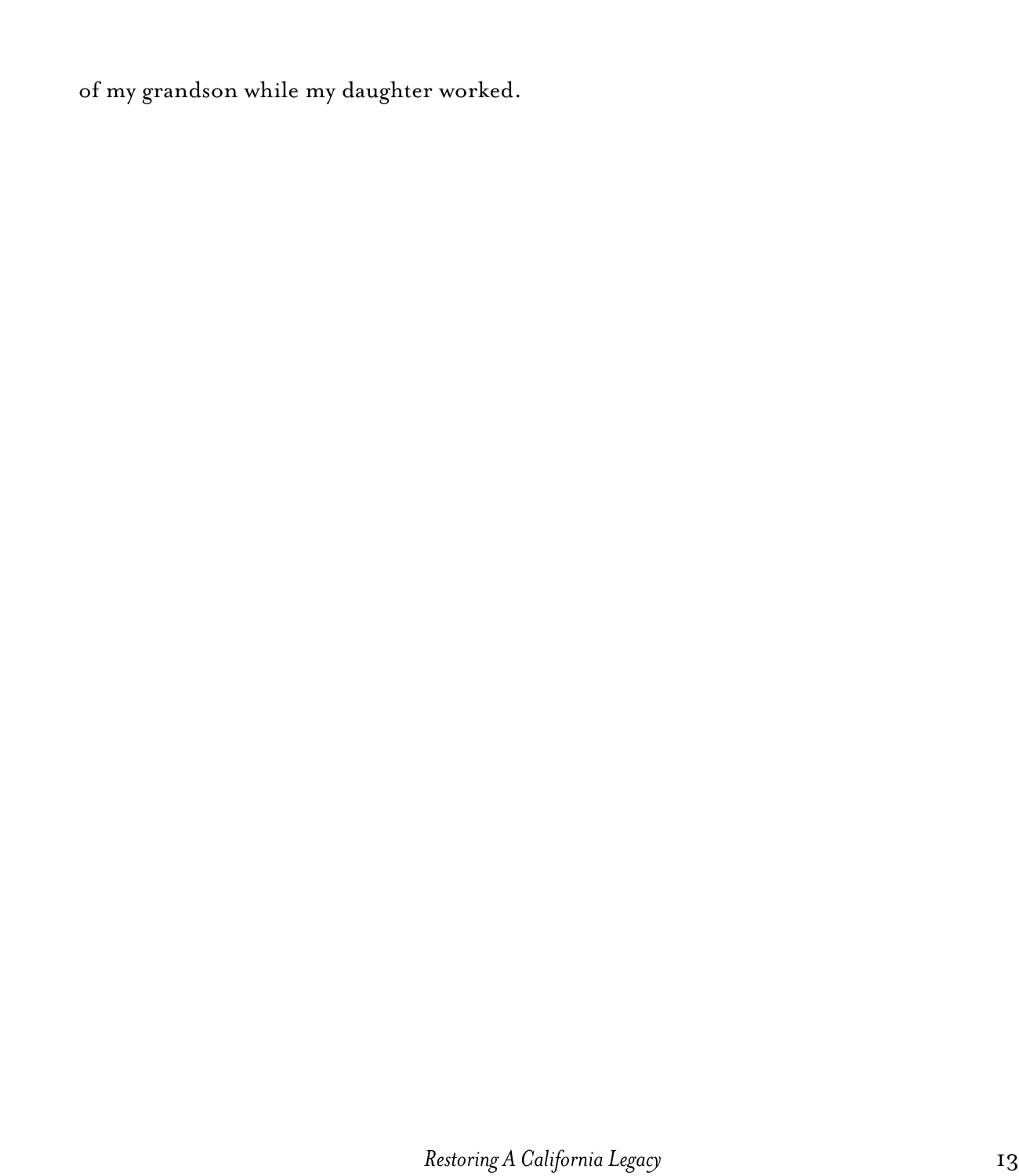# *Delfina Diaz*

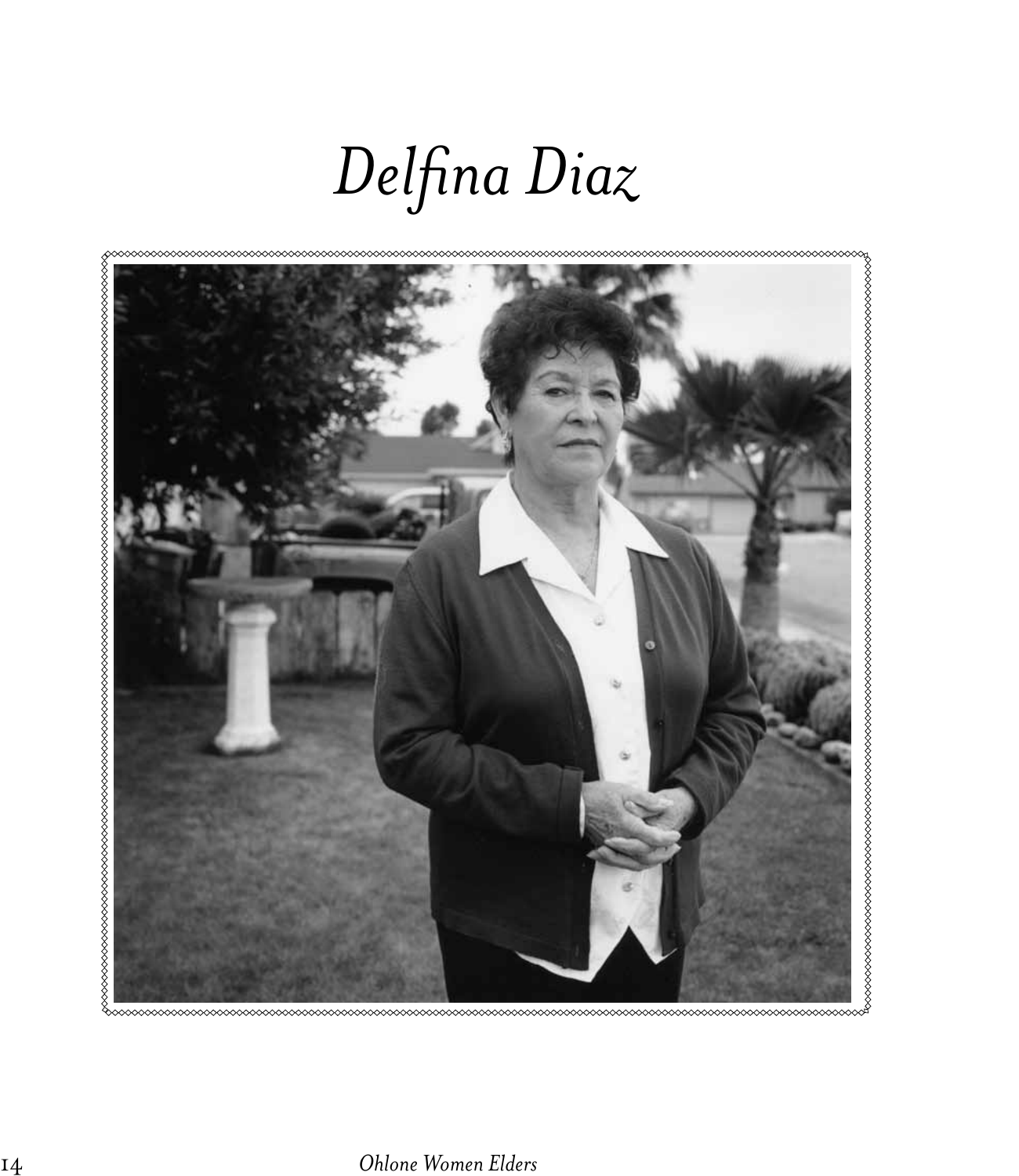#### *Q: When you were growing up, were there gatherings or celebrations related to being Native American?*

Delfina: Nothing like that. I don't know why. It was not that they were ashamed, but it was never brought up. If it was brought up at home, I didn't hear it. We had a baseball team that was called the Santa Rita Indians. I must have been in seventh or eighth grade when they just started saying, "Oh, you Santa Rita Indians," kind of putting us down. I didn't understand why. I just let it go. I really didn't know how much Indian I had in me. My father was from Mexico. My mother is the one that's got the Indian. She looked Indian. She had the big nose, although she was very light. She lived in Santa Rita most of her life but was born in Salinas. I never knew my grandparents.

#### *Q: When did you become interested in your Indian heritage?*

Delfina: I think after I got into high school and maybe when I got married. My children started wanting to know their lineage, who their grandparents were. That's when we started looking up who my real great-grandparents were. Viviana Soto was my great-great-great grandmother; she was Indian. They have a tape of her singing.

#### *Q: Why do you think there was all this silence about the culture?*

Delfina: I don't know why. When I found out I had Indian in me, I was happy. In Santa Rita there was a group of kids. We were all related in Santa Rita one way or another. We used to play cowboys and Indians. I always wanted to be the Indian. The boys were the cowboys and the girls were the Indians. It was just a hide-andseek type thing.

#### *Q: What was it like growing up in Santa Rita?*

Delfina: Everybody used to help everybody. It was like a big family. If someone got sick down the road, someone would be there to help them. It was just part of what we did. We always supported one another.

I remember growing up – it was just my brother and I. I was his protector because he was younger than me. I got into fights with boys. I was such a tomboy. I had long hair and Mama always had it braided. I'd come home with my braids half hanging out because the older boys tried to bully my brother. He was a sickly little

#### *Restoring A California Legacy* 15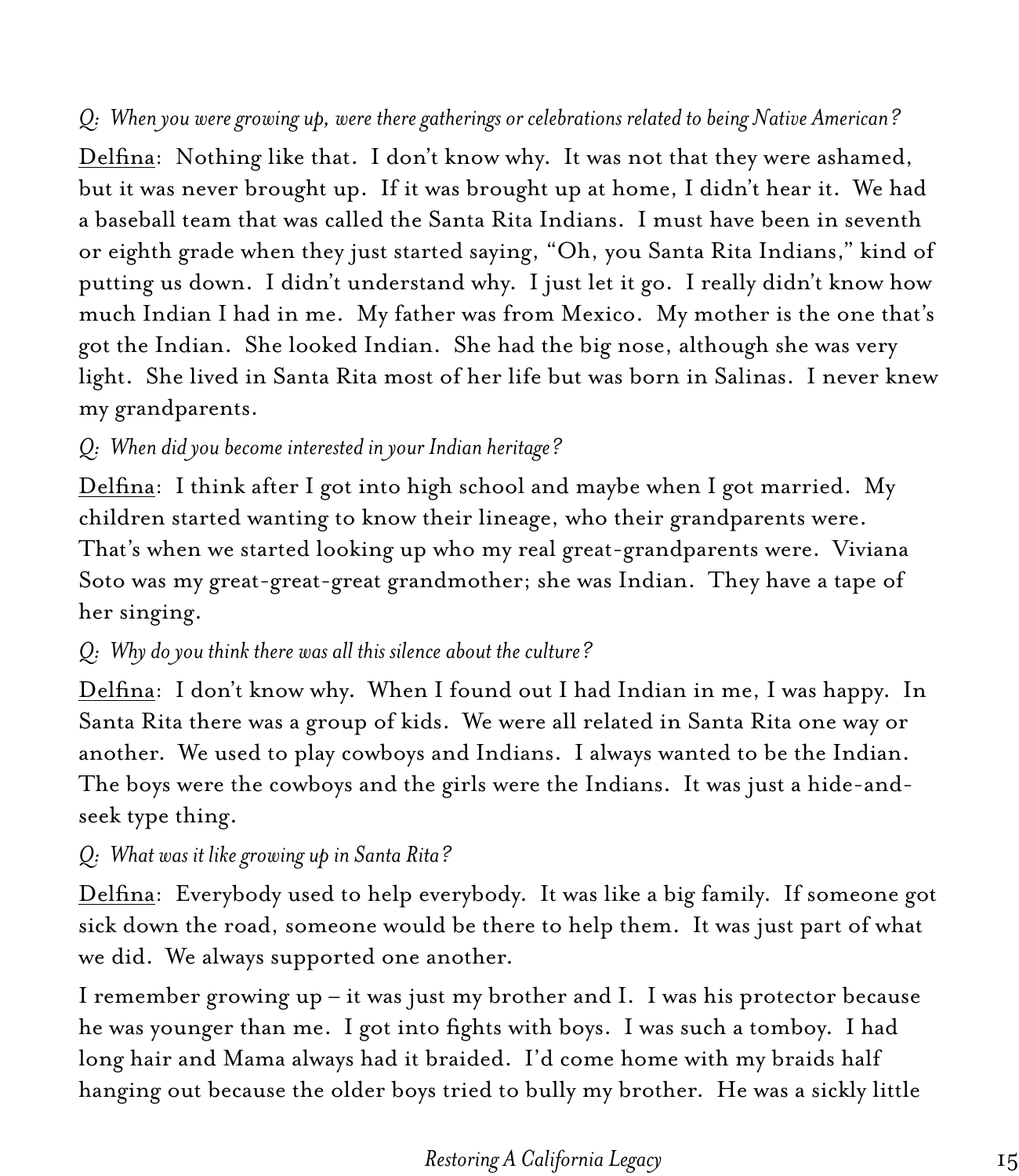guy when growing up. I was always the one watching out for him when we went to school. When we were little he always used to call me 'Honey.' After he started school, the 'Honey' went away because they started teasing him.

#### *Q: What would want the Ohlone children growing up now inherit about the past?*

Delfina: To come out and realize who they really are, that's how I feel. I wanted to know more of where my heritage was. I think this is something that they should know.

#### *Q: How did they honoring ceremony make you feel?*

Delfina: Belonging to where I come from. Getting to know more. There were so many questions I wanted to ask and I finally ended up going down and asking why the dancers had these marks on their chins and some of what the dance was about. I loved it! It just gave me chills. I was just so happy. It was something I had never seen before. I wished that my children would have been there to see the ceremony.

*Q: As an Ohlone what do you think the Ohlone and Native Americans in general have to offer the larger society? What can the society learn from the Native American experience?*

Delfina: To have respect. For one thing, the Indians were here first! These days it looks like the whites that came from Europe own everything. They took over and smothered the Indian culture. I never realized until I was an adult that it was such a wonderful culture and I was part of it. I think the younger generation needs to know this. I've told my children. I have three boys and a girl. I have fourteen grandchildren and four great-grandchildren.

Growing up we had to have respect for our elders; when we were introduced to them we had to say their last name, not just their first name – Mrs. Nunez or Mr. Castro. That's one thing my mom and my grandpa said, "Keep respect for the elders always." Not only anyone who is older, but if you have respect for younger children, they are going to have respect for you. That's how I brought up my kids, because that is what I was taught. Have respect for everyone and their property.

*Q: What would be your vision for the Ohlone in the future? What would you like to see happen?*

Delfina: I think just to come out more, to have more of the younger generation get involved. To me it's wonderful honoring the elders, but I think they need to pull

#### 16 *Ohlone Women Elders*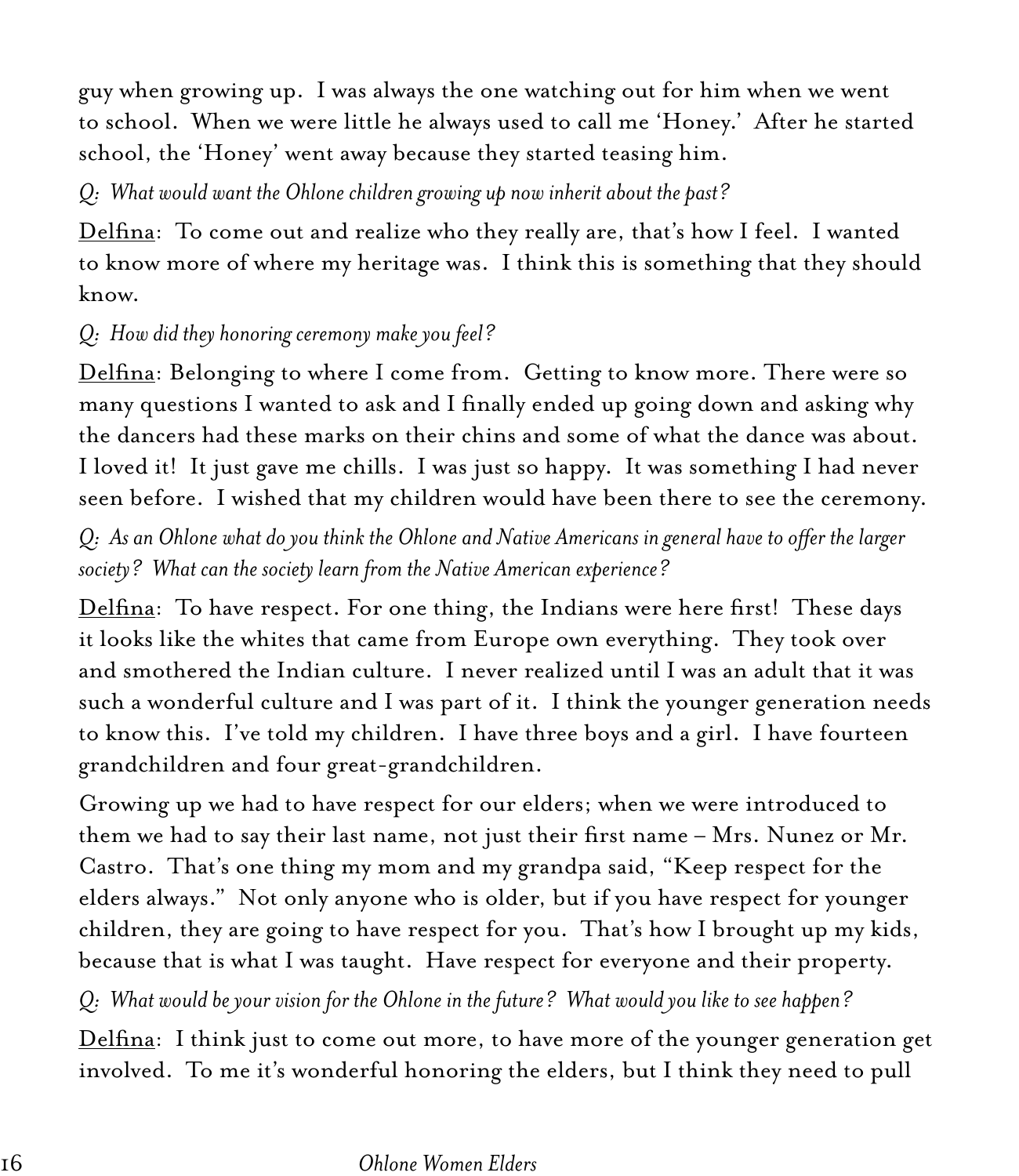more from this next generation coming up. That would be great just to get them to understand who they are.

*Q: What was the trigger for your renewed interest in the Ohlone culture?*

Delfina: My mom and step-dad used to go to a lot of parades. Lu Diaz' husband, Paul, had a dance group in the early sixties/seventies. They were in parades at San Juan and Salinas. That stirred my interest, just watching them dance. From there I just kept off and on thinking about it, but really not getting into it, because I was trying to raise four kids.

*Q: As an Ohlone woman elder, is there anything you would like to pass on to the next generation?*

Delfina: Be proud of who you are! Regardless of what mixed nationality you have in you.

*Q: What do you believe are the responsibilities of an Ohlone elder?*

Delfina: To get the next generation more involved in going to some of the gatherings. I think that is what we need to do. I'll do whatever I can do, and participate whenever I can.

*Q: What do you see as your involvement in the cultural restoration process that is taking place?*

Delfina: To do whatever I can, participate whenever I can. I think it is wonderful that we have these gatherings. Some of the songs they were singing, Patrick Oroszco told me later, were songs that my great-great grandmother had sung on a tape. I thought that was pretty neat. My mother never, never spoke of the Indian heritage. I knew that we were, but it was never talked about. If they spoke of anything, it was always in the Spanish language. As little kids we were sent outside. I don't know whether they didn't want us to know, but they never spoke of it. I don't know why.

I knew the one I called my grandfather, who was actually my great-uncle, Jose Silvano Espanoza, looked like an Indian. He was dark-complexioned, had the nose, the high cheekbones. I loved him dearly. I was his favorite. I was always with him. We were always in the garden planting. He taught me about planting and talked about herbs, what they were good for. I do recall a few things. We'd talk about things that happened there years ago. He would take my brother and me on walks sometimes. We had a place called The Lane. He'd pick different kinds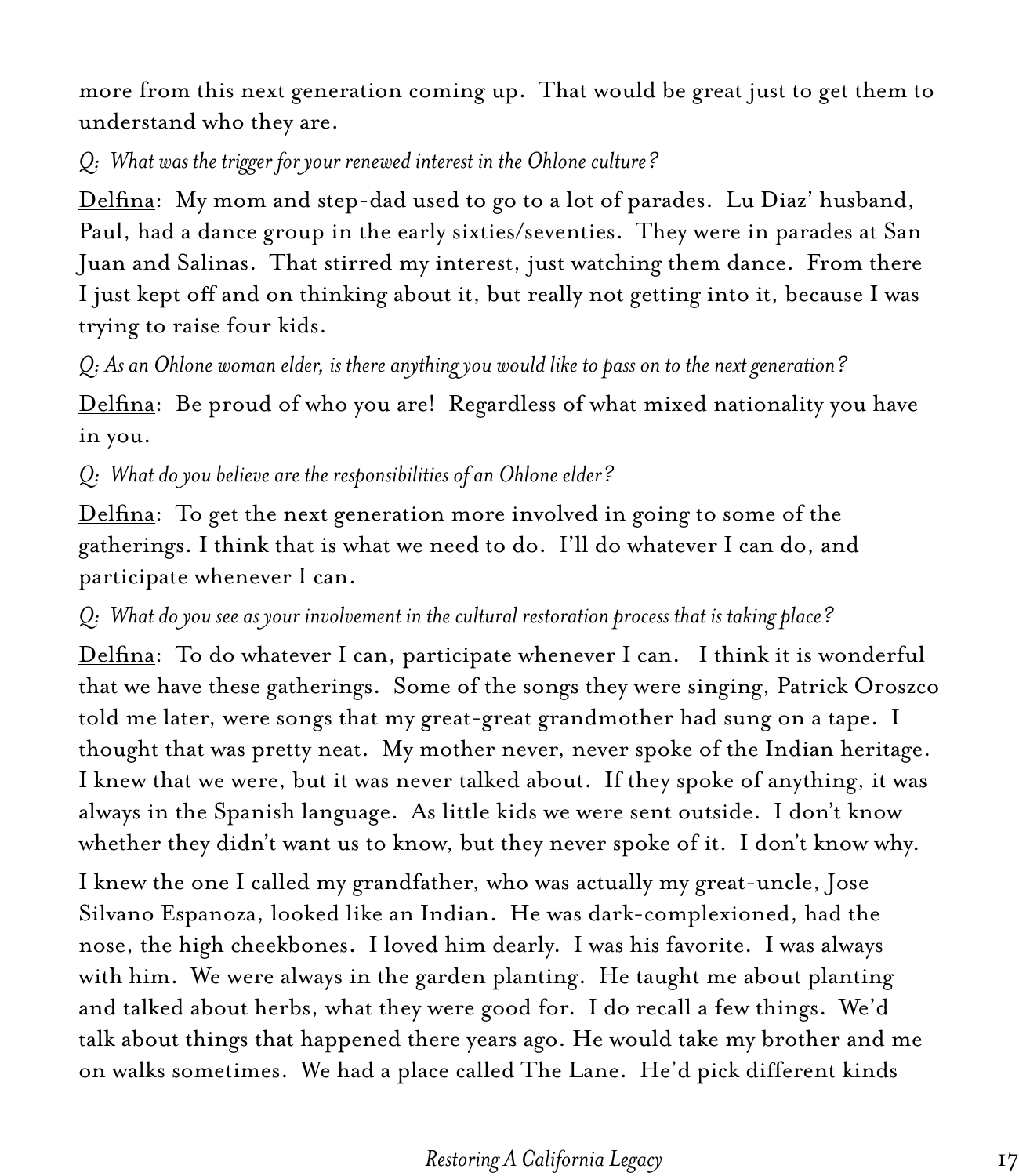of greens, saying what was good to eat. He was just trying to teach me about herbs, what was good and wasn't good. I remember being very young at that time and not really paying attention when he would say, "Now this is yerba buena or this is mansania", which are teas that can do this, that. The one that I did remember is the one called wormwood. It is supposed to be good for your feet if you've got dropsy – its swelling. He told me to use mud on a bee sting and it will take the sting away. Had I paid attention, I might know more about different plants out in the garden.

*Q: What is your vision for the Ohlone people? What would you wish would happen in the next ten years?*

Delfina: I'd like to see more gatherings and storytelling to get the younger people involved. I think the young men who sing and dance right now are great. I've told my children, "You should come! You would enjoy it and learn a little bit more of your heritage." I have two who live in Hollister and two in Prunedale.

Q: What would you like the larger community to know about the Ohlone culture?

Delfina: That it is here. That it is all around us. I was born in Hollister, but I was raised here in Santa Rita. My mom would say, "Well, she is your cousin or that's your aunt." Actually it wasn't my aunt; they were cousins, but through respect we always said, Aunt Eleanor and Uncle Augie. We never called them by their first names until I got married. We were just all related and one big family.

There are nine or ten of us ladies now that go once a month and have lunch. They are all part of old Santa Rita that I grew up with. We are family and it's part of our culture. Growing up, a lot of Santa Rita kids didn't admit that they were Indian. We were called Santa Rita Indians, not Ohlone or Costanoans. They should go to the gatherings and get to know the Ohlone culture.

*Q: When you were growing up was there any education regarding the contributions and culture of the Ohlone people?*

Delfina: Not that I can remember. When we did the missions like San Juan, Carmel and all of the others, then they did speak of the Indians. But I never knew who they were; they were just Indians. It has changed. There is more education now.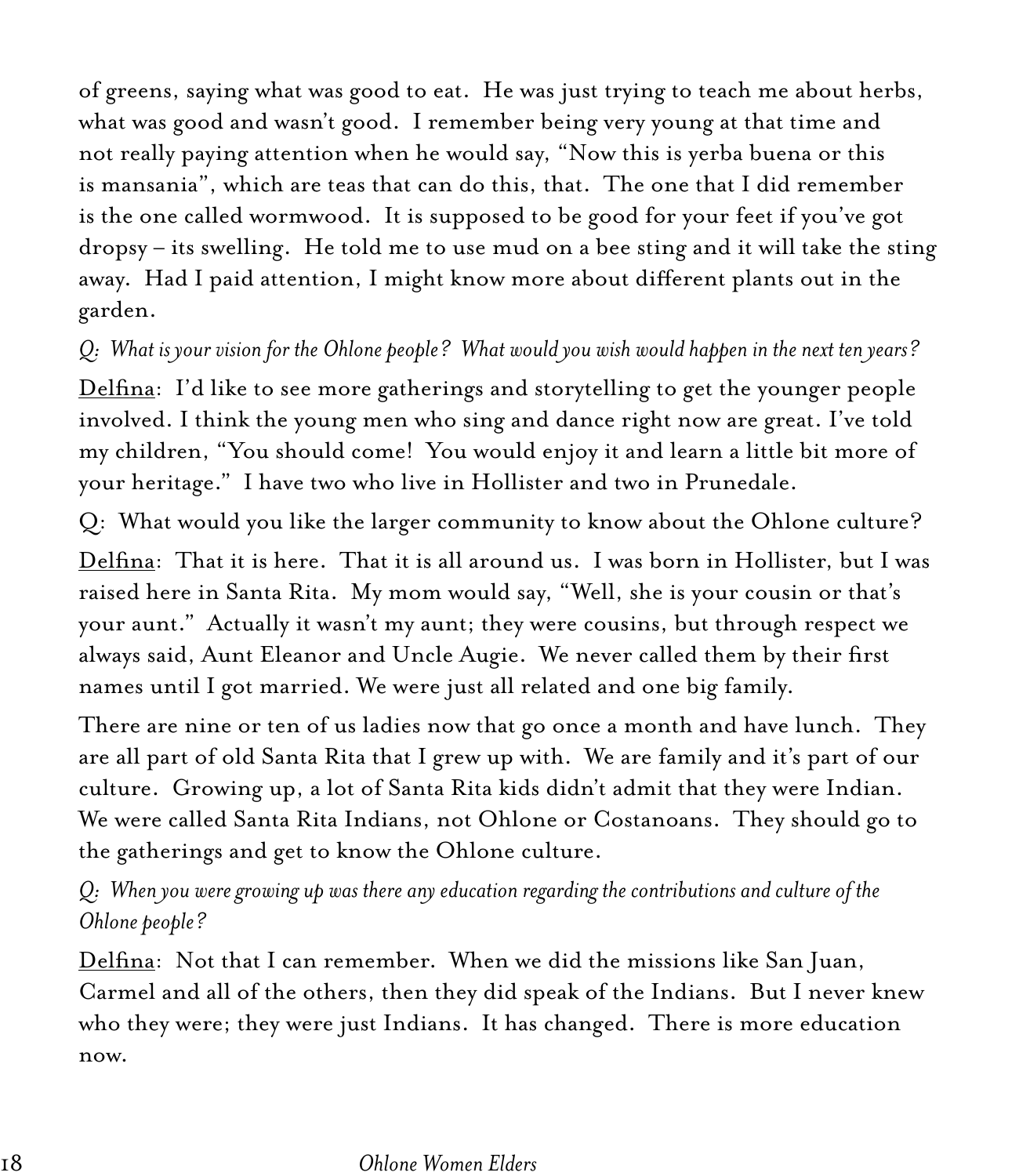#### *Q: Is there anything else you will like to happen for the Ohlone people now and in the future?*

Delfina: With you ladies coming and interviewing us, that is great. Nobody has ever done that before – come and talk with us and ask us questions. I would like to see more gatherings and someone to tell the story. I know there are storytellers, but when the dancing is going on, there is no one there to tell you what the dance is about or what they are singing about. That is what I'd like to know.

#### *Work history* ~Board and Care for Mentally Ill

My husband, Tony, and I raised four children. First of all I worked in the fields. I know what it is to work out in the hot sun. I have respect for all those people who are out there in that field, because I know how my knees felt, how my back hurt, and I was young then. Then my husband didn't want me to be working. When my children got into grade school and in their teens, and I knew I needed to be home more with them so I took a job taking care of mentally ill people. I had six ladies who I took care of – different ages, from their thirties to their sixties/seventies. I did that for thirteen and a half years. I had a halfway house where they needed to be in with a family and help them to get where they could go out on their own. I was so happy that none of my ladies ever had to go back to the Agnew Hospital or to Napa Hospital. I had a lot of good information and talks with the psychiatrists who they saw. They helped me out a lot, understanding what their problems were and how to cope with them. This Japanese lady, Yoshiko Teraji, had been in concentration camps during the War and in Agnos Hospital for I don't know how many years. I love her to this day. When she came to me all she would ever say was yes and no or I don't know. My youngest son I think was the one who really brought her out because he would come home from kindergarten and show her his papers. That's how she started coming out. To this day we still keep in touch. The reason why I gave up home care: Tony and I kept wanting to go places and do things. One night I woke up and said, "I'm not going to renew my license this year. This is going to be the time for Tony and I to do what we want to do." My children were all out on their own then.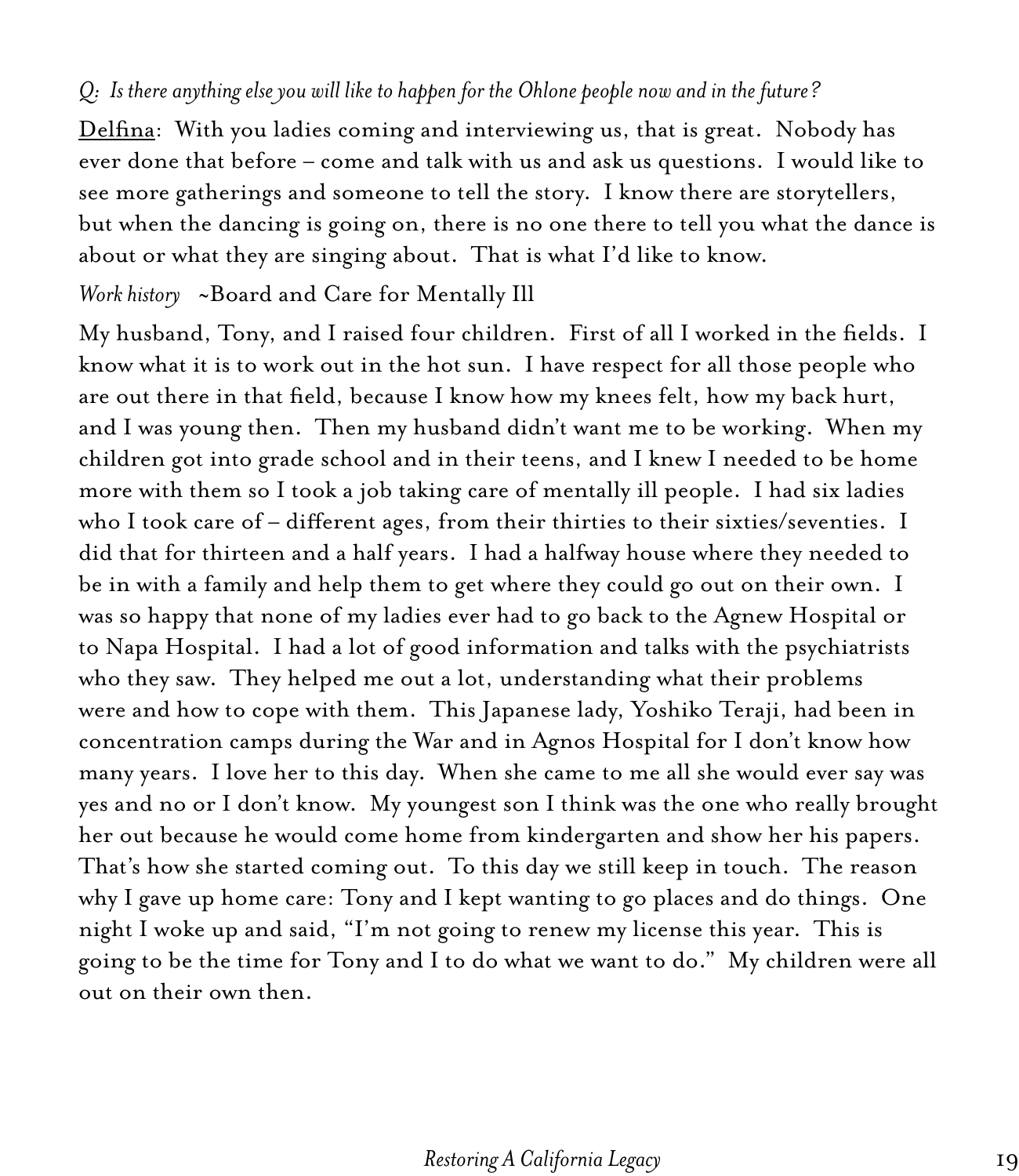## *Lu Diaz & Marie Rhyans*

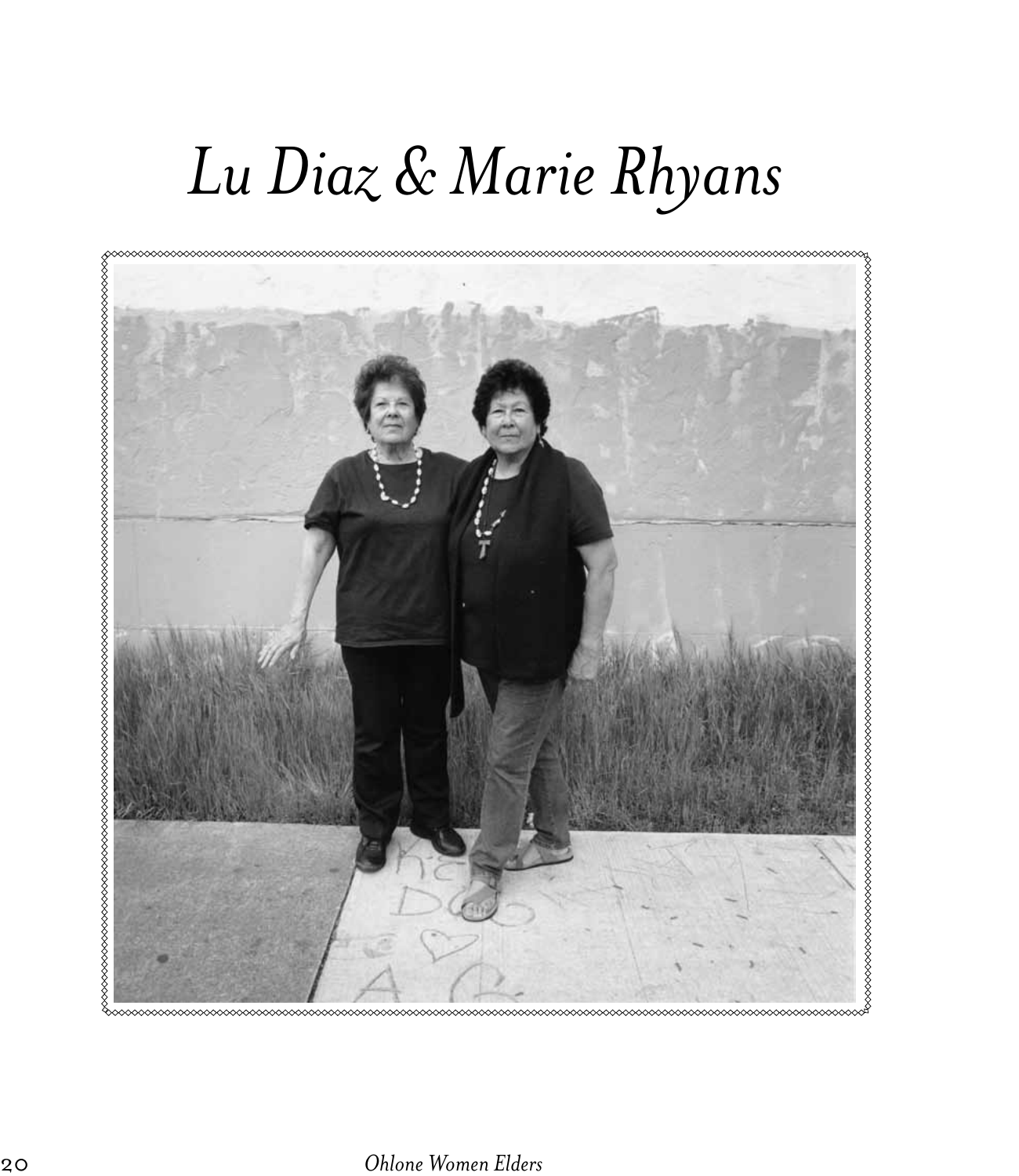#### *Q: What were you feelings about the honoring ceremony?*

 $L_{\mathbf{u}}$ : I thought it was great. It felt a belonging to something. It was really, really nice and satisfying to me.

Marie: I enjoyed it. I thought it was very nice. I didn't know what to expect going there because it was my first time for something like that. I very much enjoyed Ann Marie who really is a neat person. Of course we saw dancers that day too which were very enjoyable. I enjoyed learning everything about the culture that I didn't know. I felt honored for being honored as an elder.

#### *Q: What does that mean to be an Ohlone elder?*

Marie: I haven't given it a lot of thought, actually. Tells me I'm certain of getting older. I need to see how other elders feel and react. Some of them are certainly closer to the Indian culture than I have been.

 $Lu: I$ , too, would like to learn more. We were never in that kind of a group except for family so it's new to me, but I think it's great. I'd like to learn a lot more.

*Q: When you were growing up was there any reference to being Ohlone?*

Lu: We were known out here as the Santa Rita Indians. In that way we were together. We went to school up to the eighth grade here. When we were in high school, we were separate from the Mexicans and other cultures. We were always Santa Rita Indians. We knew that, but that is about it. Our people were all busy working and doing this and that. I remember being different. My uncle, who we called godfather, told me even when they were young, that when more people came into the area, they were prejudiced against the Indians. He had a couple of brothers who were blond and blue-eyed and they got the jobs. They were the ones who were invited to join the American Legion or whatever while the darker-skinned were called 'buckskins' and put aside. So even then I heard that. Maybe that's why we were amongst ourselves, I don't know. I remember hearing that a lot.

Marie: We were not referred to as Ohlone growing up. I think our society put them down. They stopped them from doing their cultural and religious things. They changed their names. It wasn't a popular thing, I believe, at that time to be an Indian, even though I think most of them were proud to be Indian. Still it was kept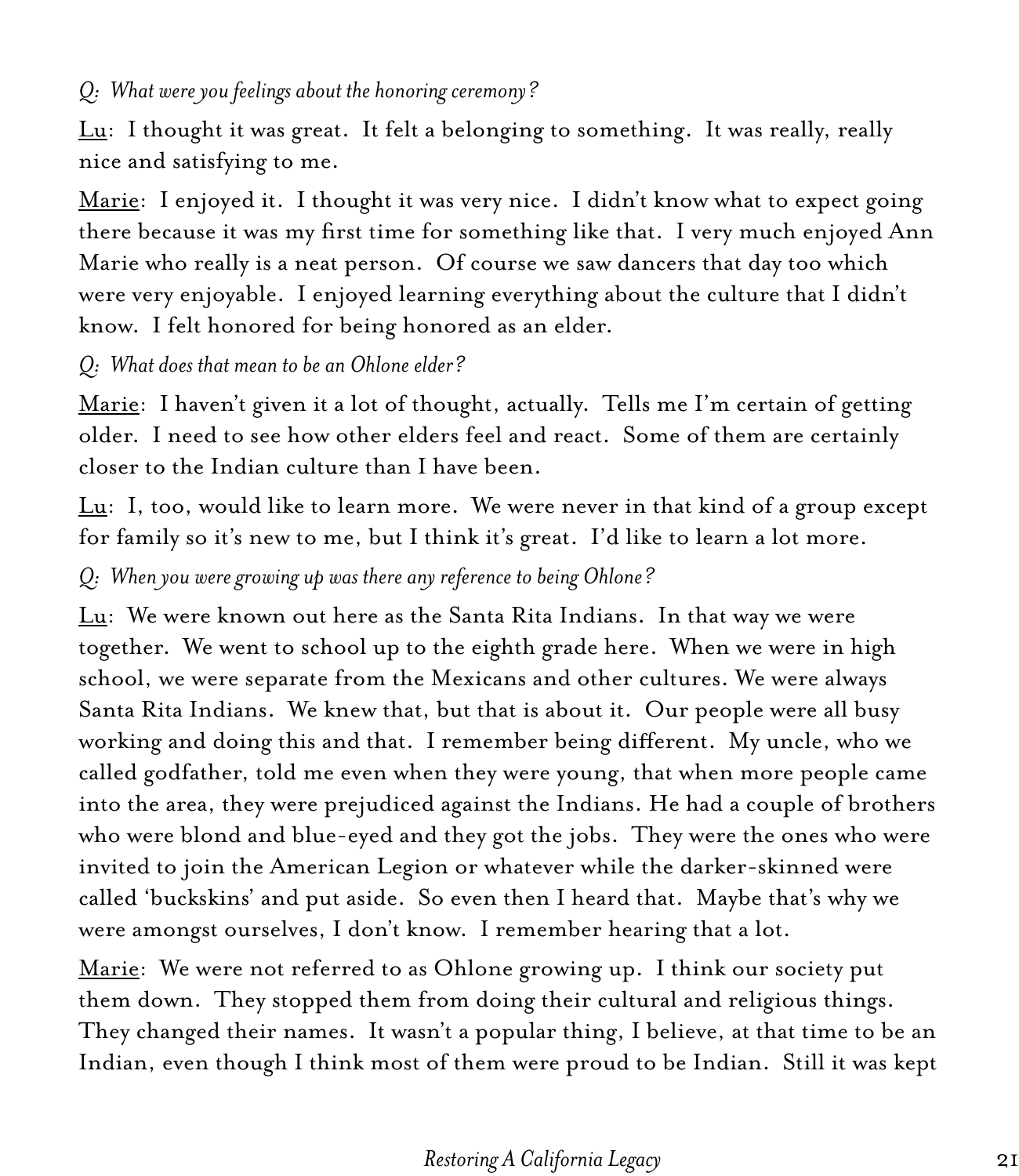quiet because of our prejudiced society.

*Q: Were there any gatherings – dances or religious ceremonies or cultural activities?*

Lu: Not that I remember.

Marie: Our cousin, Eddie Alvarado, we always thought of him as the Indian. He was raised on a reservation down south in the San Diego area. When he would come, there would be dances around the bonfire. He would show how to make different things to participate. I do remember the drum he made. My brothers and sisters and anyone who was around, neighbors, he'd show them how to do those things. He taught them how to dance around the bonfire. They just had a good time. I remember as a little kid seeing that. What he wore he would put together – some kind of Indian type dress, probably deer skin and feathers. I remember his moccasins. It was a fun thing to me.

 $L_{u}$ : I remember him making the arrows and the quiver – making some of those things was exciting.

Marie: I remember him teaching them how to use them.

Lu: Our dad's personality demanded respect. Lot of other men respected him. He wouldn't take too much from anybody because if they said something disrespectful, he might punch them out. If they acted out of line in our house – had too much to drink and said something, cussing or whatever, he would not allow that. He was not a big man, but he was tough. $^1$ 

Marie: My dad was so loving and respectful to my 'Nanita', my great-grandmother. He always bought food that she liked and he'd give her a little glass of wine with her dinner. We had a lot of gatherings at our house, not necessarily Indians, but probably most of them were part, because they were all relatives. They came from San Francisco or wherever to have a barbeque. He enjoyed getting the family together. My mother was a good cook so of course all the relatives liked that.

Lu: Colache is a squash, corn, tomatoes and onions dish. It's something like succotash. We went to Linda Yamane's uncle's, who is my dad's first cousin, one of his favorite cousins – the Barcelons. I took a big pot of that. He was so happy to eat

1 *He was a descendant of the first governor of California under Spanish rule.*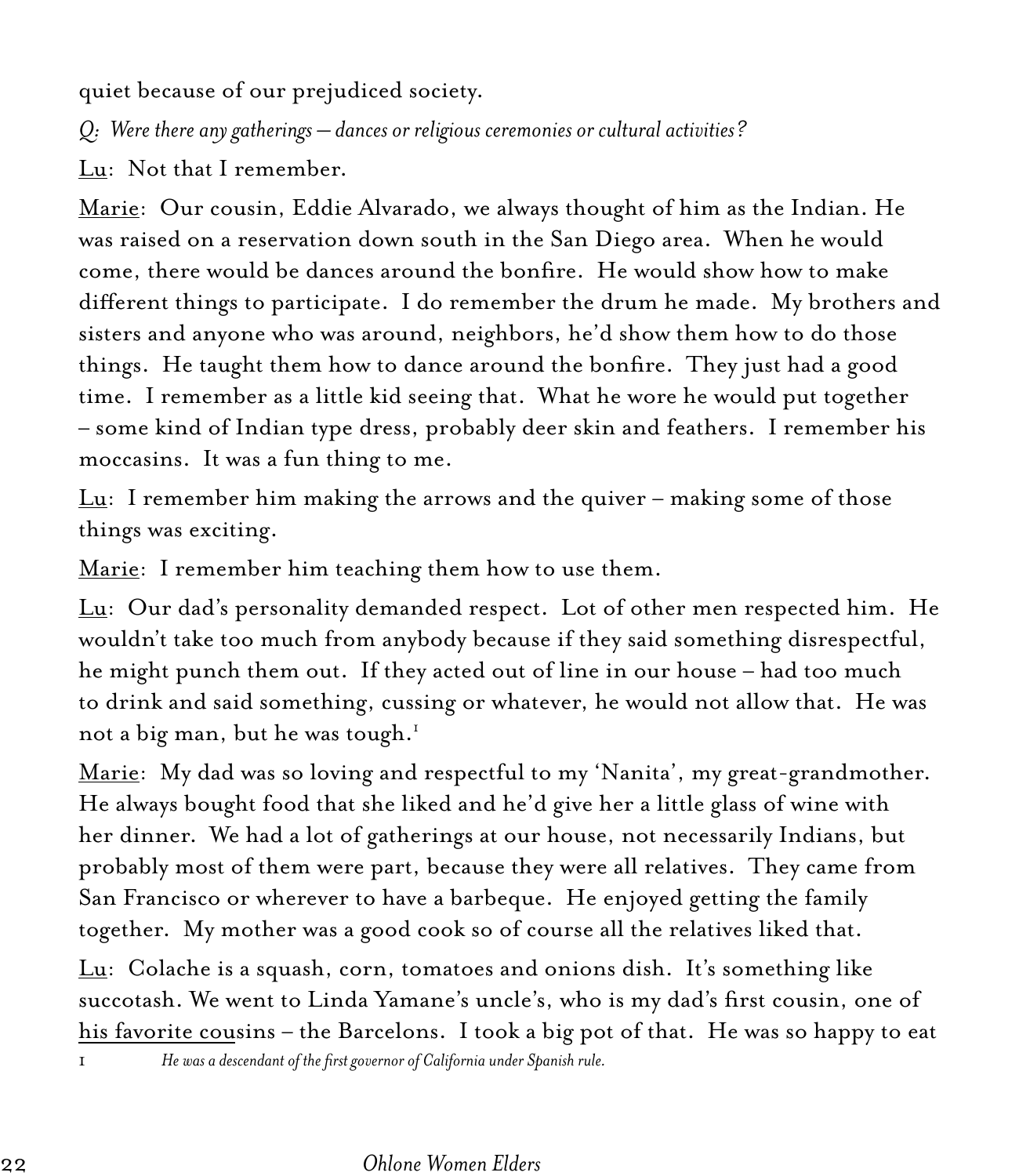some. Linda said, "Gee, I never heard of it before. Is it a Native California dish?" Oh yeah.

*Q: In school was there any education regarding the Native American culture?*

Lu: I don't think so or we would remember.

*Q: When did you become interested in your heritage?*

Lu: I think I was always interested in the back of my mind. About 1951 our people got an attorney and they sued the government and got some money for us. Not very much. Then again, we received another amount so I knew that we were Indian and my kids were all happy to know that too.

Marie: I became interested more so in the teenage years. That's when people who lived in town started referring to us more, I think, as the Santa Rita Indians. I remember when we were in high school and received that first check from the government for being part Indian – my dad, of course, and his brothers, and then for some reason Lu and I. It had to do with the year we were born, I guess, but our brother and sisters in-between had to re-register.

*Q: When you were growing up family members really didn't talk much about being native and what that meant?*

Lu: I was told we were Carmel Mission Indians. I remember having a birthday party for my uncle. Everyone came dressed with feathers and Native American attire. He was so thrilled about that. Then we were invited to a pow-wow by the Redhouses, who were Arizona Indians. We took my uncle and they treated him so beautiful. He just loved it. He even danced. He really liked it. But we never did get invited to other gatherings.

*Q: What would you want the larger society to learn from the Ohlone experience?*

 $L$ u: Maybe that we're still here. We're not gone. How about being recognized as a tribe to get whatever benefits could be from that. Federal recognition. Everybody thinks of gambling casinos, but I think of clinics and education, including higher education.

*Q: What is your vision for the Ohlone people in the future?*

Lu: Federal recognition. That would be one of the nice things to be recognized

*Restoring A California Legacy* 23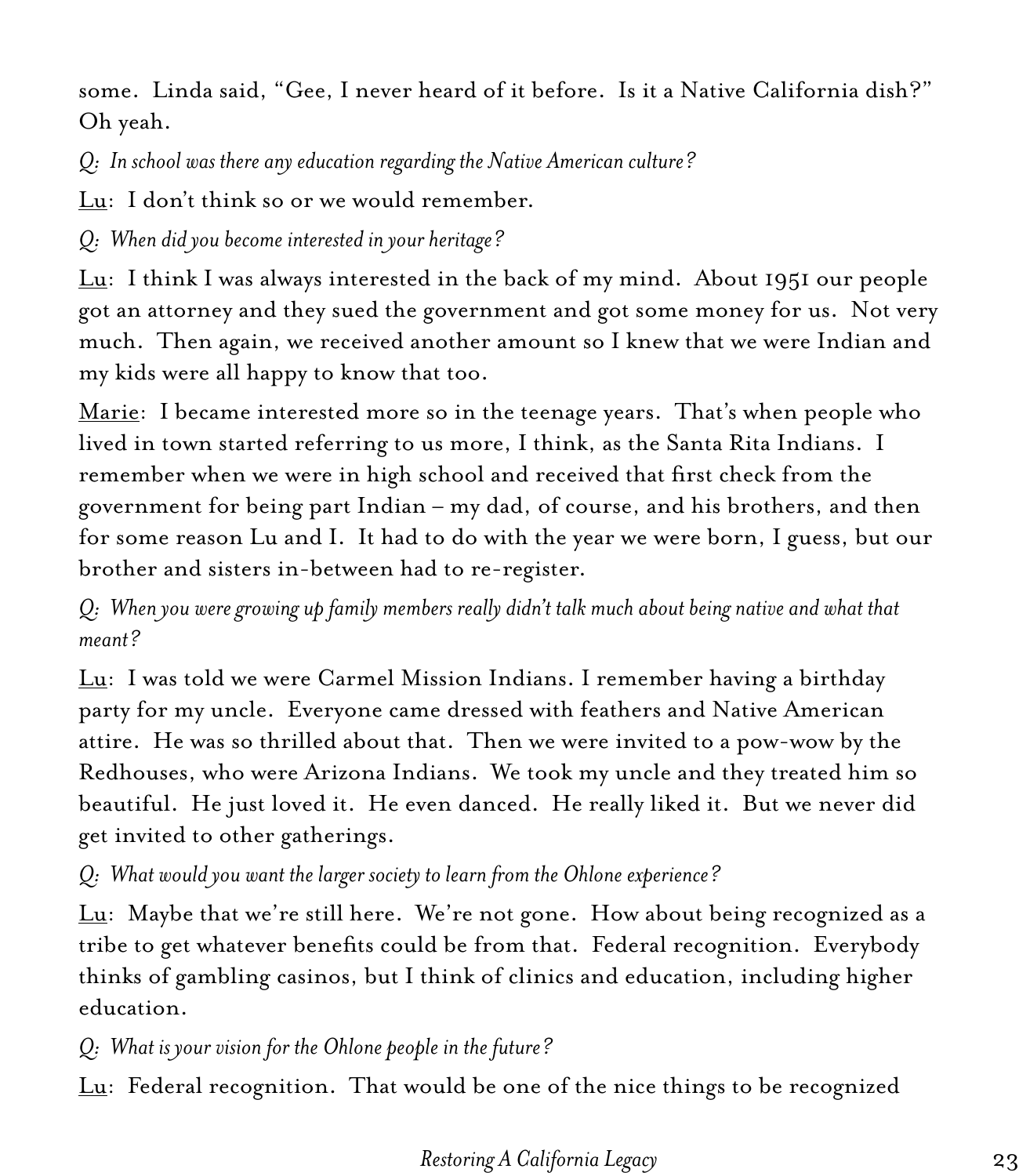as a group of people, tribe. To be able to have gatherings once in a while would be nice. Get to know more about us.

Marie: I don't have any idea of how many Ohlone there are. I'd like to find that out. *Q: What do you think the current role of the women elders is in the Ohlone culture?*

Marie: I think they are highly regarded as elders, first of all as women who have the children. Our nephew, Gregg Castro, mentioned how important the women are. He likened them to a bear who was very highly thought of and strong and respected.

Lu: As we grew up, we always respected and honored our elders. When my greatgrandmother came, everybody just doted on her. My father and uncle would go buy this certain lamb to fix for her. It was so wonderful. All the family would get together around her. I think that is so beautiful that Native Americans are known for that. Respect. Not only for each other, but for the land. There are so many terrible things going on on the earth right now.

#### *Q: Do you want to talk more about the land issue, particularly in this area?*

Lu: I think it is terrible. The people who run the cities and counties have no heart because they come from here and there. They don't think of the future; they think of now. Money. We have a beautiful land here. It is farm land, land to grow things, and they are just building on it. Our water is bad and they are still trying to develop more. We're not taking care of our land. It's really a bad sight. I think we need to learn a lot more about how to take care of our land. Our ancestors took care of the land.

#### *Q: What do you think your duties are as Ohlone women elders?*

Marie: Telling our children and grandchildren about the respect that should be due to not just the elders, but to all Indians in general, the tribes. Teach them what we have learned and then probably we should learn more about things ourselves. How our ancestors lived; how they treated the land, their respect for all living things. I think they were treated badly and because of that, they turned on the white man. They were lied to over and over and over and definitely not respected. My sister who died last year mentioned that they were killed for sport at one time. They were not respected at all.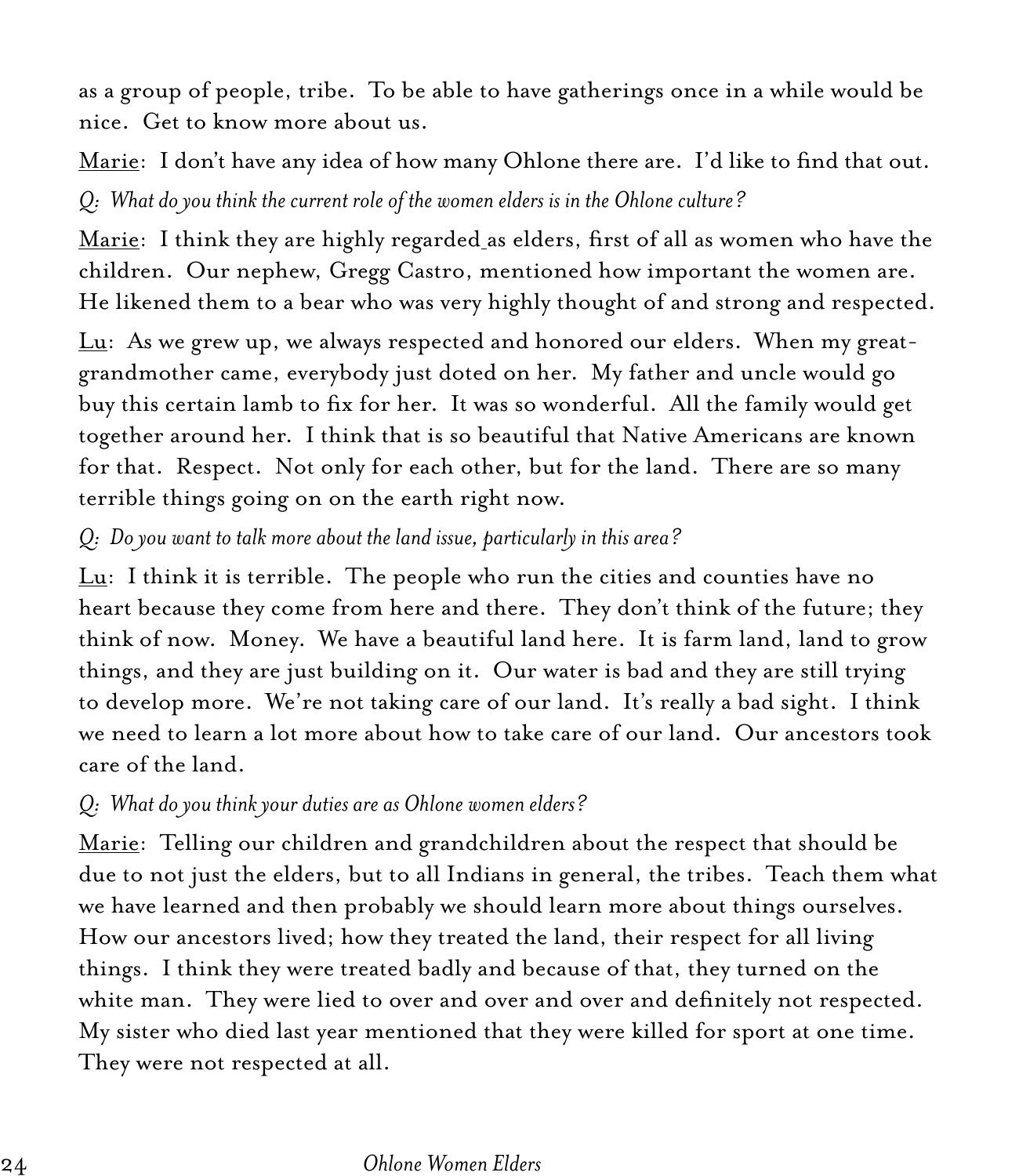$L<sub>u</sub>$ : To teach our kids by example. If we start learning more about it, they will too. I know they already feel a love for Native Americans. But they need to learn more and get involved. Everybody is busy raising their kids or grandkids, like I was twenty or thirty years ago. That's what they're doing now too – trying to make a living. Husband and wife are working now.

#### *Work history ~*

Lu: I didn't go to work until my son was fifteen. I had three sons. I was a baker and a cook right down the hill here where I went to school as a kid. I liked that. I used to start at the crack of dawn and be home when they all got out of school. Then I had grandkids we were raising. We used to bake and cook and do everything from scratch. I worked for seventeen years.

Marie: I was working through having most of my five children. I retired here in Salinas after twenty-five years at Natividad Medical Center as a medical unit clerk. I worked in different areas – emergency room, ended up in X-ray. In the middle of this I was trying to raise my kids. My husband was not around.

Lu: Thank God she moved back to this area and lived right down the hill so when she was working later, her kids would come up here. When we were youngsters we were really close. When she got married, she left and I stayed, but she came back and it was like she hadn't been gone. My other sister lived in San Jose and then she moved back. It is nice to have sisters back again.

*Q: What do you hope your children and grandchildren will do in relation to being Ohlone?*

 $L$ u: I hope they respect that and learn all they can about it. I hope there will be funds eventually to help them go to college. Now I have eight great-grandchildren. Three of them live right here on the block.

*Q: How would you like to be remembered as Ohlone women elders?*

Lu: That I learned a lot about my heritage and then followed through to the end.

Marie: I think pretty much like she said. I love the Indian heritage. Some of my kids already do, but the rest of them will eventually. The culture that I know about, I admire. Certainly their bravery. They have suffered greatly, that's for sure. It's the people themselves. They were good people. They were honest, brave and treated the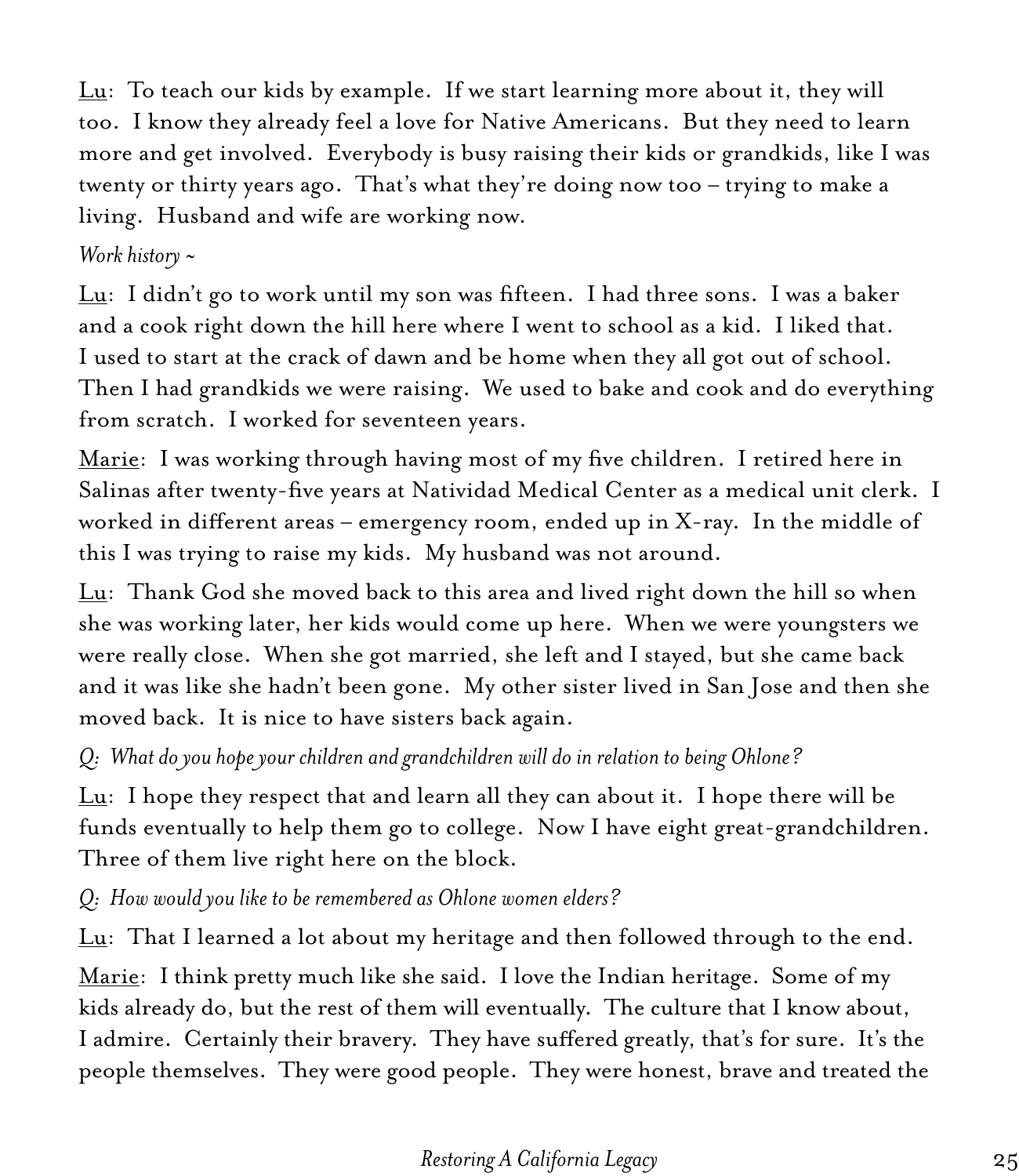earth, animals and other creatures fairly. They killed when they were hungry.

 $L_{u}:$  I feel sorry for all the Jews who were put to death. It hurts my heart. Then the Japanese because they were taken advantage of. But how about the Native Americans? Native Americans lost their land. They were murdered. They had a price on their heads. We went to a meeting in Carmel. This doctor talked to me afterward and asked if I had ever heard about forty men who were invited to a big barbeque in King City in the 1800's. They shot them all! They killed them! Nothing was ever done about it. Their families were left here with no males. That breaks my heart to hear that. The same uncle who used to talk to us about mistreatment of Indians said people used to go over to hire some braves. "I want you to come and work for me, or show me where this or that is, or dig some holes" They'd take them out somewhere and shoot them! They'd bury them out there and nobody would see them anymore. Nothing was ever done. This was in our area – Carmel. They were taken advantage of. They took their land. People would come and say, "Don't worry about anything. We'll pay the taxes and do all the paperwork." Pretty soon they had the land and out went the Indians.

Marie: It's happened over and over. It makes me lose heart about what is going to happen in the future. Will there be a change? You kind of doubt it. The government has been really wrong to a lot of people, not just the Indians, but certainly them. They were number one. Our family lost land also, to the forktongued white man.

Lu: The same uncle, who was so close to the Indian heritage, mentioned that great-grandfather or great-great grandfather had planted the first orchard in Carmel Mission area where they had some land. That land was taken from them for whatever reason. They would find an excuse or a paper or whatever to take the land. He mentioned some land up in the Prunedale area – certain people in the family used to own this land and the government took it.

Lu: Also in Monterey – a lot of land over there. They were told, "Don't worry about it. We're paying the taxes." Before you knew it, they owned it and you are out. The Presidio in Monterey and Carmel and Corral De Tierra were land grants or something that the federal government just took over.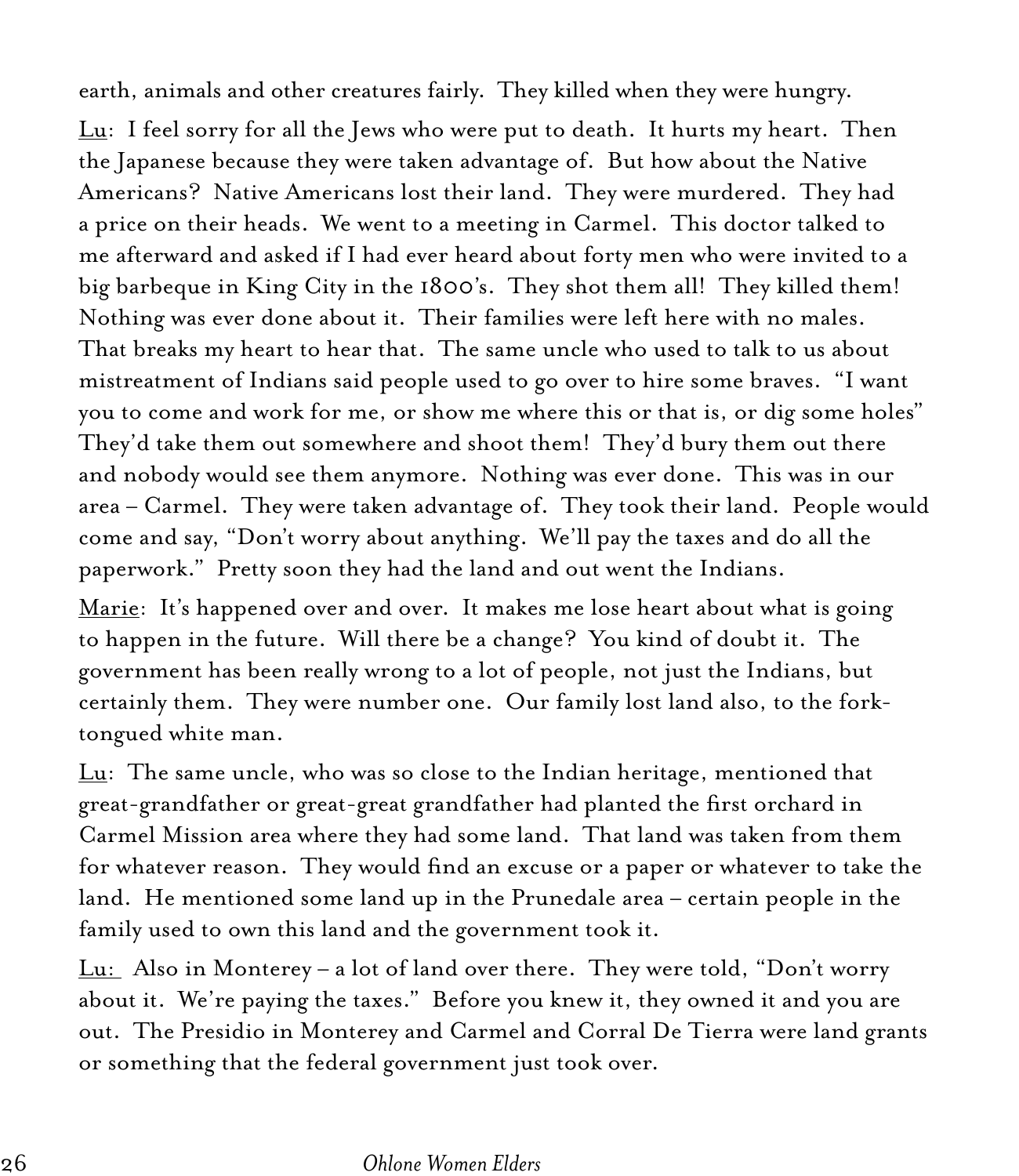Marie: What did they do? They sent them to these reservations out in the boonies where nothing grows. They hardly had anything to eat. It's been a horrible thing.

Lu: That is the reason why the government took five million dollars and paid each one a certain amount, but they took millions and millions of dollars worth of land. They just paid a little piddly amount. The Native Americans up in Northern California were all mad at us because we took the little bit of money, but who wants to hold out. They still haven't gotten anything up there.

*Q: If you were able to influence the future regarding this land issue, what would be fair for native people?*

 $L$ u: I don't know what could be done now. I'd like something to be done. Maybe recognize that it did belong to the people. Get some government land back.

Marie: There is a lot of land in southern Monterey County available, where our people were. The government should give some land back, or pay the Native Americans for it.

*Q: If the federal and state governments did what was right, what would be fair for Native Californians?*

Marie: Give some of that land back. If you ask for money, I don't know how that would go. If they had to give some land back to the ancestors of these people, that would be even better.

Lu: I would like to see land come back, but is it all taken over by whom? How about down the coast – that's where people were anyway. Or even Ft. Ord – there's a lot of land there. There is a lot down south that is owned by the government, a big chunk of land down by Los Padres National Forest. Somehow or another there should be some land available.

 $M$ arie: When we went to the burning ceremony<sup>2</sup> down near the Los Padres Forest one of the guys mentioned that that land belonged to the Indians at one time.

*Q: What is the importance of ceremony, such as the honoring ceremony for the elders?*

 $Marie: For me it is togetherness – getting together.$ </u>

 $L$ u: Showing respect also. Honoring the Indian culture, belonging.

<sup>2</sup> *The burning ceremony is a Salinan cultural ceremony. It is letting go/saying goodbye.*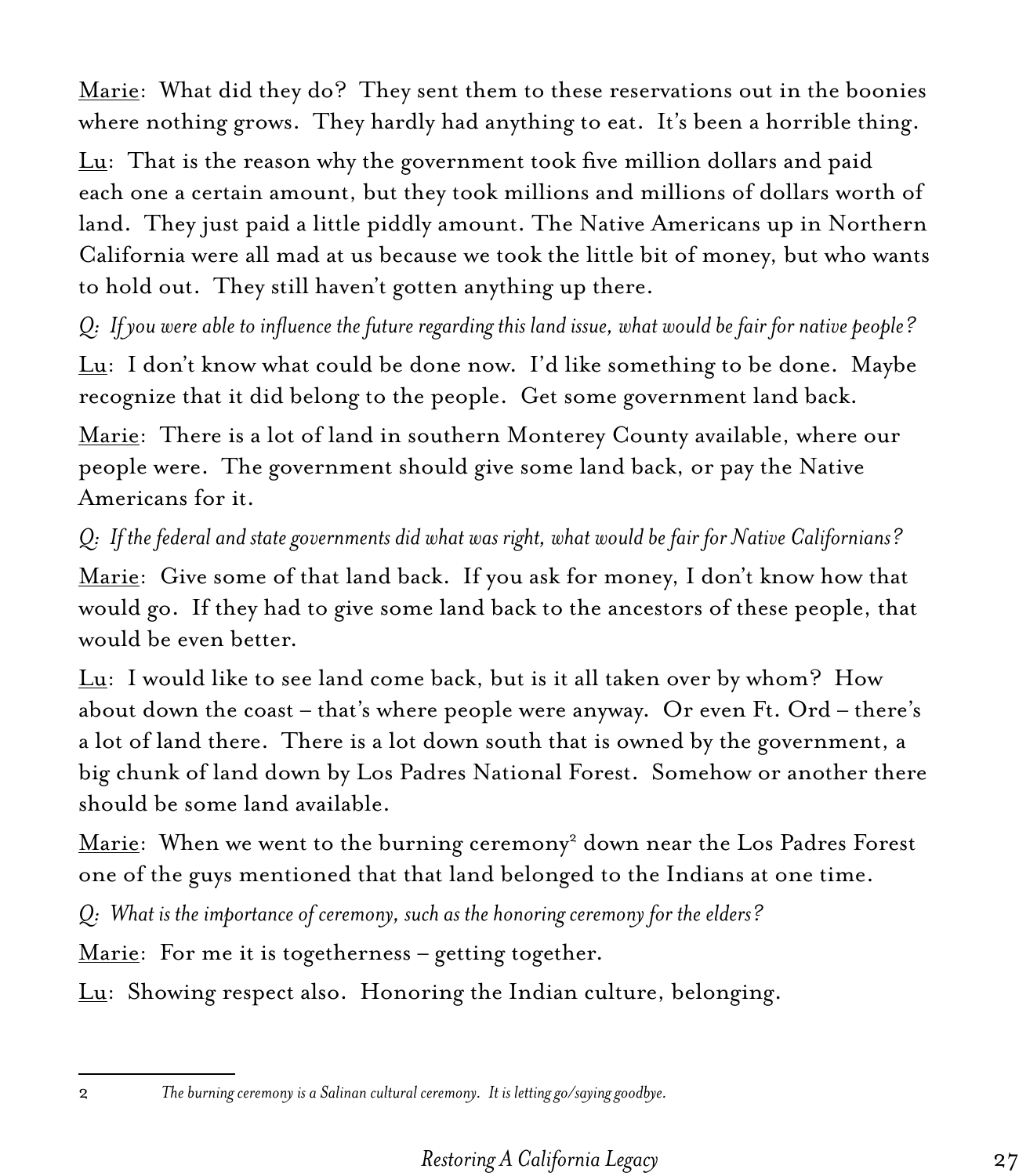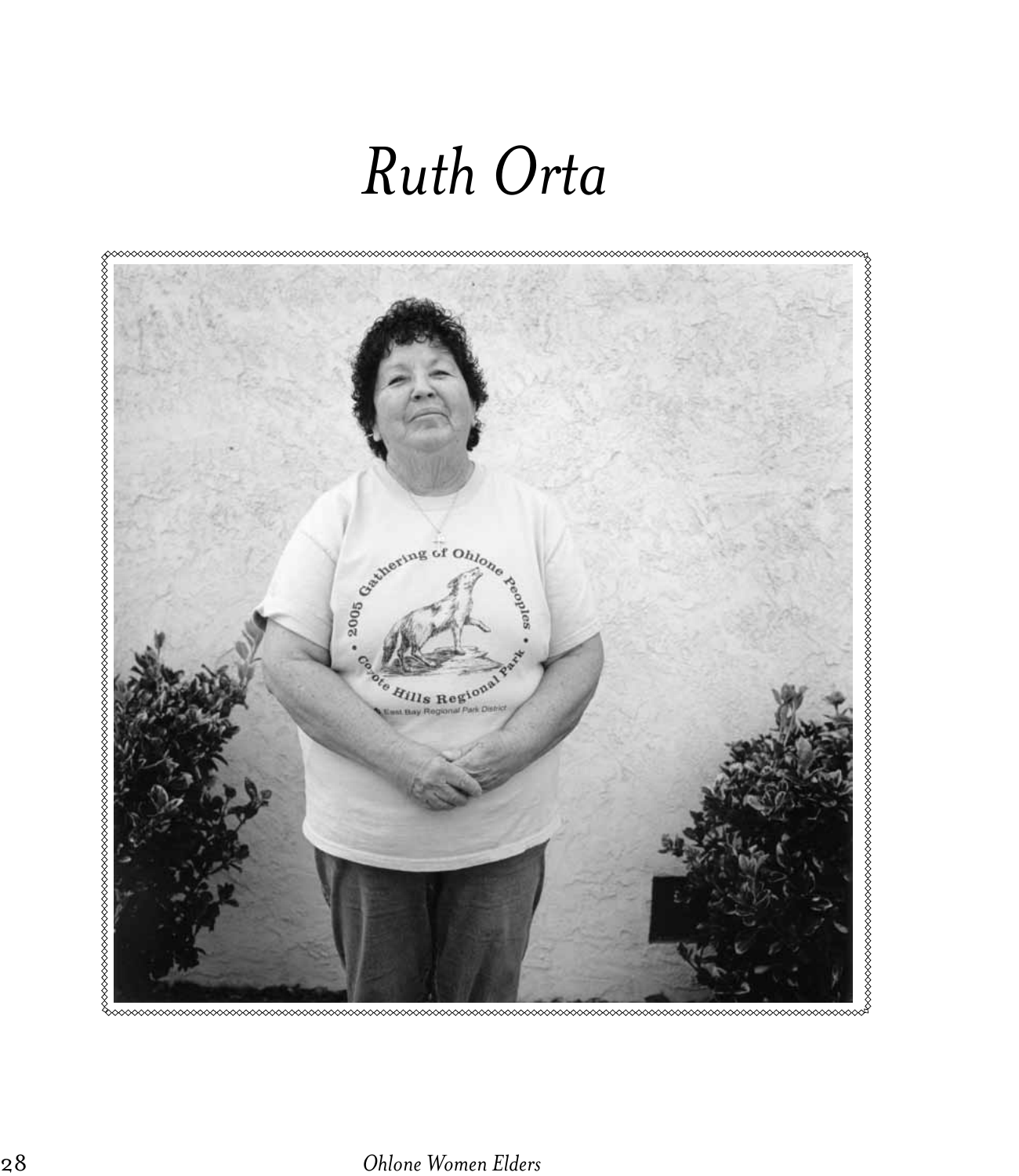Ruth: I was born in Newark in Alameda County. I'm seventy years old and I've been here all my life. My mom was born in Pleasanton in 1902. That's where I have the native in me. She was the youngest surviving child of her mother's children. I know of at least eight. Her father was a Spaniard from Costa Rica. Her mother was the Ohlone Indian. My mother was put into the convent when she was five or six. The records kept on the Indians were not that accurate at the Mission. She was raised by the Dominican sisters at St. Mary of Palms School. It was a convent, but it was also an orphanage. My sisters and I researched her school records to see what kind of grades she had. All it had was when she went into the school, but not the exact date, and that she was half-orphaned. That was when her father put her in the orphanage. Her mother had already died. Then when her father passed away, she was an orphan. She was raised at the Dominican convent in Mission San Jose until she was a young girl, then they sent her out to be a housekeeper. She did cooking and cleaning for rich people. As far as her culture, there wasn't any. In fact, they already spoke Spanish. Her mother, who was the Indian, spoke Spanish. They weren't allowed to have their language or their ways of living or their beliefs or anything. My mother spoke Spanish when she went into the convent. They took that language away from her also. She had to speak English.

My mother was the most knowledgeable woman I've known in my life. She was my teacher. She had eight of us and I'm the second to the oldest. There were four boys and four girls. I'm now the surviving eldest in my family. We were poor. My mother was a working lady. She was my teacher when I came home from school. The teachers didn't take time. Talk about prejudice! We didn't realize it was prejudice, but they didn't help us like they did kids who had money, the people from the ranches and all that. We were lucky, because when we went home, that's when our studies started. My mom was really an educated lady. She loved to read and know about things that were going on in the world. She was women's lib before they ever invented it, and she was an American Indian. And she also said she was an American Indian. I was born in 1934 and my oldest brother in 1932. It's on all of our birth certificates that our mom was an Indian. Back then they didn't do that; they said they were Mexican. Most of the family said they were Mexican. My mom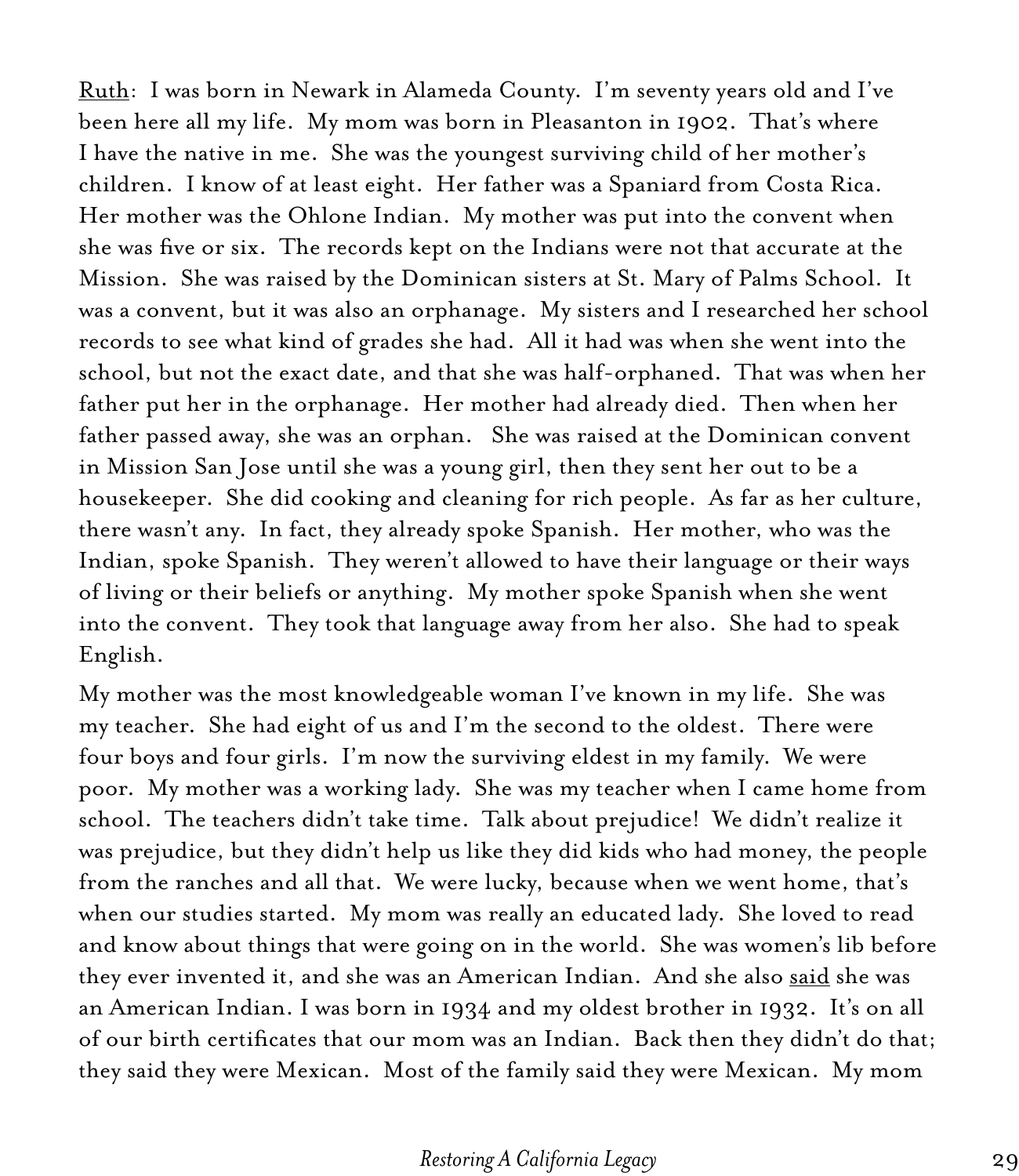used to argue with them. I'm not going to say what she said, but in essence, "You're not a Mexican; you're an American Indian!"

My mother was married three times, a widow twice. My oldest brother's dad was Irish. He got killed before my brother was born. My mom was pregnant when he got killed in an automobile accident. She lived with her sister for a while in Brentwood. Then she answered an ad in the paper that wanted a live-in housekeeper in Newark to care for a physically and mentally challenged son. She moved to Newark. This was my dad. His first wife was a full-blooded Ohlone Indian; he was Scotch-Irish from Illinois and came here after the Spanish American Civil War down in Panama. He settled here on the West coast. My mom married my dad, who was twenty-seven years older than her, and she had me, my sister, Faye, and my sister, Lola. My dad died in 1939 when I was five. Then she married my step-dad, who was from Mexico. He was good friends with my dad. I learned Spanish because my step-dad didn't speak English. I'm the only one in my family that speaks Spanish. I got part of my mom's culture back when I learned how to speak Spanish. My mom had four children with my step-dad.

My mom told us to be very proud of who we were: American Indian/Native American. At the time we were known as the Digger tribe. That's what they told us. They also told us we were Costanoans, which is the Spanish word for peopleby-the-coast. So we had no Indian name, but this is what they called us. When we had to register, to get on the rolls in California, my mom got all her relatives, who said they were Mexican, to put their names on the roll, because we were going to be recognized as who we were. She was forceful in getting that done, which is not recognized by the rest of the family. They don't say who did all of the running around. My mother never drove. We did all the driving and running around with her as kids. I learned to drive when I was twelve and took her here and there and everywhere. She was the one who got us on the rolls in the state of California. She was really, really a forceful little lady.

Malcolm Margolin, who wrote The Ohlone Way, just wishes he would have got to know my mom when she was well and could speak. He met her when we made the film at Coyote Hills in Fremont for Channel 9 with Michael Tobias, of Science Notes. The film is only five minutes long, but it's awesome. He would have gotten a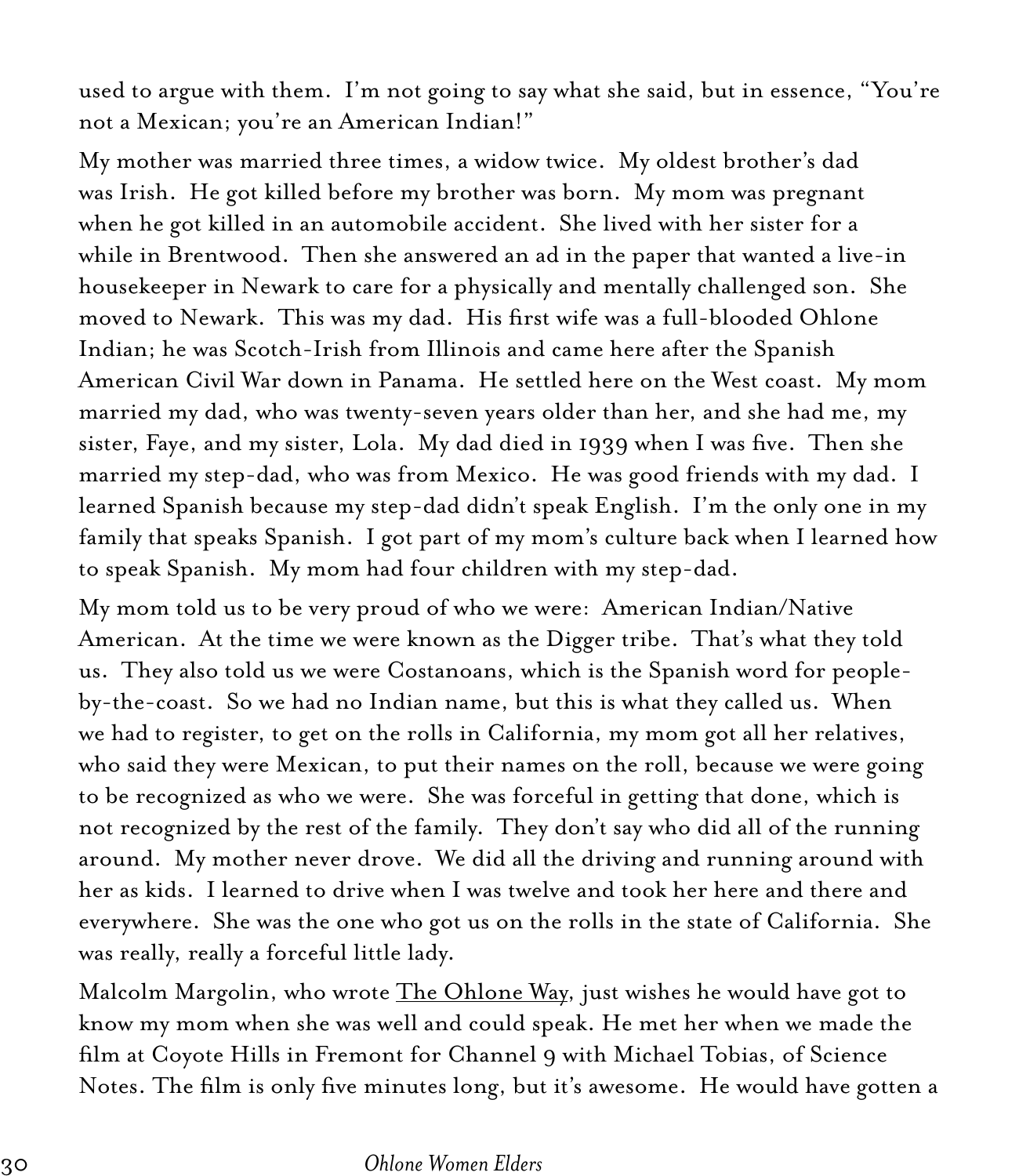more truthful outlook on the Ohlone way than where he got it from.

A lot of the family members didn't want anybody to know who she was because she was so outspoken. She would have said the truth about all of them, saying that they were Mexican and didn't want to say that they were Indian. She passed away in Newark in 1986 when she was eighty-four. We were allowed to go to church, but my mom said, "This is all God's world. We have it here in our house." No matter where we were, that's where he was. She didn't have to go into a house. My mom was not a religious fanatic; she was a spiritual woman.

#### *Q: What do you hope will come out of this honoring ceremony?*

 $Ruth: I hope it's an ongoing thing. I appreciate it. I know in age I am an elderly,$ but I feel like there are more people who are experienced who belong to that word. I want to grow and learn so I can become a real true elder to teach people who are younger. I want to do that as far as the Ohlone intern program at Coyote Hills. I take replicas of artifacts to school and talk to the kids who just love it, because there is somebody who is older that can talk to them, who is actually connected to the people who were here. A lot of kids don't know what Ohlone native people are. I want to do this. I know my granddaughter is going to continue it. She's really involved in it.

I went to the Menlo Park American Indian Veterans for an anniversary of their sweat lodge and found out that theirs is the only sweat lodge that is built on government property in the United States. I got to meet Indians from the western parts of the United States, like Kenny Farmer, the Lakota from South Dakota and all the other Indians I met from different tribes. In the United States, the native people are all one because we believe in the spiritual native way. That's what I like about doing things like that, because we are connected. I want it to keep going where we're all connected so that maybe it will change.

People were so respectful of the earth and of their Creator. I think they had their spiritual way that nobody understood, even like the organized religions – Catholicism and all the rest. The natives had such a spiritual closeness with their Creator and that's the reason why they didn't have pollution or any of that stuff in the land. They gave thanks to their Creator in their spiritual way. For example, you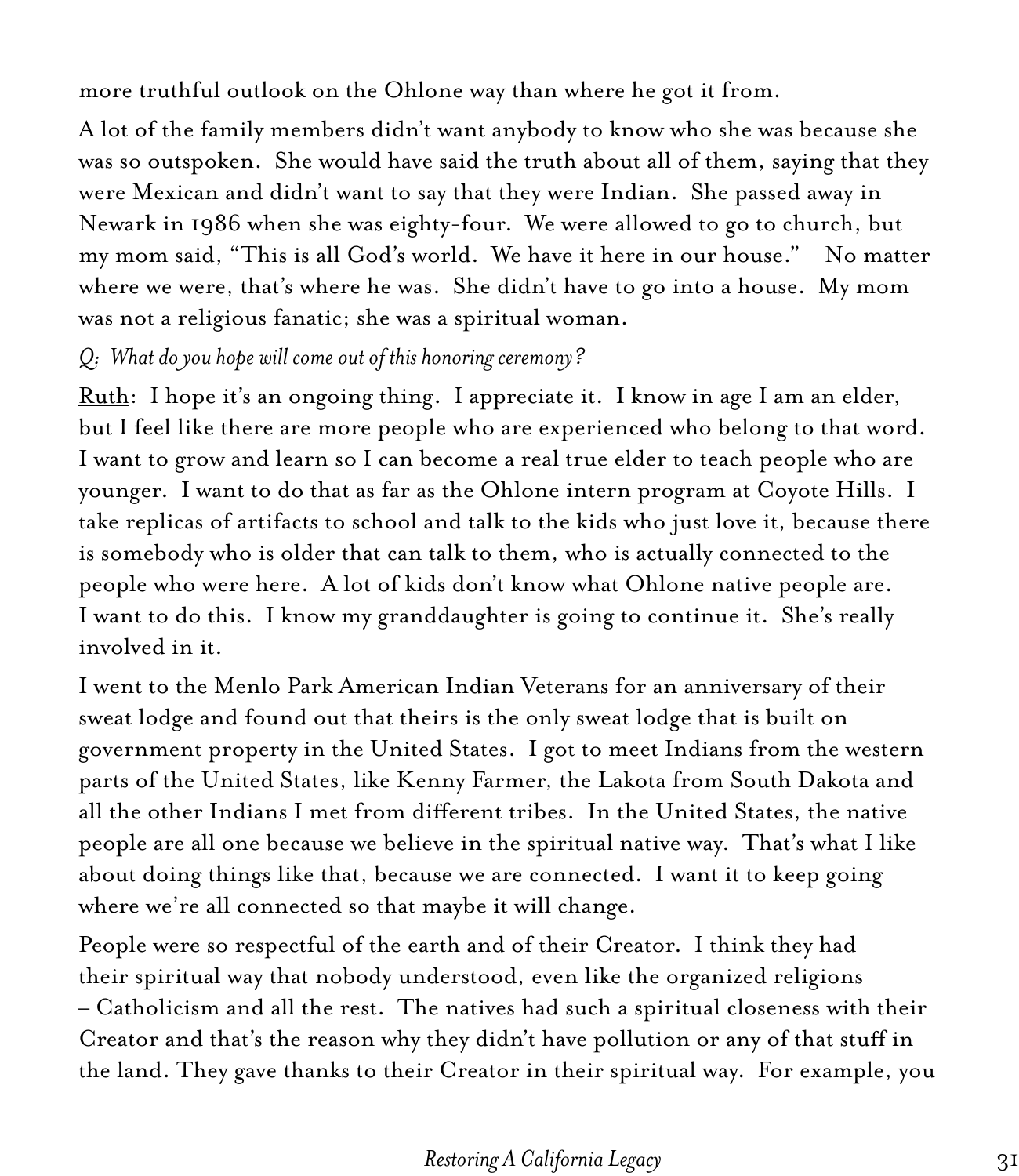don't ever disrespect food. You know how kids will throw things. That was a nono with my mom. You don't do that because the Creator gave us that to eat and you do not ever disrespect food. Also, when growing up we had a lot of animals, like chickens and rabbits and goats because we lived on a ranch. Naturally we rented from the people who owned it. If there was anything that we weren't going to eat, we gave it to the animals to share.

#### *Q: What do you think is special about being an Ohlone woman elder?*

Ruth: For me, to learn the ways and to carry on my mother's ways. My mother was so awesome and very outspoken. She was always my inspiration. I always wanted to grow up and be like my mom because I thought she was the toughest, neatest little lady. She could say anything to anybody. Four foot ten. My dad was six four. I wanted to grow up to be like my mom and be as smart and intelligent as my mother. I'd like for people to know me as a strong person because of my mom.

My sister and I were a year and four days apart; I'm the oldest. We were both in this catechism class at the same time. We were going to make first Holy Communion. I'm glad I learned those ways. Then I could make my choices and live the way I think I should live and not the way somebody in organized religion wants me to live. I want to live the way I think the Creator put me here to live. My mother asked us why we were going to make first Holy Communion. We gave her some off the wall answer. She said, "No, you children are not going to make it." We wanted to go because we were going to buy these white little dresses and pretty long veils. We were going to get our hair done. No, it wasn't good enough for her, so we couldn't go and my mother's word was law. The nuns encountered her walking down the main street in Centerville. We lived about a mile down on the ranch where we were raised. She encountered these nuns and they said, "Mrs. Ruano, why aren't your children in catechism and why aren't they going to make first Holy Communion?" She replied, "You ladies are not doing your job. I asked my children what was the reason they were making first Holy Communion and they didn't know the answer. I'm sorry. They'll have to go back for another year. They're not making it." She turned around and walked away.

I was kind of a timid, shy, self-conscious person growing up. I loved to stick my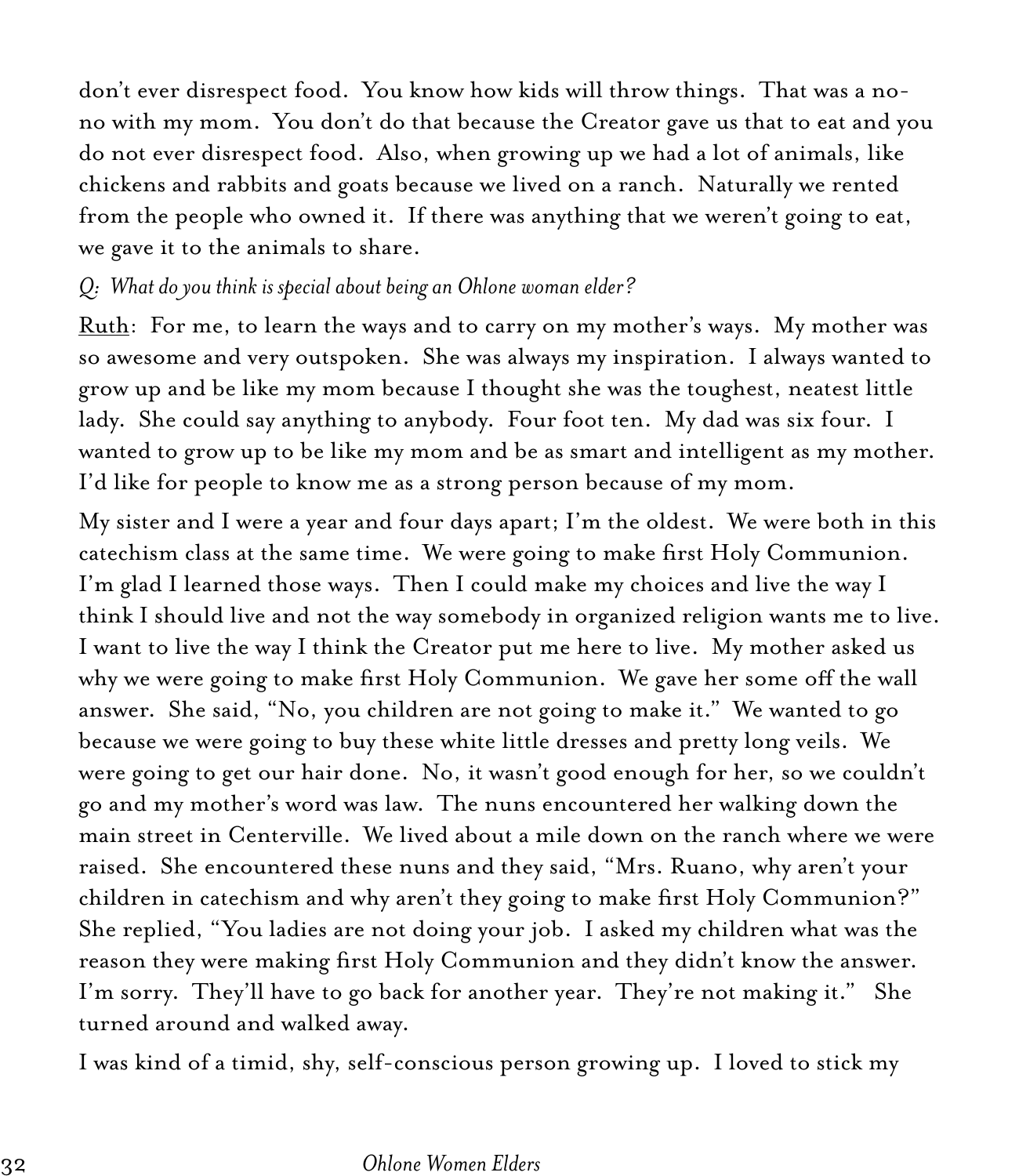nose in a book and read. I'd pretend I was in places I read about. My mom always told us, "Don't ever be afraid to speak to anyone or to voice your opinion because this is our country. This is our land. And originally it was ours to begin with. You speak your mind. You don't have to be rude; you just speak your mind. Don't ever say you can't do something until you try it. If you try and you fail, then that's okay. But if you don't try and say you can't do it, then that's another story." No matter what I've tried, I've been able to do because of my mom. She was my inspiration. I guess I grew up to be like my mother. I want to continue to learn so I can carry it on and leave that to my children and inspire them. So far it has because my kids are outspoken about the situation.

### *Q: Why do you think it is important to honor the women elders and do you believe the ceremony that took place should continue to happen periodically?*

Ruth: Definitely. The elders know so much that they can share with everybody about your family and where you came from. The older you get, the more you know. I think it's good for the young kids to listen to the elders. It's great that Ann Marie has ceremonies and gatherings on her property because we don't have anything really in the area where I live that would be like Indian Canyon. It's so close to nature. That's what the ancestors were about -- close to nature. I was really honored to be there. I was doing it for my mom. I know she was shining down looking at me thanking me for doing that. I felt great and I was really honored.

#### *Q: Why do you think cultural ceremonies are important?*

Ruth: For me it's because we didn't have anything like this growing up, especially for my mom who was the native. I really appreciate Bev Ortiz from East Bay Regional Park District for the simple reason that she is the one who is involving my daughter and my granddaughter and me in relearning our culture, which we did not know anything about. She asked us if we would like to belong to an Ohlone intern program where we would learn our culture. What we learned in school was nothing so when Bev asked us this, we jumped at it. We didn't learn about the Indians, because there was nothing there for us to learn. When you go to school, like my oldest daughter said, "A page or two", and that was it! There was nothing truthful about the Indians. We knew we were who we were, but we didn't have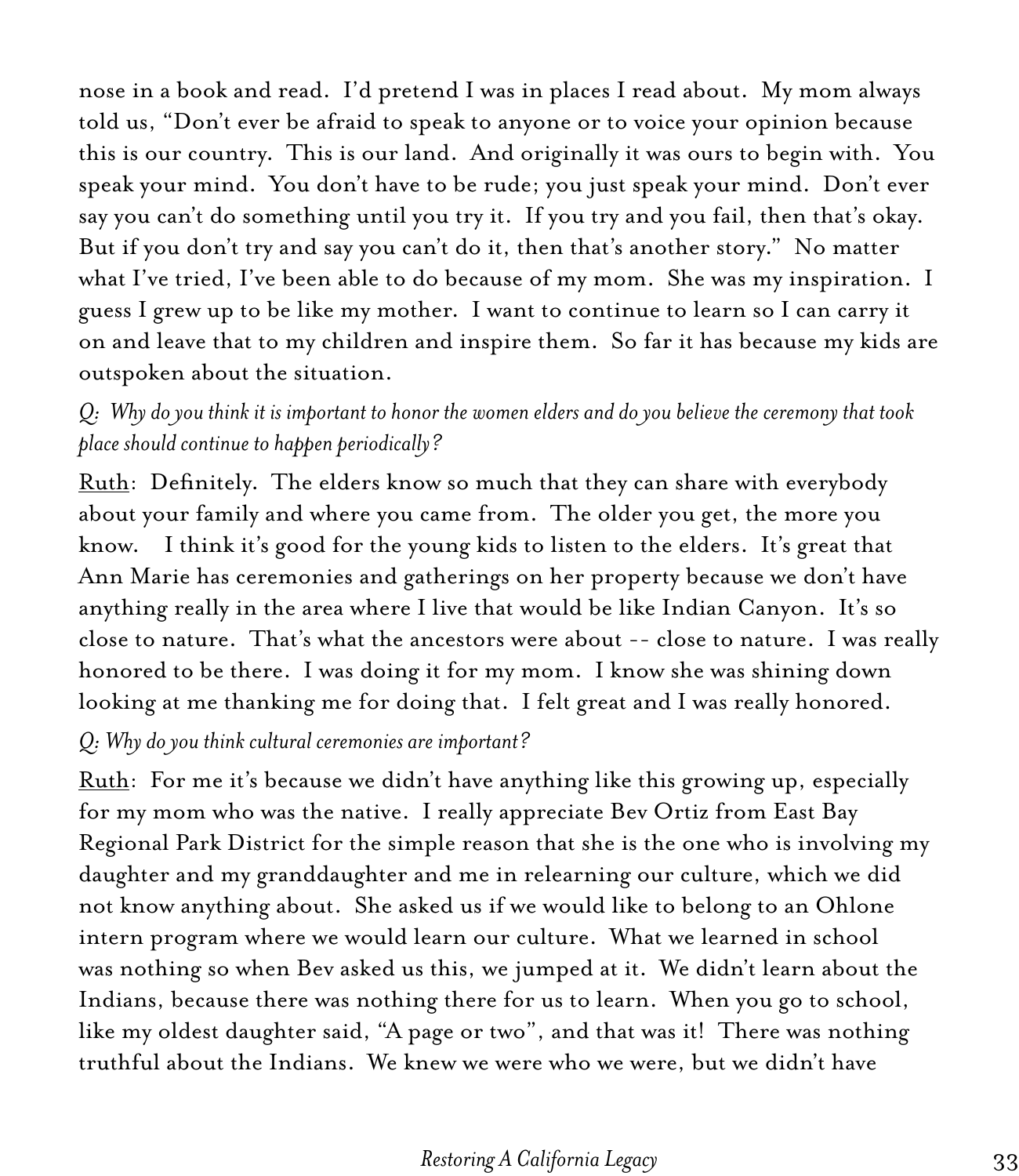anything to show our kids. Now we have it to show my children, my grandkids and my great-grandkids.

I am now an Ohlone intern at East Bay Regional Park District at Coyote Hills in Fremont. We're relearning our culture. I love making acorn soup because it's something that I know my people did. I'm learning to make the acorn soup at Coyote Hills with Bev Ortiz – leeching it, cracking it, pounding it – the whole bit. I actually cook it in the basket with the hot rocks. We cook it the first Sunday in October every year when we have the Ohlone gathering. Bev is the one who started it. Julia Parker came down from the park in Yosemite and showed us how to do the acorn and the soap root and the cordage. She learned from the elders. They still carry on. That amazed me too that there were other California Indians who still had their culture, their language. It was awesome when I heard the first one speak. I'm just sad that my mom didn't get to hear it. I got to speak at Berkeley for one of the California Indian conferences. That was the first time I heard a native Californian speak the language. I was so emotional. I understand that Linda Yamane is learning how to speak off the Harrington tapes from Berkeley. Harrington was an archaeologist back in the '20's. Once she gets to learn, maybe I can learn how to say some words and record it for my family. That would be neat.

 I still have a long way to go. I just recently retired, so before that I didn't have the time I wanted to spend on the program to learn. I have to learn all the different types of acorns, which I know a few, but I want to be good at it, where I can know everything. My daughter, Ramona, makes the soap root brush. Soap root is a plant. They made the brushes to clean their mortars and their utensils. They even used it as a little whisk broom to clean their mats or whatever. The plant is also edible. You can cook the bulb and make glue for the handle of the brush. They used it to fish. In fact they outlawed it, because it was so successful in getting the fish. It didn't kill the fish; it got in their gills and stunned them. My granddaughter, Sabrina, does the cordage. Cordage is a string made out of the dogbane plant. That's what they used for string. For baskets they used sedge and willow. As an intern I'm learning how they used to live. It's neat. I was over fifty years old when I learned. We all go to the schools and different places.<sup>1</sup>

<sup>1</sup> Since this interview took place, I have two more granddaughters who have become Ohlone interns at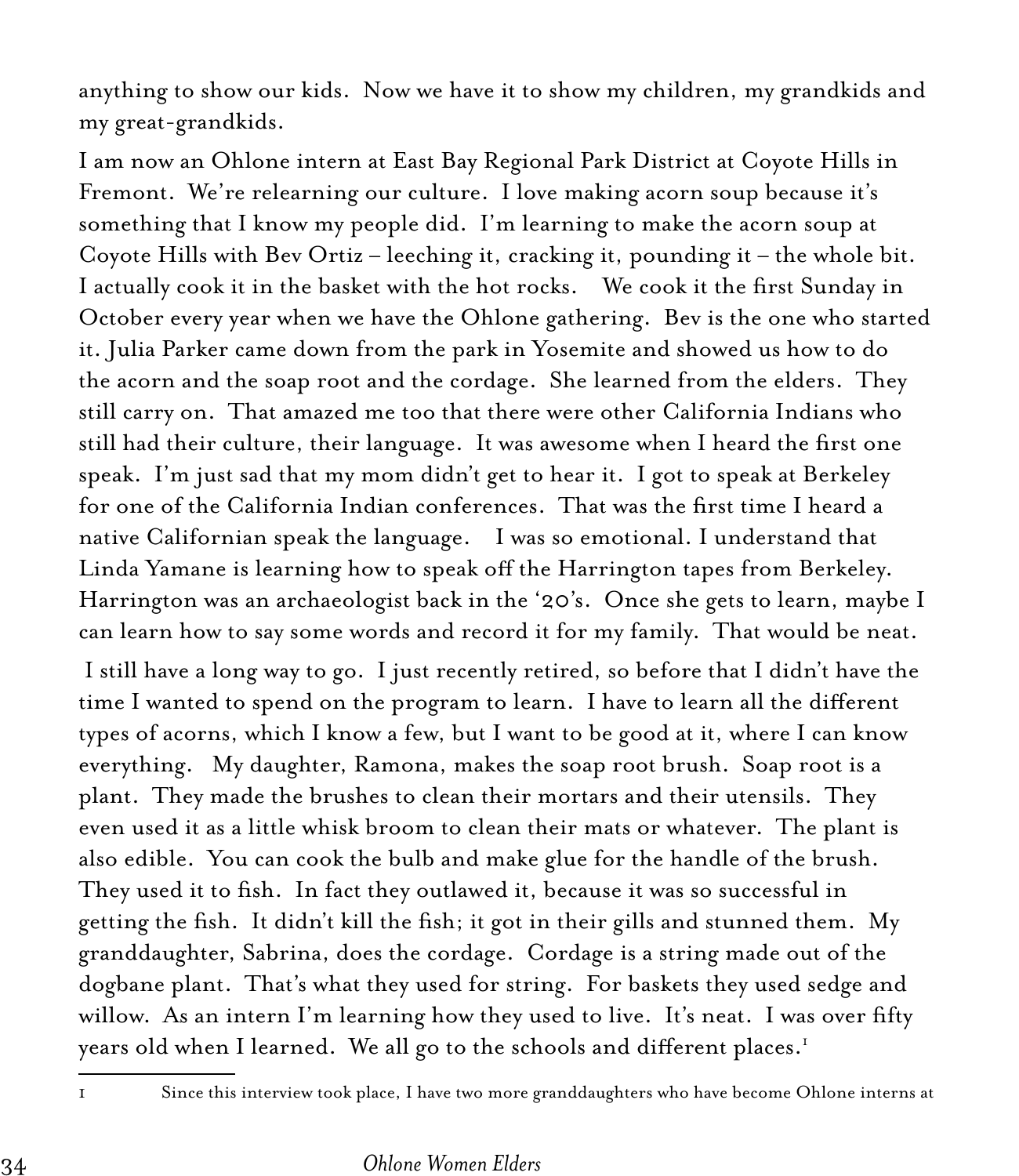Ramona is a most likely descendent monitor. The archaeologists love her, because she loves to work with them. She's really got that strong feeling about who we were and she wants to learn. She's not going to hold up an archaeologist from finding out what we were. She respects the burials and they respect her for that. Ramona is also a native monitor for the developers. They're building in Brentwood. They had a bunch of students that went out there and camped overnight with my daughter. They found out that the acorn goes back further than what they thought, here in California where the Ohlone lived. I think Randy Milliken<sup>2</sup> was there. I guess he's studying what they're finding in that dig. They've come across hundreds of burials already. They learned a lot from that site. She is the one who wants to learn and she knows a lot.

The grand opening of the park by the Peralta House in Oakland will be in October 2006. My daughter, Mona, and I will have pictures that will be in the walkway. They are going to have an Ohlone part, like a garden where they have the food that they ate. They are going to have stories about it. I just wish my mother could be here, but I know she is in spirit, that she sees what I am doing, and her granddaughter and her grandchildren and her great-great grandchildren. My granddaughter, Sabrina, who does the cordage, her kids want to get involved too. Christopher, my great-grandson, has a verse in our little flyer that we put out for our Ohlone gathering. It just makes me feel good that I can learn about my native ways.

#### *Q: Why are proud to be of Ohlone descent?*

Ruth: Because I think we were amazing people. Look at all the thousands of years that they lived here and did not pollute the earth. They gave thanks to the earth for giving them what they had. Whatever they took, they gave back to the earth. It's amazing how they lived here for thousands of years and didn't destroy anything. I wish I lived back then. It was hard, but even in my lifetime it was hard because we didn't have all the modern-day conveniences, but it was awesome growing up because you respected each other more. There wasn't what we have today;

Coyote Hills, East Bay Regional Park.

Randall Milliken is the author of A Time of Little Choice: The Disintegration of Tribal Culture in the San Francisco Bay Area 1769-1810.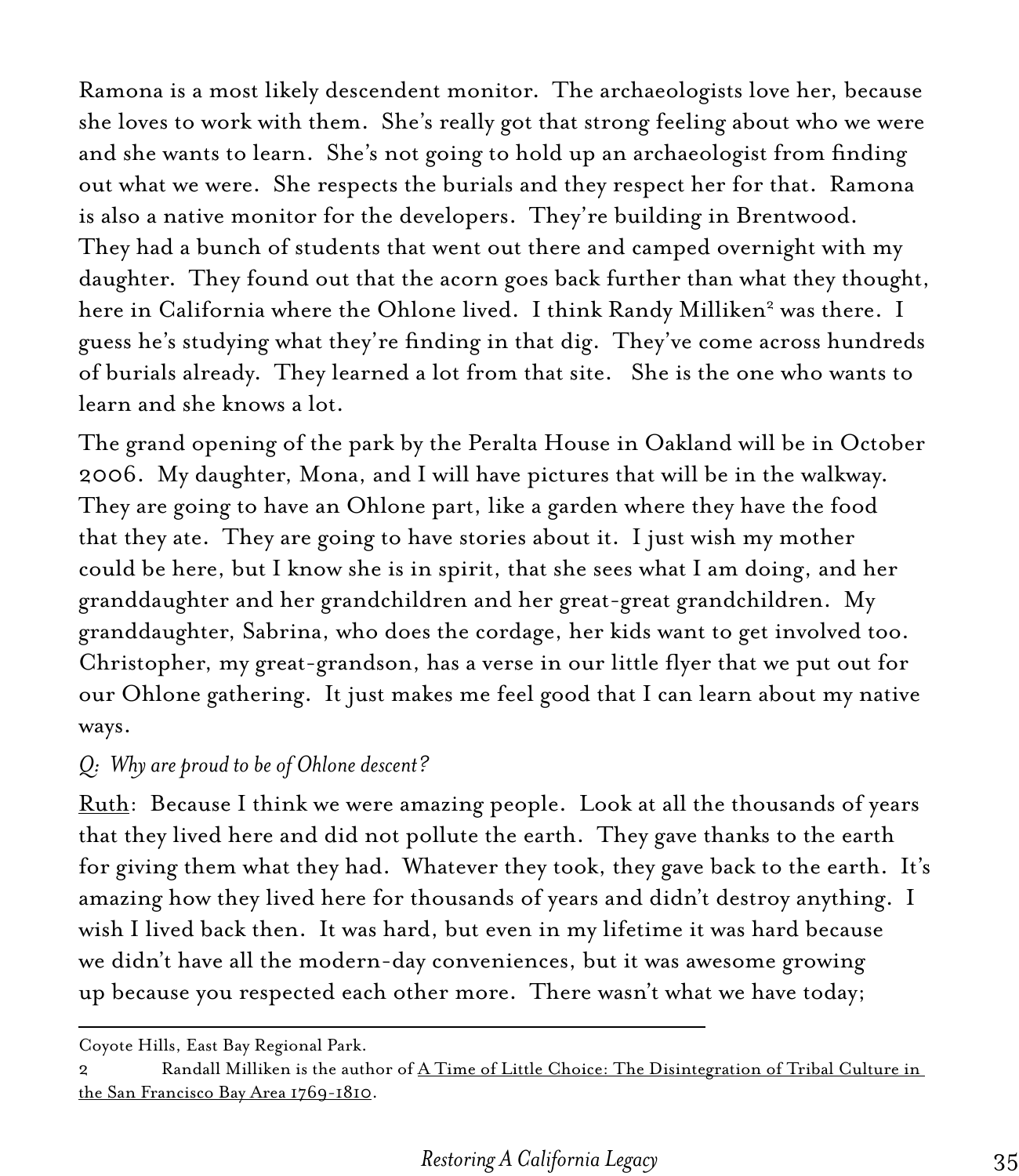everything is so terrible. It really is bad. There is no respect for humans or the earth that we live on. I think it's great to learn and to share.

#### *Q: What is your vision for the Ohlone people in the future?*

Ruth: The Ohlone need to be recognized as a people and treated with respect and not discarded. There's not a lot in our schools that you learn about the Ohlone or any other California or American Indian. I just hope they have an open mind for us and know that we're still here! When I was a kid growing up, it wasn't good to be a native, but thank God for my mom. She was so proud. My vision is my children and my grandchildren and great-grandchildren: I hope they continue to learn about our people so we can carry it on so it will never die. It will always be here. They almost had us all extinct.

Bev Ortiz and Nancy Olsen, mentors in my late life, helped me learn about my people. Nancy Olsen is an archaeologist/anthropologist. She was the first person to tell me different things about the native people. I asked her, "Why did they call us Ohlone? We thought we were the Digger tribe." We found out that it was a derogatory term used against the native people because they dug in the ground. My mom said to me after she found out that the Digger tribe was supposed to be a derogatory term, "You know what, kids, we're just California Indians. We're native people here." When we discovered the Ohlone word, Nancy said, "It's Miwok or Pomo for people by or near the water so this is what they wanted to call you. But to be exact, how do we find out that it is true?" That's my vision to really know what we were called, what our people were like. Maybe somebody out there knows, another elder. I enjoy gatherings like this because I get to mingle with people who have the same background as I do. We are Ohlone together. Look at Ann Marie; she kept her mother's land. My mom was from Pleasanton; that's where my people were from. That's nothing but wealth out there. We could have had a great part of the country to be ours, if we had the rights, but we didn't have them.

*Q: What do you think the Ohlone have to teach the larger society?*

Ruth: The family values that they had and the respect they had for one another. We're learning a lot about how they were with each other. I don't think the Ohlone were a violent people. Maybe in their world it was the end of where they were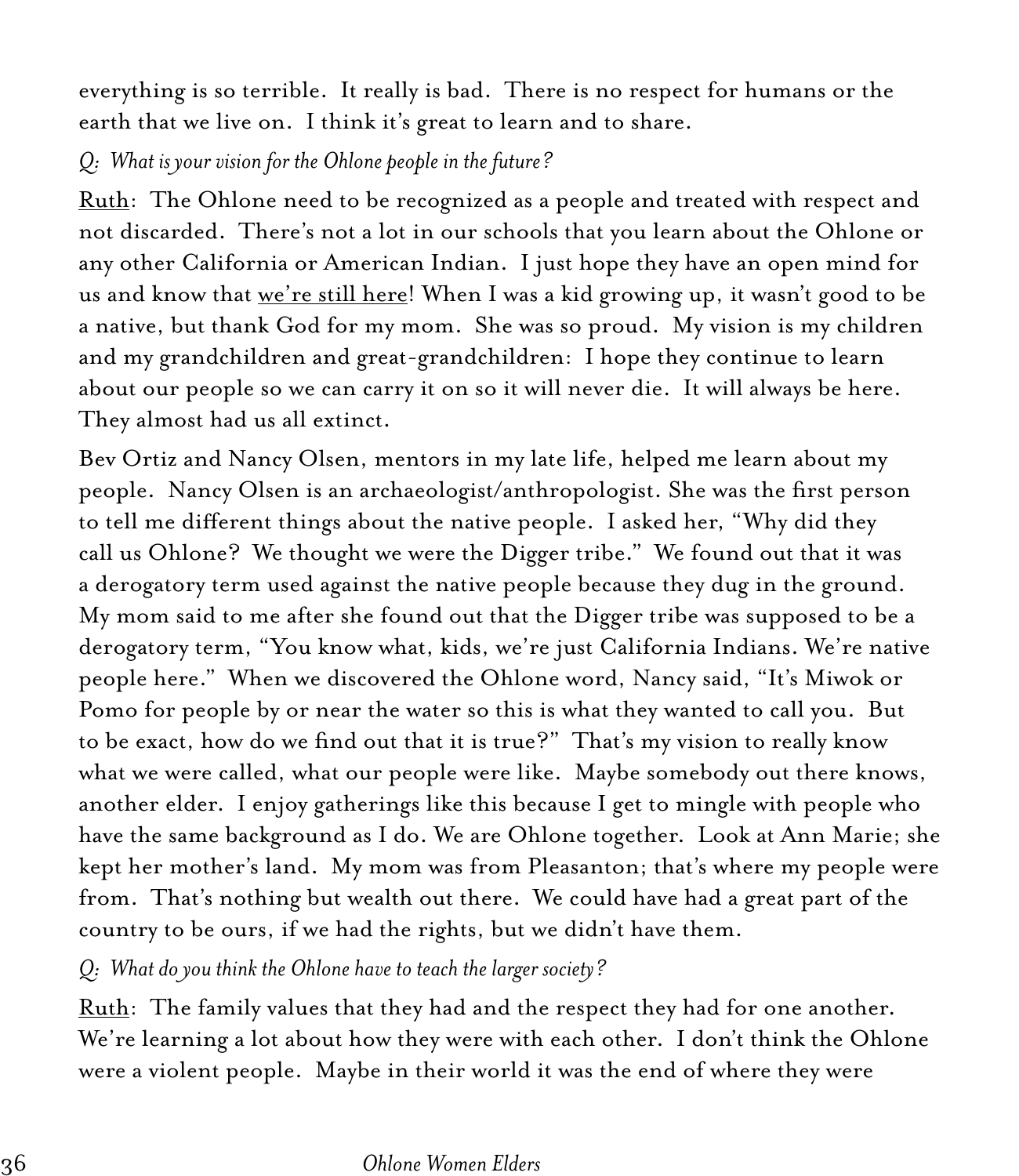because then there was water. They were more of a social people. Our climate here in California is so good so they must have been happy. I just want people to know how they were and what they did. They must have really been passive people to let the Spaniards just come here and take their land. They must have been good people. It's just unfortunate that the people who came here had other things in their mind other than religion. My mom told us to always treat someone just they way you would want them to treat you. She had that in her; it must have been in her mind her entire life.

I thank my mom because if it weren't for my mom, I would have never made it. She taught us so much growing up, giving us good values to use in our life for everyday living. We're only here for a while and then when we leave, everything stays here. We don't take anything where we're going. So just enjoy what you have every day because we may not see tomorrow and what happened yesterday is gone. We can't change that. If it was bad, just forget it and try to do better. I think a lot of people wouldn't have to see a shrink if they would think more like that.

#### *Work History ~*

I didn't graduate high school. I got married young, but that didn't stop me. I've never been without a job in my life. I worked since I was sixteen years old in all kinds of jobs. I have five daughters and two sons. I worked in very difficult jobs starting out. My first job paid eighty-five cents an hour; it was in a packing shed. It was horrible. They used to dump up the cauliflower. We had these rubber suits on. The water would come down on us. I worked in canneries and packing sheds and warehouses. I worked in a hospital. I ran a press in a check printing place. I worked in everything you could think of since I was sixteen years old. I operated the light rail trains in San Jose for Santa Clara Valley Transportation and I drove buses. When we were kids, everybody worked in the fields out here cutting 'cots and picking strawberries and cherries, harvesting corn and green beans. But this place was beautiful! It was so gorgeous. We used to go to the canyon with my mom for our Sunday dinners in the summer. It was so clean you could see the fish in Niles Canyon. It smelled so clean and now it's so ugly. It's gross; it's got junk in it.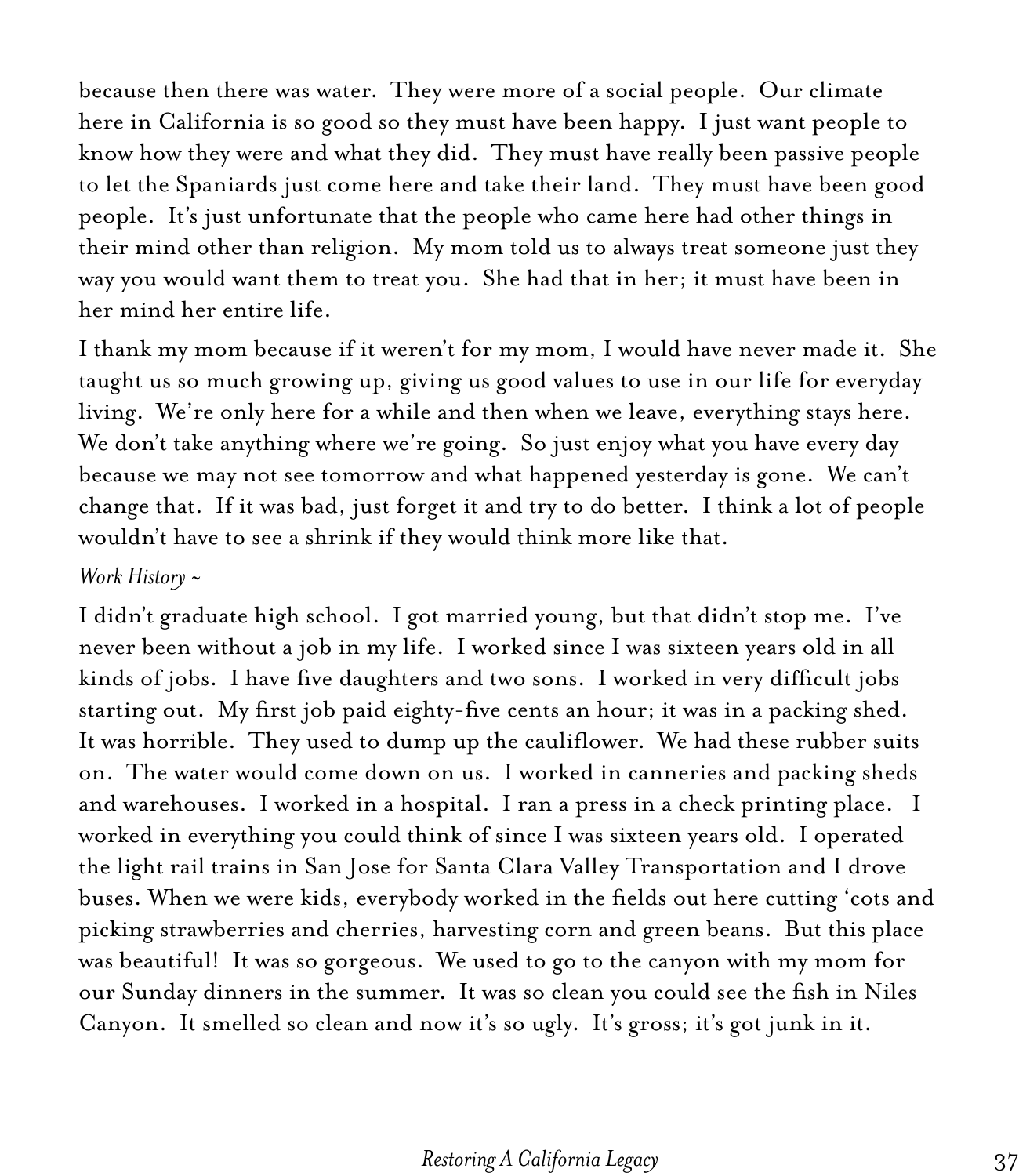# *Charlotte Paes*

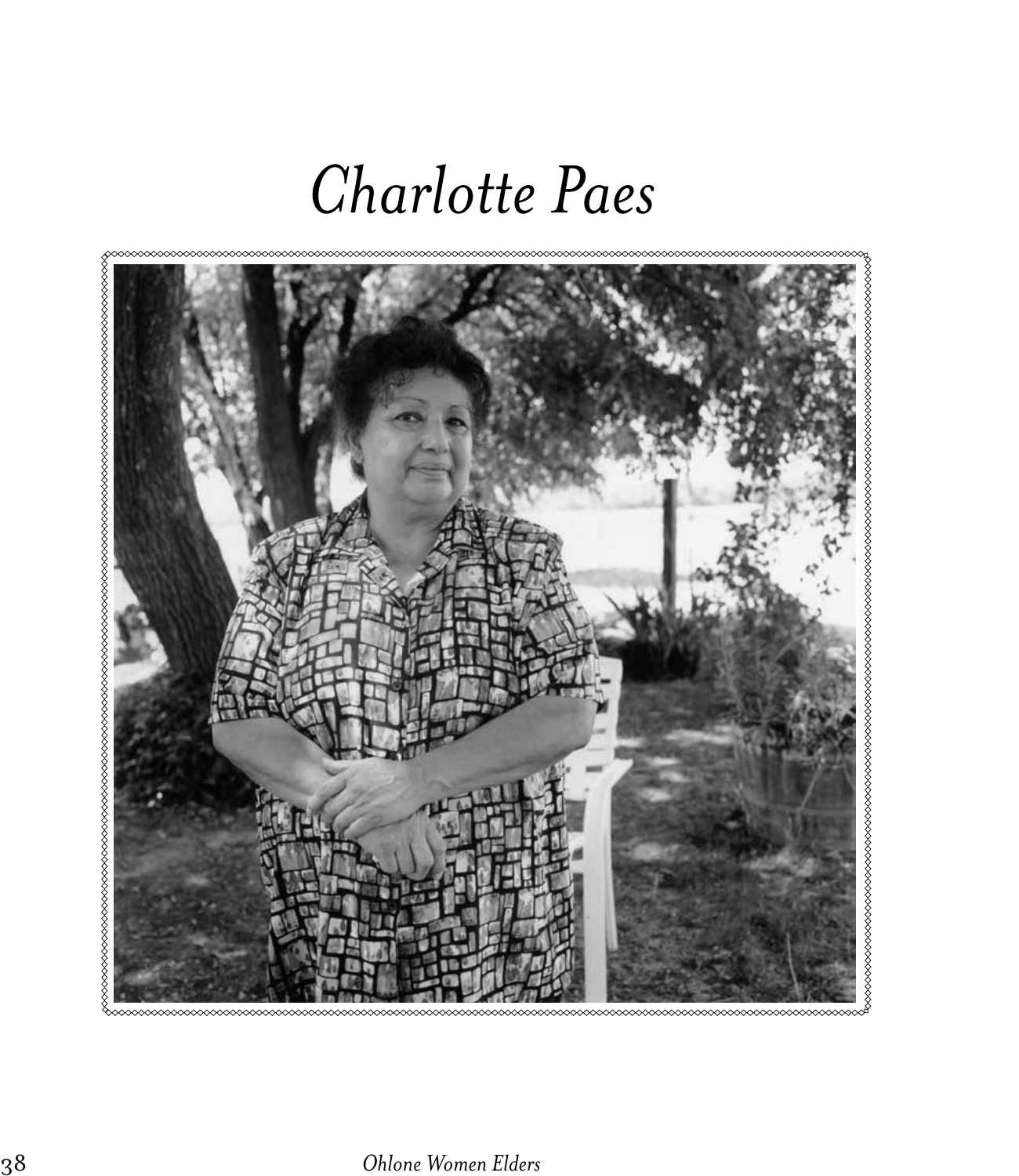# *Talking about family ~*

Charlotte: My parents are John and Eleanor Soberanes. I've got Indian on my mom's side and my dad's side. I grew up in the Santa Rita area. We lived in Santa Rita all of our lives. I was always happy with my childhood. We were poor. We got poor when my dad brought the other kids in, but you know, it made us stronger. My dad taught us family values. I have a lot of good memories about my parents. I never heard my dad say a cross word to my mom. Every Sunday was family day. We went to church. There were four of his children and dad and mom brought in two girl cousins and two boy cousins because their parents weren't taking care of them. That was nine and he worked like a dog, but he put us all through Catholic school. All of us went to school. All of us had a Christmas. Now kids have to go to an amusement park to have fun. We used to go the beach, go the park and have a picnic. The kids nowadays want to be entertained; they don't know about entertaining themselves.

We only had a two-bedroom house in Santa Rita. He had one step-uncle, who was paralyzed, could not move from the waist down, and then he had an uncle who lost his legs bull riding and he had a wooden leg. They lived there too. We took care of those two men, took their food out to them and did their laundry and cleaned for them. My dad did take care of them too. He had his own little heritage there. He took care of everybody. He grew up very hard. He started driving the tractor in the fields at the age of thirteen. He only went to sixth grade, but he could help us kids with algebra. He could do anything. He was a very smart man.

My dad and I were very close. When I was about twelve years old, he and I would go up there alone to Jolone Mission to a place called The Indians. It was about a three and a half hour drive. My dad went to The Indians to hunt deer. He would leave a couple of deer there and bring one home. I remember years ago when I was a little girl he and I would take food to them. They were Costanoan and very, very poor. That's where we did most of his visiting. His parents died very young; he had step-parents. I don't know whether it was a real uncle or an adopted uncle, but that is who he used to go see in Jolone. We'd be there all the time, every other weekend, taking vegetables. There wasn't any storytelling. It was just sad stories, living is sad places. They had to carry water in. There was nothing really like a happy story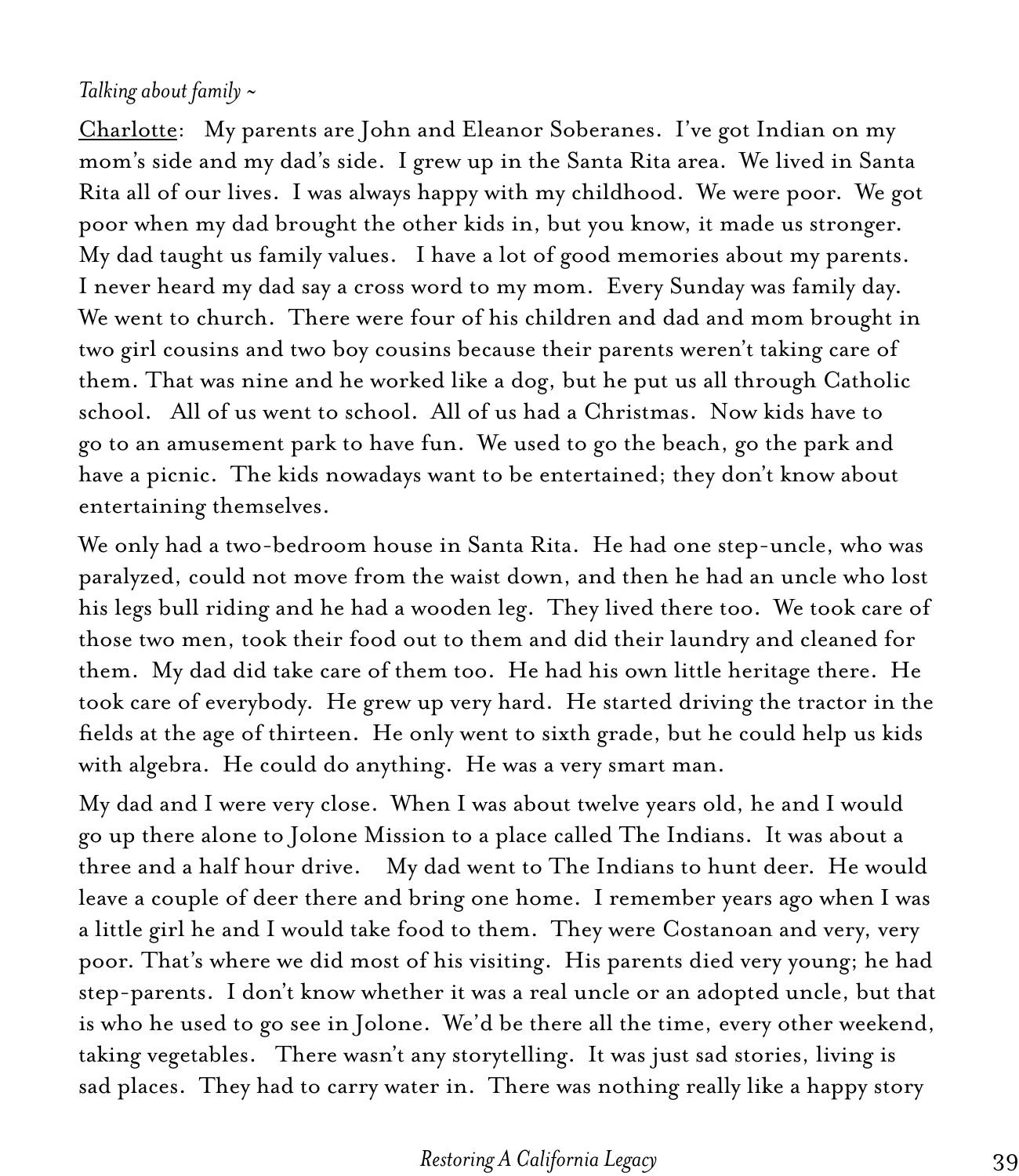because it was always poor and sad. There are really not any good memories about the family up there. My dad had to feed them. I loved them all to death. They were just poor as they could be, but they were the kindest people. Kind, kind, kind. They helped others; no one went hungry. I remember Grandma Manuella. She tried to save the flour when she knew we were coming so she could make us biscuits. My dad liked hard biscuits and she would make hard biscuits for him and coffee.

The Army tried to stop us a few times. They didn't want you to go through. They wouldn't let them go through to go to town. I wish I could find the papers that my dad filed to get the right to go in and out whenever he wanted to and for them to get in and out whenever they wanted. You had to go through the army base to get there.

My mother was a nurse and her mother was a nurse. Mom hardly ever spoke about her tribe. I don't remember my mom saying anything about her past. Dad and I talked, but he never did have any good stories. It was always sad stories. My dad's family died of tuberculosis. Up there a lot of them died of tuberculosis. My mother's family died of tuberculosis too. My mother was the only one who lived out of four boys. My dad was the only child. My dad said he never saw his mother, that she died in childbirth. Now that we have gone through these papers it said that she lived until he was twelve. He always thought that she had died. He had no family. Now everybody is related to everybody.

My Grandmother Bessie was a very proud lady. She worked in the hospital. She was the best cook ever. She cooked everything on a wood stove. We got together and got her a stove and refrigerator, but she still would use her wood stove and lanterns. If you were sick, she would fix chicken soup. I remember when she was about seventy-two years old when my mother just got out of the hospital. She said she was going home to fix chicken soup. I went down to her house and she was in the chicken coop. All the chickens were falling over. She was trying to ring their necks, but she didn't have enough strength to do it. All the chickens were running in circles. It was so funny. She was so mad. She told me to do it. I told her, "I'm going to the store and buy a chicken."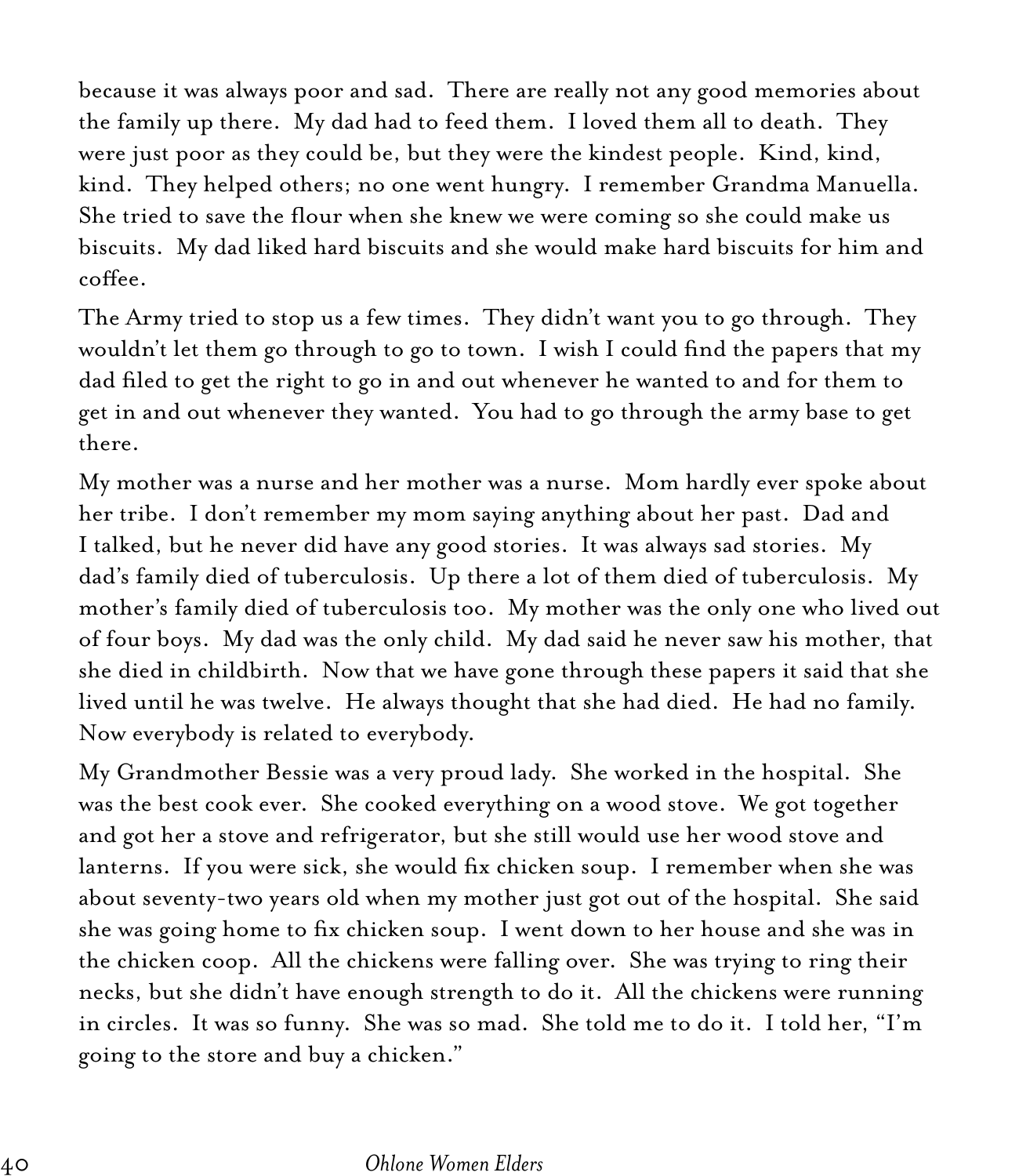My grandmother said you never let anybody go hungry and you don't take in mind what they look like. You judge a person by what is in their heart. She used to work for a hay press. They would go in Hollister hills and all over up there and bail hay. I would be there helping her cook. I was about ten years old. We did everything to make money.

My family life was great. It made me have compassion for others and be a better person. I have a great husband, six children, fourteen grandchildren, and five great-grandchildren. I hope I will learn more about our Indian heritage.

# *Q: When did you become interested in learning more about your cultural heritage?*

Charlotte: About 1970. I tried to ask my mom and dad questions. My mother was ashamed to be an Indian and so was my dad because they got ridiculed a lot about being a "dumb Indian, stupid Indian". If I started talking about it, he'd say, "There's nothing I can tell you." Dad said he was a Costanoan. I wanted to find out what I was for my children's sake. My children should know what native they are. That's when I started to find things out about it. My brother and I went to the courthouse and got death certificates.

#### *Q: When you were growing up was there prejudice against the Native Americans?*

Charlotte: Oh yes. I went to Sacred Heart. I think the only thing that saved me was my grandmother's sister was a nun and she was my teacher. There was a lot of prejudice. When you told them you were Indian, they'd say, "No, you're not. You're Mexican." Well that was okay. If you were dark, you didn't get nothing. I talked my dad into letting me go into a public school and that was even worse. You have to be in the clique and you have to have money. I remember fighting a lot. My brother taught me to box. My cousins and I stayed close all through school. We lived next door to each other.

When we moved up here to Turlock, when they found out the kids had Indian heritage, they would mock them. This is the teachers! They told my oldest daughter that she shouldn't go to school anymore, that she would make a good Playboy bunny. They told my boy, "You'll just give anything away if we just give you a bead or two." They just degraded them all the time. It was terrible here for the kids. I can see why my dad didn't say that he was American Indian. Something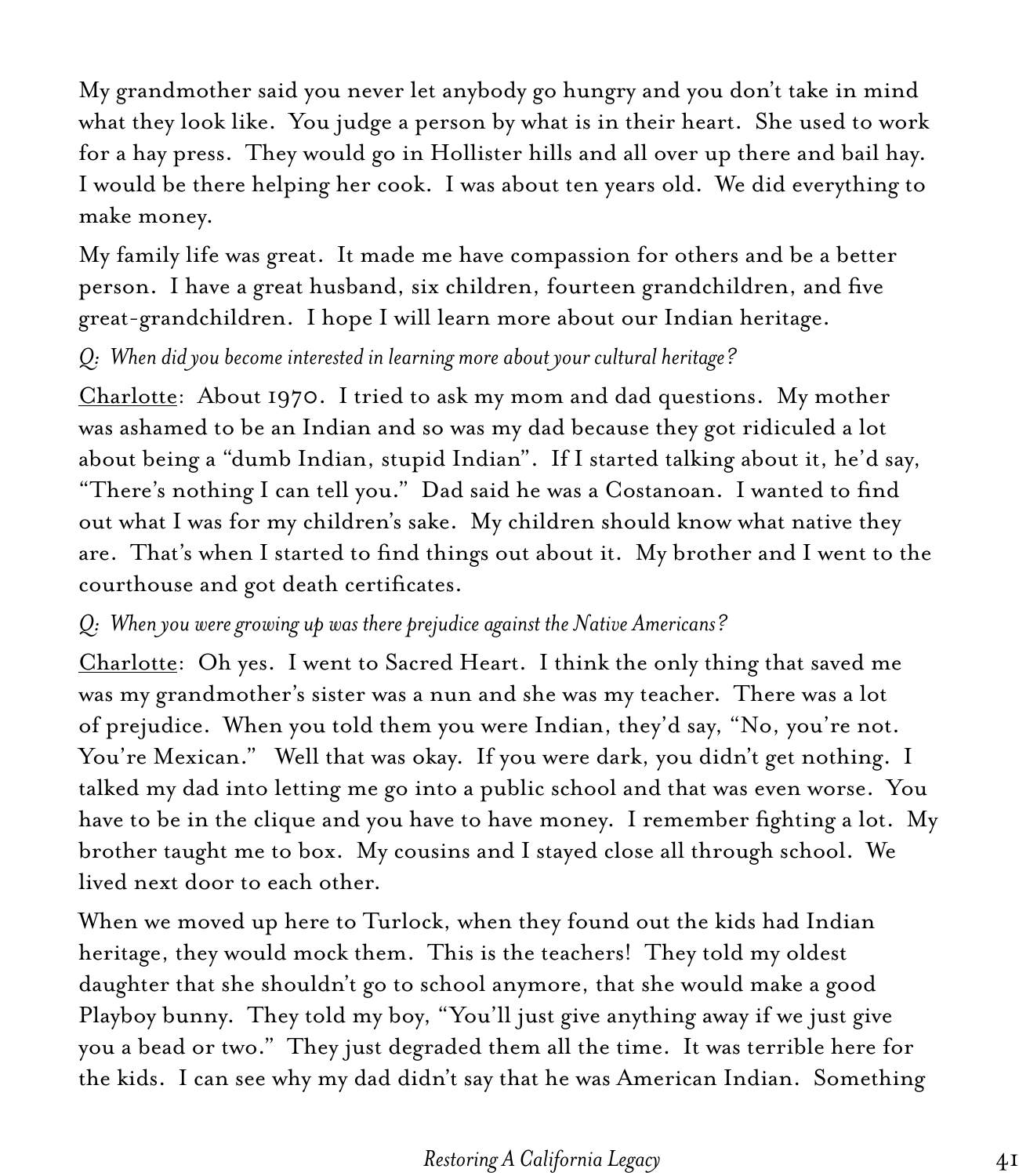must have happened along the line for him not to talk about it.

We buried Grandma Manuella on the Indian burial ground over in Jolone and the Army had their cattle running free. We had to ask them not to leave them in the burial ground. They said there was nothing they could do about it. Dad got the horses and he and Frank Avila got the cows out. They fixed the fence so we could have the burial of my dad's step-grandma. Everybody was ashamed to be an Indian. They got tired of being called names.

*Q: Are your children and grandchildren interested in knowing more about their heritage?* Charlotte: Yes.

*Q: When you were in school was there any teaching about Native American cultures?*

Charlotte: No.

*Q: Why are you proud to be of Ohlone heritage?*

Charlotte: My father always denied that he was American Indian and so did my mother. They did talk about being Indian, but he was mostly ashamed. I tried to get my dad and mom to talk about it, but they would never say too much. I'm just proud that I have American Indian in me. I'm happy about it. It's something that my family didn't care to hear about, but I like to hear about it. I'd like to know more about our tribe and know more about my family. My mother is American Indian too. My brother says that my mother is Ohlone too.

*Q: What are the responsibilities of being an Ohlone woman elder?*

Charlotte: To teach the children and the community so we can have more knowledge of our culture. I would like to learn more about it.

*Survival story ~* 

When my children were little and my husband left me, I was having a hard time because I had six kids. There was a lady at the Indian Lodge in Hollister who they called Indian Letta. Her husband was a big Scotsman. She said, "Why don't you come on up?" These guys from Salinas wanted some deer meat. I used to go deer hunting. I said, "I can get you a deer." He said, "I'll pay you thirty-five dollars." The fair was coming up for the kids for the 4H and I needed to get money to buy a lamb so I said, "Okay". I went up there and got the deer. She and her husband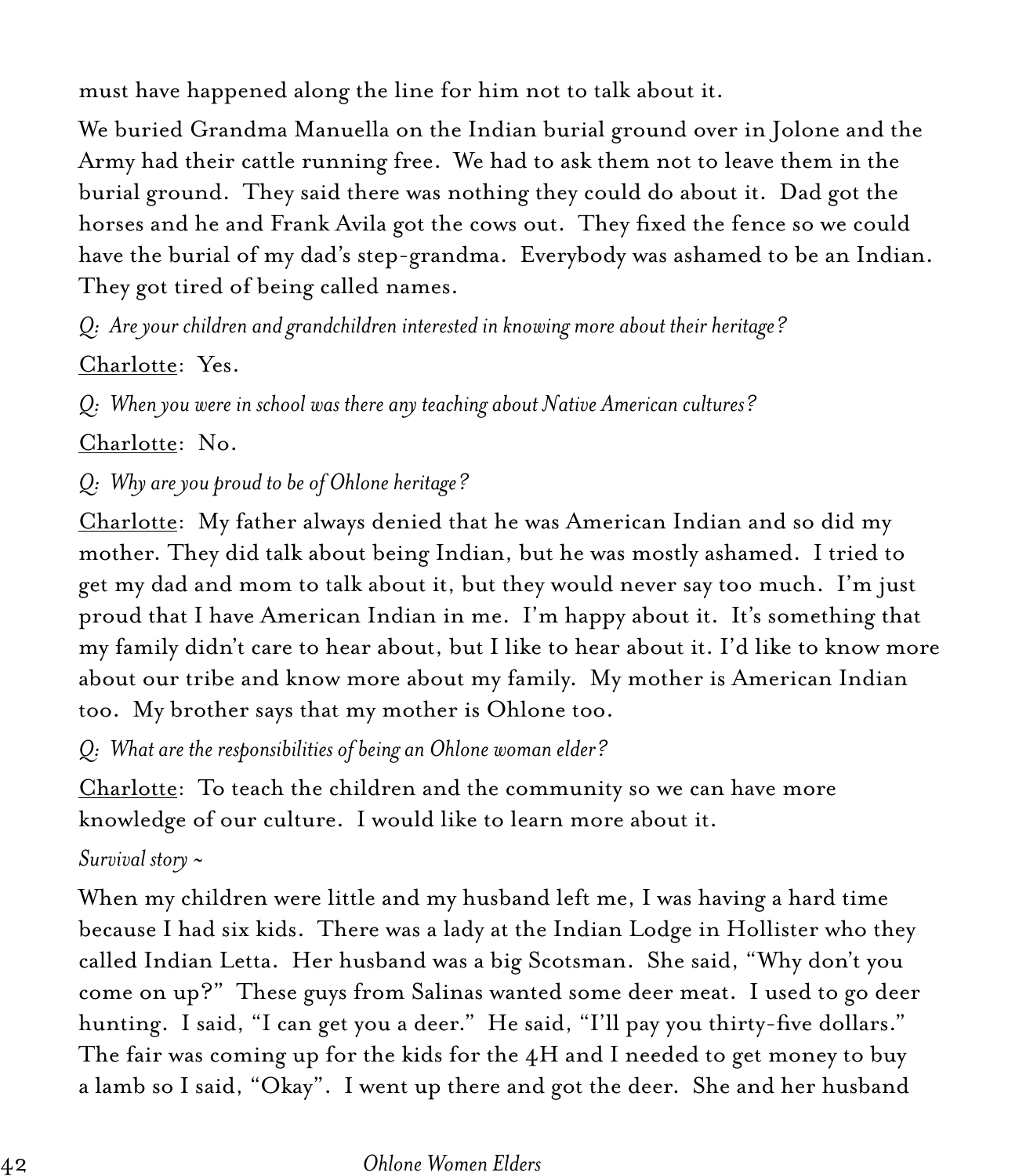would clean it up for me. I would bring it home and make deer jerky or whatever and I'd sell it. That is how my kids and I made it. It's really weird that I'm going back to Hollister hills again. I used to go up there all the time and get deer. The cops would stop me and say, "Your tail light is out". I'd say, "I know and I'm going home." There would be two or three deer underneath my kids! My dad would say, "What are you doing? I'll give you money." I'd say, "No, Dad, I can do this." He always thought I was going to get arrested. My kids got to go to sixth grade camp and they got to be in 4H. I know it was against the law, but at least I wasn't on welfare!

The only place I really had the right to hunt and fish was when I was in Washington. We were hungry again. I went back to my husband and he wanted to move to Washington. We did. He told me that it was the land of opportunity. Well he left and the six kids and I were getting hungry. I was talking to this Indian man and said, "I got to go fishing. I've got to go get something." He said, "Are you a Native American?" I said, "Yes." He said, "You can fish with us, but you can't bring anybody else with you because they are not allowed to fish in our waters." I got salmon and all kinds of stuff and went deer hunting. They hid me out for a long time because I didn't live in the state long enough so I couldn't get my hunting license. They helped me up there feed my kids. Then my husband came back. We were having deer meat for dinner. The Indian, Gerry White Horse said, "The game warden is looking for you." The game warden knocked on the door while we were eating dinner. I asked him to come on in and if was hungry. He said, "No, but it looks good. Are you Charlotte Stuckey?" I said, "Yes, I am." My first husband jumped up and said, "Yep, she does everything illegal. She hunts illegal; she fishes illegal." He said, "And who are you?" He says, "I'm her husband." He says, "Well you're under arrest." He says, "Well, I didn't do anything illegal!" He says, "You are under arrest because you are responsible for what your wife does." I laughed. I thought it was so funny. Tell on me! I just loved it. They took him to jail. I had to go to court and they asked me how come I was hunting and fishing. I said, "He left me and he just came back and he wouldn't work. I couldn't find work with all six kids. The Indians let me fish." He goes, "You are American Indian?" I said, "Yes." He said, "Okay. You go ahead and go and keep the meat, keep everything."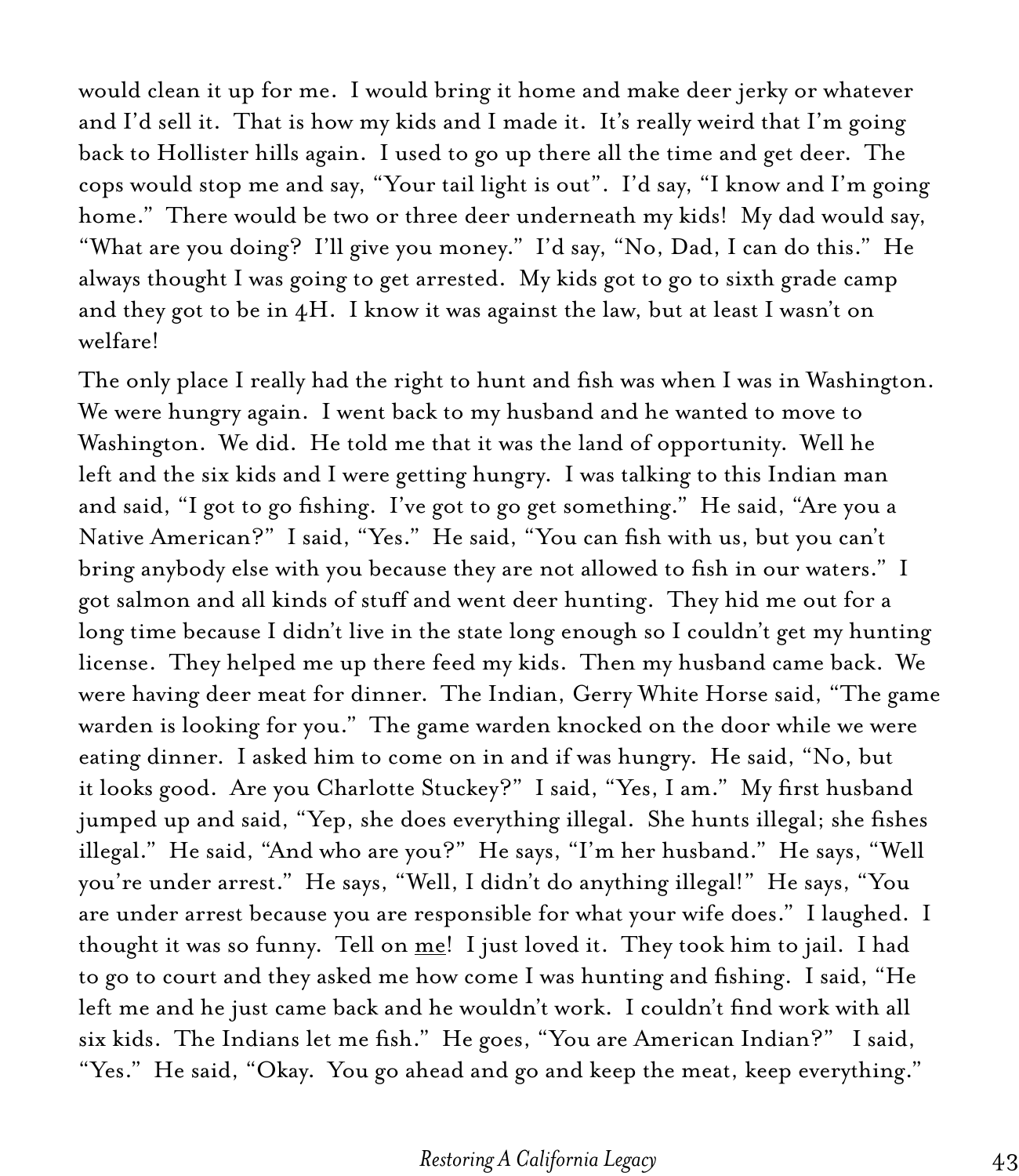But he gave my husband a lecture and fined him forty-five dollars. "You're the man of the family. You're the one who should be out there supporting your wife and children instead of your wife supporting you."

He was abusive, very abusive. I would get beat up more than it was worth. My kids, the three oldest ones were becoming teenagers and they asked me, "Mom, why do you stay with Dad?" I said, "Because you kids need a father." They said, "Don't do us any favors, Mom. We don't need a dad." So I filed for divorce. My dad stood by me.

My second husband is wonderful. Too bad we didn't meet a hundred years ago. He is good to my children and my grandchildren. They are just like his kids and his grandbabies.

# *Q: What do you want for the next generation of Ohlone?*

Charlotte: To be known more and to know more about our heritage. There are a lot of people who don't know about the Ohlone Indians. The children need to know their culture. They need to have more things for the kids to get into. Right now, nobody knows nothing! My kids don't know anything about the Ohlone Indians. They need to have meetings for the kids. We need to have more meetings for the elders, but mostly for the kids so that they will know about their Indian heritage. We were never taught. We just never spoke about it.

We need to be more recognized. All the tribes should band together to make one group. There are so many different tribes.

*Q: What do you think the Ohlone culture could teach the larger society?*

Charlotte: More about our heritage. People should know what they believed in, what their family life was like.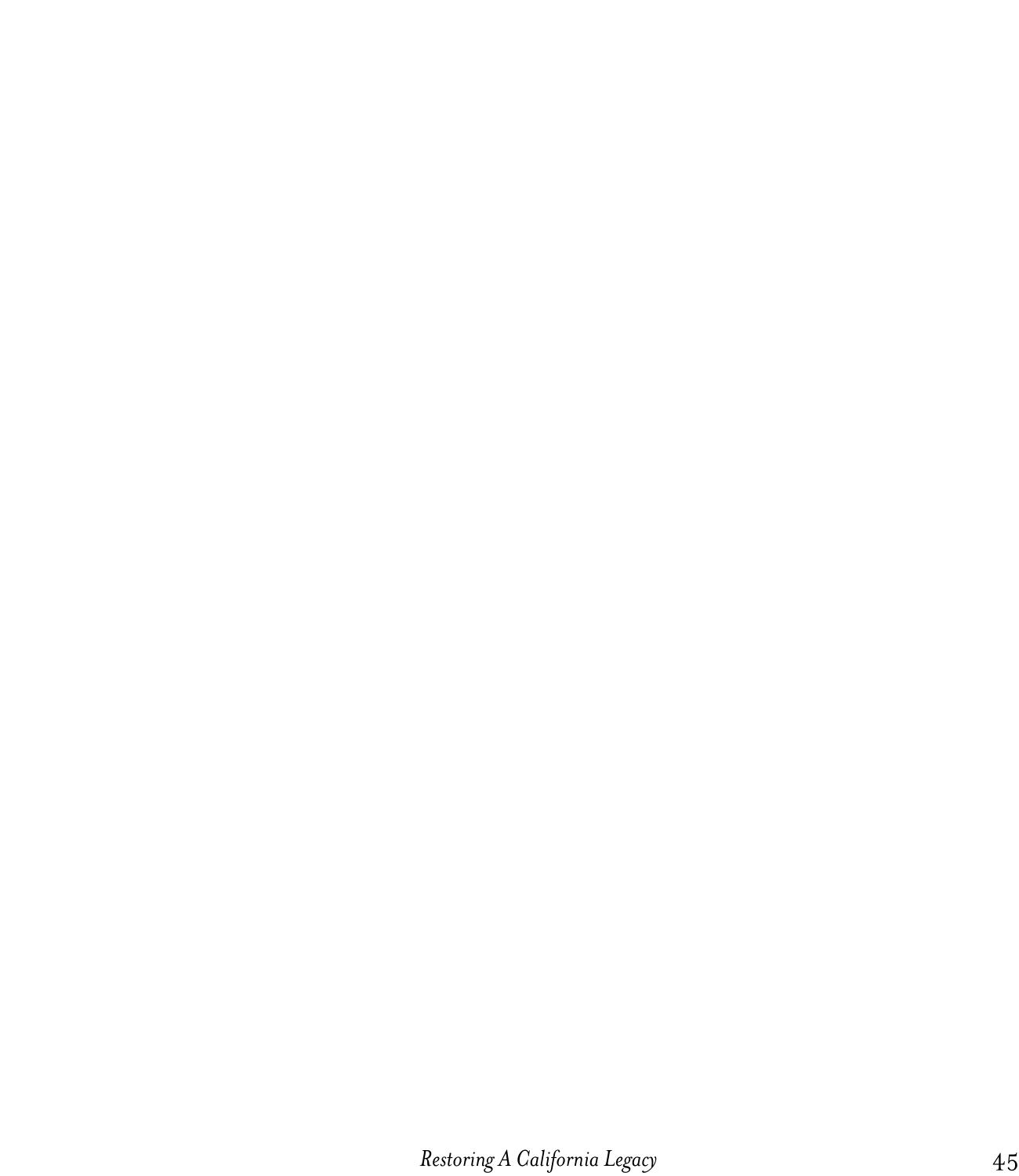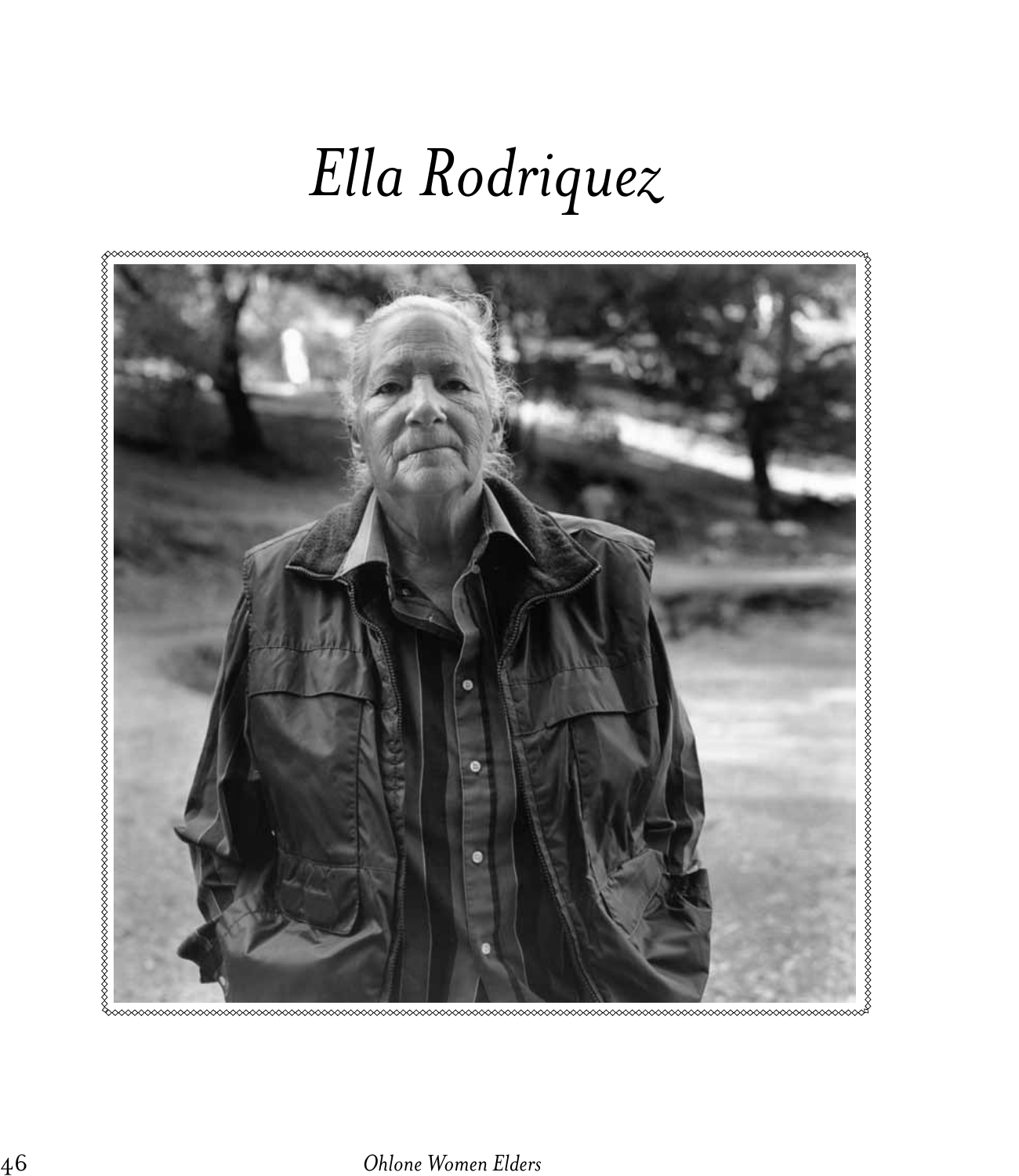#### *Q: What does it mean to be an Ohlone woman elder?*

Ella: I know I'm the elder in my family. I have a brother and sister left and I am the eldest of all the cousins. My mother was one of sixteen or seventeen children, so that's a big family. One of my aunties had sixteen children; another had eleven. I have three aunties and one uncle who are between six months and ten years older than me. I've always been like the rock to everybody, even when I was young. Everybody seemed to come to me. I'd listen and I wouldn't tell them what to do. I advise them – you can do this or that. I've always been wise way beyond my years. My aunties and uncle, who are older than me, still don't have the knowledge that I do. I was born and raised in the mountains, the Mt. Madonna Mountains, redwoods instead of oaks. I learned more from my dad than I did from my mother. It seems like Indian women really don't want to discuss anything. Maybe way back when, they would pass it on, but within the last two or three generations they haven't passed it. Possibly because it is so mixed with other cultures, they don't want to pass it down. I was almost three years old when my grandmother died and I faintly remember her. I never saw my mother grinding corn or any of that. We didn't grow up in that tradition. My dad was Cherokee and white. Some of my family spoke Spanish which was traditional for any Indian to learn a little of it. We didn't even grow up speaking Spanish. My mother spoke a little off and on with her brothers when they'd come. We understood, but my dad said, "You're American. Talk English!" I didn't learn to speak Spanish until I was in my thirties. I did that on account of my job; I had to be bilingual. I went down and lived in Mexicali, across the border, rented a little place there and learned from the little kids between eight and twelve years old. I learned so good that a lot of Mexican people would ask me what part of Mexico I was from.

#### *Q: What do you hope will come out of the honoring ceremony?*

Ella: Every year they have an honoring of the elders at Mt. Madonna. I attended the first few of them. It was about ten years ago that I was honored as an elder. It wasn't just for being an elder with grey hair; it was what I have contributed on the monitoring and preserving and protecting burial sites and getting out there and yapping. They wanted me before to start becoming like religious. I said, "I can't because I have a few cuss words that I haven't got out yet. I'm just not the religious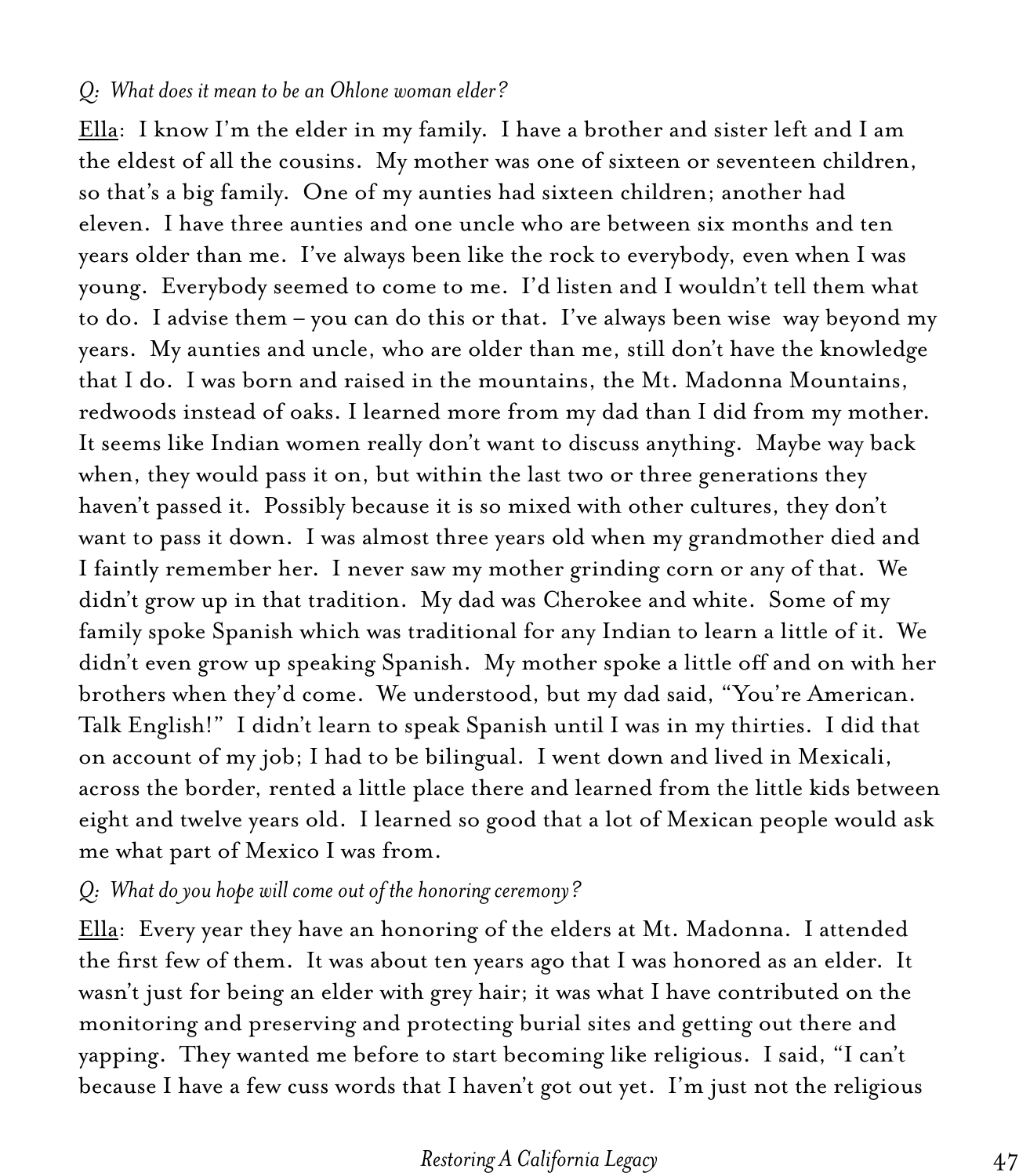type to go into being humble, to being a spiritual advisor. That's not my cup of tea. I'm headstrong and I can't. Getting out with the developers, I can talk with them and some of them are really nasty, but with my experience they know I know just as much and more than they do. I'm hoping tomorrow that I get to meet some other elders. I might have run into them over the years, but not known their names. There might be some of them that are even related to me, because my grandmother was born in Monterey. I know she had a lot of siblings. I don't know any of my grandmother's sisters and their children.

I more or less grew up with just my grandpa and my uncles and my aunties. We all grew up together in the mountains. We were secluded up there. We didn't have a car, no means of getting any place. My dad did have a saddle horse, but you can't load them all on it. So we used to walk into town once a month and get our supplies and then hoof it back up to the hills. I learned a lot more outdoors that what I did in town. They can never call me a sidewalk Indian because I've hardly ever lived in town. Even now where I live it's out toward Moss Landing, out there near the sanctuary. It's out in the country. I can't live in town. The noises and everything, bothers me. It has to be just totally quiet for me to get any rest or anything. I don't mind the birds.

#### *Q: What is your vision for the Ohlone people in the future? What would you like to see happen?*

Ella: What I would like to see is -- it might be an impossible big dream -- but there be no more squabbling. We've squabbled constantly. It's like siblings always fighting each other. I guess it's because one wants to be the chief and the other wants to be.

I'll always be Native American. I do have European. I just had a family reunion this year on my dad's side of my family. We were the black sheep of the family because we were mixed. All of a sudden now they had a big reunion and we were invited. I didn't go there and lord it over them; it just made me feel good that I got to see some of my relatives that I hadn't seen. You don't have to meet each other constantly, but more harmony. We do need to have a lot more respect for the elders, as well as for the children. Now days, it's like that with all cultures – there's no respect for the old or the young. That's where our harmony is lost. The kids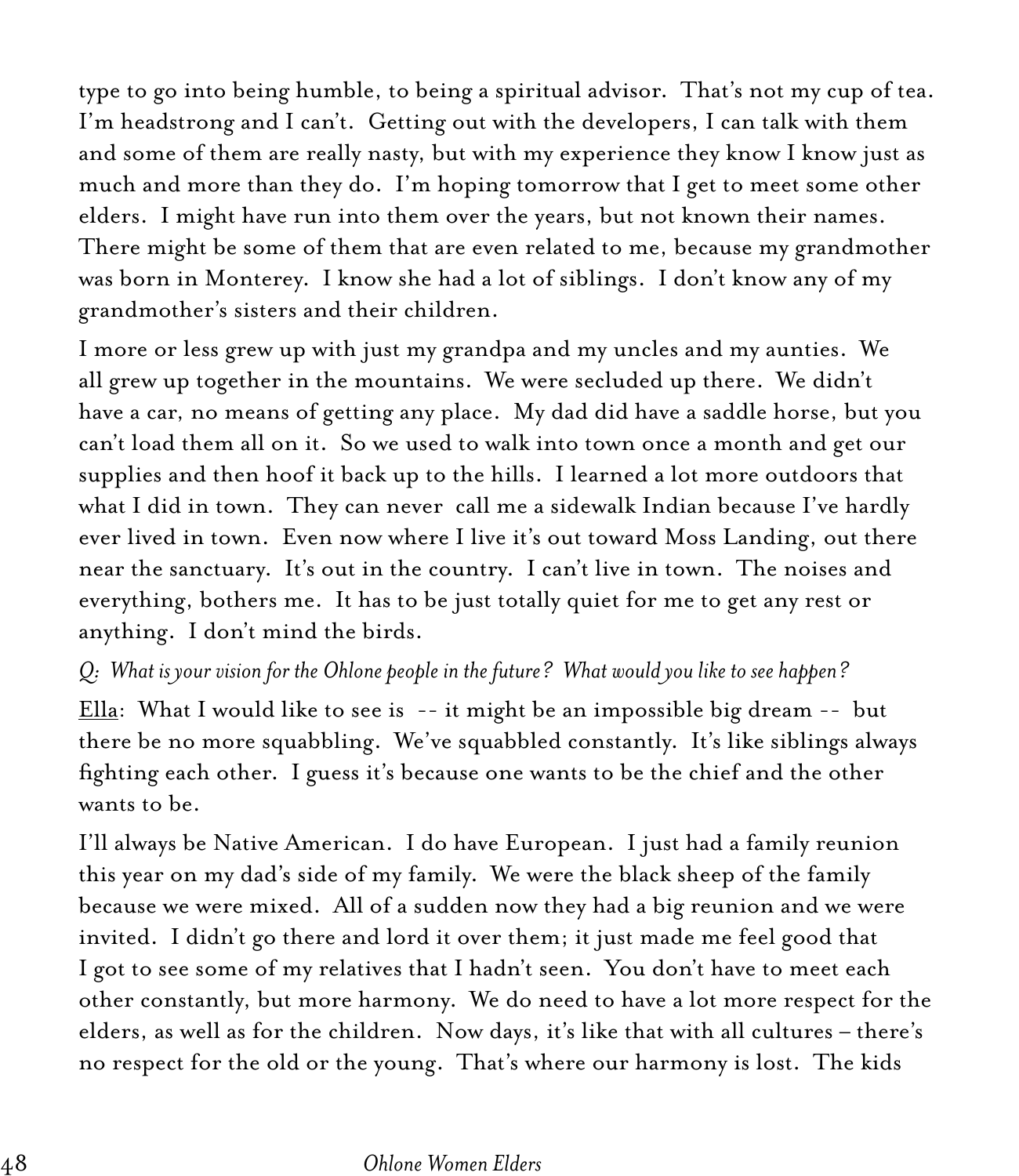before, when we'd tell them something, "yes, m'am, no m'am" – that's the way I grew up or else I would get swatted across the mouth. When we grew up, we were poor, but very mannerly. Now, it's like, "yeah, what?" There is no respect for somebody that is older than you.

#### *Q: As an Ohlone woman elder, what would you want the young people to learn from the elders?*

Ella: Not just from me, but from the elders, male or female, to learn to listen. It's possible that their elders might not know any more than what they do, but they are wiser with years and they might not be able to pass anything culturally down to them, but wisdom is always there to pass, regardless of what. Listen to the advice of people and to try to grow up and be a good citizen and not be disrespectful and go out and destroy property, doing what you're not supposed to, really. They need to respect their elders and listen to them. Of course the elders have to respect the young too. You can't just expect respect from one side and not from the other. It has to be earned. I can understand because mostly two people have to work to support one household so the kids don't have anybody to guide them. Before one parent was always home – your mother was always home. She was the one who taught you. Now you don't have a mother at home or father; they meet each other going and coming, so you're just sort of abandoned. The kids need to use common sense and start thinking, why is it that both of my parents are working. What is it that's costing so much? I know before the kids used to go out and help – pick apples or berries or do something after school or a paper route. Now all they want to do is kick back and look at TV and play video games. When I was growing up my mom said there was no money for it and we understood. They need to start helping their parents and the parents need to do more by giving their kids chores to do. There has to be more harmony, more respect and more love and caring. Not just for today or tomorrow. It's got to be constant.

#### *Q: What do you think the Ohlone culture can contributes to the larger society?*

Ella: We have to get out there and let people know who we are and not in a mean, rude, demanding way – just like you're talking to your neighbor. Let them know what we stand for, where we're coming from, and also to learn from them, who they are. All they hear about is "Yeah, those savages!" We have to let them know that we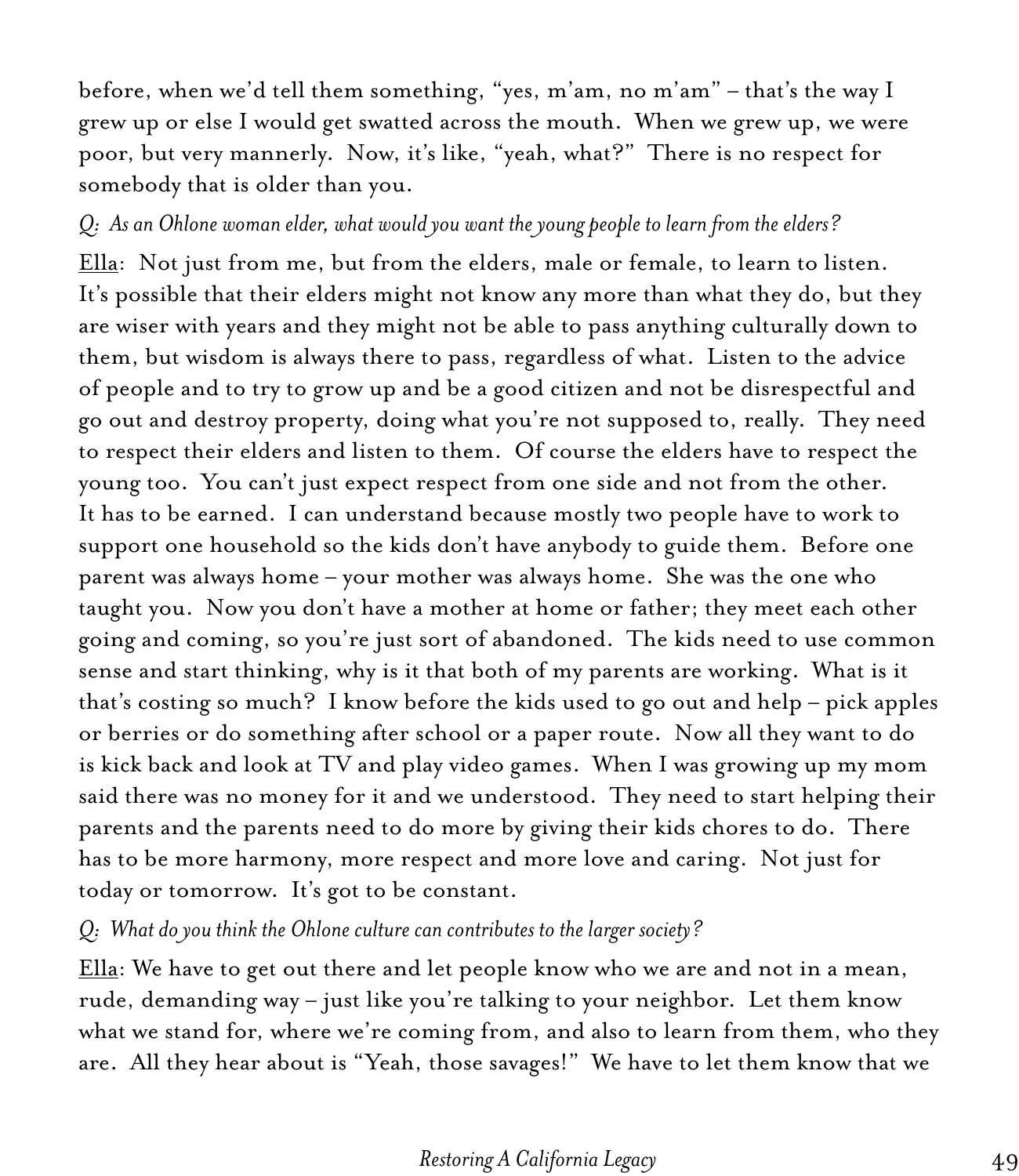are not near as savage as they think we are. Maybe way back when we were, but then they probably were too. That we are people.

#### *Monitoring* ~

Ella: We had the uprising back in 1975. The developer was building a big building and tearing up the Indian burial sites so a bunch of us got together and tried talking with him to let us retrieve the remains that were scattered about. He literally just flipped his cork and told us to get out of there or we'd be arrested. We didn't know what to do. We put out word to others. We tried to get help from other areas. We did get a little help from the Northwest Indian Cemetery Protective Association. That's how we were able to start getting a restraining order against the developer to hold up his development. We were contacted by the American Indian Movement and they came in and then fur flew! We got it done then. Well, at least we salvaged a part of it, not the whole thing, but we were able to go in there and retrieve. We did take a stand and we were in there for a month or so. The SWAT team had us all just corralled in there, but we didn't care. We were determined to protect those remains; they could not take care of themselves. What was so awful when they were building and putting the footings in, I saw these big, burly construction workers just kick these little baby skulls, probably the size of your fist, out of the way like they were rocks and keep going. It just really upset me. I told them, "Don't you have a heart, whether it's your relative or who it is? That person can't take care of themselves." I had a movie camera and was photographing it all. I gave the film to the organization I belonged to and they lost it and I'm sorry for that.

We had a lot of problems with the construction – the developer, the city, the whole nine yards. Pre-1975 there were no laws protecting Indian burial sites whatsoever. They were like animal bones, horse bones. This was in Watsonville about a half a mile out of the main city parts. It was so upsetting to see the destruction. I had been living in the state of Washington for quite a few years and had come back. My dad was getting old. He was the only one I had left; my mother had passed away years before. He had passed away a couple of years before this developed. Normally I would have gone back to Washington because I have a lot of family up there too, but I just hung around. There was something that just kept me in the area. I'm glad in a way; in another way, it's been a hard, hard road. It was really hard at the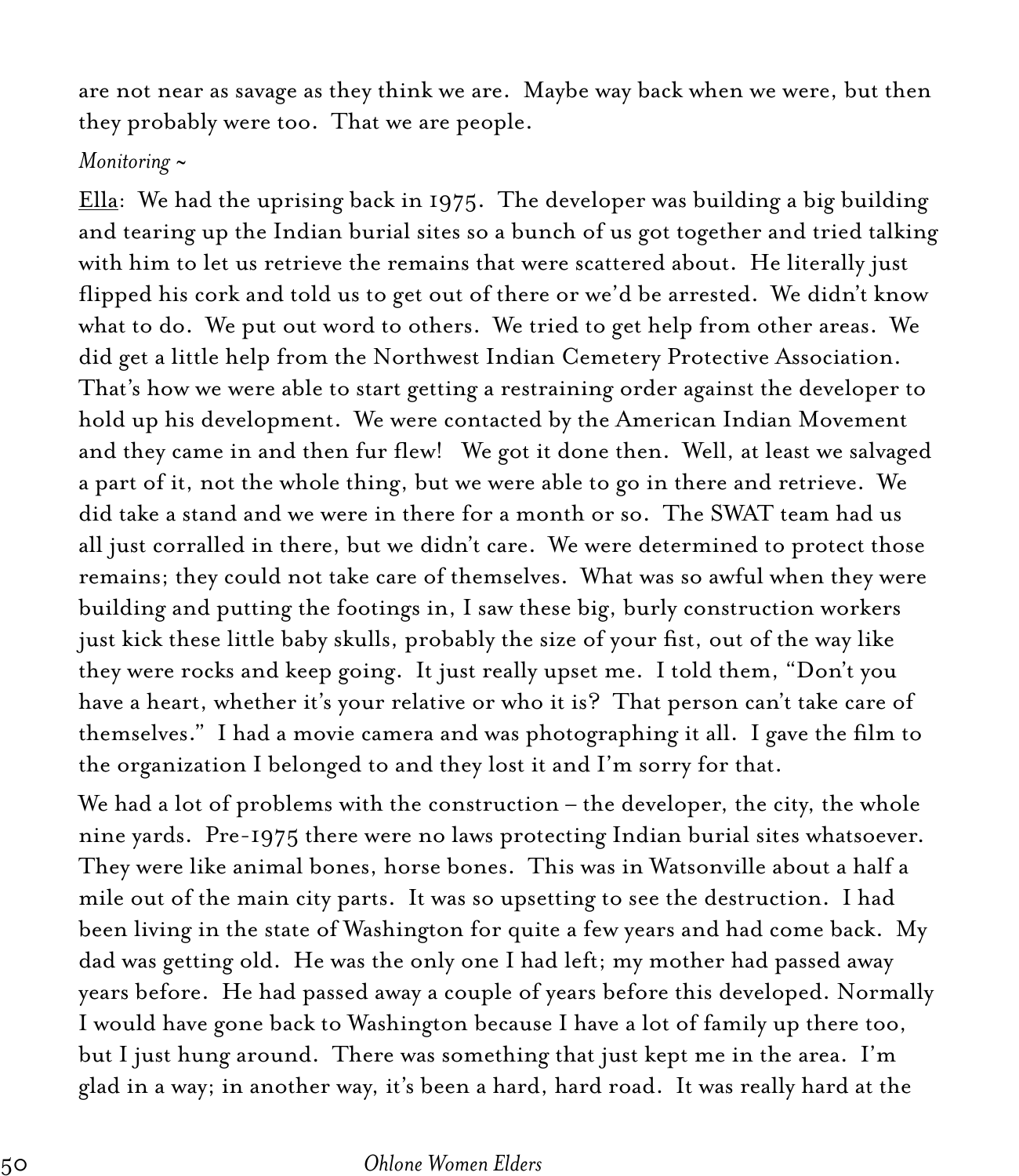beginning; now it's a piece of cake. Normally, if there are Indian burials, you rule. What you say goes, because there are laws. Before that, there were no laws. They could do what they wanted and they could arrest you or kick you out of the area and you couldn't do anything about it. I took us quite a few years to actually get some laws. Dr. Garry Buscini, who is an archaeologist and lives in Salinas, wrote a book about the Esalen Indians. He did an awful lot to help us get these laws in.

#### *Q: The graves protection act (NAGPRA)?*

Ella: All of those. Before it was just like a misdemeanor. We said that's just a slap on the hand and hide them and keep going. We fought to make it a felony. This was in the 70's. I spent many a night driving all the way up with Terry's uncle and sometimes both of her uncles, to meet with Governor Brown and then come back and change our clothes and go to work. I had a good job; I was a foreman in a warehouse. I ran the whole place really. I had power of attorney. I was set. Unemployment in the winter. But I couldn't do both at the same time. If they called me to go where there were burials, I couldn't just up and leave my job, although a lot of times I did. I would leave somebody responsible taking care of it, but there were times when I couldn't. I decided to drop out of that and just go into monitoring. It was hard, because we weren't getting any pay at all before for monitoring. You used your own so that's why I had to work and use that to pay my gas and whatever my expenses to go someplace. Gradually, I don't know whether it was through the archaeologists and various others, who decided we should be compensated for our time, but that's what it's come to now. I never set my price. I always tell them, "Well, whatever you think I'm worth." As long as I can live comfortably and get a little more than my pension, which is hardly anything. You can't live on a pension, not if you want to go to bingo or just go some place or do something. When you're young you always say, "When I retire, I'm going to live off of my pension." Well, don't believe it. You can't when you don't have anything set back for retirement. If you set it back, some way or another they're going to take it away from you anyway.

#### *Q: What is the most interesting site you've been on recently?*

Ella: Well I'm still on one which is the Metcalf Energy Center in Morgan Hill.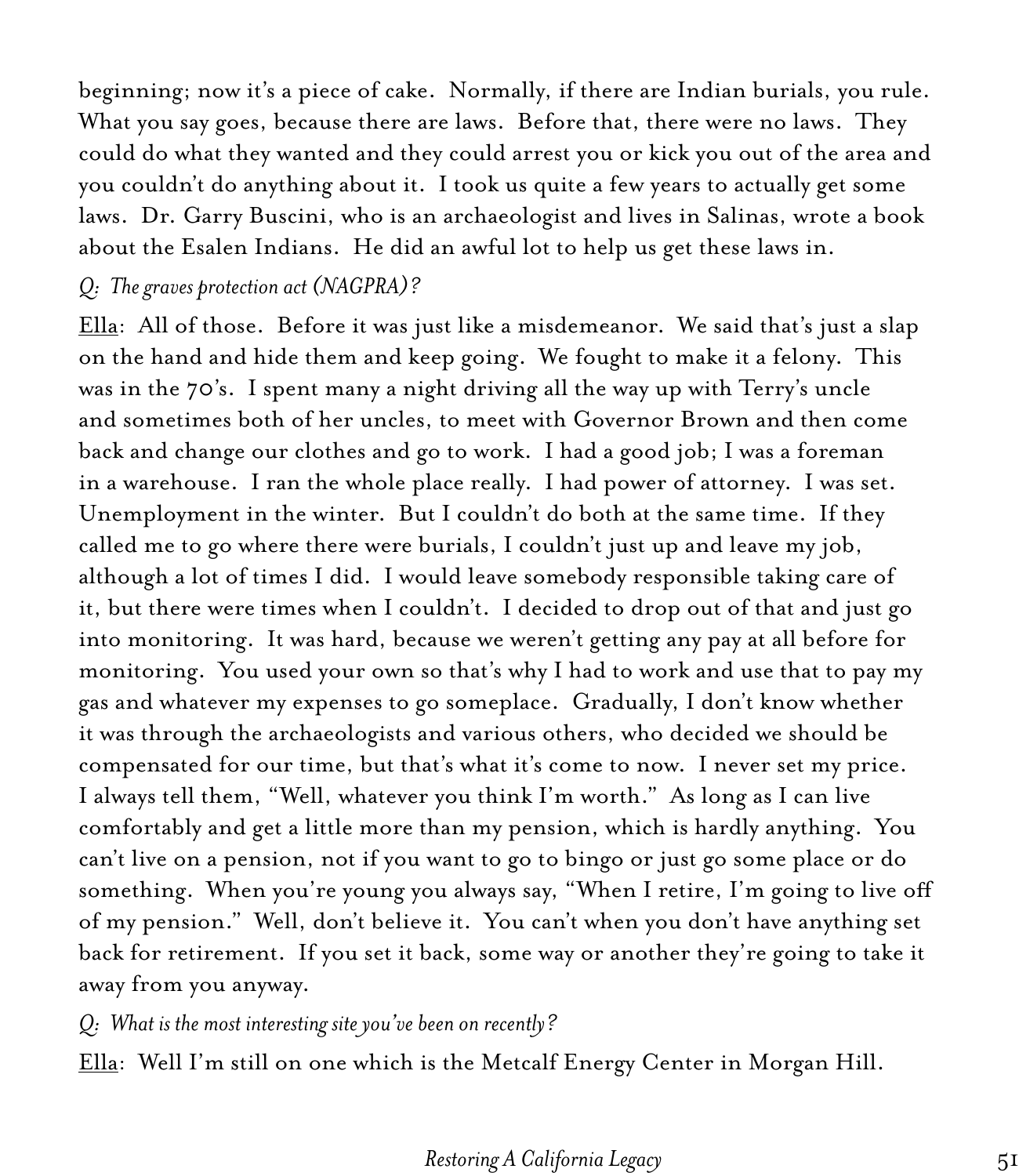They sent out a letter to all the Native Americans asking if you knew anything in or about near the area. I called. I knew the one who had sent out the letter. He had been with another firm before. When they were doing the 'blood alley', which is the strip of road between Morgan Hill and San Jose, at the Metcalf Bridge, there was a very deep site that I worked around 1978. I told him, "We did leave one burial. It's still in the middle of the road by where the footing is for the bridge." He said, "Do you want to monitor on that one?" I said, "If I can." He said, "Okay, it's yours." The second day I was on the job I found a mortar. Then that Friday a burial turned up. Nobody expected anything there. Somehow or another, I had to be there. Wherever I go, if they're there, they're going to come out. About a month later we had another cluster that turned up. We've had quite a few off and on all through that energy plant that they're building. I've been on that almost three years now. Whenever they dig into the native soil, they have to contact me. Then I go. They took a lot of the original soil out. I know the area so well. I started from day one out there when it was just a big open field. This last year has been off and on. It's coming to a termination. The first year, we were working ten hours and seven days a week. We had three weeks of steady frost day and night. I had an old convertible. I used to go to work and had no heater. I'd use old stale coke on the windshield to keep the ice off. I was there every day to work. When it was cold everybody would get into their cars and turn the heater on and warm up. I said, "It's warmer outside than inside my car!" This was just a couple of years ago. I had to be there.

#### *Q: How do you feel when you find a burial site?*

Ella: It's easier now. It's never totally like finding a treasure or something. It's hard because you have to realize that they wouldn't have been found if all this development wouldn't be going on. At least my one consolation is that when they are found now, they are protected. We can retrieve them if they can't remain and we move them and bury them someplace where they will not be disturbed again. It's all documented in Sacramento and on the Sacred Land Files. If it's on private property, where they are buried will go onto the deed in case that individual sells that property in the future. It shows that there are burials on the site where they can't disturb them; before, they could disturb them.

#### 52 *Ohlone Women Elders*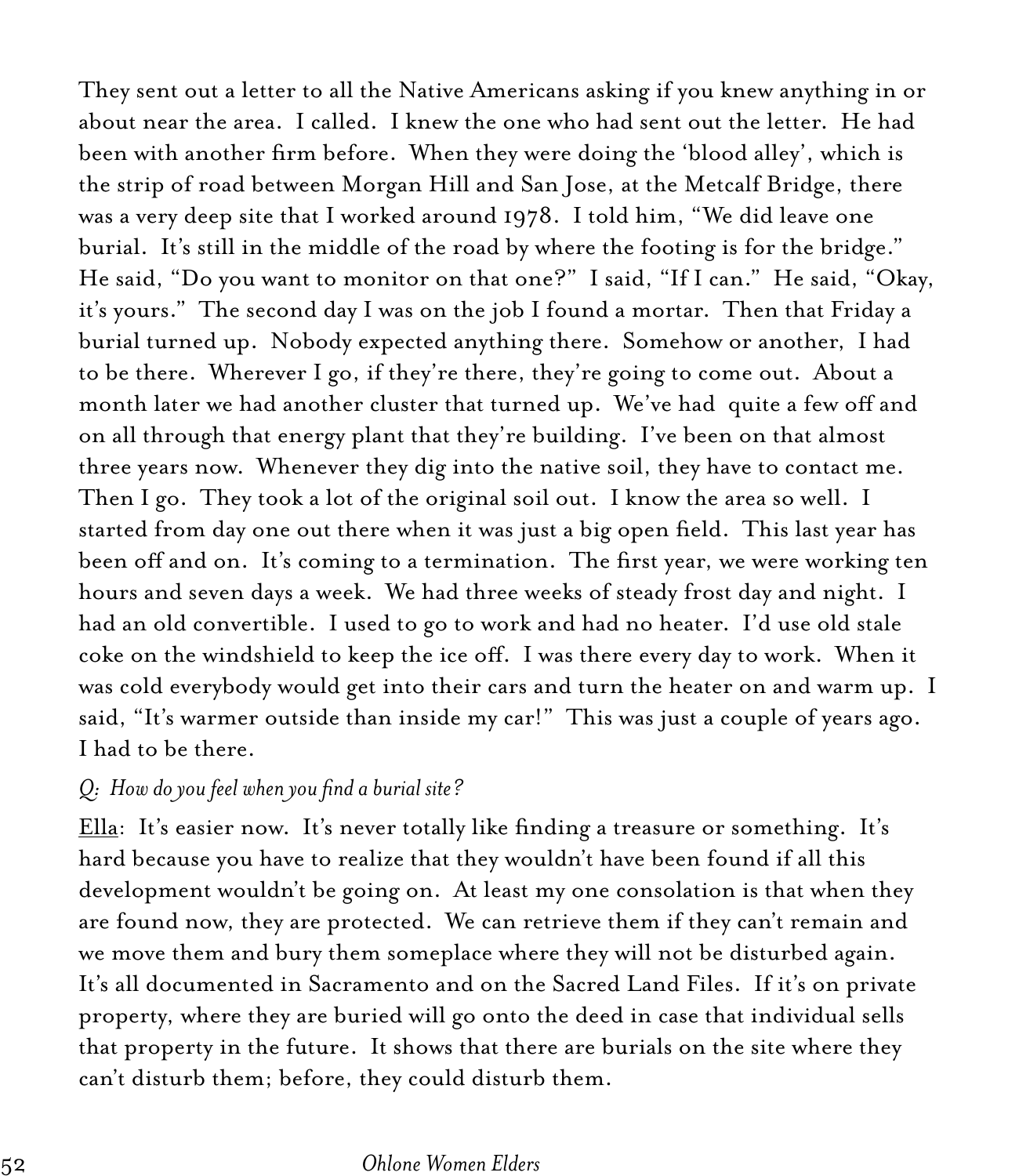You mess up where a doggy cemetery is, you go to jail immediately, but in the past, not with an Indian burial. They weren't considered a cemetery. I have no idea what they were considered. I had one incident in San Jose at this church, downtown, right off San Carlos near the Guadalupe River. I had been called up there because they had found a burial. The coroner removed the burial and then I was contacted from Sacramento. They have a rotating list of people who are most likely descendants. I contacted the archaeologist. The diocese wanted to retrofit the footings that had been damaged in the earthquake. My recommendations were that it couldn't stay right there. The majority of it had been taken out by the coroner. The footing was going to go right where it was located. I said, "Okay, if we can move it over and rebury it maybe just a foot or two away from the footing and if that's not possible, bury it someplace on the top where they have a little greenbelt area." The site was down in the basement of the church. I discussed it with the priest. My sister and I still talk about it. I was recommending to him if it couldn't be buried underneath there, then it would have to be reburied up on the top in or near the area there. He just went ballistic. He said, "Oh, no! I can't allow having a heathen buried on the site here. This is sacred land." He left me dumbfounded for a minute, but it's lucky I've been doing this so long. I told him, "You know what, I'm a heathen also because I've never been baptized anything." I was downright rude. I was so upset. I said, "I didn't have any old priest's piss poured on my head. Do you want the church to be finished? You'll do it my way or no way. If it can be left right where it's at – there's still half of it there. There are laws. Catholic or Protestant or whatever, you are not protected when it comes to burials. They are protected." He said, "Well, I can baptize." I said, "No you will not baptize that individual. They were baptized in their own whatever it was. Who am I or who are you to say what we're going to do? No way." Oh I was so ready. He was just about my size. I told my sister, "I wanted to reach across and grab him by the throat so bad!" In my younger days I probably would have. I'd have been all over him. But I've learned to work with the public. Immediately, yeah those wild bunch of Indians or savages! It was so hard to keep my cool. It was a female about thirty-five or forty years old. It could be buried there if he baptized it! I told him, "Where were you four or five thousand years ago? You could have baptized it then.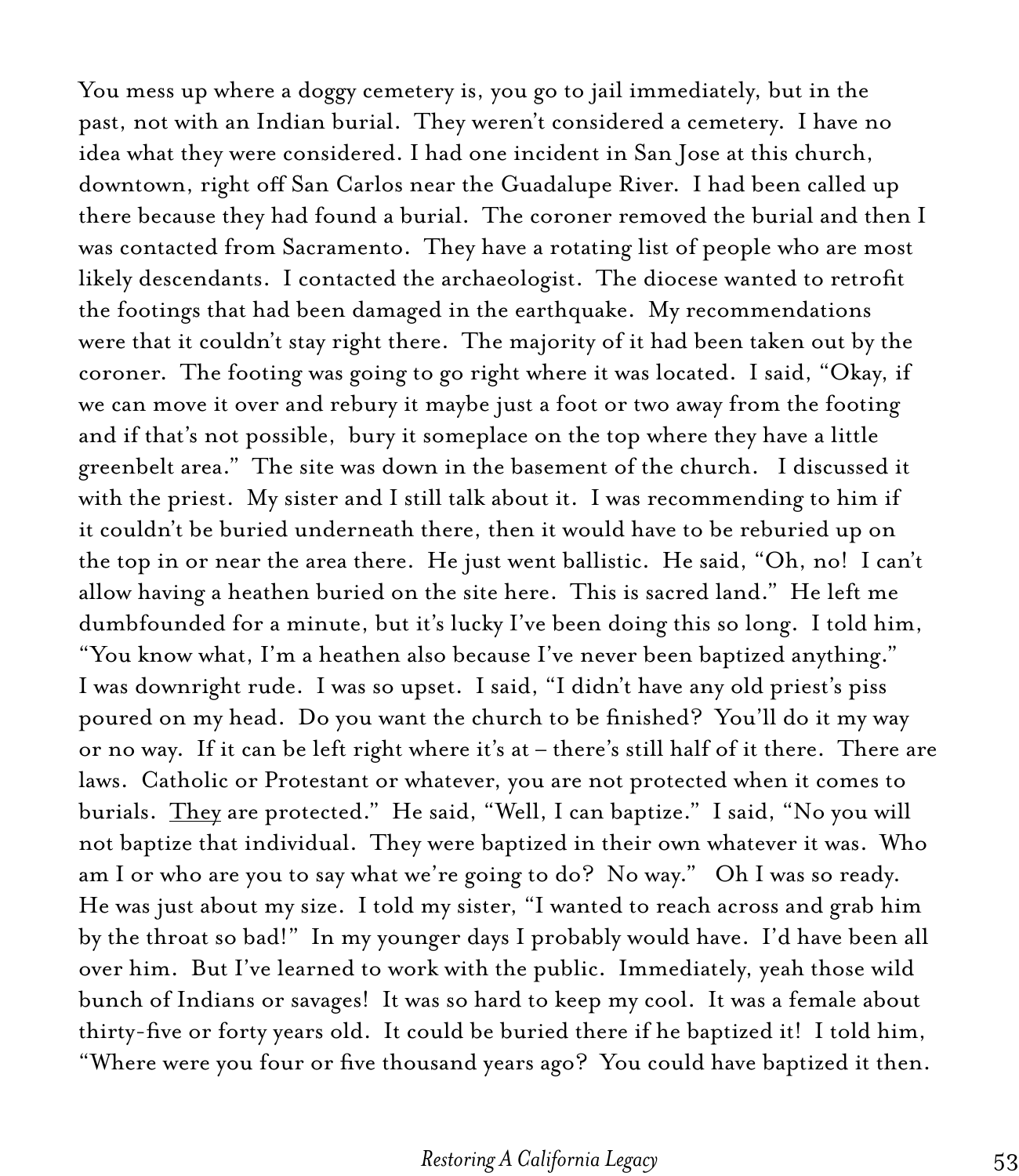What are you playing, Father Junipero Serra? He baptized a lot of the Indians, brought them into the missions, but the only good thing he did for you guys and the Europeans was pave the way with the bodies of my ancestors. He made a road and laid them out; he didn't care dead or alive, as long as they were breathing their last so he could sprinkle them with whatever they sprinkle them with." I was just so upset about that – "Oh, no, we can't allow a heathen to be buried here!" I told him, "You let me know if you want your church to be built, the footing to be built, otherwise it will not move from where it's at right there. If I have to ask for security, I will get security out here. I want to talk with somebody who is above you. You're just the housekeeper here." I finally got it through their heads that that burial was going to be reburied and I was going to watch and there would be nothing sprinkled on the bones. On the top he could do whatever he wanted, but not on the remains. We did it like that. He didn't know what to do when I told him, "So you're calling me a heathen?" "No!" I said, "Well, you're calling the remains there that has never been baptized 'heathen'. It probably has been baptized way before your ancestors ever existed. They had their own religion and I'm not going to okay it for you to baptize it. This is their land, not yours."

I go through a lot of those kinds of incidents. I was in Belmont, working up there for parks and recreation. They redid the police department and the senior center. There were lots of burials that came up from there. This was a good twenty years ago. This little old man had lived there all his life and he must have been eightysomething. He came tootling over and says, "I wonder why the Indians decided to bury their dead right in the middle of Belmont." I'm there with my mouth open. I couldn't answer him quick enough to think. It was really stunning. I had to explain to him that there was no Belmont at that time. We're talking four or five thousand years ago.

There have been incidents where I've worked. I have called the developers and the construction workers to come over and see when they uncover a burial and they pedestal it and the archaeologists form it all out. A lot of them were amazed and these were pros who have been working for years on construction. They said, "My god, look at that -- the backbone, the ribs, the skull, the legs!" I said, "What did you think it was?" They're just used to seeing pieces of bones on the bank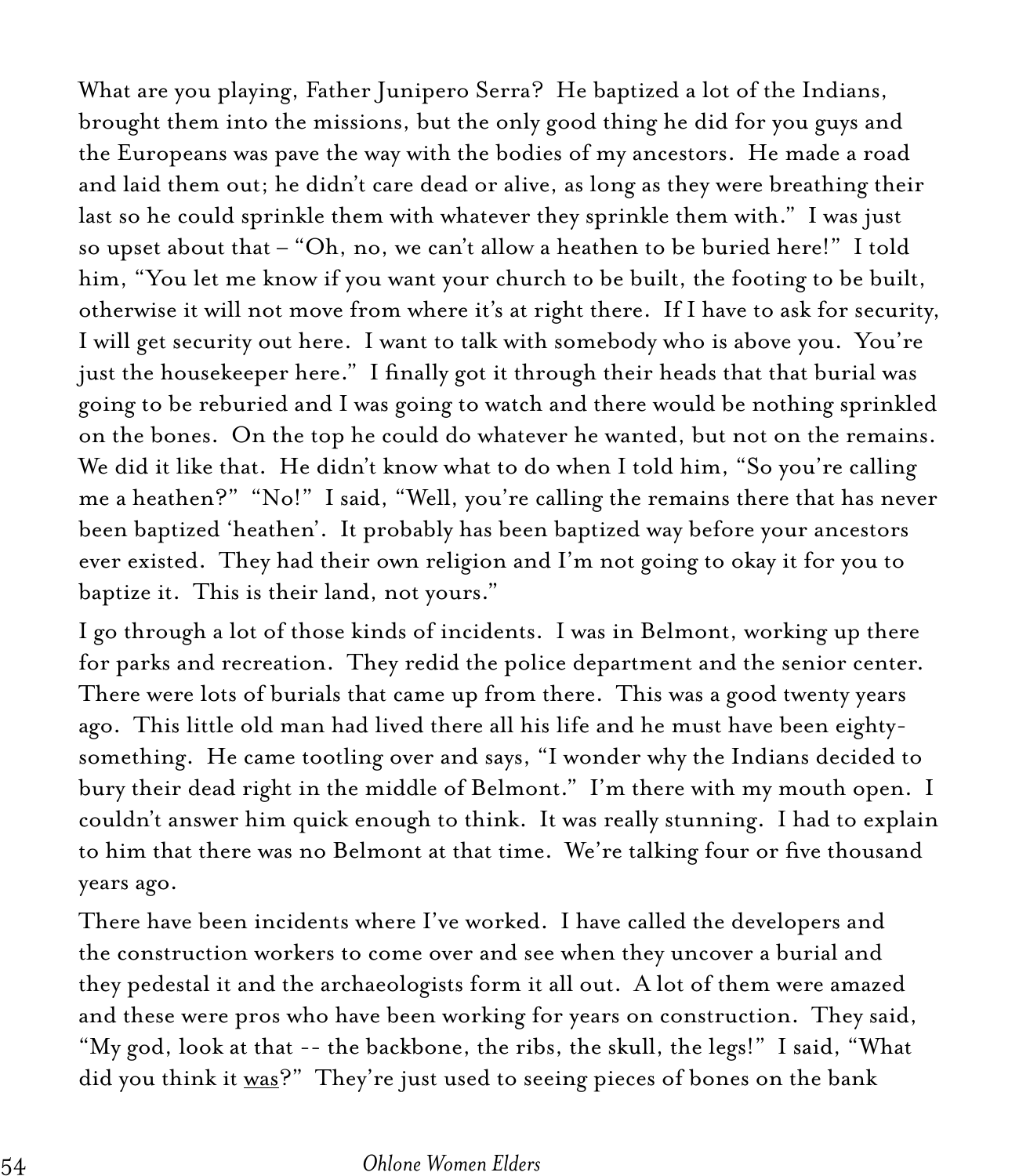when they plough through it. They're not used to seeing the whole skeletal form out there in a fetal position. "I told them, "All you would have to do is put flesh and hair and skin on that individual. Your skeleton is just like that one; it's no different." It amazes them to actually see. That's how I've educated a lot of the construction workers and in a nice way, not being mouthy and screeching and hollering because you can't do that either. You have to make them understand. It's like talking to your kids. Yet you have to make them feel like you're talking to an adult. You've got to word it the right way to make them understand where you're coming from and to show them what you mean about protecting. I'd like to save all of the burials, but you can't. Industry and progress is a very vicious animal. We're not going to stop it; you might hold it up a little bit, but you'll never stop it. On a site, if I can save one burial and leave it where it is and have to remove several others, at least that one stayed and I saved one. A lot of people want to save them all or remove them all. I've worked with developers all up and down, with the state and FEMA, with housing development, with CALTRANS. I have worked with a lot of agencies and I never leave with bitterness. I talk with them and make them understand what I want. I said, "I'm willing to go half way. We'll meet half way and see if we can work this out. There's a pipe you can move a little bit over; well, fine, if you can't then we have to move that individual over." My work is just something I had to do. I'm still out there doing it. I don't like to get up early in the morning and trudge in the mud and the rain, but I'm out there. They know, cold or not, I don't stay huddled in the office where it's warm. I want them to see that they are paying me for something and not just standing around.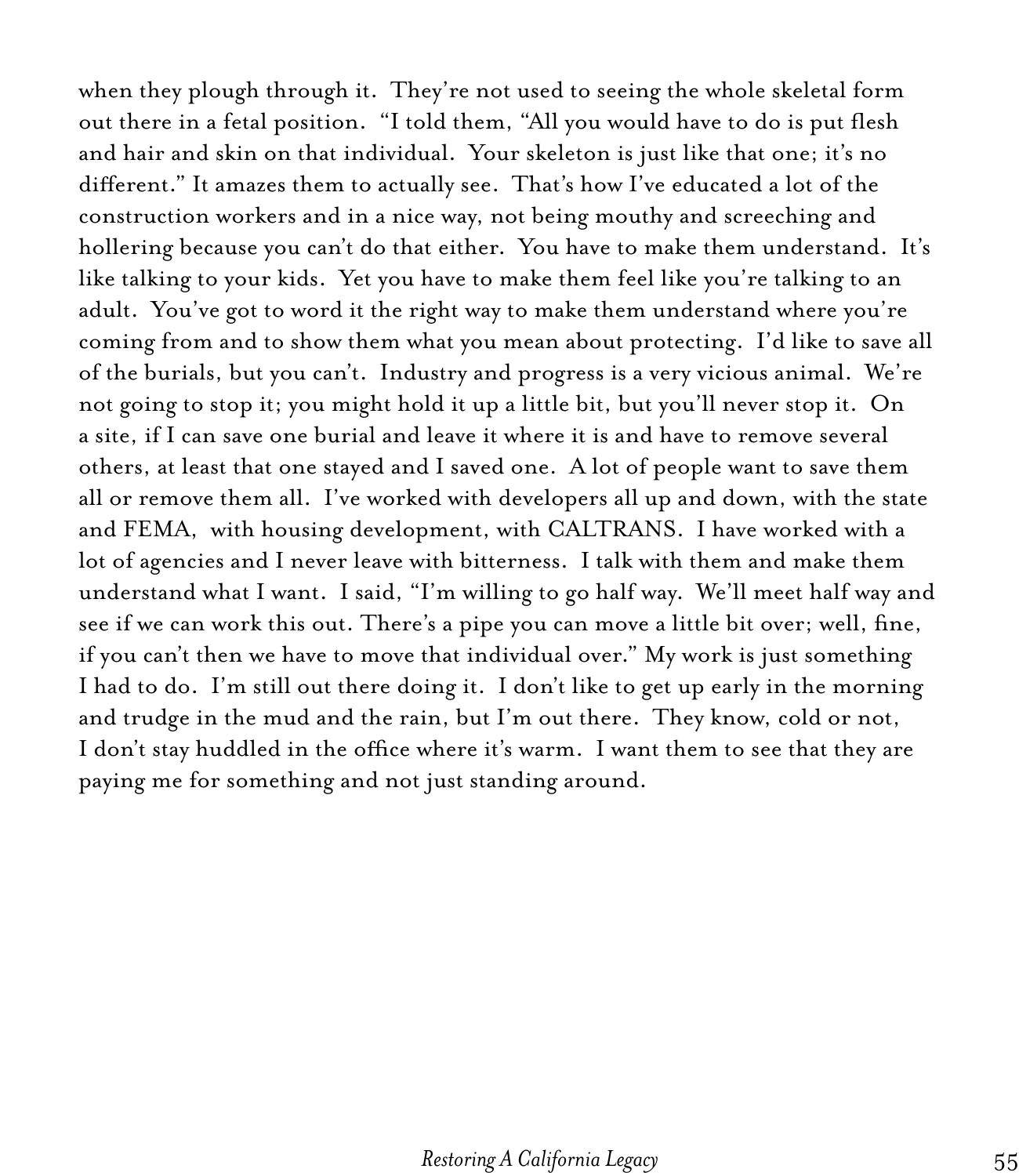# *Rose Stephens & Babe Littlejohn*

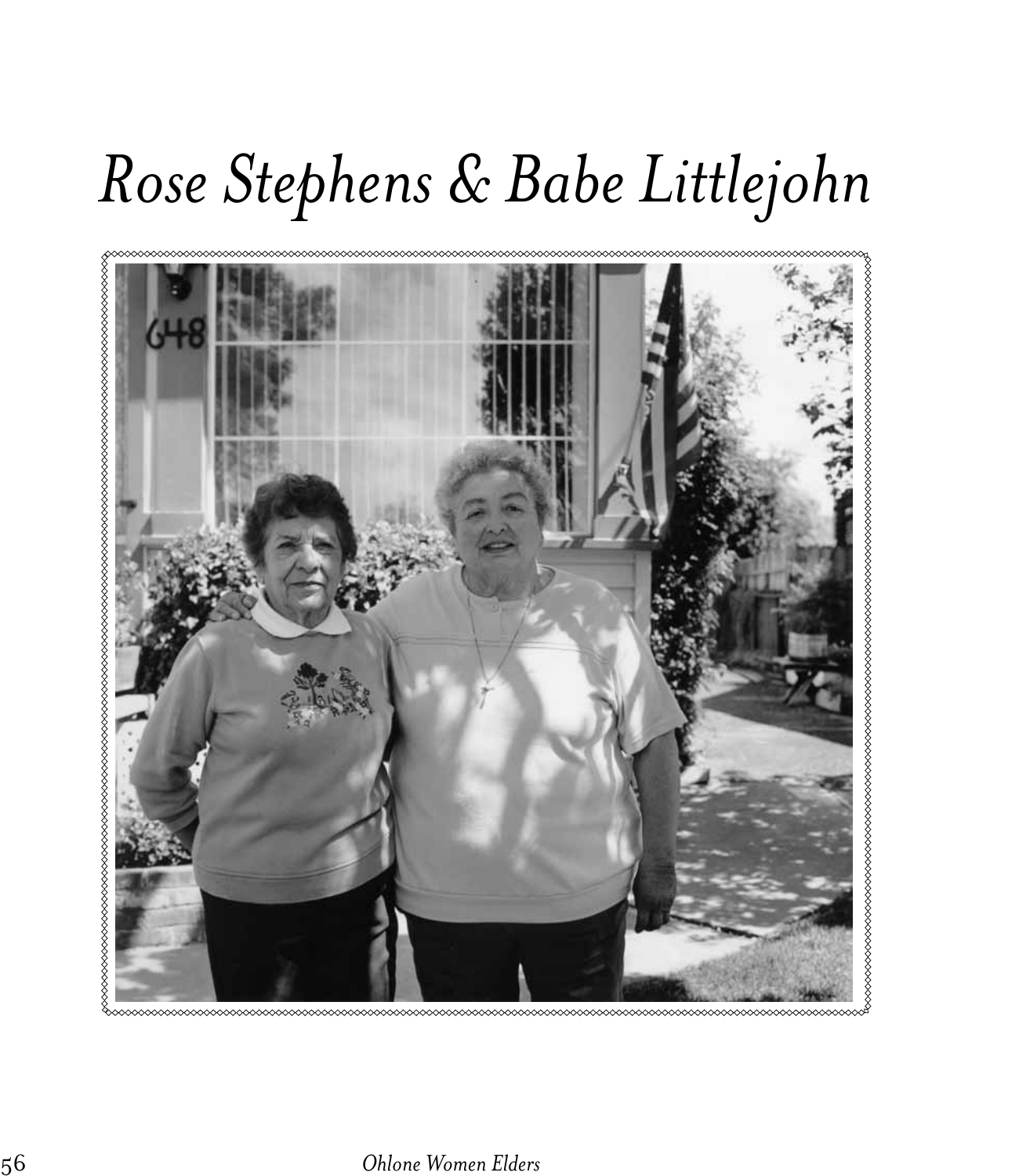### *Q: Why are you proud to be Ohlone?*

Babe: Because we were the first Americans. I think it is a wonderful honor to be a Native American. It's too bad the federal government doesn't recognize the Ohlone. The state government does, but not the federal. It doesn't make any sense – you are of Indian parents and you have an enrollment number. Why would you have it if you're not really an Indian? I don't understand it. I am very proud to be a native elder. It is really a great honor. Of course as you get older, you feel it more. As a child you don't think of those things, how important it is to know your ancestors.

Rose: I'm just proud to be an American, born and raised right around here. I'm just proud to be an Ohlone. Our folks were all born and raised in New Idria in those mountains.

#### *Q: What does it mean to be Ohlone?*

Rose: I didn't really realize a lot of this until they started talking about how I was related to this one and that one. Come right down to it, I guess I'm part of it and didn't really realize it. My mother had nine children so she didn't really have a lot of time to explain to us what life was really about. We grew up in Tres Pinos; she grew up in New Idria. Babe takes more of an interest – she's younger. The first time I knew about it, she mentioned it. We had a little lady who lived with us who was one hundred and six years old. She told us about the banditos she used to hide out, Vasquez and all of them up at New Idria mines. She was Indian. She moved in with us, my mother and nine children, because she didn't like her daughter-in-law.

#### *Q: How did you feel about the honoring ceremony?*

Babe: I thought it was great. It was wonderful to see all that it entailed and to meet the other women elders. Ann Marie did such a wonderful job. I knew Ann Marie's mom. When we lived at the ranch we used to see her mom all the time and her brother Chris. She was a really neat lady. It's nice up there. Ann Marie is always so good to invite you and make you feel so welcome. It was very touching. The dancing and just the ceremony itself was very impressive.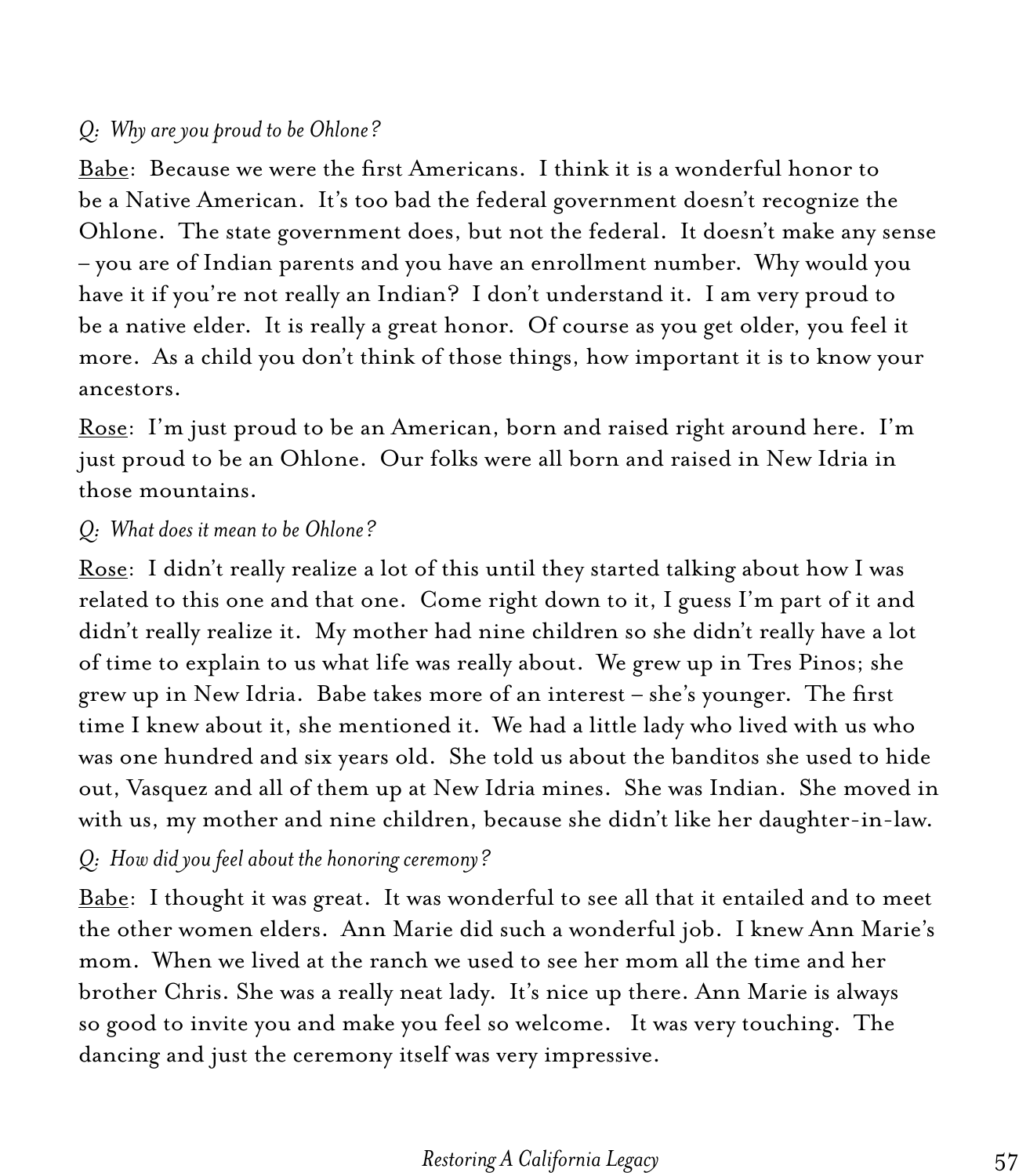Rose: I thought everybody did such a great job. The dancing, the beads. I was really impressed with it. I've never been to one before. I really enjoyed watching everything.

Babe: There was a woman who did some of the Ohlone language which was very interesting. I've not heard a lot before so it was very interesting to hear that. I wish we had a tape of that.

# *Q: Do you think the ceremony should continue?*

Babe: I think so, especially for the younger generation coming up so they would keep it an ongoing thing. That would be wonderful. I think any heritage that you have is important. When you were young you didn't think and care about your ancestors; when you grew older then you were sorry that you didn't learn about all this. Jim's dad used to tell us stories and take us to gather herbs and things. I didn't really pay that much attention to it because I was young at the time.

Rose: Keep the ceremony going for the younger generation. A lot of them don't know a lot of this. I didn't as old as I am. I think it would be nice for people to go back to their heritage and try to figure out really what happened to them years ago. I never even thought about any of that.

Babe: It's very important to continue your heritage. I had been up to Indian Canyon when Ann Marie opened the sweat lodge. I was so glad because then I could tell our children and grandchildren.

# *Q: Did your family talk about your Indian heritage when you were growing up?*

Babe: My dad died before I even knew him. There were nine kids. My mom worked. There was no welfare. Everybody worked. On Jim's side, his aunts and uncles went through the time when they were afraid to say that were Native Americans because they were not treated too well. They used to help the bandits, like Vasquez and Joaquin Marietta, who helped the poor around here. They knew them. Jim's dad used to say that he knew a place way up in the country, called Lone Tree area, where he would hide what he stole from the rich to help the poor. His oldest aunt, who died about ten years ago, wouldn't give us any paperwork because she didn't want anybody to know that she was Native American. She was afraid. She still had that feeling that they would not be very nice to her.

#### 58 *Ohlone Women Elders*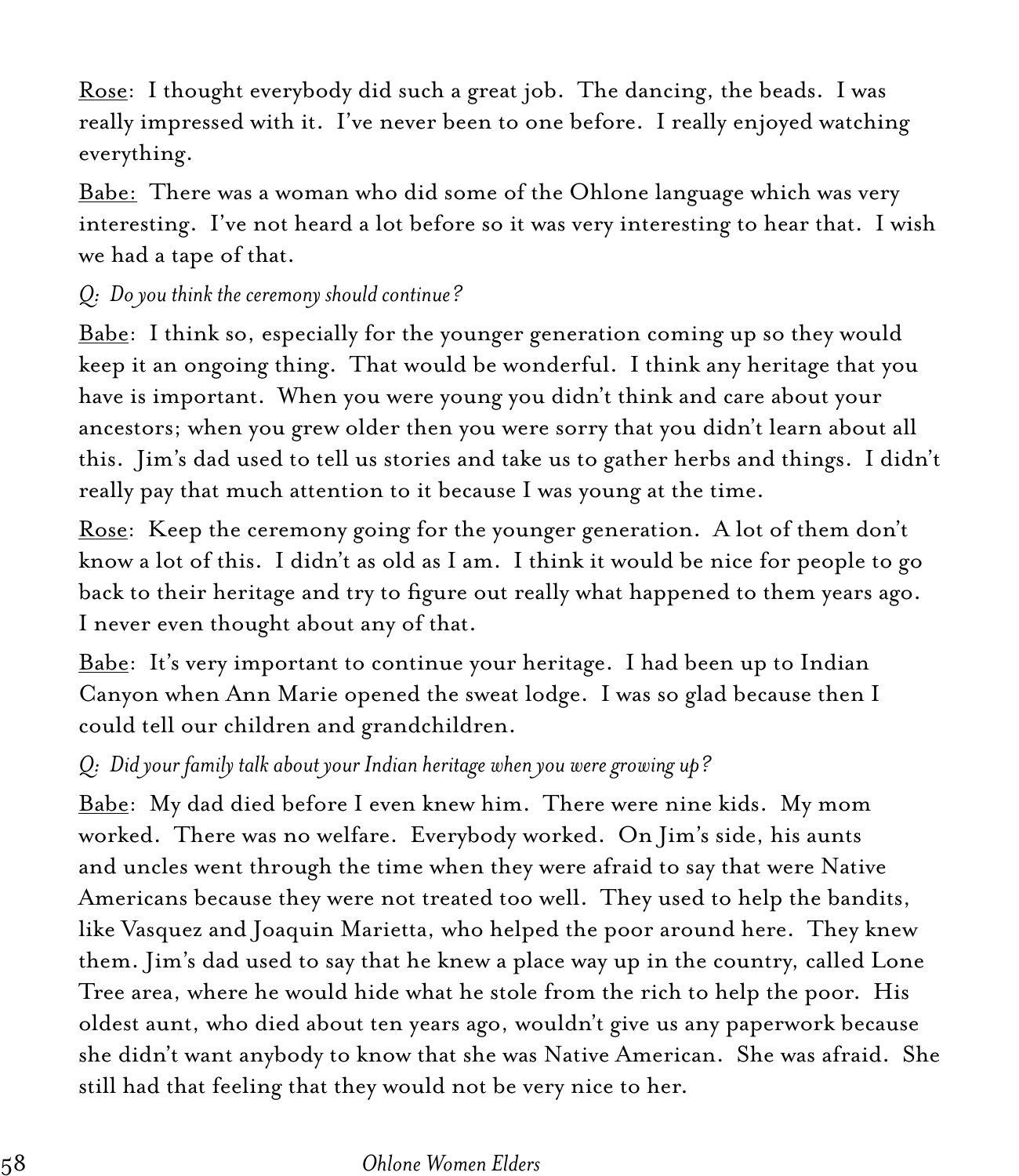# *Q: Growing up, who made you aware of the Ohlone culture?*

Babe: Well, more so Jim's dad, his aunts and uncles. They could tell you stories years back. His dad would tell stories. When our two oldest were growing up and we lived out on a cattle ranch in the Paicines area, his dad would tell me about herbs. I wished I had paid more attention. I was fifteen when I was married and Jim was twenty. I had my first baby at sixteen. We've been married fifty-four years. At the time when the children would get sick, I used herbs because I couldn't afford a doctor. We'd go up by the mines and pick a few different herbs. We would treat them, whether it was a fever or diarrhea or whatever. Even our mom used a lot of herbs to cure. It was a different world than it is today, believe me. The kids missed the ranch. As they got older and we didn't have insurance, we had to get a job so we had benefits. It was a good life. The kids missed it, the two older especially.

*Q: Were there any Ohlone gatherings when you were growing up?*

Babe: No. Nothing like that.

# *Q: Are your children and grandchildren involved in cultural activities?*

Babe: Yes. We went to a gathering in Boloada Park and they were showing the different games that they played. They showed them how they used to make tule boats. Of course they were miniature, but my granddaughter made a tule boat. She was really interested. I took a little boy, who is in college now, whose father is Potawatomis. He is a teacher here. I worked eighteen years at the high school and his kids worked for me in the cafeteria. The sweetest kids. He begged, "Can I go with you to the gathering?" I said, "Sure." So I took him and he was so interested. They go up to Stanford every year when they have the big pow-wow there. The Potawatomis had a meeting over a Jackson Rancheria. They keep up on their culture. He was really interested in the gathering because he got to learn all the different things that the Ohlone did.

Rose: I'm afraid that my children are not involved. See her children were raised on a ranch and mine were born and raised around the Hollister area. They never had the opportunity that her children did. They were lucky to be born and raised up in the country.

Babe: As big as our family was it surprises me how different the city kids are from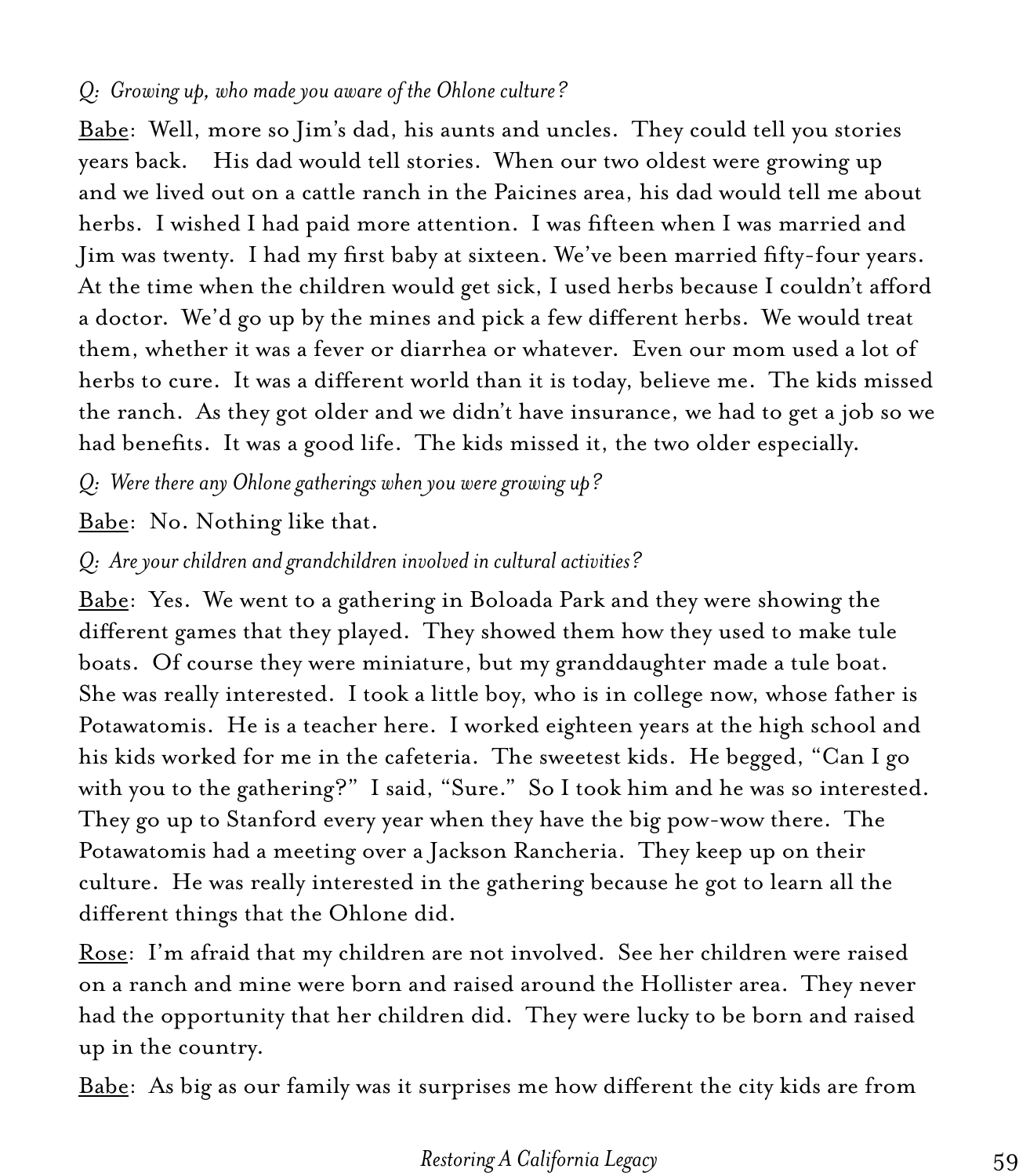the country kids. Our kids have always hunted and fished.

### *Q: What would you like to teach the Ohlone children coming up?*

Rose: I think you should take the time to explain to these young people growing up, love one another now, and teach love and respect for one another. I've always taught my grandchildren to be kind and loving to one another. We grew up in a large family and we had to learn to take care of one another. I never had anything, but I was happy. When you got something, you appreciated what you had; you worked for it. You weren't handed everything. It's just my personal belief that you grow up loving something, and you take care of it, you cherish it. You teach love.

#### *Q: Do you think the Ohlone have something to teach the larger society?*

Babe: Definitely. My husband, Jim and I have always said that because we lived on the ranch for so many years, we could live off of the land. We hunted because that was what we ate, whether it was quail, dove, rabbit, deer – wild game. I think we could survive much better than city folk, because we are used to that.

Everything is so different now. Our mother raised the nine of us, and she went to the store maybe twice a month. We grew our own. We have chickens here so we had our own eggs. We had a cow. I didn't know we were poor. I didn't know my dad because he died before I was old enough to remember. We could teach people how to survive without all of the modern conveniences, how you do live off the land, whether it is your food, your water. Many of them have really missed a lot, not knowing and not growing up with that culture. We didn't have much, but yet we had a lot because we learned so much, even in medicine, with the herbs that his dad would teach us to pick and use for the kids when they were sick. One of them was called a fresno root. You would shave it, boil it and use it for fever. My aunt made poultices from myrtle if you were cut or bruised. Then there's 'squaw tea' – conetilla, for bladder infection. Jim has found it in Arizona and Nevada and here. Even now my daughter goes up to get conetilla for urinary infection. I've had friends from Sonora call and ask me to send them some. You just boil it and make a tea, hot or cold. There is a rose called rosacasto that the folks had by their house. We would dry it and use it for fever too. Mint and elderberry also for an upset stomach. Chamomile. Jim's dad said he made coffee out of acorns, but I never did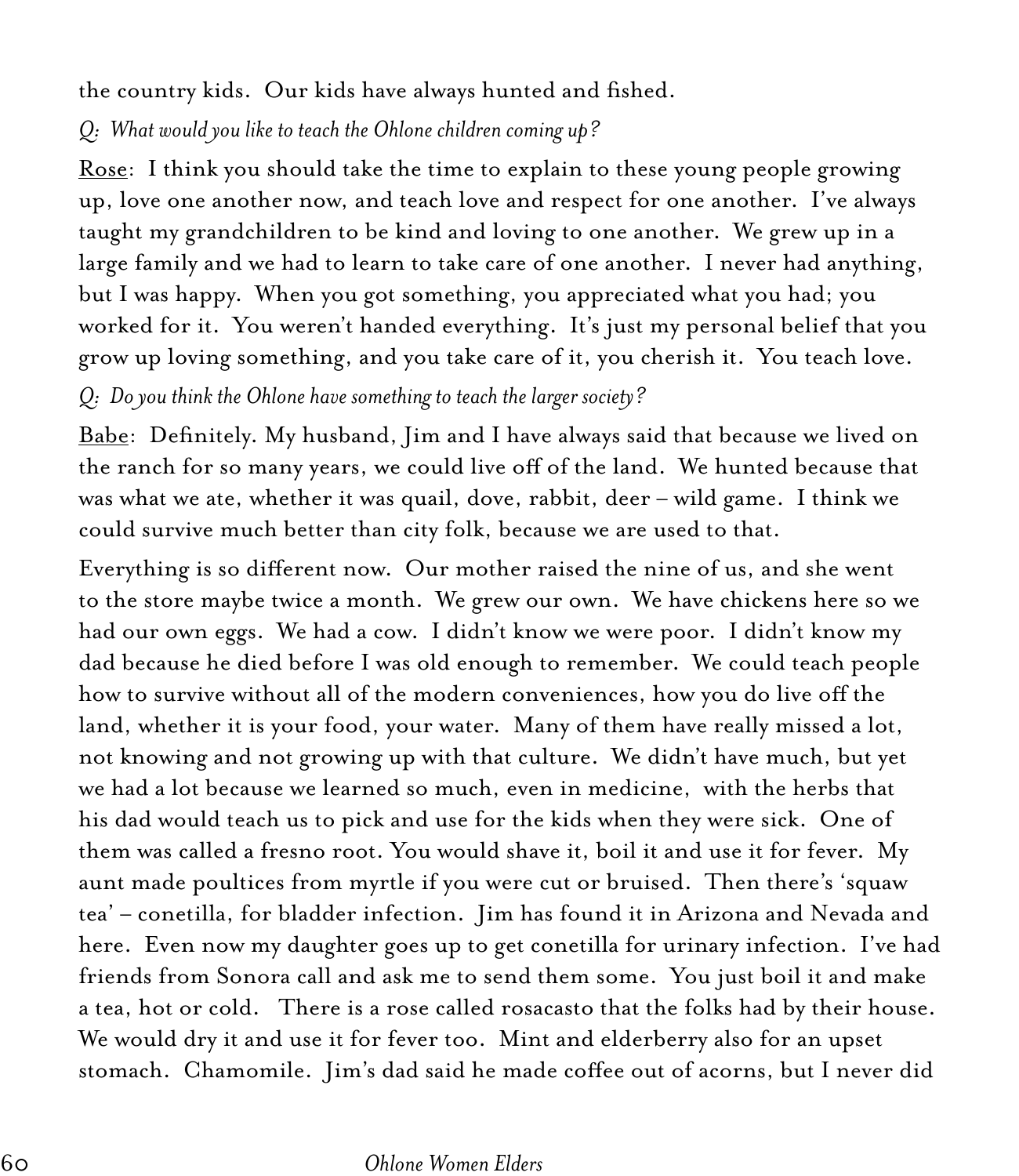that. I think the main thing growing up Ohlone was learning the medicines, being able to survive without all of the modern conveniences. I think there are a lot of people today that couldn't do that.

Rose: Respecting and loving one another and trusting one another, showing one another kindness. I just respect older people. I was just brought up that way. I loved being around old people, because they appreciated me. I took them for walks, did different little things. I just enjoy them and I still do it. You have to feel useful. Otherwise you just sit and deteriorate.

I used to work years ago on an ambulance with my husband. I was an EMT. I took care of the patients in the back. They sent me out to remove bodies. I had to help him to get our business established. It was good experience.

*Q: Are there duties and responsibilities when you are a woman elder?*

Babe: I think teaching the younger ones, letting them know about the culture and what has been from their ancestors and to be proud that they are Native American. The land means so much. Just to be proud and teach them to be good people and care about their ancestors. My sister's family does all the Indian pow-wows and dances because their dad was a bear dancer. We have a nephew that does hoop dancing. He is so good at it. They even took him to China to dance. The nephew plays the drums and does the singing.

*Q: What would you like to see happen for the Ohlone in the future? What is your vision?*

Babe: Let it be known about the culture to everyone, not just to our family. I think it would be great if it were just out there and everybody knew about the culture and how things were then and now.

Rose: It would be like Jacob's family who are Navajo. They have different things going on for them all the time. People go to see those people all the time. They have their pow-wows. We don't have anything like that. They could have it for the Ohlone.

Babe: Those people had treaties where the Ohlone didn't have anything like that. I don't know why they didn't. You go to any other state and Native Americans are recognized for everything. It's too bad that in California that they are not. It would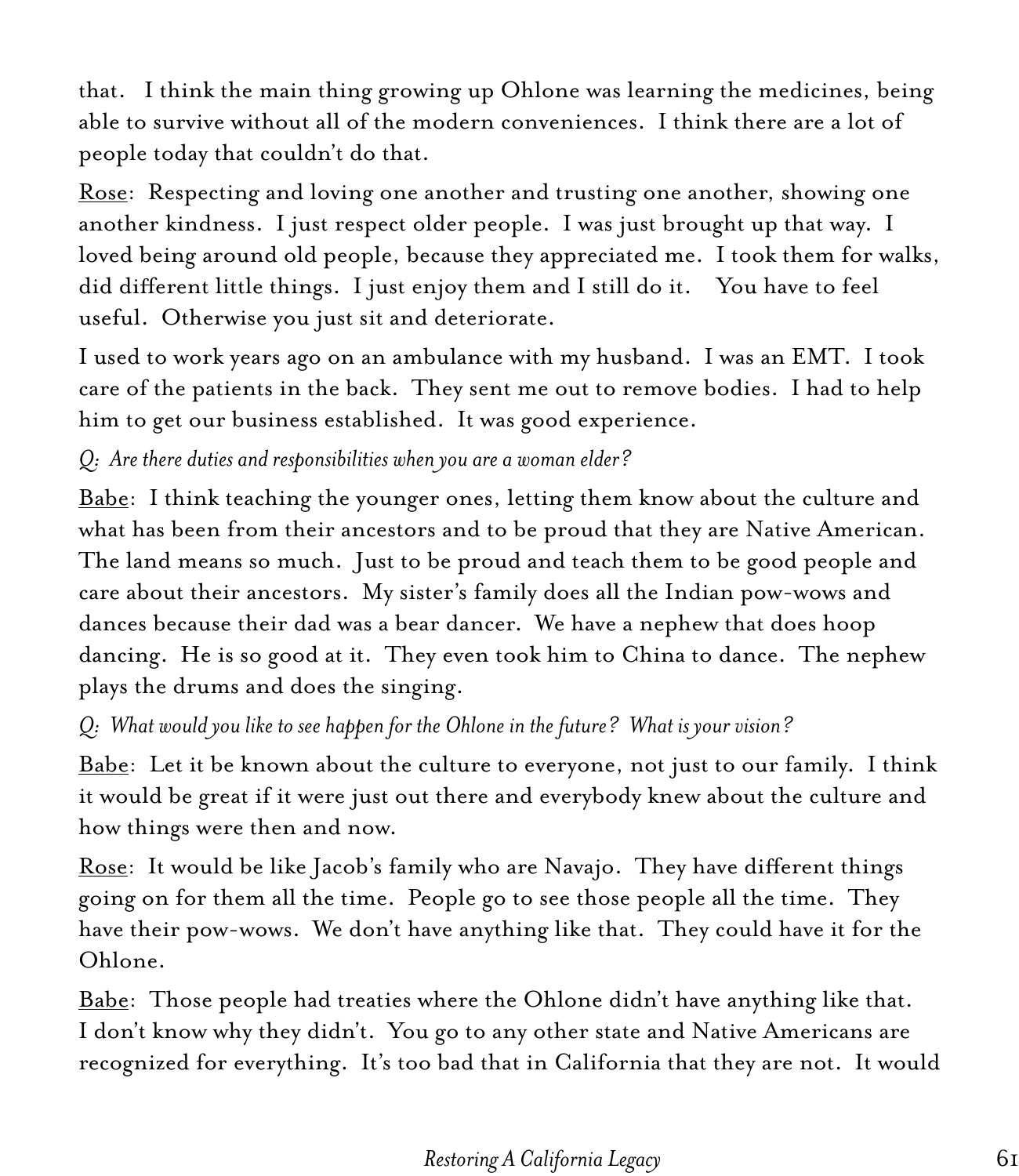be nice to have a museum like most people do to show people.

When we moved to Nevada our neighbor came over and she was just awed because we have bows and pestles and eagle feathers. Jim and I did hunting up until about seven years ago – a lot of deer, pig, dove, and quail. There was one place up on a ranch where a girlfriend of mine still lives we called Eagle Rock. Eagles would lose their feathers and so we made mandelas and dream catchers. Our kids did too. Jim used to work the ground at the ranch and almost cut up Indian bowls. Our neighbor just loved all the native artifacts we have.

To me the overall vision is for the Ohlone to have medical help, because I know so many that don't have it and can't afford insurance. If they get ill, they have nowhere to go. My husband's sister, who is very ill, moved up to Jackson because there are clinics up there for Native Americans. She had to move away from home to get medical care. They need to be taken care of. It's terrible. They need more for the elderly. It's a shame that the elderly have to give up so much to have money for their medication and living expenses.

Rose: Like back up here (indicating Indian Canyon), it's peaceful. I'd like to see the families get back closer to one another than they are. They have the same heritage. You don't see this until you get older though. When you're growing up you don't pay that much attention. People have more time for one another, more love for one another -- that's my vision. I'm old so I can't do a lot, but I volunteer at a nursing home to feed old people.

I have to do something to keep busy and I'm too old to take a job, so this is what I do. I know I'm going to be there some day. I think people should spend more time with one another because it's going to be too late some time to do for other people, so you do it now. I'd like to see people get along better.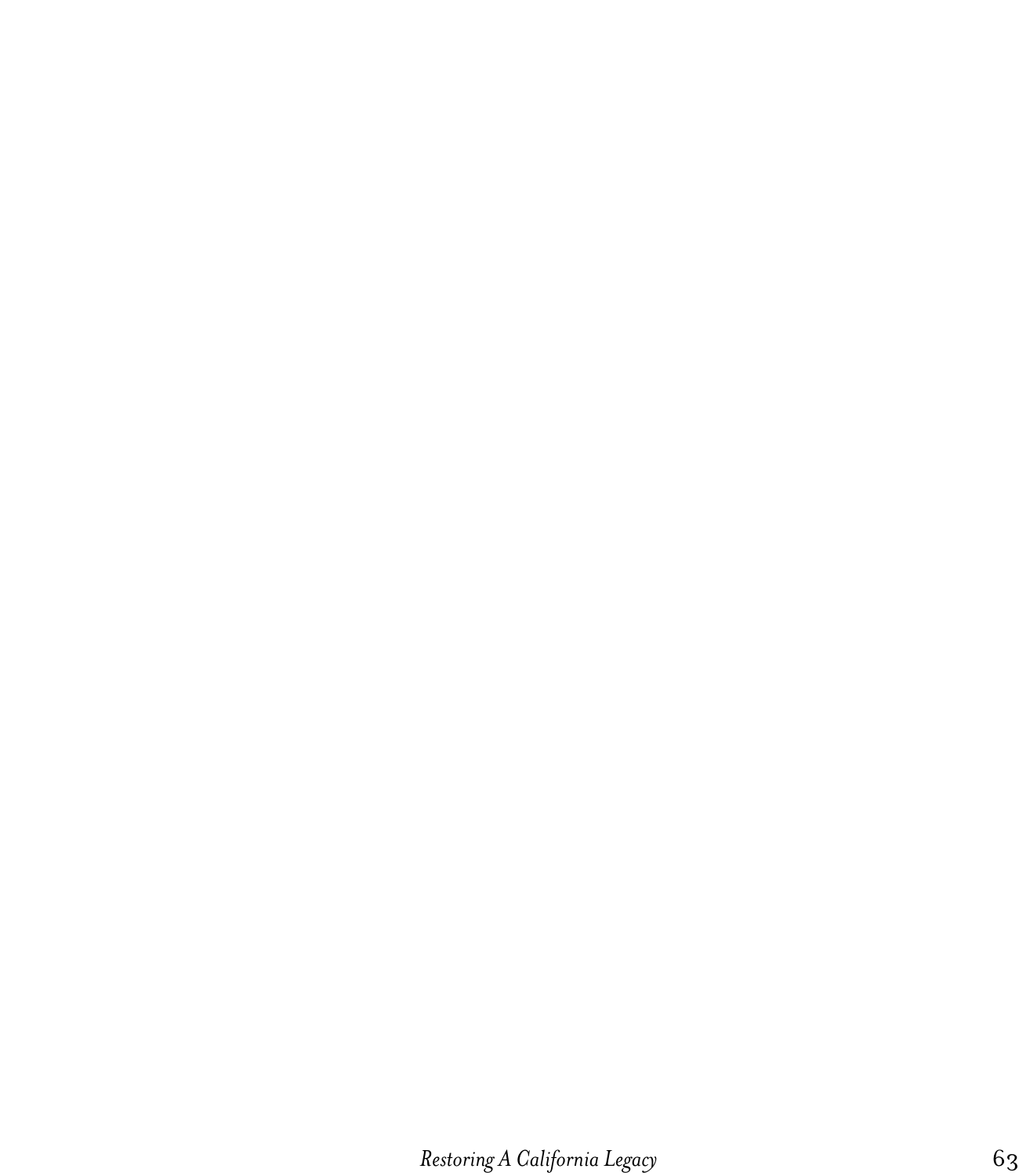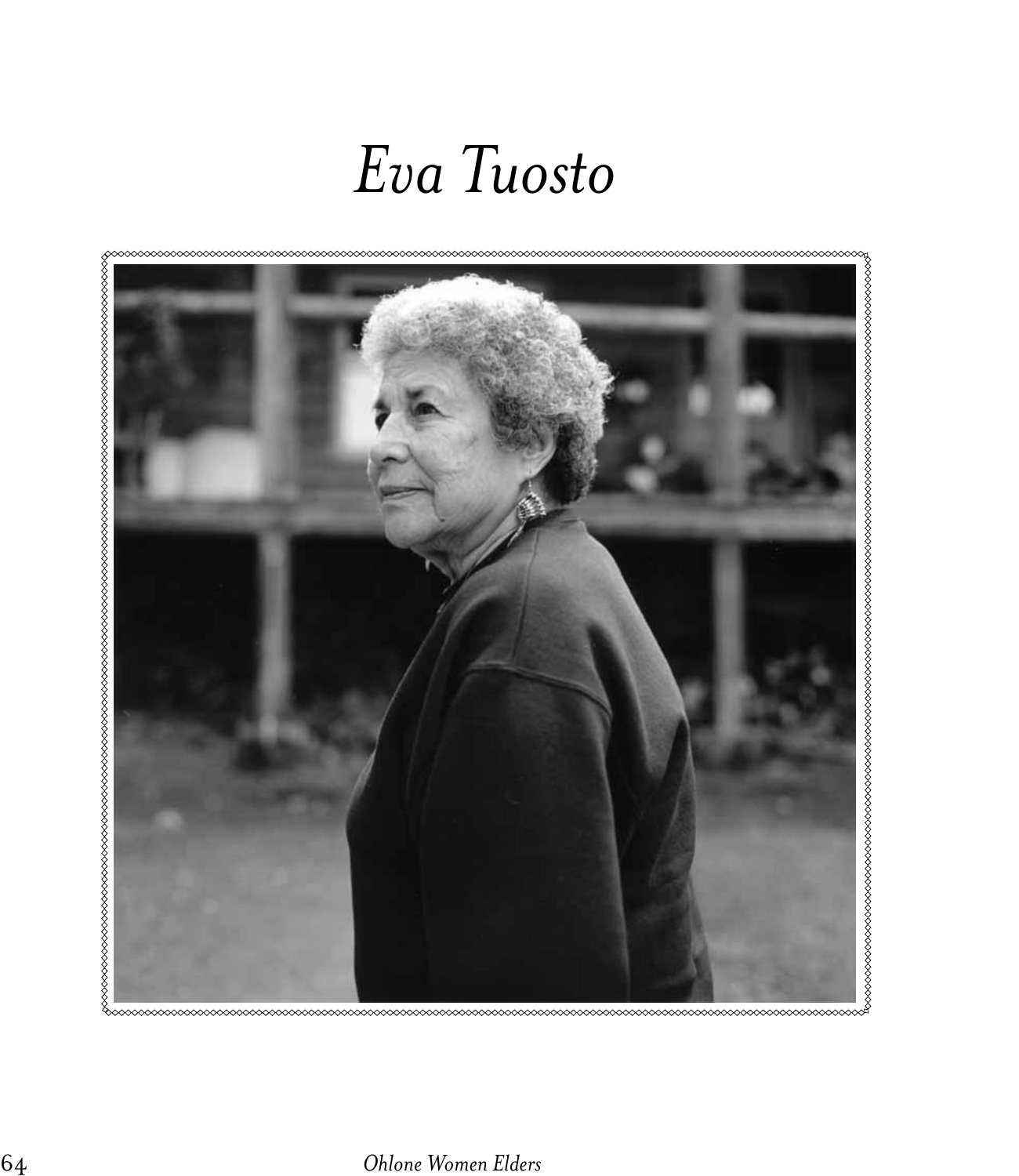#### *Q: Let's talk about when you found out you are part Ohlone and what that means to you.*

Eva: I was interested in my health and knew nothing about my father's death, because he and my mother had separated. I thought he died when I was two, but I discovered going to the Mormon Church over in Santa Cruz that he died in 1930. From there I got a birth certificate and found that he died of heart failure. I started researching my family history. I found that I go back about six generations to the Ohlone, which I never knew were in my family. I started checking and I found out that when DeAnza came in 1776, my great-great-great-great grandparents had come in with him. Some settled in Santa Clara and others went to San Francisco. Bernal Heights was named after some of them. Maria Teresa Bernal was my great-greatgreat grandmother and she married Marcos Chaboya whose family came in from Spain. They had a son, Jose Chaboya who married Mariana Vasquez. Her mother was Maria Leocadia and her father was Jose Antonio Vasquez. Maria Leocadia's parents were the Indians. They go back to 1755 and somebody thought it might be earlier. I've tried to find their birth certificates or baptismal certificates. They lived in San Juan village, but it wasn't San Juan Bautista; it was a village out of San Jose. I'm still on that track. He married Mary Ann Vasquez, who was the daughter of the Indian gal. They gave birth to my great-grandmother, Juana Chaboya and she married Alexander Shenave who was a Frenchman. I cannot locate information on him. They told me that they used to jump ship. I am assuming that that is what he did. I have French, Mexican, Spanish, and Indian. They had a daughter named Narcissa. She had my father with Jose Jesus Lugo. My mother wasn't married to my father, Thomas Lugo when I was born.

#### *Q: How did it make you feel when you found out that you were part Ohlone?*

Eva: I thought it was wonderful. My stepfather was Ohlone Indian. My mother didn't even know that my father was Indian. She always thought he was Spanish and Mexican. She didn't know he was French and Indian also. She died very young so I had no background information. I thought I was Indian through him before this, because his grandmother, who is buried up in San Juan church, was one of the last Indians who was buried in there. I called her 'Grandma.' I always said to my mother, "I have to be part Indian because she always said I was one of the grandchildren. She was really nice. We were raised around the Lopez's, the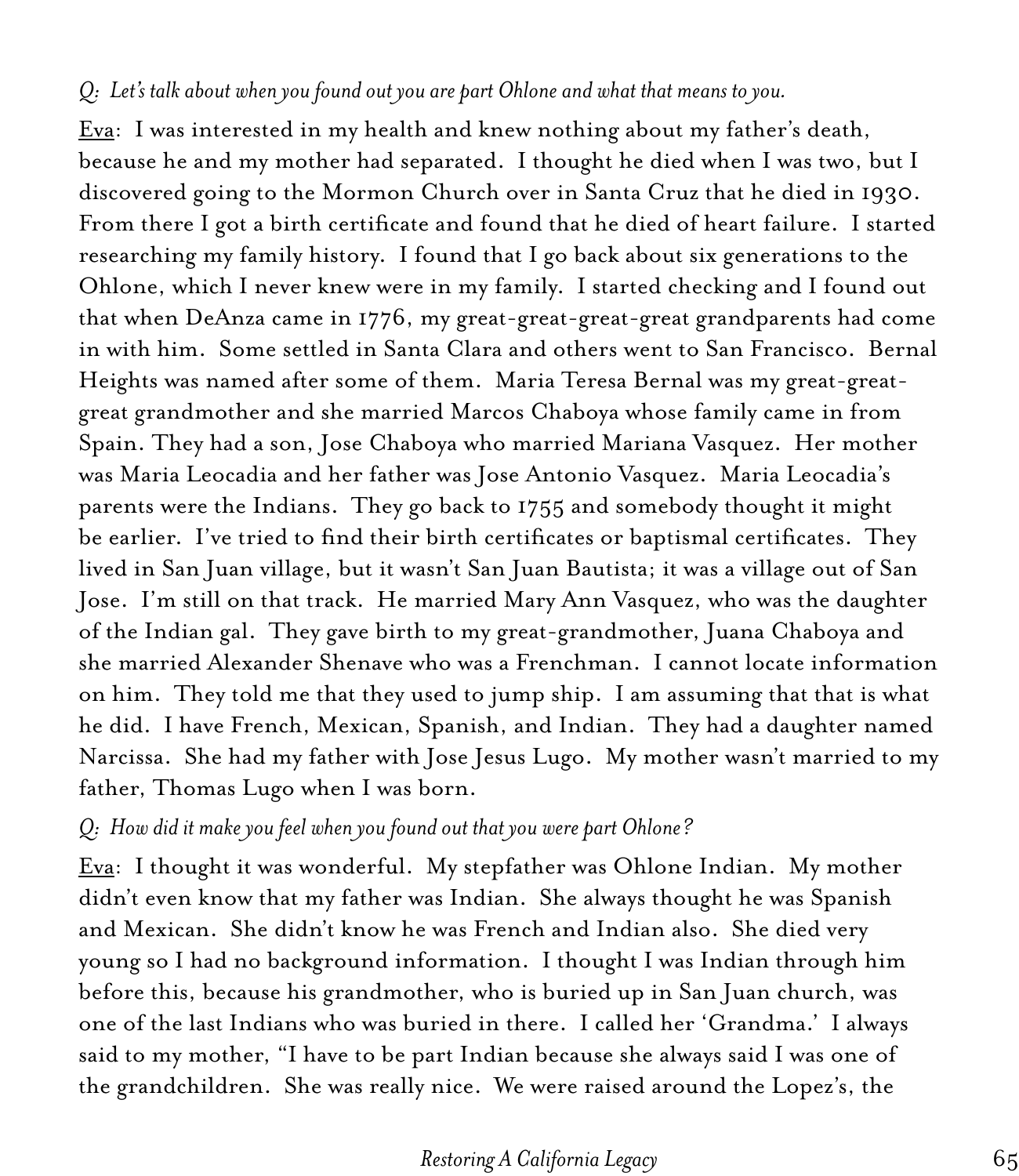Coronas -- all the Indian people. I was raised in Watsonville, but we went over to Gilroy and Monterey, because my father's grandmother was there before she died. I didn't realize until later that she really wasn't my grandmother, but she treated me like the other kids.

# *Q: Did you connect with other members of your family regarding being part Ohlone?*

Eva: I had a half brother that I met for the first time when I was sixteen. He never really delved into it, but this is what he said: "We have Indian and French in our family. I've never looked into it. Why don't you do it some day?" He was almost ninety then. My stepfather was proud of his Indian background. I don't remember going to pow-wows. My blood father died when I was four. I didn't see him that much. My mother took me a couple of times to see him in Gilroy. The next thing I knew, he had died in Redwood City. There's a lot I don't know because I've only done this about five years.

#### *Q: Since you found out that you were part Ohlone, have you done some investigating about the culture?*

Eva: A little bit. I've got some books. My husband has been sick with cancer so we had a lot of stress there. I have a lot of information on disk, but my computer broke. I will get back on it because I want to know more. I've been to three gatherings. I came up here to Indian Canyon with my father and mother when I was about ten. It's so different now, but I had the feeling that I'd been here before after I came over the little bridge.

#### *Q: How did today's ceremony make you feel?*

Eva: Oh, I loved it! It made me want to cry. I just felt wonderful. It was such an emotional thing for me. I'd never been through this and I really, really loved it. Just walking up to the waterfall and then the part where Ann Marie took the shell with the sage and smoke and seeing everyone smudge themselves, it really touched me. I felt so honored because no one has ever asked me to anything like this, to be honored in this manner. It's really a touching ceremony. The woman across from me is 79 and I'm 80 and the other lady was just going to be 81. We were all laughing and said, "We're all sisters, not only with the age, but with just being here, being Indian – the Ohlone part of it." We'll always be friends and we'll be connecting with on another.

#### 66 *Ohlone Women Elders*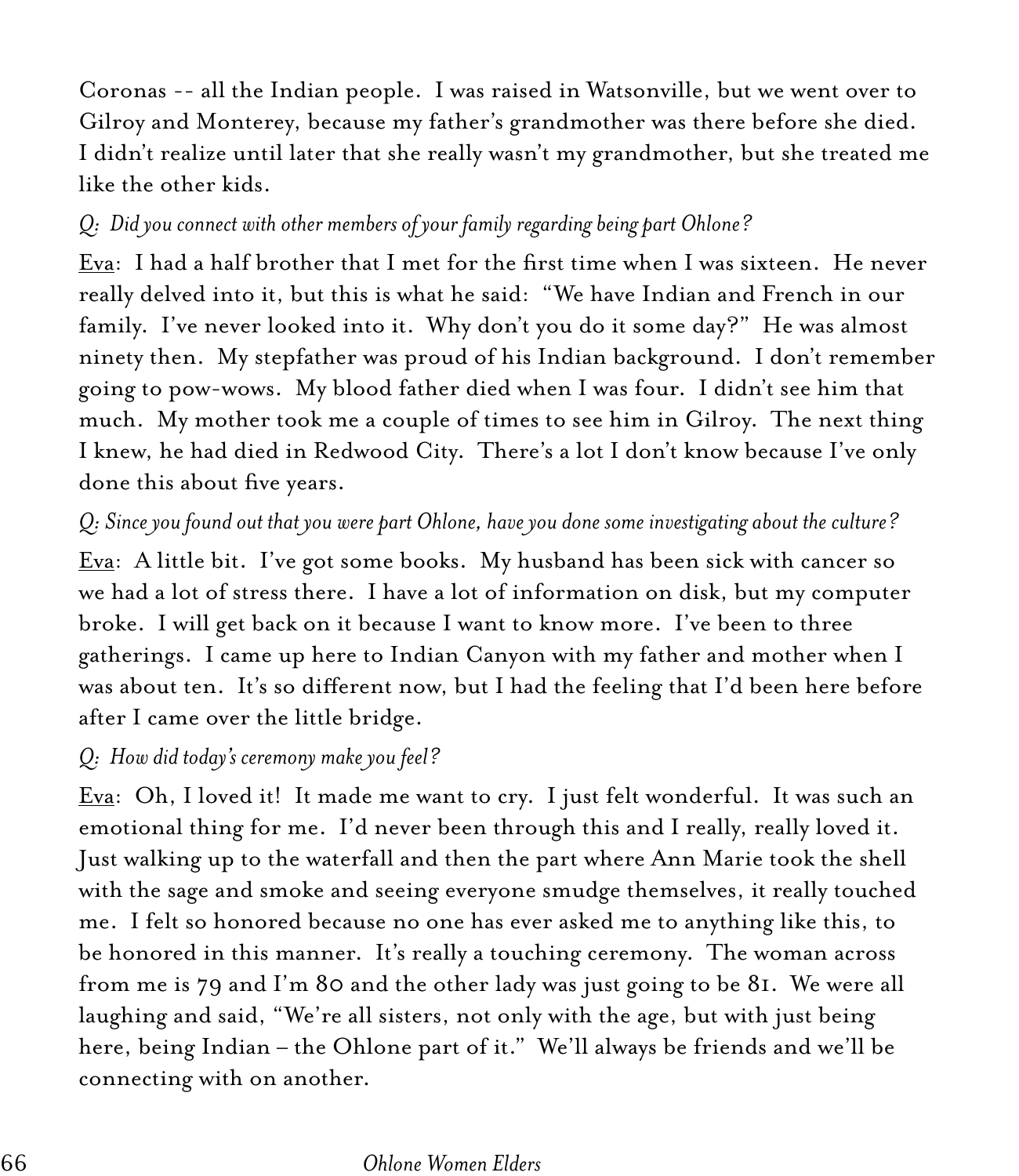# *Q: As an Ohlone woman elder, what would you hope for the Ohlone children in the future?*

Eva: For my grandchildren, I would hope that they would carry on and be proud of the Ohlone heritage, be proud to have that Indian blood running through them. We talk about it now because my daughters and sons didn't know of their Indian heritage. I want them to remember that we are a family with many different cultures – Italian, Spanish, Mexican, French and Indian. I have one son who didn't care to be a Mexican, but he is. One time I said, "You know Michael, you are born of my womb and my womb is Spanish, Mexican, French and Indian. He looks more Mexican and Indian than my other children. He's dark like me. We laugh about it. The kids are proud now. My older son said, "Mom, don't find any more languages or genes because it's hard for us now to write down when we complete papers on our background."

# *Q: From what you know about the Ohlone culture, what does it have to offer the larger society?*

Eva: I think they are a people who really know how to do things and get by. They would be able to fend for food and shelter. They love their children. They are very friendly, very loving. Everybody has that connection. Everyone you meet greets you. We hug. I know the Italians and Spaniards do, but there is a little different feeling. My girlfriend was complaining, "Can you imagine those Indians now got these casinos and they're building these beautiful homes." I said, "Excuse me, this was our land before you ever came here. My family was here and the whites came and took it away from them. Now people are complaining." She said, "Oh God, you're right!" Oh, I get upset. They are finally getting money where they can better themselves, give their kids education. They donate a lot to the poor Indians, the ones still out on reservations.

We were poor. I had seven children, but we always had food on the table, a roof over our head, maybe not the modern clothes, but clothes to wear. When I think about some of those little kids on the reservation, I want to go there one day to Ashland, Montana and see if I could help. My husband said, "You're eighty years old; they'll be helping you!" I said, "I'm taking you with me!" Then he got sick.

*Q: What would you like to contribute to the Ohlone people as an elder?*

Eva: I'd like to let people know who we are and what we do and what we are about.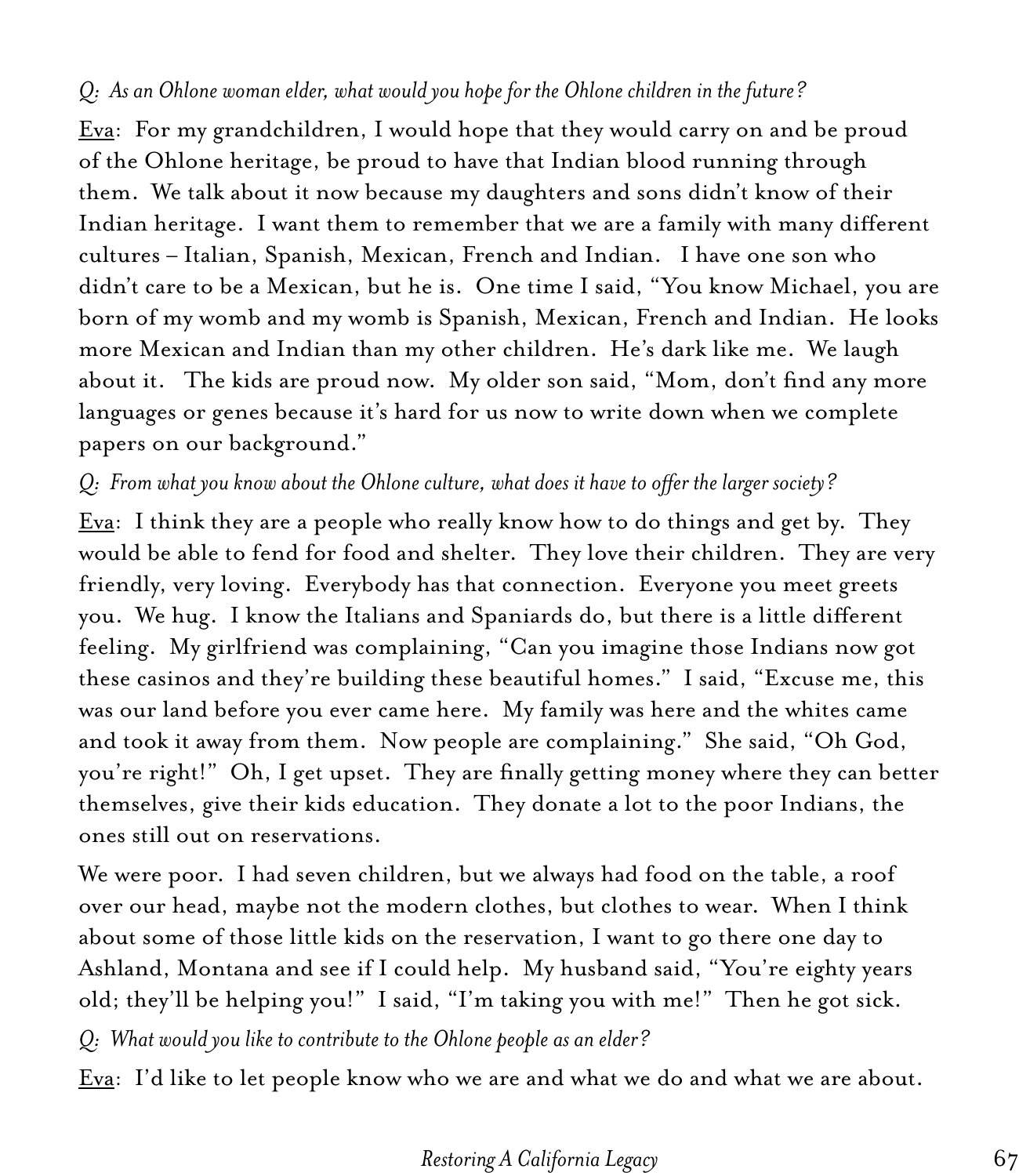A lot of people don't know. I remember when I told my cousin on my mother's side that I was part Indian. She said, "You're part Indian? We always said you were Spanish." I said, "Well, I'm still Spanish, but I have these other backgrounds and I have the Indian background." She thought about it and said, "Hey, you're still my cousin – what do I care what you are!" I think we can be an example to other people. The best teaching tool we have, is not only to be proud of our Ohlone background, but to live a life that other people would envy by being honest and trustworthy. I always think of helping people because I do some of that and I think that is one way of showing it. If you are honest and people know that you are trustworthy, it means a lot. I want to give that out as an Ohlone elder. I help down at the Senior Center right now. My children got upset with me because we were doing so much volunteer work after we retired, that we didn't have time to visit. My husband was doing St.Vincent DePaul, picking up clothes, and I worked in the store and then I also worked in the church office for seven or eight years. Then I volunteered nine years at the grammar school where I had worked. I went sometimes twice a week and helped different teachers. I help my neighbor distribute food monthly to the poor at her church. It keeps us pretty busy.

I can remember my father saying, "They are always putting the Indians down. If you tell somebody you are Indian -- ohh, dirty this and that." That was the culture then because they lived in these mountains. My father said, "These people lived a better life than we're living. They didn't have water to pay, the telephone to pay. They would camp in one place and when the fish ran out or the deer ran out, they would move their families and go to another place and feed them." He was into some of it, but he never wanted to talk about it to me or my mother because he didn't think of us as being Indian. He didn't know I was part Indian.

I have a big case just full of binders of genealogy. I said, "When Grandma dies, I hope this isn't gone into the fireplace. My granddaughter said, "Oh, Grandma, we wouldn't do that. We'll pick it up; don't worry about it." That's a blessing for me because I've gone through a lot of looking and reading.

Los Californianos is an organization dedicated to preserving the heritage of early Hispanic Californians in Alta, California. We call each other cousins when we have our meetings, because everybody is related in this Indian/Mexican background. If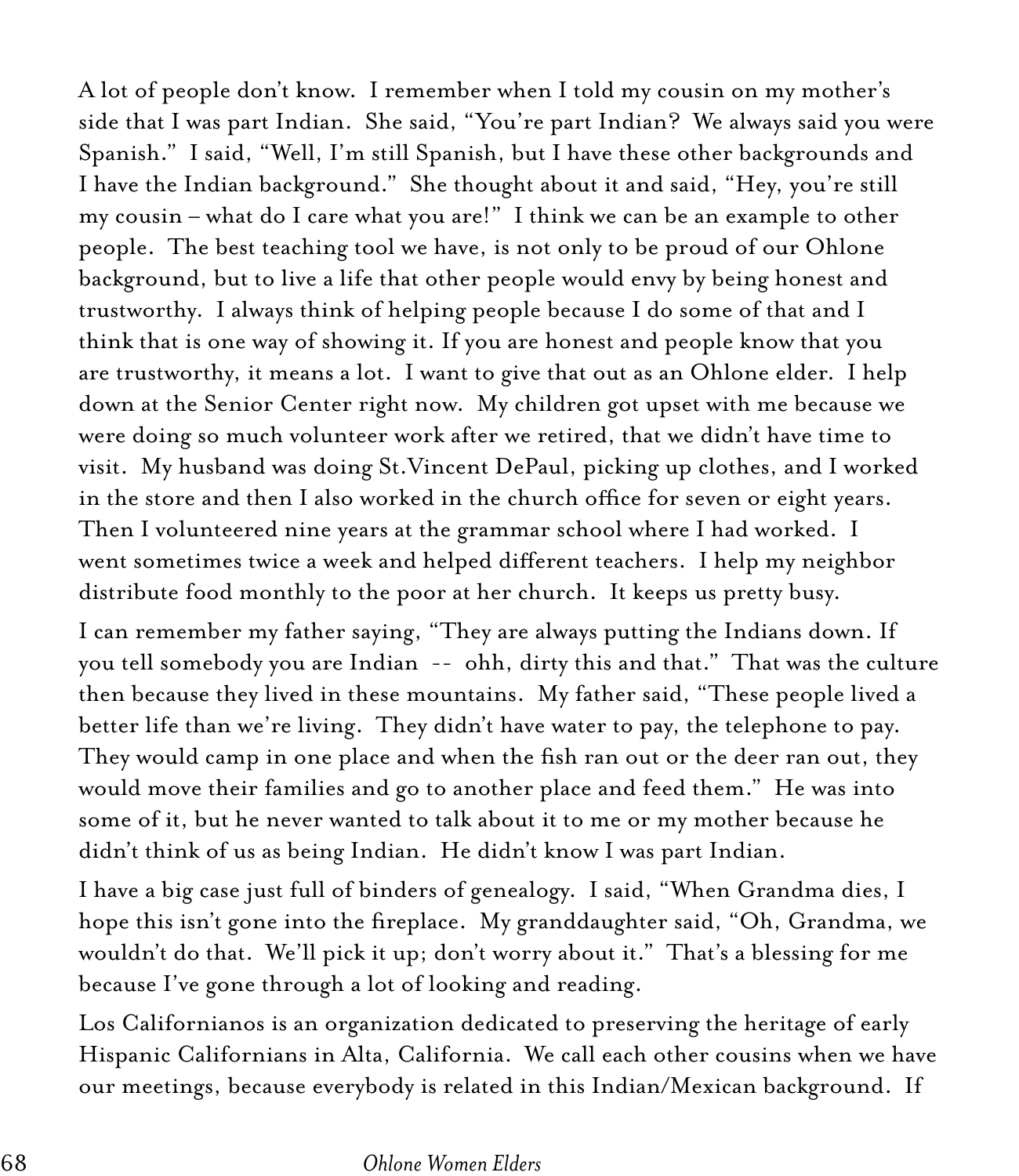your family was here before 1840, you can join. We do have a good time when we get together.

# *Q: Considering the world is in a pretty bad mess right now, how do you think the native point of view could help the situation?*

Eva: I think if they could see this (referring to the Indian Canyon setting)– the peace, the beauty – if everybody could get to that point where they could see everybody as one people, then they could all love one another. Many people are jealous now of what the Indians are accomplishing, even though it is through the casinos. That is their way of getting out of poverty. They are doing so much for their own people now. This government who stole their lands didn't give them any money. First they gave them a dollar, then they gave them six hundred dollars. My father had that dollar someplace, but I never could find it.

*Q: What is your vision for the Ohlone people in the future?*

 $Exa: I$  hope with the money they are receiving from the casinos, that the young are better educated and will pass their knowledge on to future generations.

*Q: What will you be doing to further the cultural revitalization process?*

Eva: I will be taking my children and grandchildren to the different council meetings, pow-wows and other Indian educational gatherings.

*Q: Why are you proud to be Ohlone?*

Eva: Because it is my heritage.

*Work history ~*

During the World War II my girlfriend and I went up to San Francisco and applied at the shipyards. We went to school for two weeks and worked on the liberty ships at Kaiser. Then I went on a specialty crew. All I had to do was tack the shell of the ship. I was going to become a journeyman when my husband (now) couldn't walk. He bent down and was paralyzed. He was in the army. I went to see him and the day I got there, he was released from the hospital.

I taught handicapped children for fifteen years. I was a teacher's aide, but I worked with these children by myself. I worked with this head teacher and then we did lesson plans for the week. I would grab the children and work with them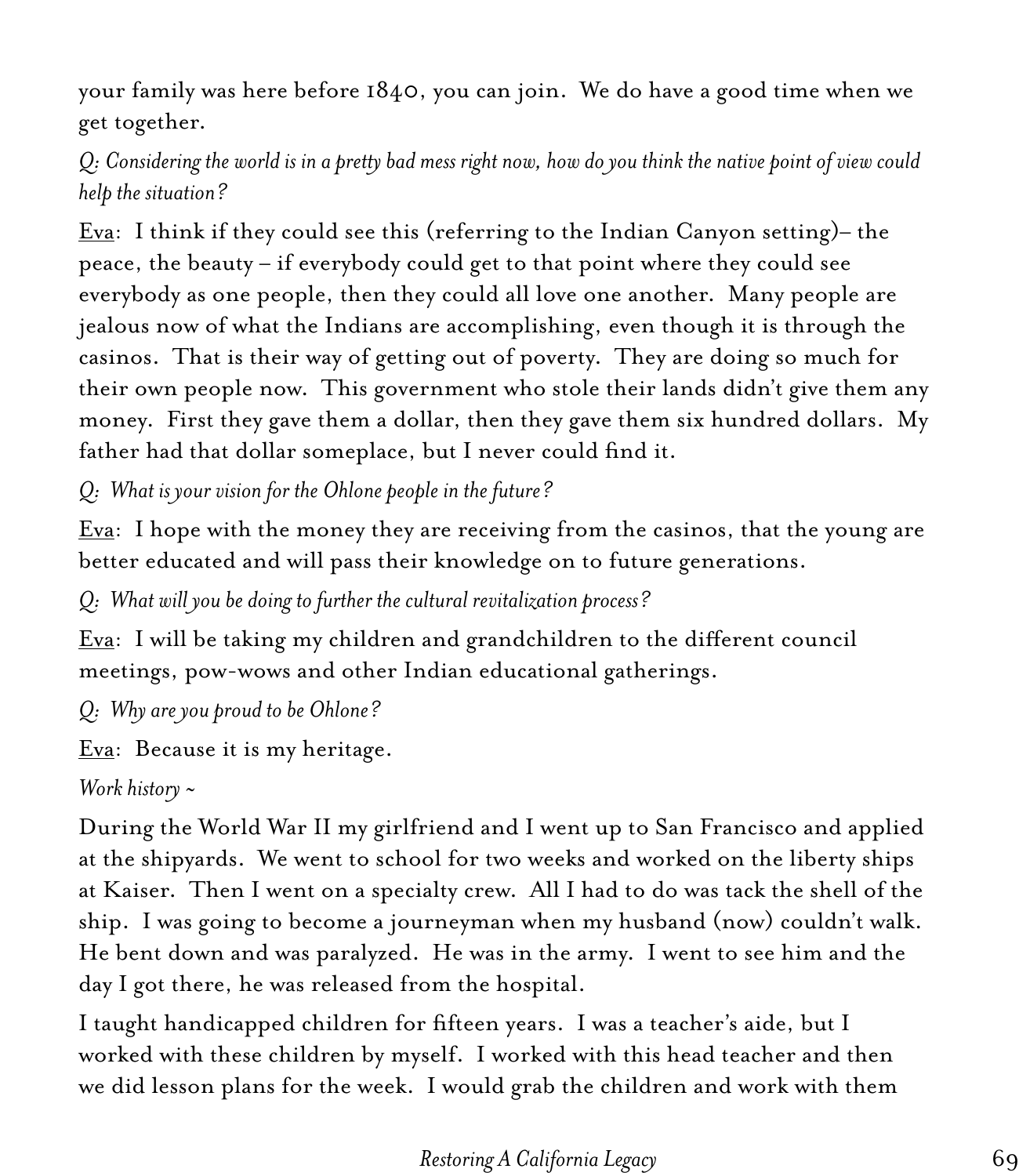for four days. The fifth day we would return to the classroom and see what we had accomplished. I loved it. I would have never quit if my husband had not retired. He said, "When are you going to retire so we can start traveling?" So that's what we did. We bought a motor home and we traveled. We went cross country three or four times and also went to Canada.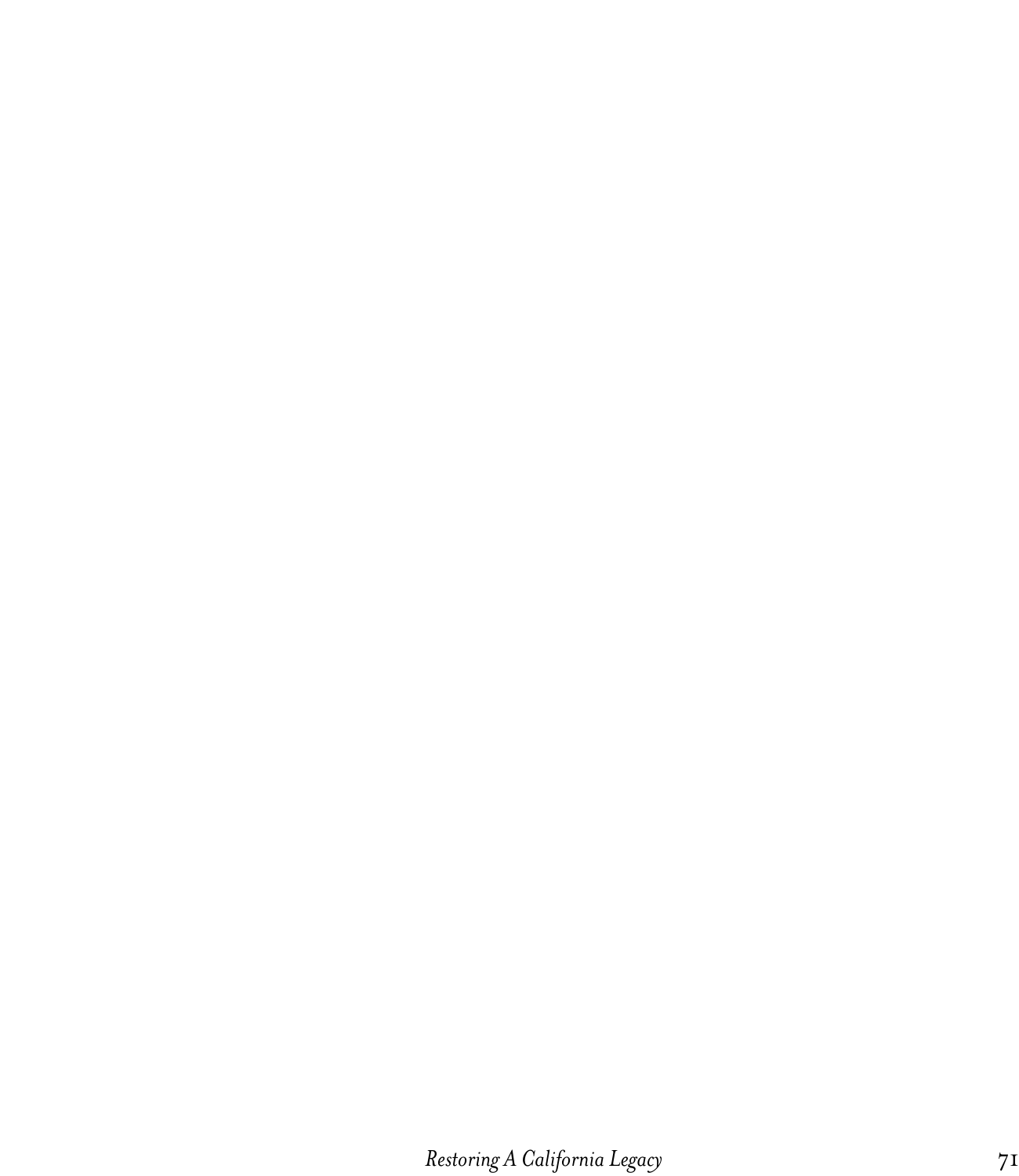# *Laverne Wilcox*

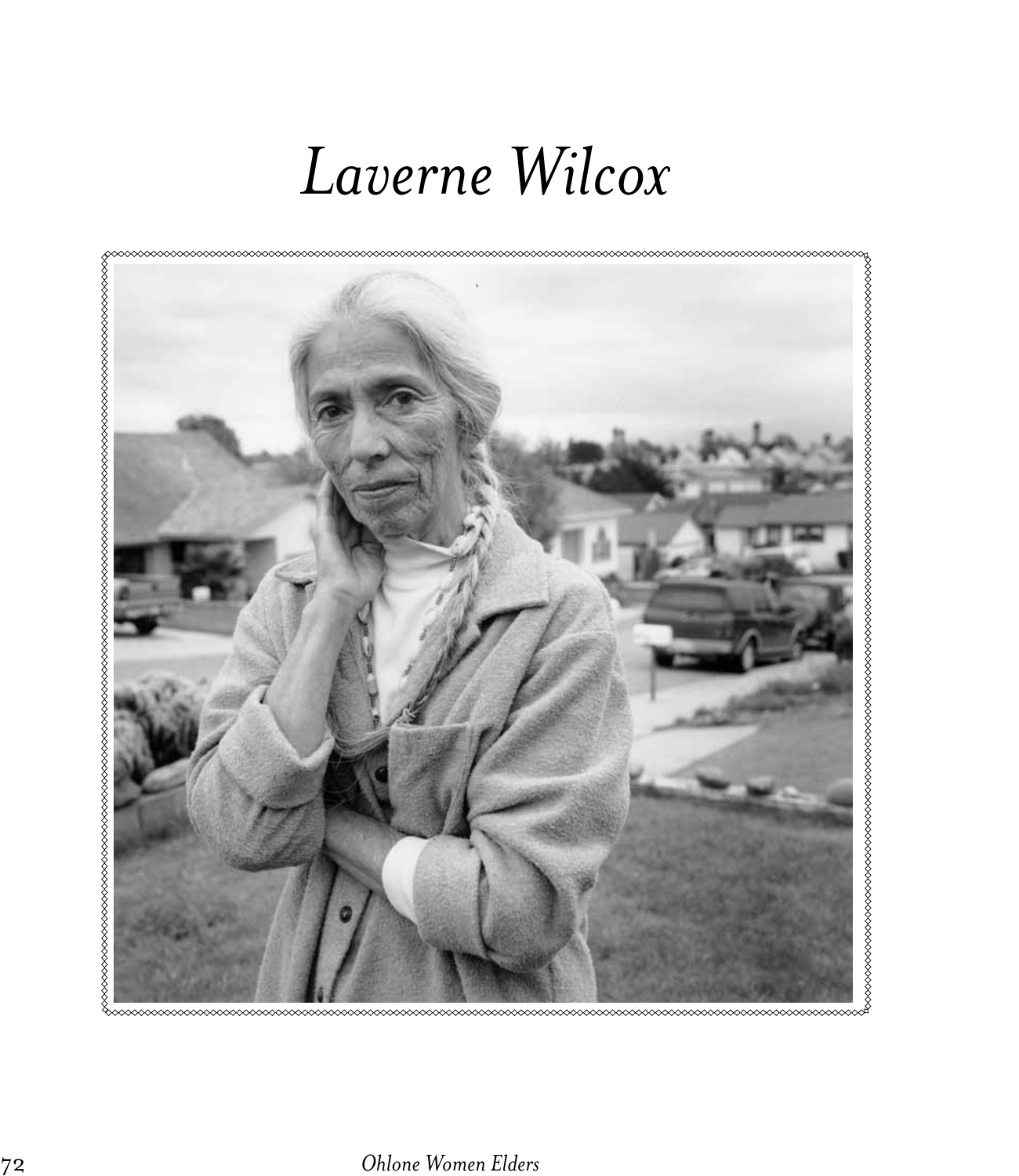# *Q: How did you feel about the honoring ceremony? What did it mean to you?*

Laverne: Awestruck! It was very spiritual, especially at the end when I heard the wind rustling through the trees. Just as I've seen in movies. This was real! It gave me goose bumps. When you get goose bumps, there is something there. You could imagine your ancestors at a similar ceremony. You kind of feel awkward because you had no idea how the ceremony goes. I felt honored. It was a very spiritual experience. We didn't know much about our ancestors. We are just now learning more and more about both sides of my family. No matter what I find, it's exciting.

### *Q: When did you get interested in your heritage?*

Laverne: I was in the eighth grade and my grandmother had these neat books on local vital statistics. We knew one of the grandmothers was Indian. We had to dig and get paper work. I love research. My neighbor was doing research. He belongs to Los Californianos.<sup>1</sup> It was through his books that I discovered my great-great grandparents were at the Presidio in Monterey. My cousin, who lives in Missouri, was doing some research and he said that my great-grandmother on my mom's side was Indian too. She was registered at the National Archives. She was on the Cabrillas role, the 1928 registration. My father was interested but he didn't know too much about it and didn't have the time because of work. He looked Indian. He had the nose, if there is such a thing. We were here in Salinas and my great-grandmother was from Big Sur, then Rancho Toro on the Salinas/Monterey Highway when she married. They had a rancho there at one time. They said she lived in an adobe; she would not live in a house.

### *Q: What direction is your genealogical research taking?*

Laverne: It's taking me in all directions, but I've come to a standstill with my mom's stroke as it requires more time taking care of her. I have my father's line very incomplete and my mother's line half-finished. We'll find out more information on my mother's line through Los Californianos. We haven't really found too much information on my dad's side. On his great-great-grandparent's side, they were over at the Presidio in Monterey in 1771. The only one we know was Indian was Viviana Soto. I'm just finding out about her. When someone went knocking at her 1 Los Californianos is a group of descendents of Spanish Alta Californians who arrived in Alta,

California prior to the Treaty of Guadalupe Hidalgo, February 2, 1848.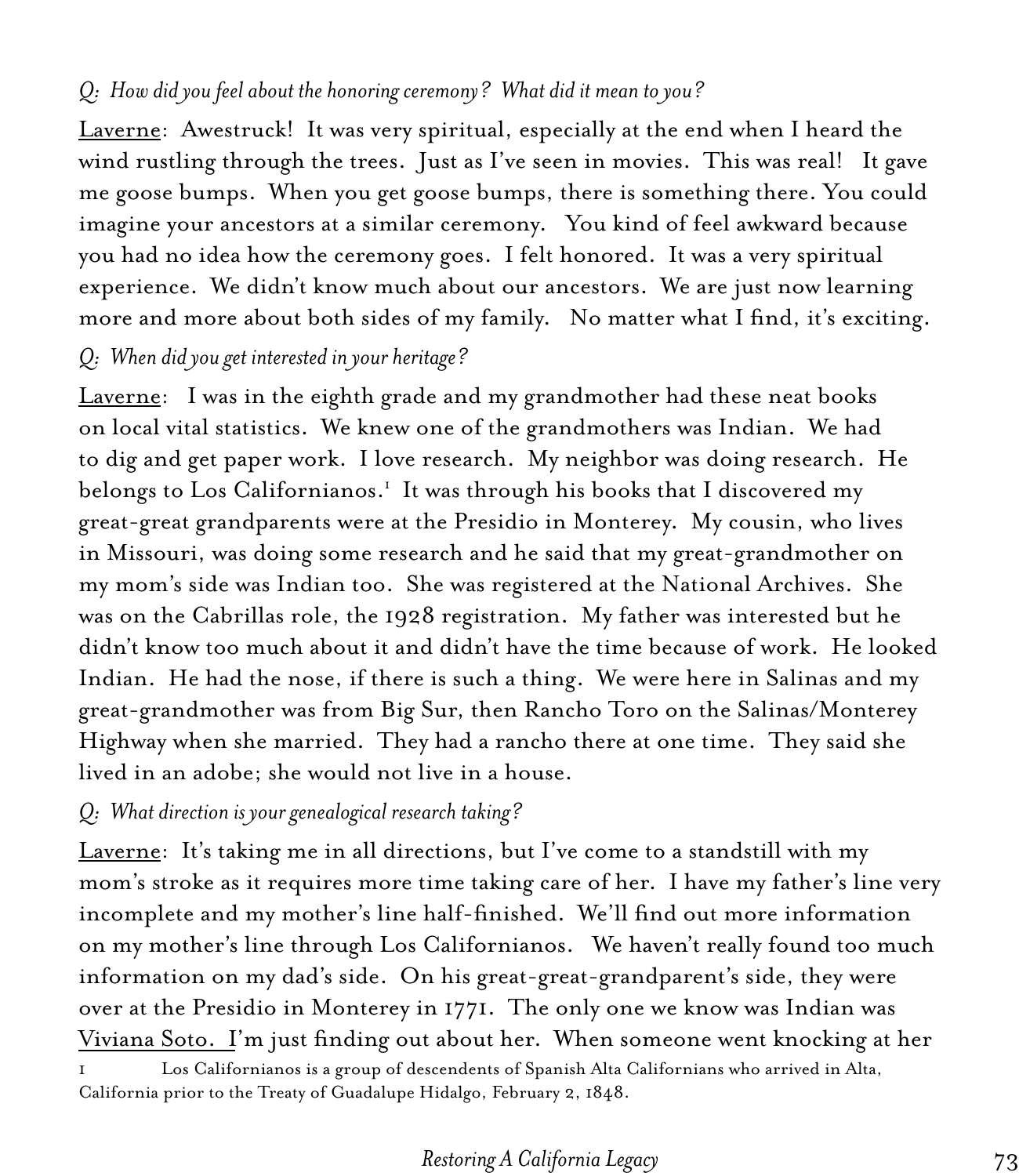door in the adobe, she'd run for the hills. I don't know whether she was afraid of the tax man or whatever.

*Q: When you were growing up was there any education in the schools regarding native contribution?*

Laverne: I don't remember that. The older generation said that at one time you didn't even want anybody to know that you were Indian.

*Q: Why do you think there was silence concerning your heritage within your family?*

Laverne: I don't know. We didn't know anything about it.

I was born and raised in Santa Rita. It was a neat little town. Everybody knew everybody, and as time would tell, everybody was related. Just about! I don't know how they did it. My mother raised six kids. Christmas and Thanksgiving, when you have big meals, she would do it all. Most of the older generation was really hushhush about relatives. They kept everything in the closet.

*Q: What is the responsibility of being an Ohlone woman elder?*

Laverne: I guess whatever research you get done to make sure it gets out there.

*Q: What makes you proud to be an Ohlone?*

Laverne: We were here first! I don't know too much about it. I think it's a bunch of nice people, great people. They were just underestimated by everybody.

The Ohlone were close to nature and I feel a connection to my ancestors because I am too. The animals and birds and insects are God's creatures and the Ohlone respected them and only killed animals to feed their families. I read that article in A Gathering of Voices<sup>2</sup> that Pat Orozco wrote about feeling close to the birds and animals. I've always felt close to the birds, and lately it's been squirrels. I always talk to them. I've always liked nature.

*Q: What do you think the Ohlone have to teach the larger society?*

Laverne: That we haven't gone away, that we are still here in larger numbers than they realize, and that we are good people.

*Q: What is your vision for the Ohlone in the future?*

Laverne: The Ohlone need to get along together, because there are some groups

2 A Gathering of Voices: The Native People of the Central California Coast, edited by Linda Yamane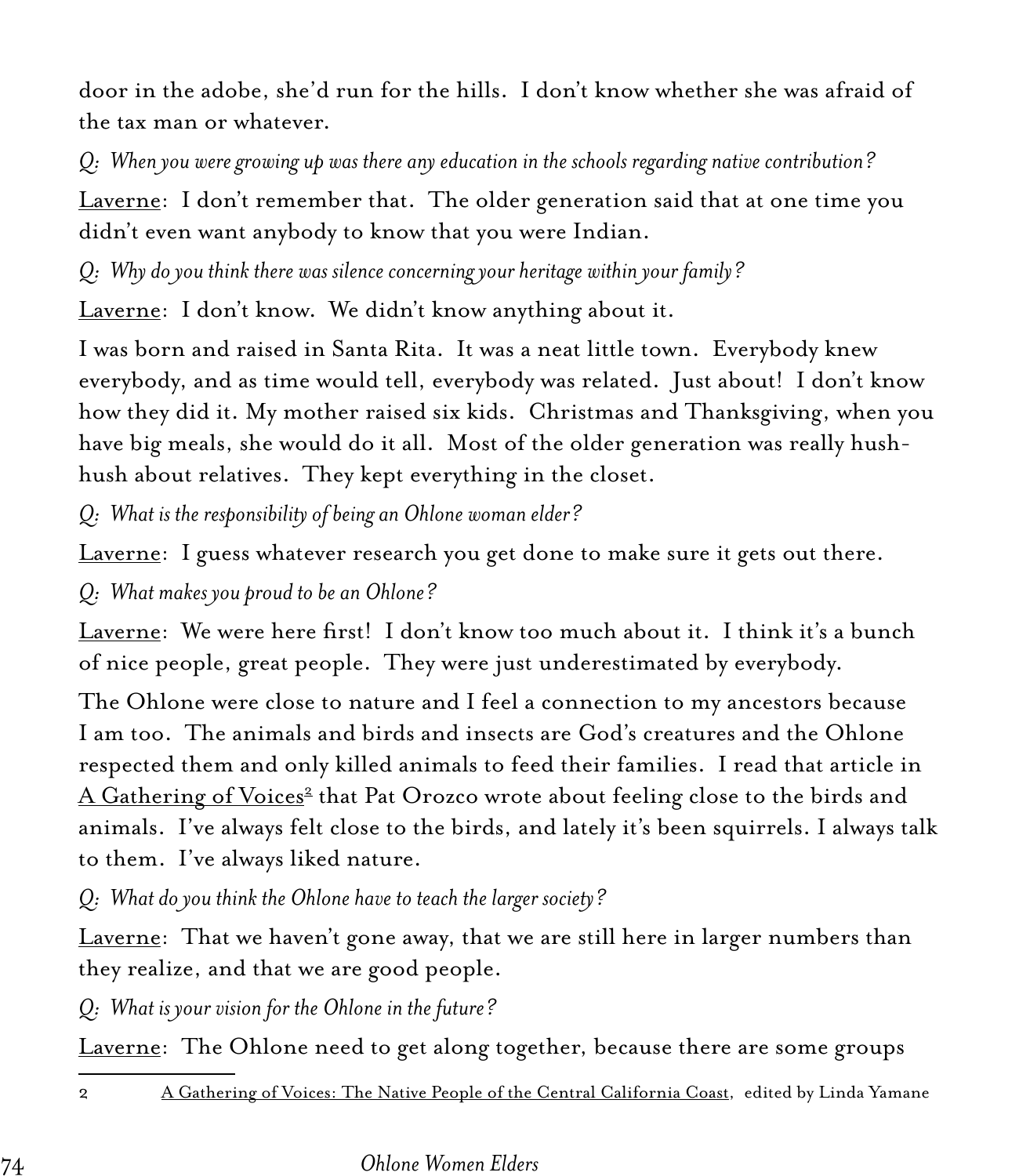that don't, according to the newspaper. They all want to be head chief. If it is a common cause, why are we fighting amongst ourselves? We need to get along so we can get more accomplished. We need to get the youngest generation's help, steer them in the right direction. I don't think you are going to solve anything if there is constant bickering. We have to listen to everybody. I've heard more about Indians in the last couple of years than I have in my whole life. I think it's the younger generation; the older generation was more or less silent because they didn't know what the repercussions were going to be. I want to find out all I can. I'd like to know how the ancestors lived from day to day, family life. We are finding out more information and the more we find out, the more we can give that to others. We need more education about the culture. You want everybody to know about your heritage, how it is and how it was. There are more people getting into research who are going to find out a lot more. It's more that trend now. I think we need to know that they are there, a part of this countryside. We should have something there to see. I've checked through these rancho books and it shows where all these Indian places were, but only if you had this particular book would you know that. I think they need to write more about it. It should be a protected area. They should give some of the land back.

### *Work history ~*

Laverne: I worked at Sears Roebuck for twenty-two years. I worked in shipping -receiving, audit, sales floor and snack bar. I worked in the service department. Then I worked at a bowling alley as a cook and the local golf course as a cook, sometimes working both jobs in the same day.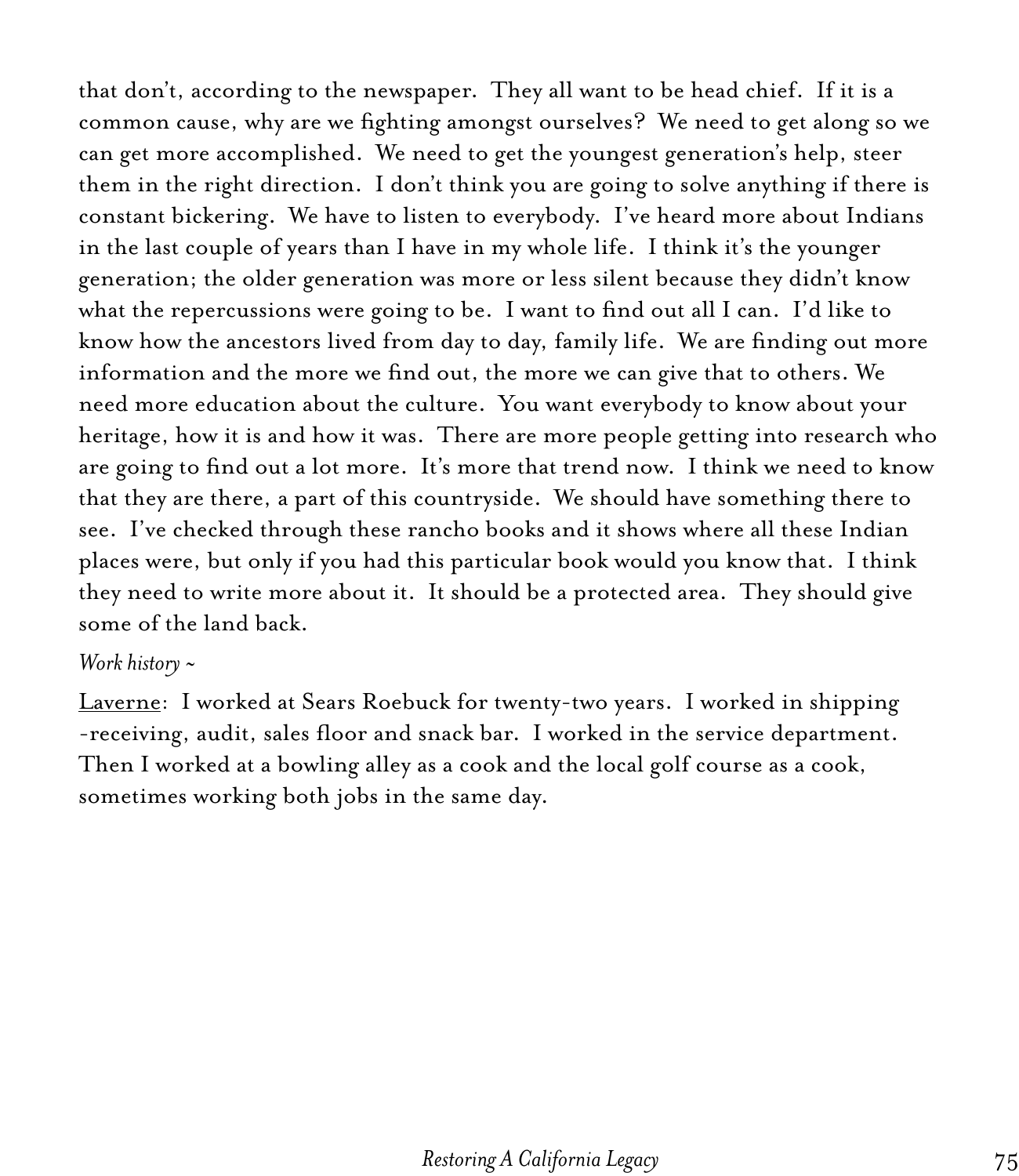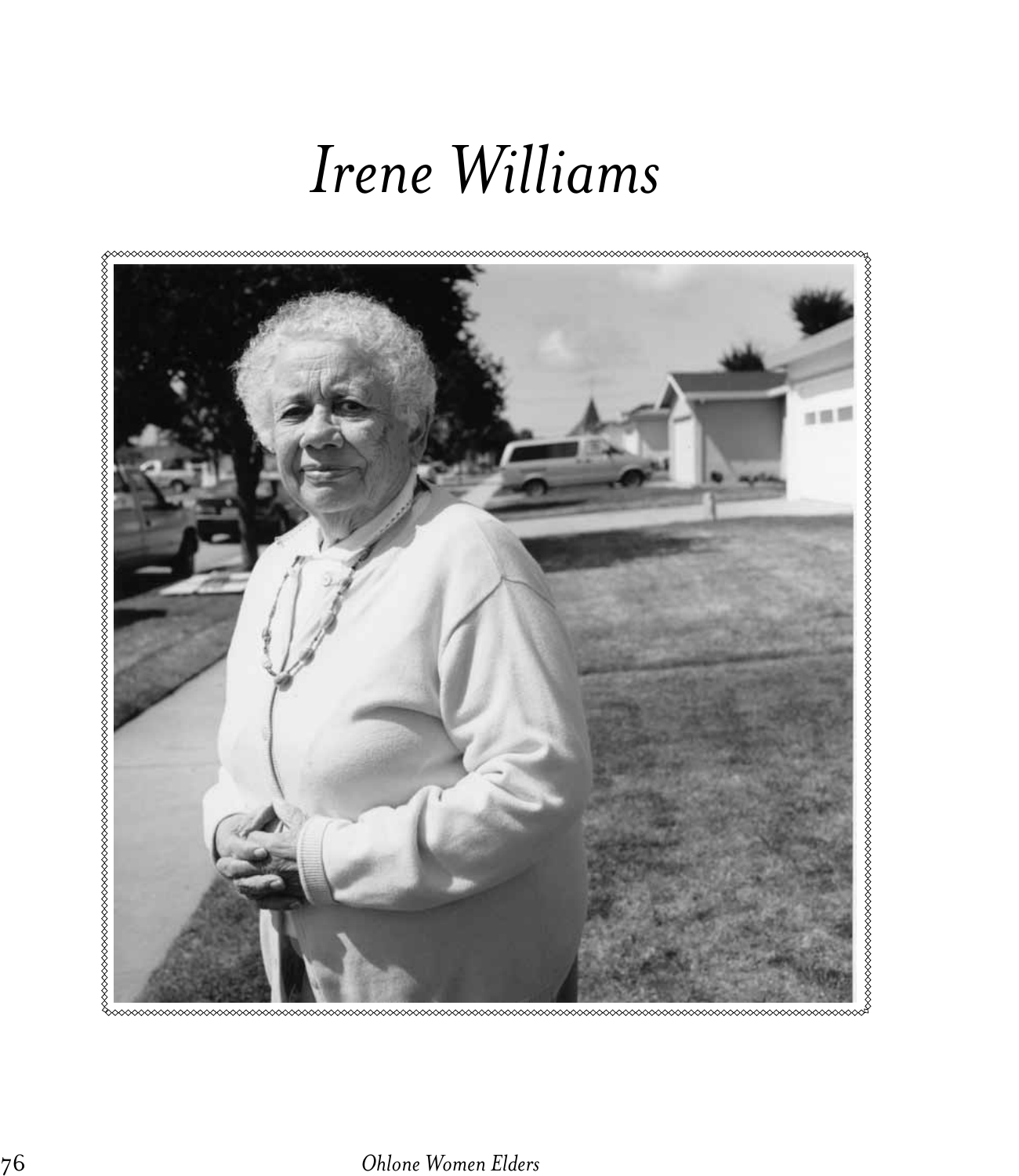# *Q: Did you go to the tribal dances or get-togethers when you were young?*

Irene: They never really had any. The first time I ever went to see the Indian dances was down here at the ballpark in Salinas. They had a whole bunch of them. It was about ten years ago and I'm eighty-five.

My mother's mother died when she was sixteen years old. There was only grandpa who was married to her and we never, ever knew her. It seems like the whole family separated. My mother had a sister and three brothers and everybody lived somewhere at a distance. The two men went into the army. I guess that's about the only way they could support themselves. There was one brother they lost and they never did know where he went. Adolph, I knew him real well. He used to come and visit us and my aunt visited with us. Other than that, we didn't know them too well. They live in Martinez and us down here.

My grandmother on my father's side moved here from Santa Clara. We went to Santa Clara about a month ago and visited the Berryessa Adobe. That's where my grandmother and grandfather used to live. That was something brand new to me. The old timers, they never told you too much. Now my grandmother told stories. She died when I was eighteen and she was going to be one hundred and four. She was born in 1834 and in 1850 was the Gold Rush. She was already married and having children. She used to tell us about Fremont. She never spoke English; she always spoke Spanish. We learned to speak from her. I was the youngest one. I never learned to talk too well, but I managed to converse with my grandmother. My grandmother on my father's side was not an Indian. Mother was the Indian of the family and Dad was the early California Spanish guy. Mother spoke Spanish. I can remember mother telling me that you had to be careful. Sometimes there were snakes in the trees. My uncle on my mother's side lived up in Priest Valley; he had a ranch up there.

I grew up in Santa Rita and we are all part Indian. You know how kids do; we all went to church together and we had picnics and dances. It just changed in the last few years when we met Patrick Orozco. Patrick was married to my niece. He came to my sister's funeral. He has helped with work in cemeteries and historical work for the Indians.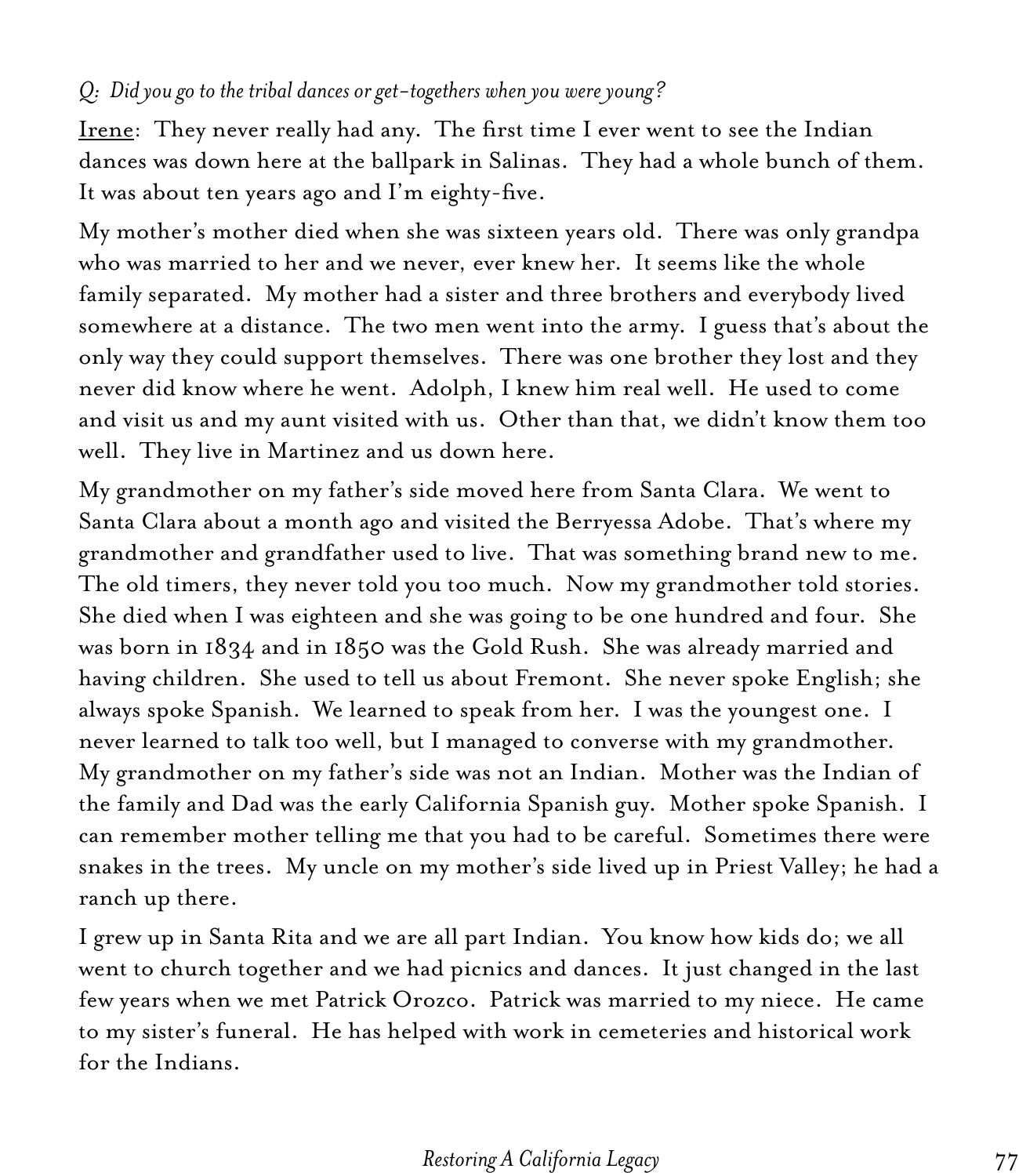# *Q: Did your family ever talk with you about being Native American?*

Irene: Not too much. My mother was half-Indian and her mother was full. Mother never talked too much. We knew that we were part Indian. Then when they were giving out those roll numbers I guess I was ten or eleven years old. I had two sisters and a brother. Mother always cooked nice for us. She always made nice pies and things. In those days they didn't run to the grocery store to get lemon juice or stuff like that. They squeezed the lemons and that's they way she made her lemon pies. We had an apple tree and a cherry tree. My dad grew strawberries, tomatoes, corn. Of course we always had chickens and a pig. We used to get a lot to eat. Those old timers never said too much to us.

# *Q: How did you feel about the honoring ceremony?*

Irene: I had never seen anything like that. I really enjoyed it very much. I thought the dancing was very nice. The company was great and everybody treated us very, very nice. The food was good. I was impressed with everything. It's the first time I'd ever seen anything like that. The ladies go out and eat once a month and I wear my necklace. Addie Castro always wore hers too.

*Q: As an Ohlone woman elder, what would you want the young Ohlone people who are coming up to learn? Is there something that you would want to pass on to them?*

Irene: Schooling of some kind would be nice for them. Some of them are destitute and they don't have homes to live in. At first they didn't treat the Indian people very nice. Now they don't belittle the people as much as they used to do. The Indians are standing up for themselves too. I think that's great.

*Q: Did you experience prejudice when you were growing up?*

Irene: I can remember as a kid that people used to call us names. This French lady up on the hill would say, "Those goddamn Injuns!" I thought, well what is she talking about? She never spoke very good English and she said that I was an "Injun". She was that way. Afterwards I was the one who taught her boy how to speak English because they came from France. Then in high school, the Prunedale people, they called them prune pickers and they called us the Santa Rita Indians. I never took offense at it. My dad told us, "You're just as good as the next one. Don't let anybody ever fool you."

#### 78 *Ohlone Women Elders*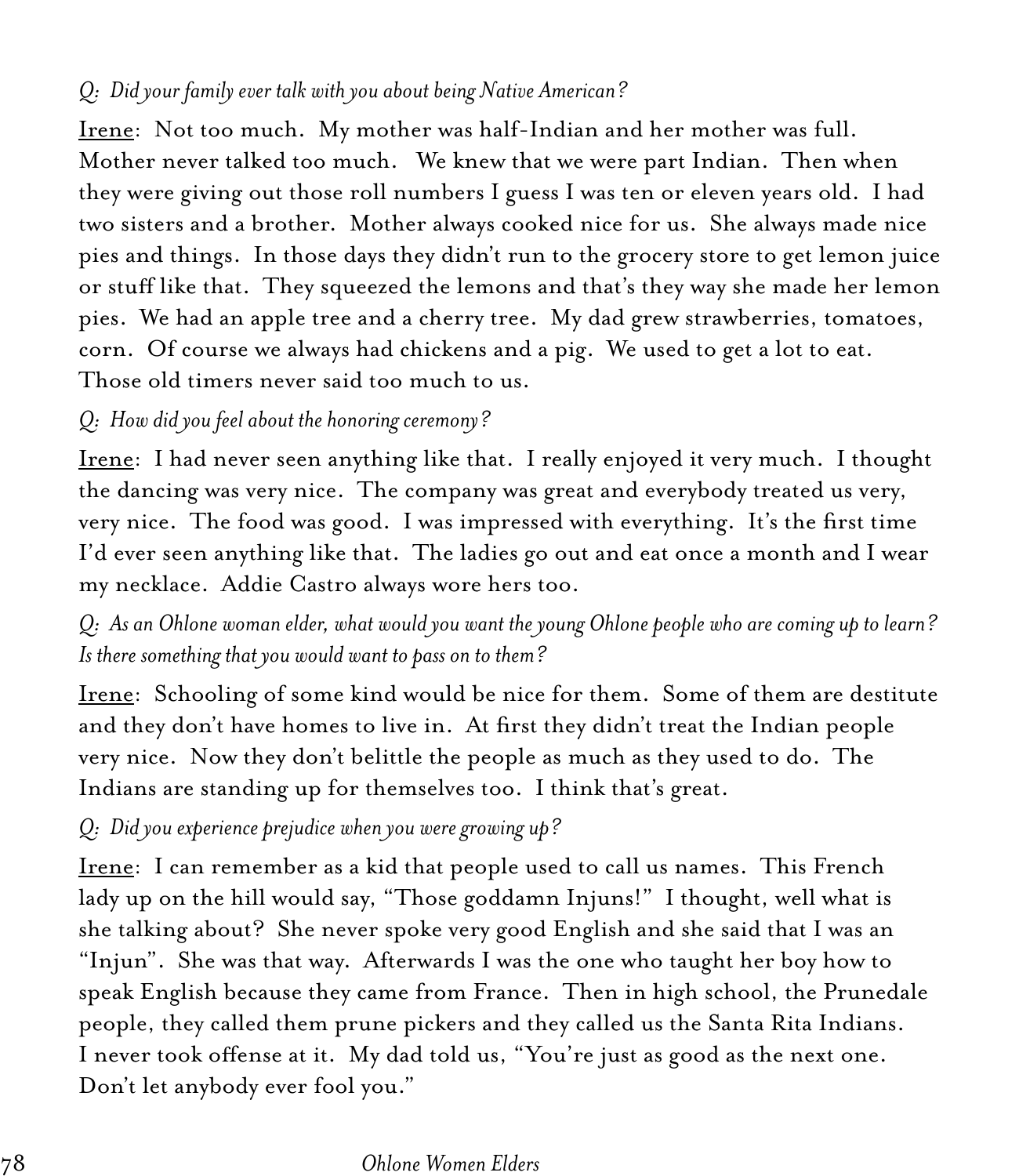I never realized that because I was part-Indian I was supposed to be different. Now that I'm older, I can see, and I'm proud of what I am. As far as I'm concerned, a lot of these people who condemn us, we had more to do here than they ever did. That's how I feel about it.

# *Q: Do you think the Ohlone have anything to teach the larger society about how to live?*

Irene: I'm sure that they could, and that is learning to live with other people and not to be criticizing. Everybody has their little idiosyncrasies. Everybody should understand that and not to pick on somebody because they are a little bit different. Now days they want to shoot people and beat them up and stab them and everything. You see that in the papers all the time.

# *Q: What would you hope for the Ohlone people in the future?*

Irene: The living conditions. Have more food. Be able to make a better living, although a lot of them are going to school and are learning a lot. When they get older, then they can support themselves.

My daughter tried to get help to send her boy to UC Davis and couldn't get any help. I hope there would be something for the kids to go to school. Then too, a lot of people are less fortunate than others. Some of them need eye glasses and their teeth fixed and things like that – something for their health. There are a lot of people who are in need.

# *Q: Why are you proud to be part Native American?*

Irene: I hear people over in Carmel making fun and I think to myself, we are just as good as they are. We were here first before they were.

When I was growing up, we lived out in Santa Rita my dad and grandmother had property from the street clear back to the schoolhouse. I think it was five acres. I could see where the French lady lived up on the hill. It was all open. The Alvarado girls, they are still on their same property they had when they were children. You knew everybody. You could go out and you never had to lock your doors. You could walk at nighttime. They've just taken all the land over and more and more houses. Pretty soon we are not going to have any vegetables or strawberries or anything. It's terrible.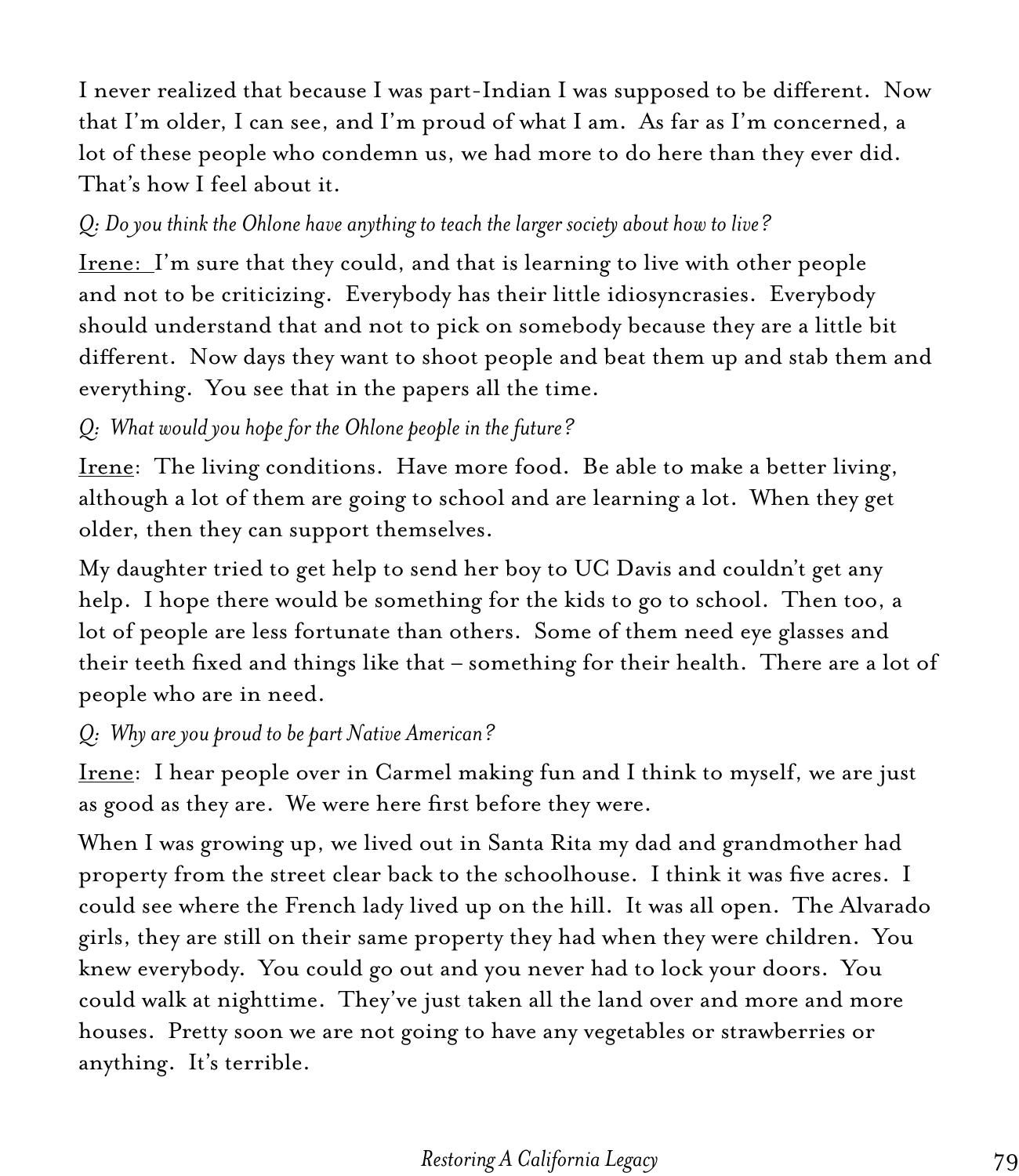#### *Work history:*

I worked through World War II. At first I worked at the Provost Marshall's Office at Ft. Ord. I had already been to junior college and was able to get a job right away. You lived there. We got paid nineteen dollars a month! We had transportation with a big army bus. We had to work and go to school. Everybody had a job. My job was to set the table. On Saturday they would take us to the Presidio. We could go up there and dance. They closed it because of the Japanese submarines on the coast. We could have gone down to San Diego but then we would have only gotten fiftysix dollars a month and we would have had no place to live. I was kind of afraid to go away from home. After that, I worked at the sugar factory. You took over the men's jobs, whatever you could do. I worked on what they called the battery floor. The pulp would go into one of those big heaters and it would stay so long and then you had to reverse the wheels and then the pulp would go out and they made brown sugar out of it. After that, I found another job at Spiegel's Foods that paid fortyfour dollars a week. Boy, that was hard work and we worked twelve hours a day, five days a week. That was really hard. During World War II I wanted a car. You couldn't buy cars then, but brother-in-law was a house mover. He knew somebody at the Buick agency in Monterey. Some man had traded in a Ford so I got the Ford, a two-door. I was happy. At least I had a way to work and back, because living out in Santa Rita there were no buses or anything.

I used to have an adult board and care home for the mentally ill right in this house for twenty-eight years. I quit in 2000. Often they wondered how I was able to stand it because some of those people are not very easy to deal with. I know that some ladies have gone to the psych ward themselves and some of them have had heart attacks. I managed quite well. When I was all through they had a lunch for us and they gave me a plaque. I was licensed for five people. I was here by myself with them and then I used to have a lady to clean up the house and somebody to do the yard. I got kind of wise. Like the social worker told me, "If they are having fusses or something, get in the car and take them for a ride. Get them away from the house." Some of the mothers helped and some of them were not very nice. I think some of them were guilty the way they treated their kids and they were ashamed and didn't want them around. They started from age nineteen up to fifty-nine.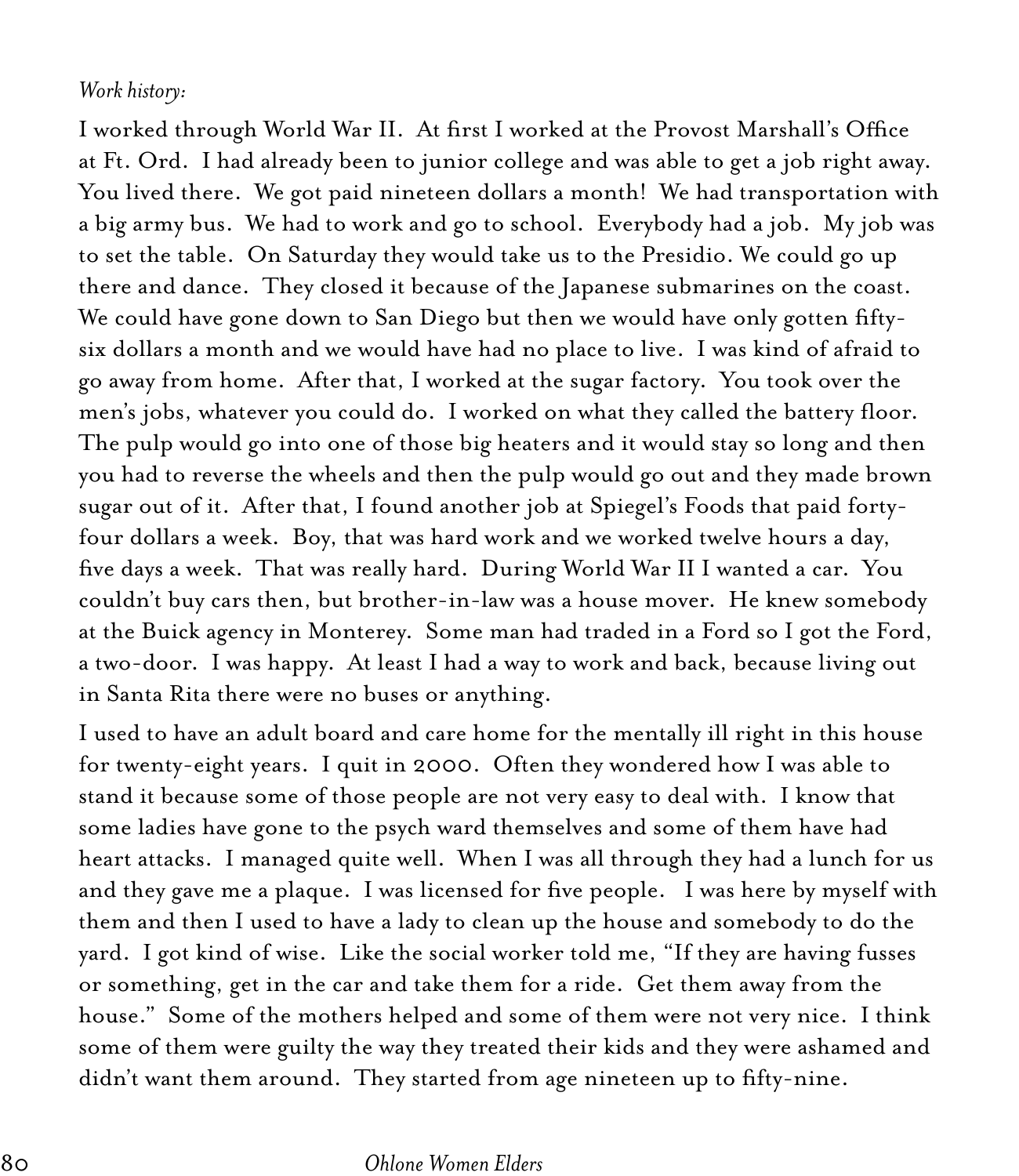### *Q: Do you think your Ohlone genes helped you to deal with this situation?*

Irene: I've often wondered about that. Because they said how could I keep going. I stopped [running the board and care] when I was eighty. You have to do what you have to do and just be honest about everything. That's what the psychiatrist told me too, "As long as you're fair and you're honest, you should get along real well with them." It was quite a challenge. I was always going camping or fishing with them. We used to go to Big Sur and over to Santa Cruz and up to Lake Tahoe and to Monterey to fish at night in the summertime. They'd all want to take their dinner over there so we'd cook it here and take it up on the wharf and fish. My dad used to love to fish. I don't know what that is, if that was the Indian in me or not. We went clear to Oregon and all around and clear down to Santa Barbara. I took the people with me. That's what the lady told me, "It's your personality. You like to go all the time." I sure do. I enjoyed doing it. We had a van. I used to drive all the time. I guess that's the Indian in me – driving with the window wide open and my hair just flying.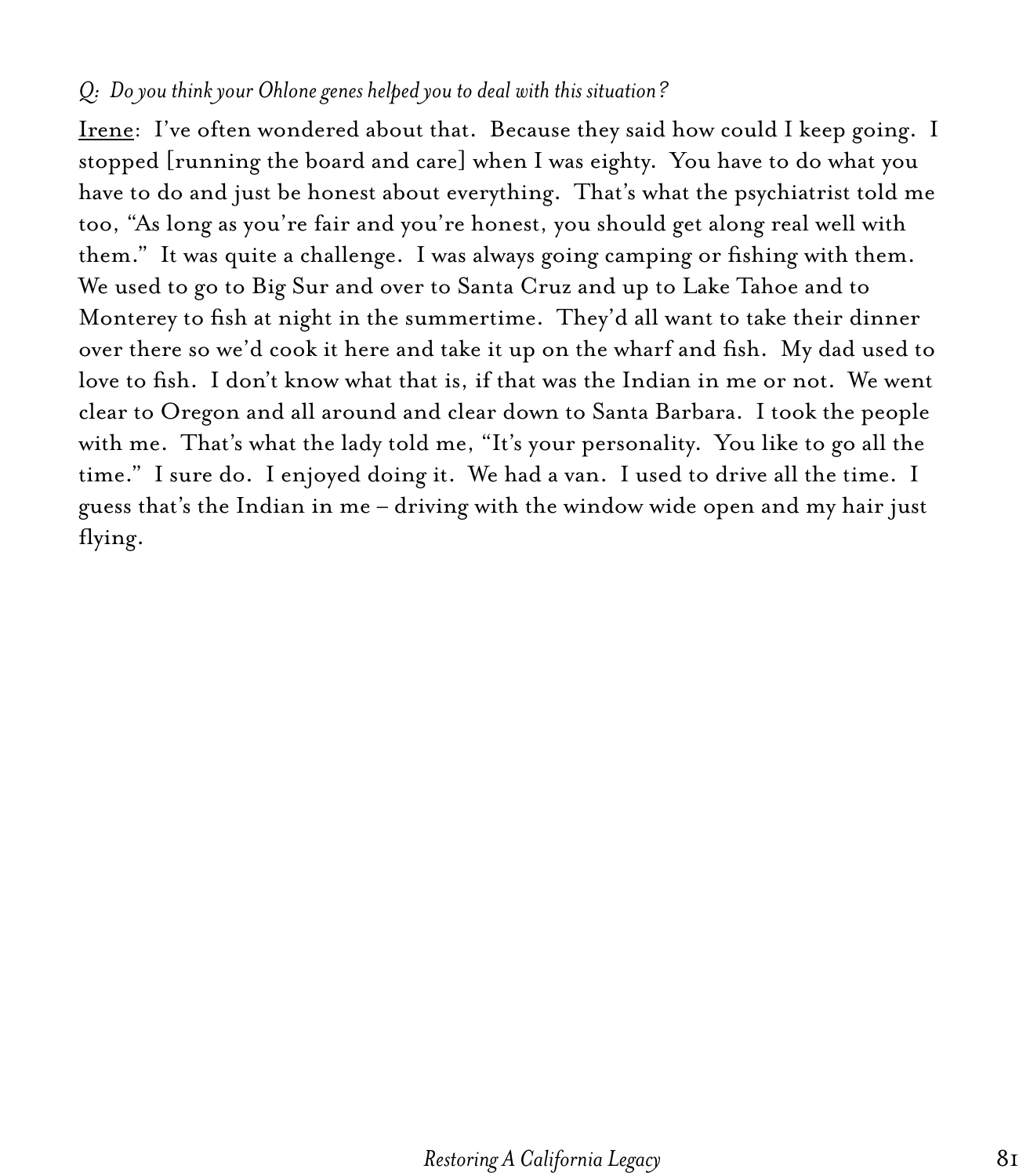

*Ann Marie Sayers and Ohlone dancers at an honoring ceremony for Ohlone Women Elders at Indian Canyon.*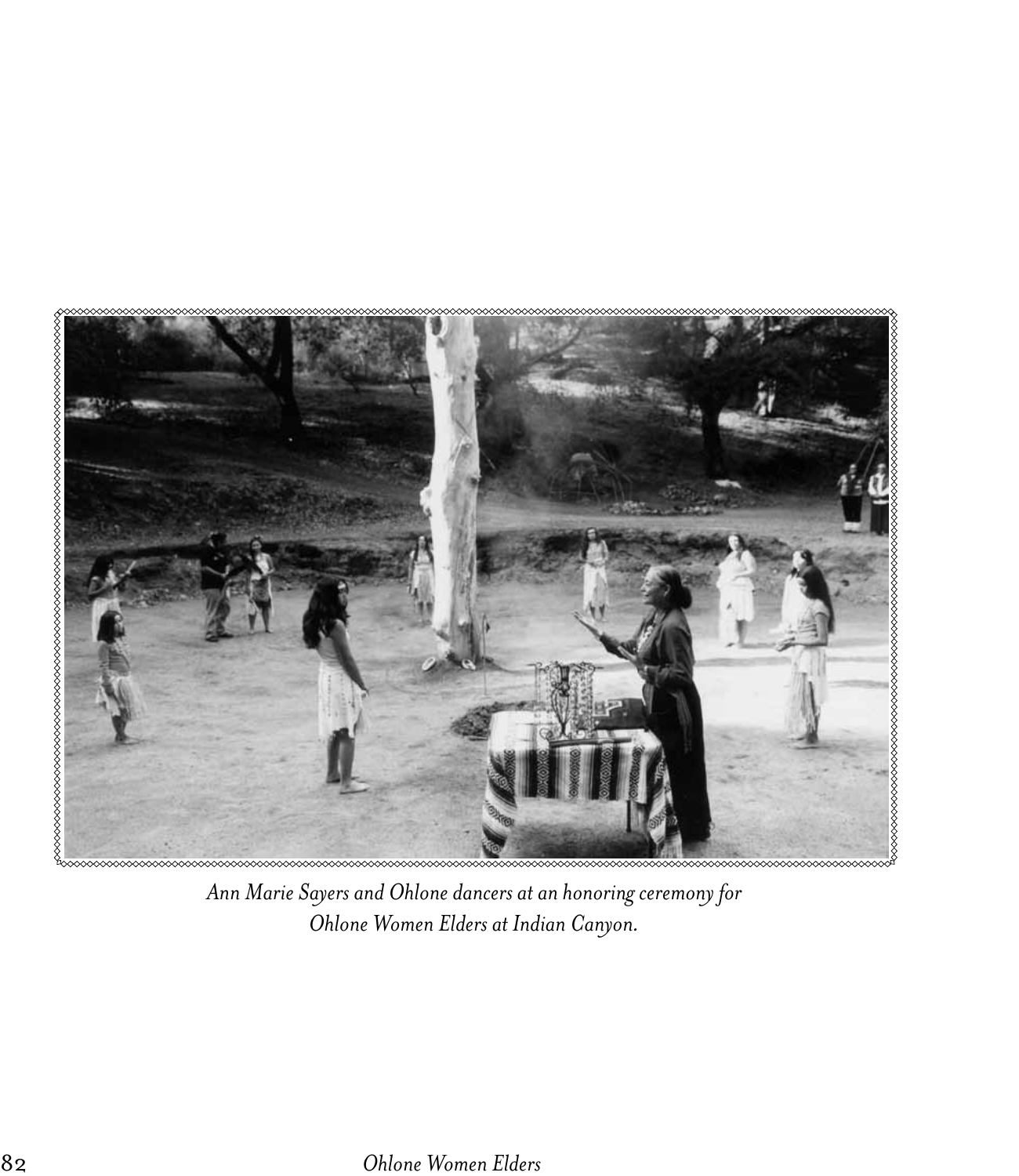

*Restoring A California Legacy* 83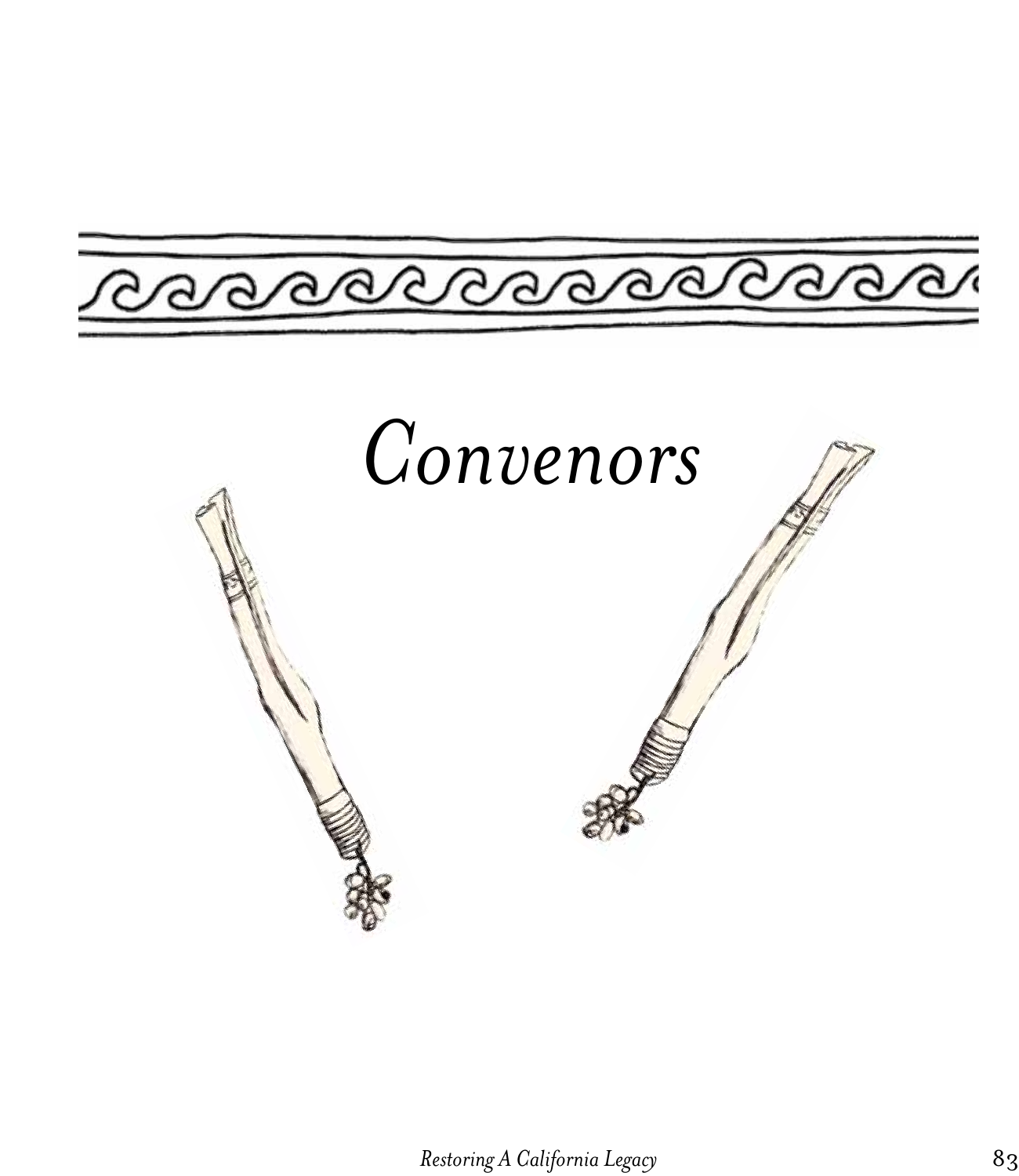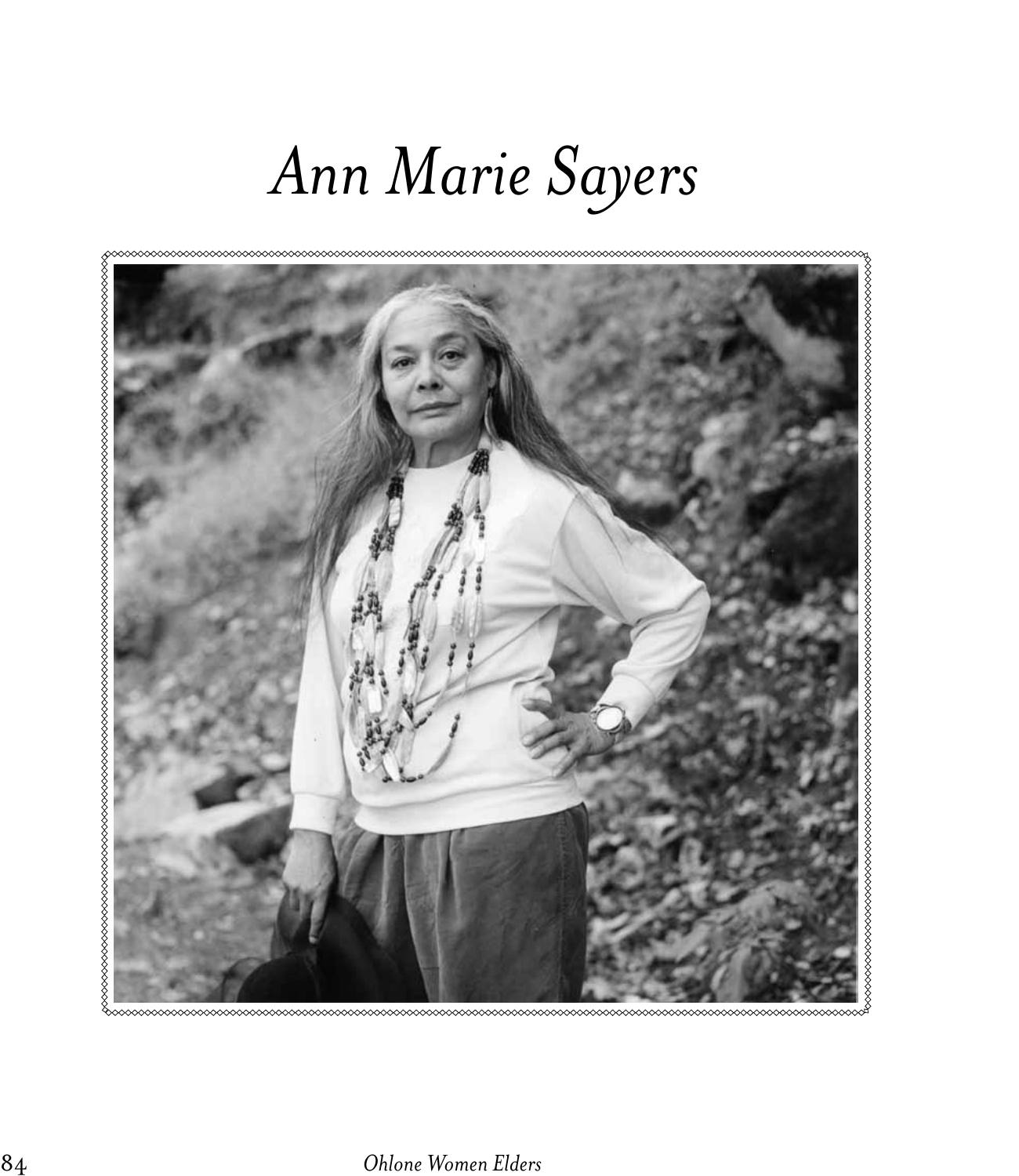#### *Discussing the impetus for the honoring ceremony ~*

Ann Marie: Many women have come up to the Canyon and have brought to my attention, "Ann Marie, my mother, my grandmother, my great-grandmother says I am Mexican, but my great aunt said we were Indian from right here." They will have a big binder full of their genealogy. "I want to know more about my heritage!" I see tears. There's anger. There is so much emotion that I explain there is good reason for this. In 1854 alone this government paid in access of 1.4 million dollars, for five dollars a head, fifty cents a scalp. It was called the California Indian Genocide Policy. You have an Indian woman living in 1852 who has seen so much destruction with her culture, with her people, with the gold seekers coming west. She sees her husband killed; she sees her sons killed. She says to her daughter, "Say you are Mexican for sheer survival." In the 1850's to say you were Indian was suicidal. When I said 1.4 million dollars, that is a figure that I've seen printed numerous places, but that also included not only the five dollars a head, and fifty cents a scalp, that included the gun powder, that included all the supplies for the professional Indian killers – for them to carry out their work.<sup>1</sup>

We have four, five, six generations of Indian denial, and it stemmed from a form of survival. It is amazing when elders come to the Canyon how they feel at home, how they feel that they have connected with something that has been absent from them. I just felt we have to honor these women. Many of these Ohlone elders believe they don't know that much about their native heritage, but when you talk to them, and if they are together, they'll go, "Well, do you remember when grandma used to sing that Indian song?" They will go right into a Mutson song that has not been sung for many decades. I literally can feel my heart expand when that happens. Selfishly, I love that experience. And so what better way but to honor the elders with honoring gifts and a place for them to feel acknowledged and for their ancestral spirits within them to be honored. That brings out so much. You are the sole product of all your ancestors and you've awakened that! For me it is a reason

<sup>1</sup> There was one writer with the San Jose Mercury who quoted 1.4 million one year alone in 1854. I had heard 1.2 million over a period of two or three years. When I asked her where she got that figure from, she told me it was in Theodora Kroeber's book, Ishi in Two Worlds. For more information regarding the Native Californian genocide see James Rawls' book, Indians of California: The Changing Image.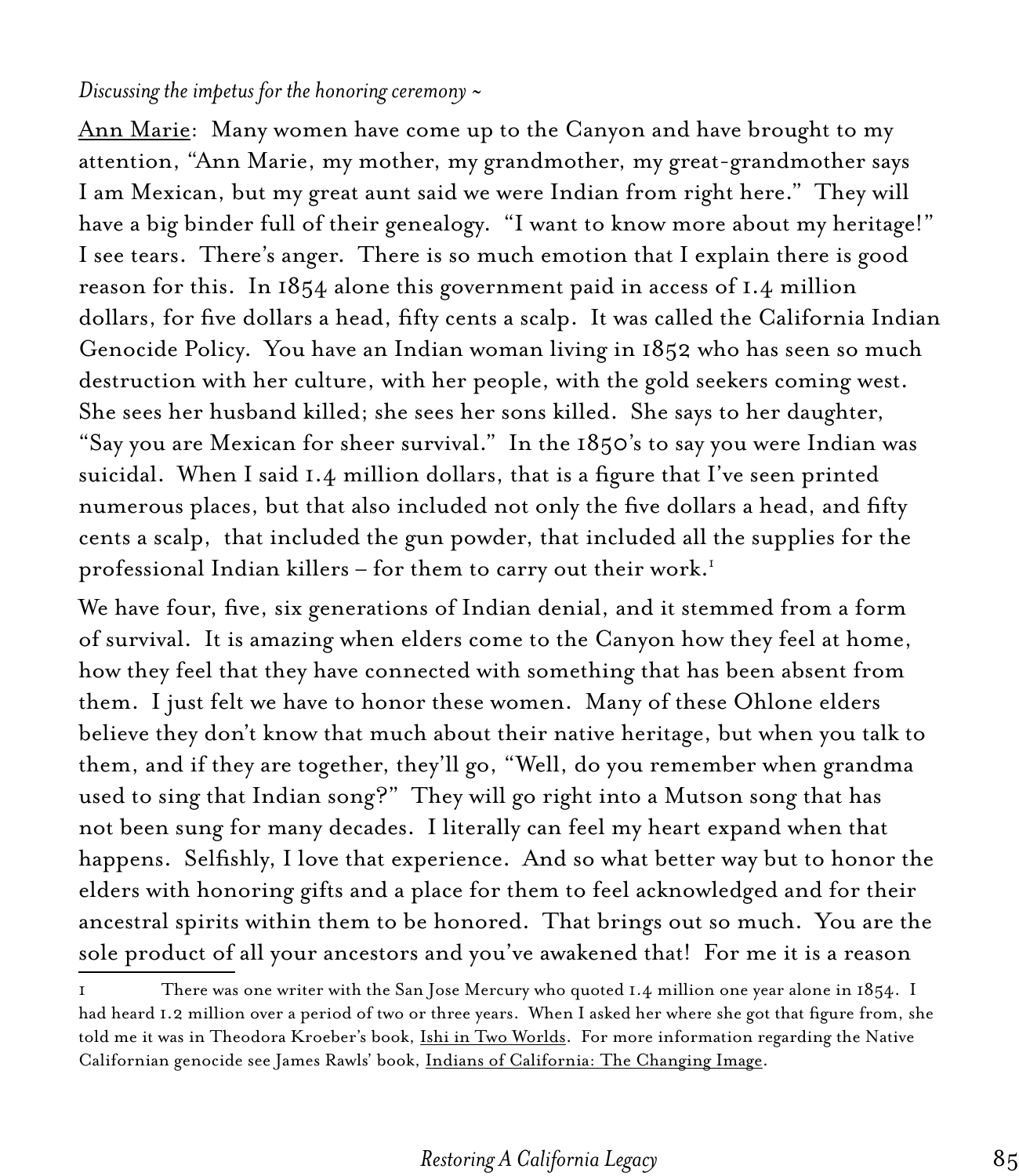#### for living.

I was raised here in Indian Canyon and I will tell you I thought we were the only Indian family in San Benito County. But there were 179 who received the California Land Claims Settlement in 1972. There are also a lot of California native people who did not even sign up in 1928 under the special California Indian census to get a roll number, because they were afraid that they were going to send them to a reservation.

My mother, who was a very proud, much respected and very strong woman, died in 1974. I was down in Beverly Hills. I wanted out of the Canyon! I wanted electricity! I wanted paved roads! I never knew how hard it would be to get back to build here. I'm living my dream now. Just watching life come alive in so many people. I'm smiling seeing my daughter, Kanyon, come around. All she knew was ceremonies from day one, because there were so many ceremonies that took place up here. She was really involved and then when she got into school, she no longer had an interest. Now she's gone full-circle. It's been special.

My daughter made her regalia to wear for the dance that was honoring Ohlone elders here in Indian Canyon. She not only created the dance, but also the song for the Ohlone elders. Kanyon said, "Mom, I got it -- the dance! She did this dance and it's beautiful. I said, "Now we need a song to go with it." We practiced the dance. She picked up the book and said, "These are the words that are coming out: Honorable elders/Thunder rain wake up!" I said, "That is so perfect! It really is!" [The entire song is as follows]:

#### *Mak-et tcite/We dance for you*

### *Amani auye tura/Rain awaken thunder*

It's just four times, *Amani*. Everyone is in a circle and then they do that four times. It's beautiful! It's "honorable elders, wake up, we dance for you/rain wake thunder/ wake up!" I feel that Kanyon's ancestral spirits are still alive here and they are bringing in the people who are meant to be. You know you have to be here. No wonder those words were attracted to Kanyon.

It took us about a year and a half to make the regalia, specifically for this very, very special day. The regalia that she wore, I found so amazing. I'm monitoring for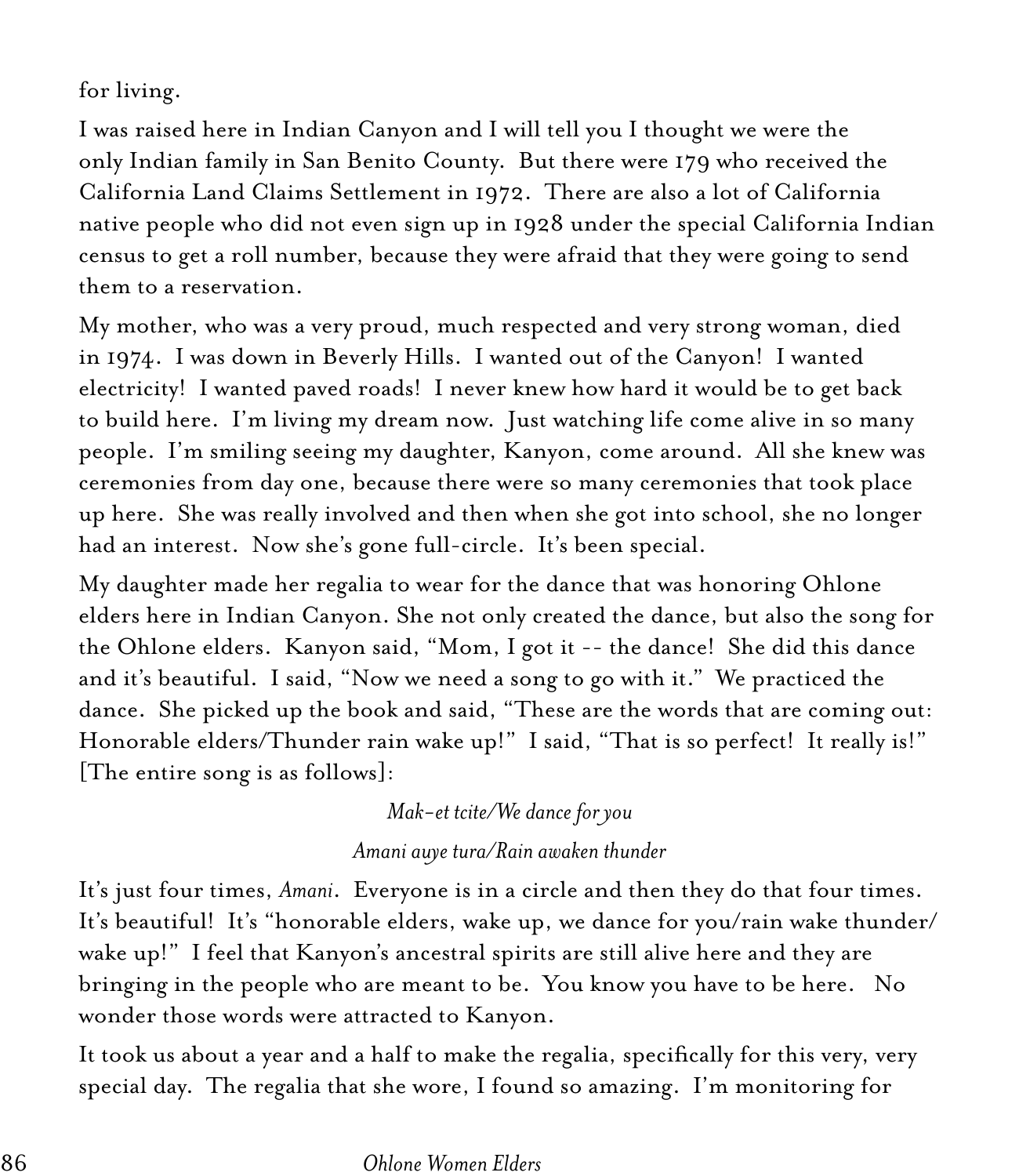CALTRANS at Yerba Buena Island – an Ohlone burial, 3500 BP. Some of the burials were buried with ollivella bicopata shells. The shells on her regalia were the exact same size, the exact perforations and location. That is the ancestral memory that is in our DNA that we are still continuing on with. We went over to the Pacific Ocean at Spanish Bay in Pacific Grove and then up north just south of Half Moon Bay and collected the ollivella shells from the ocean. It is so beautiful watching, particularly the young, making their necklaces for the ceremony. When we're making the necklaces that we gave to the elders at this honoring day, as we put the sinew into the shell, every shell is a prayer – a prayer that honors our ancestors. All of these necklaces that are being made for the elders, there are prayers in them. You can just feel it. The power of prayer is so amazing. I think it is for everyone when you are in that special place. It's giving thanks and a positive expression for our ancestors, for the individuals for whom the necklaces are being made. That energy is collected and it is in a circle – the necklace goes full circle. That too passes on and what you give out goes full circle and goes back to you. I believe that my gift was to see my daughter wearing something that she had made herself that I did not teach her how to do, that our ancestors did. It's just like people that cook -- when you're happy you can feel that happiness in the food that was prepared. I can taste that hot, good energy that went into it as I'm eating it.

#### *Cultural renewal, revitalization* ~

We're California tribal people; California is very matriarchal. My mother was an extremely strong woman. The people who petitioned within the Costanoan Ohlone territory, petitioned for federal recognition, are primarily women. There is Tony Cerda and Patrick Orozco, but all the other people are women. The Costanoan Ohlone people, who extend from San Francisco down to Big Sur, are not recognized tribally; they are federally recognized as individual Indians. Those descendents whose ancestors filled out a special California Indian census in 1928 were assigned a roll number and their descendants until 1974 were given a number. In 1851 and 1852, there were 18 treaties that were signed between the government and the California Indians. Those treaties were never ratified; they just disappeared. Really, they could not push Indians further west, like they did in the rest of the country. In addition to that, there was too much natural resource,

#### *Restoring A California Legacy* 87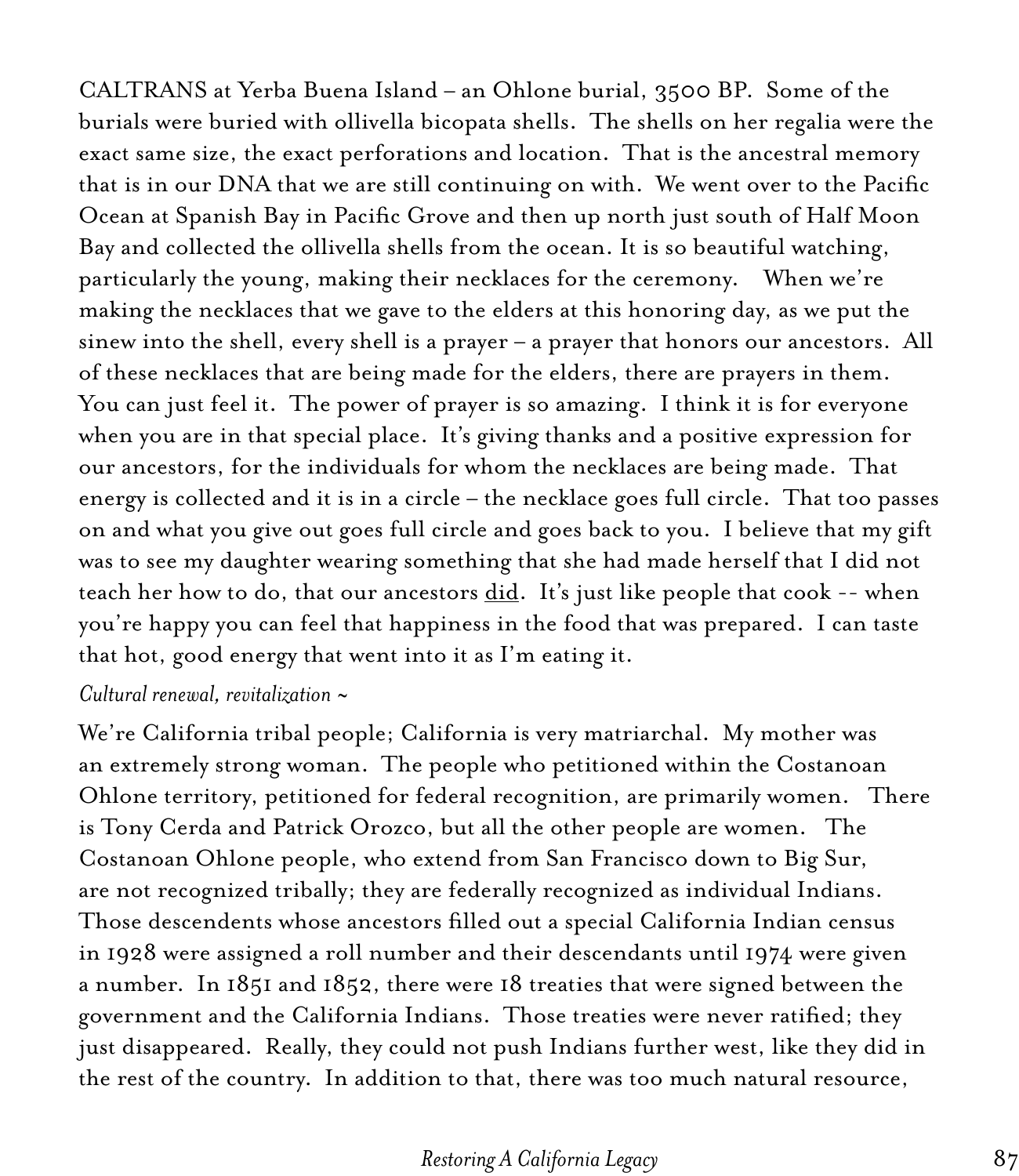gold being one of the main items. Everyone started coming west and the Indians were in the way. Then the large railroads came in. There were four main areas where they were going to put the Indians on reservations. Those areas happened to have been too valuable and so the government just said well we can't do that so there was no ratifying and the treaties just disappeared. They were not located until 1904 or 1905. Then it was, "Oh my God, the Indians still own the state of California!" It took from that point in time until 1928 to come up with a workable formula to deal with this situation. If the Indians in California who were living in California in 1928 could prove that their ancestors were living in 1851/1852, then they were assigned a roll number. They were the recipients of the California Land Claims Settlement which was forty-one cents an acre which they believed was the value in 1851. It took from then until 1950 when there was a \$150 of interest that was distributed. In 1972 I believe there was \$668 distributed to the descendants. My great grandfather and my great grandmother, who were living in 1928, filled out this questionnaire. My great grandfather had to have a witness verify that what he said was true and that they did know him. He signed his name with a thumbprint and an X. In 1934, this government created the IRA, the Indian Reorganization Act. The government said to all the different groups of Indians in California that they were working with, "This is how you have to form your tribe or your rancheria. All the people who are receiving services from us, we need their names, the number of people, and we need to develop a constitution. We need to have membership criteria so they know you have become a member and how you have formulated that membership for your tribe."

We've always been here in Indian Canyon since man started walking on the earth. We have the alloidial title. The alloidial title is pre-feudal; it's before fee-simple deed that you probably have on your property. It's the connection you have with the earth where you've always been from, generation after generation, century after century. We have the alloidial title to this area and that's why the ancestral spirits are still here and why the honoring ceremony is taking place.

Everyone has their creation story -- just like the Bible is a creation story. Every creation story I've ever heard is equally valid. We are where we've always been, here in Indian Canyon. I love being where I've always been from – right here in this

#### 88 *Ohlone Women Elders*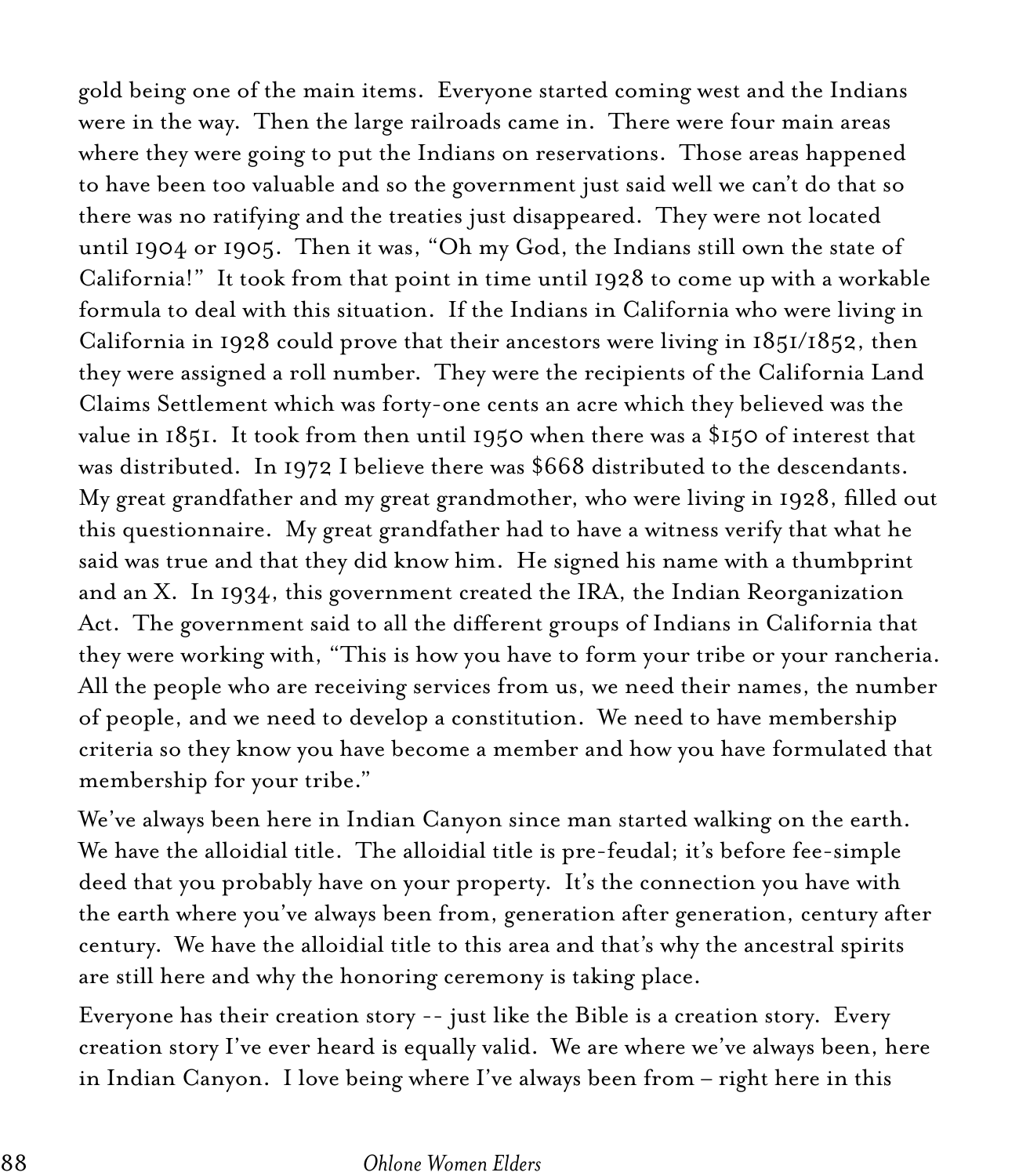canyon. You can have your Big Bang theory or your migration over the Bering Strait theory, but that's exactly what it is: theory. I have my theory too.

At the entrance, it's not on our property, but where the vineyard is located, that's the original village site that goes back for tens of thousands of years. Just before you come into the Canyon there is a cattle guard; to the west that entire area is the village site. When Ken Gimelli purchased the property -- the vineyard, he came across a Native American burial when he had one of his workers plowing the area. We had the sheriff come out, just what you do by law. You have to stop all construction. Then we had Allison Galloway who is a forensic anthropologist from UCSC. We had the county archaeologist record it with Sonoma State. It's a recorded site. The area has a trinomial, but there has been no dig. We re-interred the remains very close to where it was unearthed. There was no destructive analysis, but the boy was twelve years old. In the 40's when they were originally disking the area to plant grapes, where the grapes are now, Jesus Salcido said, "It would be so frustrating because I am on the tractor and I would go ten feet and come across another mortar. I'd have to get off the tractor, move it out of the way, get back on the tractor and then go another five feet and I'd come across another mortar!" According to Frank Salano, between both of them, they removed in access of one hundred mortars and pestles, just in that area right there.

*Q: Tell us how your monitoring work relates to the cultural revitalization process in which you also are engaged?*

Ann Marie: I have participated in monitoring work for the last twenty years. It started shortly after the Loma Prieta earthquake that took place in 1989. An example would be the Moss Landing Marine Lab. Their classrooms and the entire school basically were destroyed due to the earthquake. Because it's a public facility, part of the California State University, primarily out of Long Beach, they use public funds. FEMA came in to help them. When they come all the way up here to Indian Canyon from Washington, D.C., I know they have to do it by law. Because of the new location for the Moss Landing Marine Lab on the ocean in an area that was archaeologically sensitive, the most likely descendants, meaning the Ohlone descendants in the area, developed a memorandum of agreement as to what should transpire if they did come across any human remains, how they would be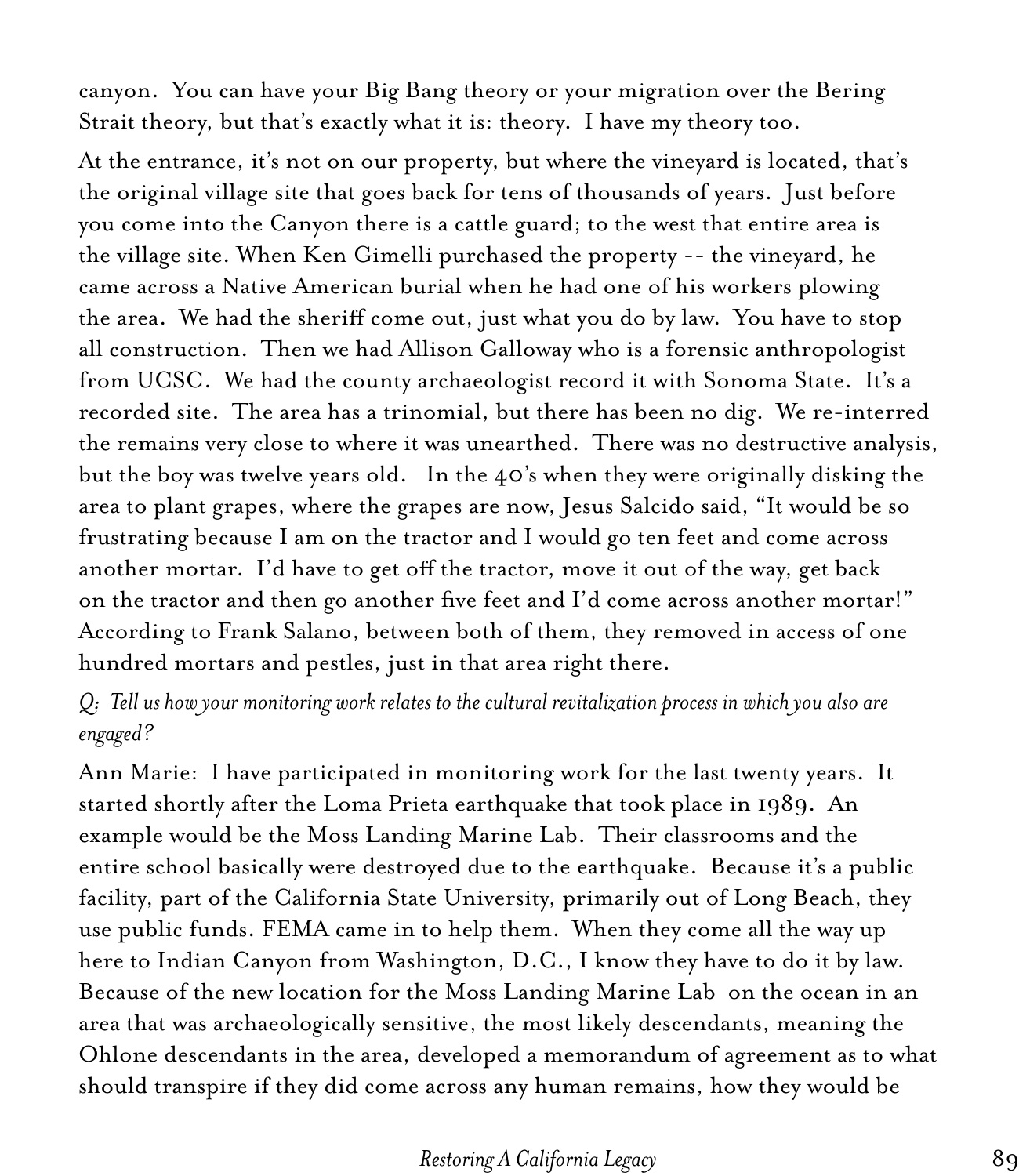cared for, how they will be stored, and what it is we can anticipate with the burials, how much land would be designated for the re-interment of these individuals, and then for potential museum display and educational purposes for the cultural materials that were not burial-affiliated. It took them ten years before they met all the requirements because it was right along the ocean. They had to deal with many different commissions. It worked out well. There was difficulty to begin with, but after people realized they still had to deal with the Indians, because this is the law and federal funds are being used, the scientists came full circle. If they wanted to see the Moss Landing Marine Lab, this was just another hurdle they were going to have to jump over. Upon that realization, we started going forward in a good way. Until that took place it was rather challenging. Particularly when you have descendants who are really quite different, it is challenging. Understanding the Native American post-colonial psychology – what happens to the psyche of the suppressed – it makes it a little bit easier. I was one of the descendants who helped create the memorandum of agreement and then monitor. We went by consensus. There was Tony Cerda, Ella May Rodriquez, Linda Yamane – there were probably about a dozen of us. I've been monitoring since the mid 1980's, if not earlier. Ella Rodriquez was working in the 1970's. I feel like she's the grandmother of monitoring.

When I'm actually monitoring on site I am watching earth being moved, along with archaeological monitors and environmental monitors to make sure that there are no cultural materials or burials that are being disturbed. If indeed there are, the archaeologist will remove them. Usually when an individual is unearthed, the archaeologists I've worked with are amazingly sensitive. They are using a dental pick to remove the earth. It's very beautiful to watch the sensitivity in what they do for a living in their profession. I wish my mother were alive because she watched bulldozers go through burials with no regard at all here locally in San Benito County. Then usually when the individual is totally exposed before it's removed, we'll have a ceremony. I will ask the archaeologists and the field technicians to form a circle around the ancestor and we will smudge ourselves (purify) and say some words for this individual.

Usually I'm making necklaces. Every time I put a bead or a shell on the sinew,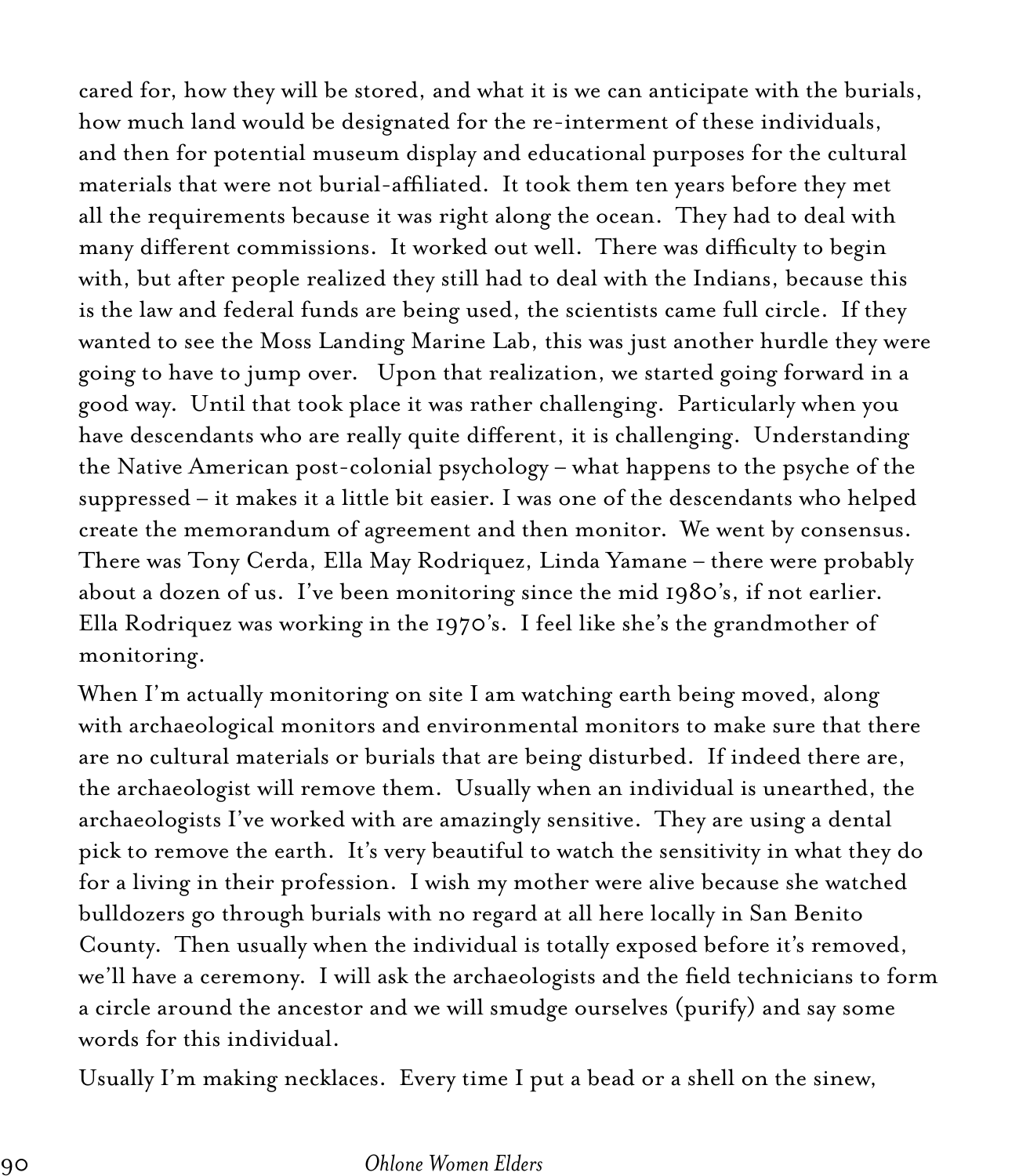prayers are being said; it signifies that this individual goes back to the spirit world in a good way. There are times when the necklace will go back with that individual when it is reinterred. Some of the necklaces may go to the people who show their sensitivity who were part of the removal and re-interment. They are used as honoring gifts for drummers who may come in for the re-interment ceremony, for the people who carry the burials in the cloth to be placed back into the earth. I've never made too many. My primary job is to be there because by law they need a Native American monitor to make sure that our ancestors are treated with dignity and sensitivity. For me personally, I need to see that these individuals are smudged so they understand that they will be reinterred ceremonially. Disturbing them, our apologies, but it will not be long before they are reinterred. Many Native Americans, including my mother, believe when a burial is disturbed, the spirit of that individual is wandering until that individual is reinterred ceremonially. It's extremely important to me. I feel as though it's the ancestral spirits that go full circle.

#### *Q: It appears that there are many vital women involved in the process of cultural revitalization.*

Ann Marie: Ohlone women were matriarchal. Maybe not all anthropologists would agree with that, but that's their problem, not mine. Because the Ohlone people are not federally recognized tribally, there currently are seven groups that are seeking federal recognition of which four of them are women and three are men. People who come up here to the Canyon who are Ohlone descendants, wanting to know more about their heritage, wanting to become actively involved are extremely focused. They've done their homework; they've done their genealogy. They've all been women. There are Ohlone men who are assertive and very involved in their ceremonies, and with tribal activities and with warriorism. That's very much the case, but more of the individuals who I am personally in contact with and have participated in ceremonies with have been Ohlone women. That's why I believe we are matriarchal. My grandmother married a man who was half Chumash and half Ohlone, but he identified himself as an Ohlone because he married an Ohlone woman.

*Q: What is the significance of ceremony for the continuing revitalization process?*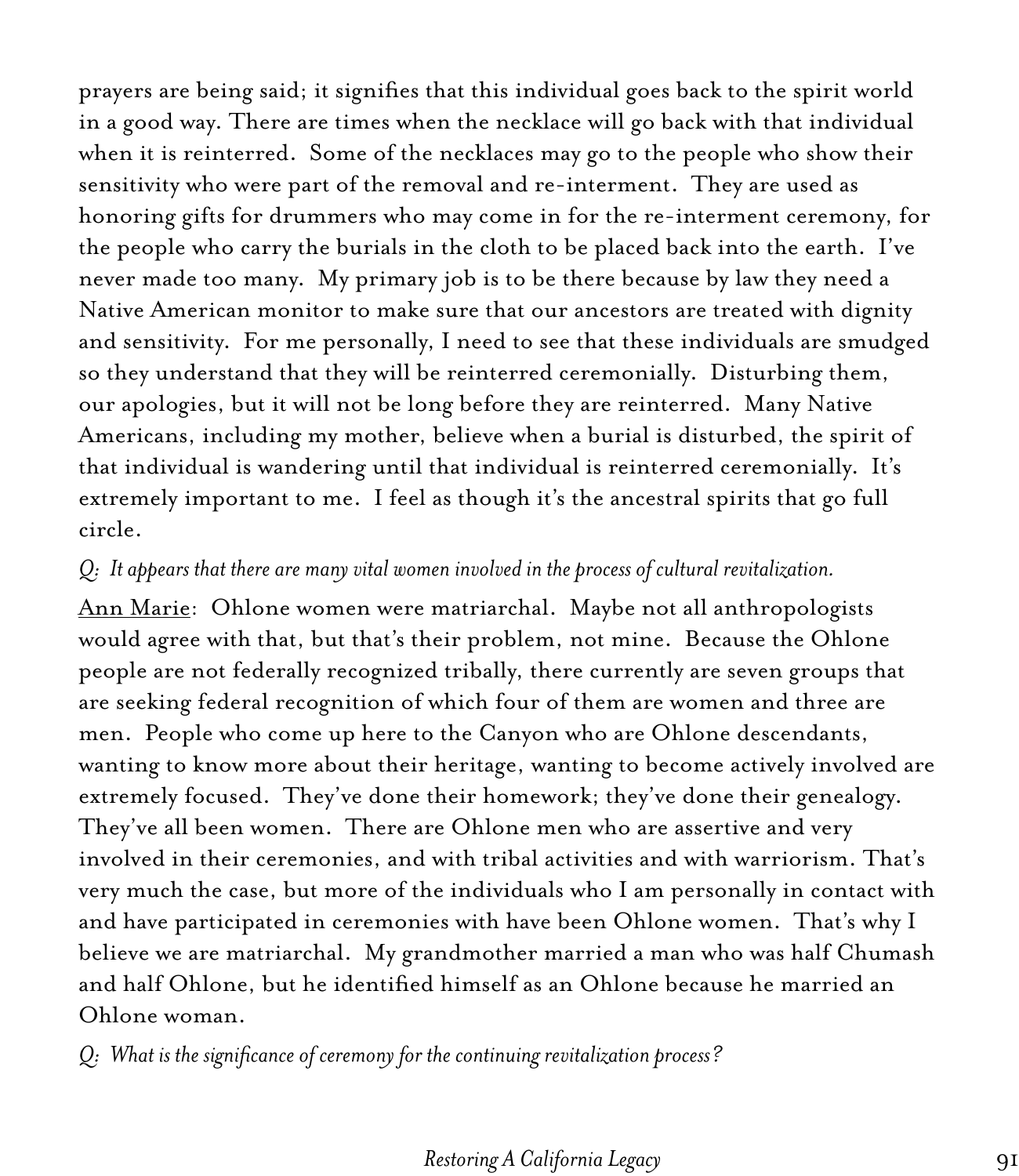Ann Marie: My mother believed that when ceremony stops, so does the earth. I too believe that. There are some ceremonies that are so extraordinarily powerful, there's no way you cannot be a part of. The more ceremonies that you connect with, just compounds that connection. Everyone is just the sole product of all their ancestors. When I am in ceremony and I make a definite connection, for me it is a reason for living. There is nothing more powerful. You are one and inseparable from the ancestors. That's a lot of energy.

#### *Q: Is there a revitalization of the language going on?*

Ann Marie: In a manner of fashion, yes. It's the Mutson Language Foundation. They've done a very, very good job and then many individuals on their own behalf. I know some people who are very much involved. Language is such a critical part of one's culture too. We haven't had any speakers of the Mutson language since the 1930's. We are revitalizing it just with wax cylinders and with John Peabody Harrington's notes and with Mark Olrand's and De La Questa's notes. It's complicated. Every now and then you come across something that you really connect with and you understand why you are doing it. An example would be "rumme" which means water. It's just not H2O; it's the creek or the river that contains the water; it's the movement of the water; it's the sound of the water. They are one and inseparable. When you are at a specific place and you make that connection, then you understand – your language, your ceremonies – they're all connected. We are all related. It's not only biologically, but all the life that surrounds us.

### *Q: What do you see as your role in the cultural revitalization process?*

Ann Marie: I hear a lot of Ohlone people talk about it, but I live it. I'm right here. I'm in the sweat lodges. I'm in the ceremonies. I love it. But living in the country when you're off the grid and you have to cut your wood to keep warm, is not the easiest thing in the world, although it makes you one of the richest.

### *Q: What was the best part of the honoring ceremony for you?*

Ann Marie: When we were participating in the ceremony, the best part was when we danced this dance that Kanyon created. The song that we sang in our language – the words that just popped out at her from these three or four different

#### 92 *Ohlone Women Elders*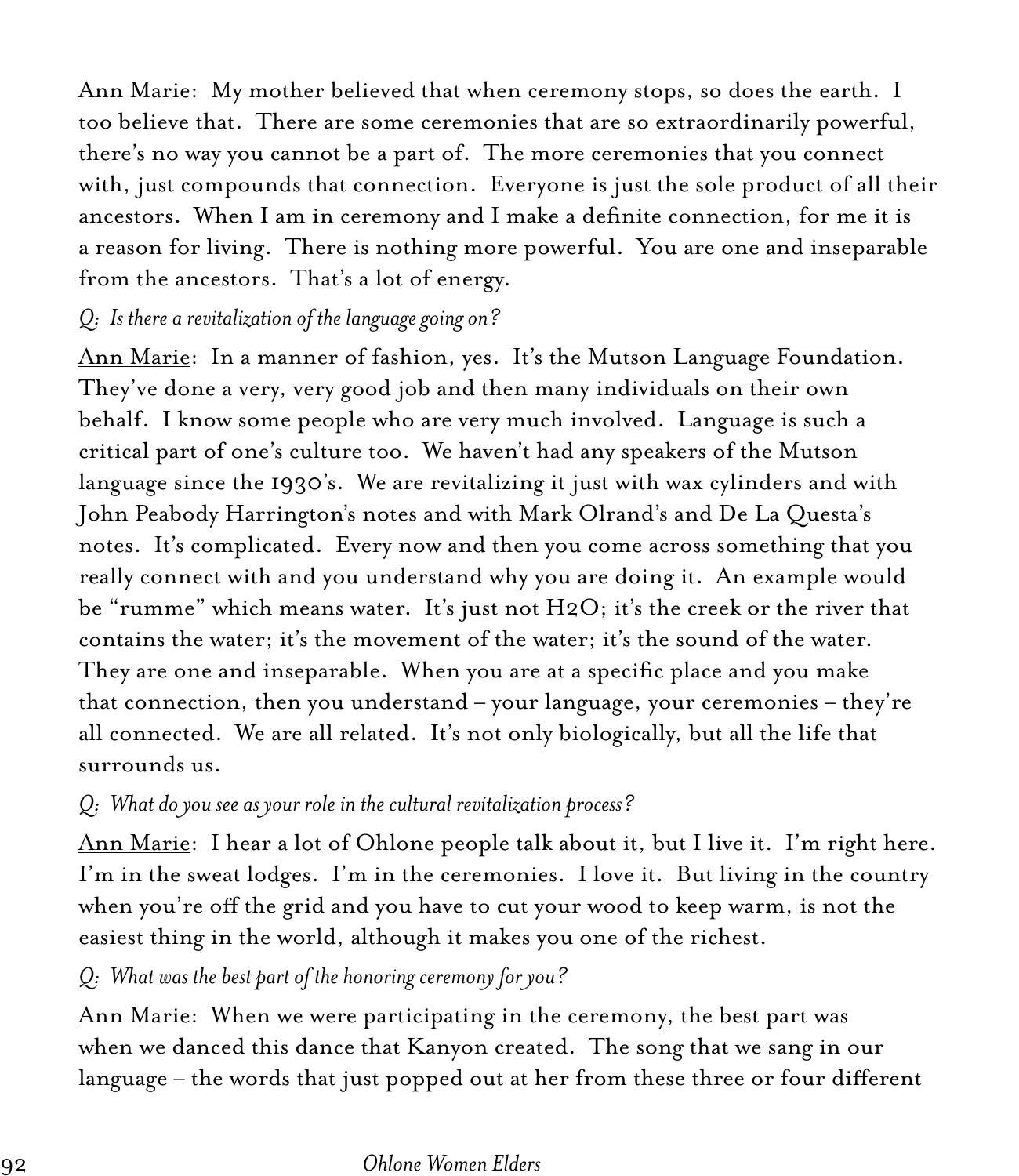dictionaries connected with the elders. You can feel that energy and vibration and that frequency. That energy is so strong that it will be part of you forever. That was special. The emotional part, when we gave the elders their honoring gifts, the tears that were forthcoming, was very beautiful, but it was their actual awakening when we were singing, *"awaken grandmothers,"* in our language when it actually connected, you felt it. A part of them awakened. As we continue to honor them and acknowledge their native heritage, another part of them will awaken. People, who think they know nothing about their heritage, will realize how much they do know. Terry's aunt was there. She said, "All these visions kept coming at me", from her childhood when her mother or father would share something with her. When that takes place, you know that spirit is working.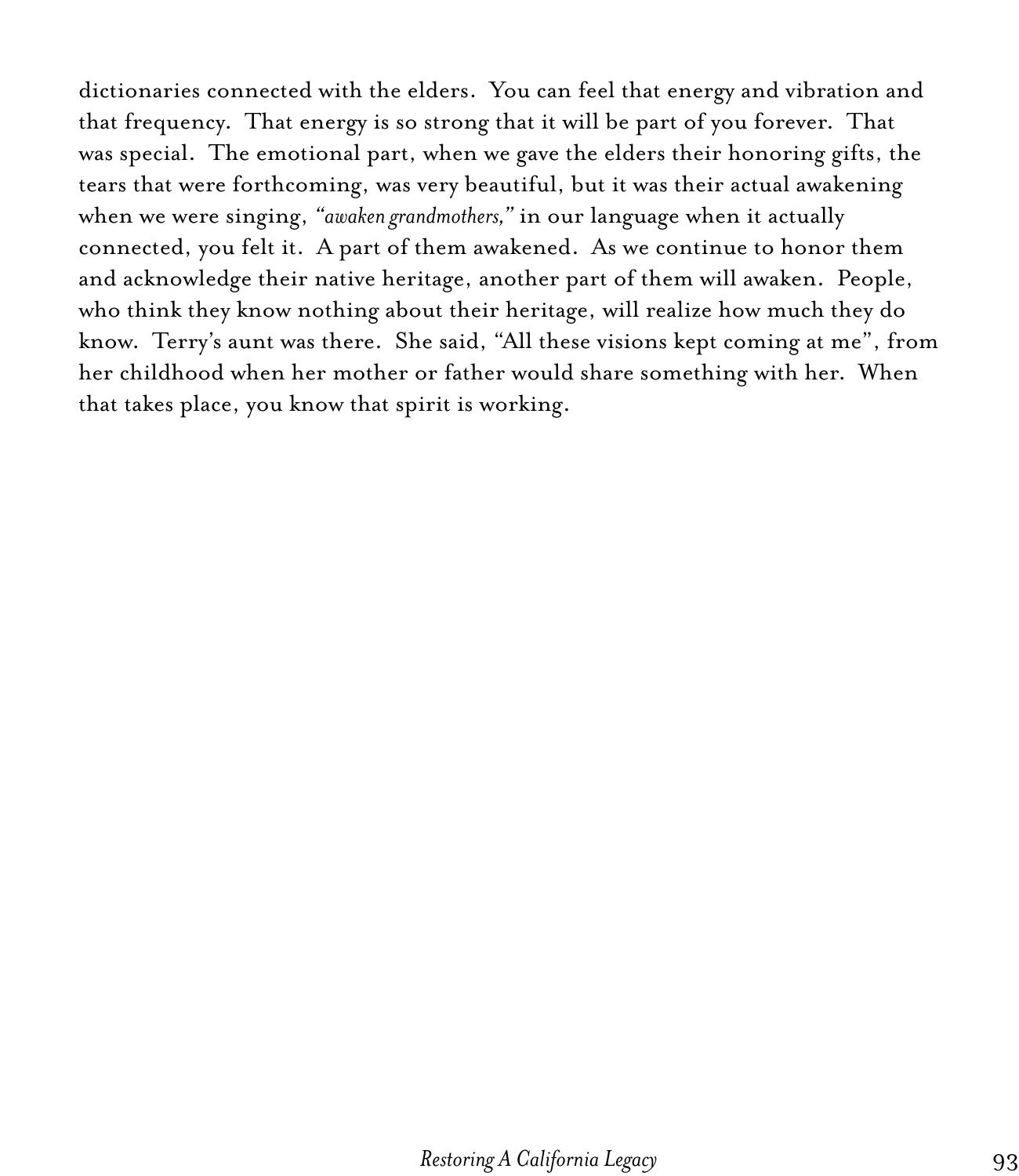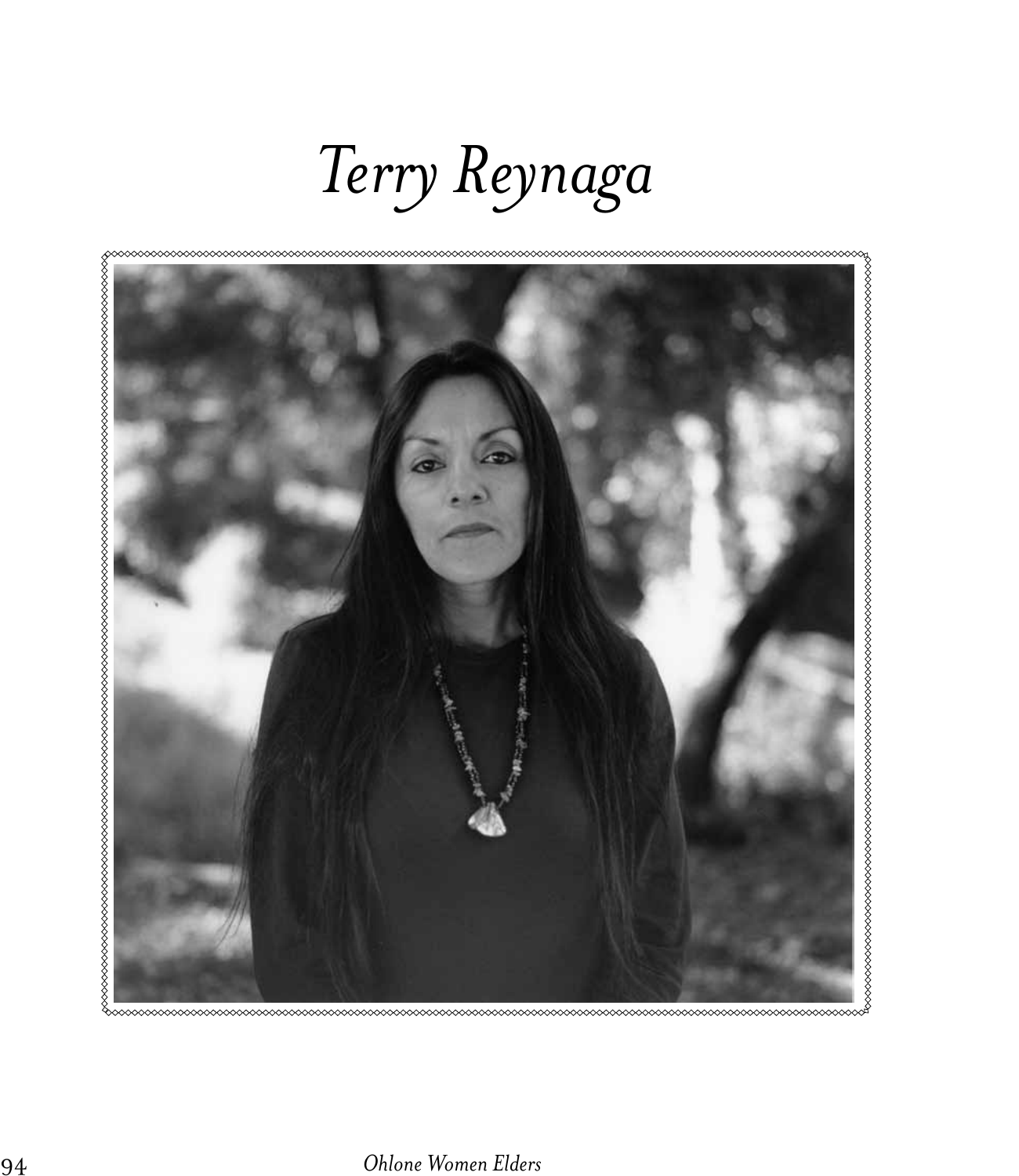I was born in Santa Cruz. I grew up between Watsonville and Capitola. Everything has changed so much. We didn't know much about being Indian. We did in the seventies because that is when we were supposed to get some money. My grandmother would just say that we were 'Mission Indians'. That's all we knew was 'Mission Indians' until the seventies when they discovered the burial ground in Watsonville on Lee Road. Then it started coming out. They were digging, trying to build some warehouses. My great-grandmother was alive at the time and she remembered the place. As a little girl her father used to take them by there on a buckboard. He would stop and go off and do chanting and praying. He told the kids, "Always remember that your family is buried here." Then when it came out in 1972, that they had discovered a burial ground, my grandmother knew. She told everybody that that is where our family is buried. Everybody went over there. They just barricaded themselves. It was a big deal. They had people coming from Oregon and Washington. I remember going in and saw all these people, our family, sitting there with shot guns and refusing to leave. I think I was fourteen at the time. I left and when I came back, I couldn't get in. The freeways were blocked. They had National Guard and the sheriffs and Highway Patrol and helicopters. They would not leave that burial ground. They were going to build another warehouse on there.

They finally came to an agreement that they were not going to build there and they were going to leave everything alone. Everything that they had dug up, they were going to rebury. It was a big fight, but we won. At that time they formed an organization, Pajaro Valley Indian Council, and that's where it all began. My uncle started doing research and interviewing everybody. It broke up because a lot of stuff was going on – drugs, and drinking and money. There's a lot of alcoholism in our family so it just wasn't run right. My uncle decided he was going to form a new organization to save the graveyard. He did and from that point he has run our organization. He's very strict – no alcohol, no drugs. Don't even come if you're hung over from the night before. That's why I feel safe when we go places. It's not allowed. Ever since then he's been doing the research; he's done a lot of work. Now he wants me to do it. I love it. When I started doing research and looking at microfilm, I got hooked.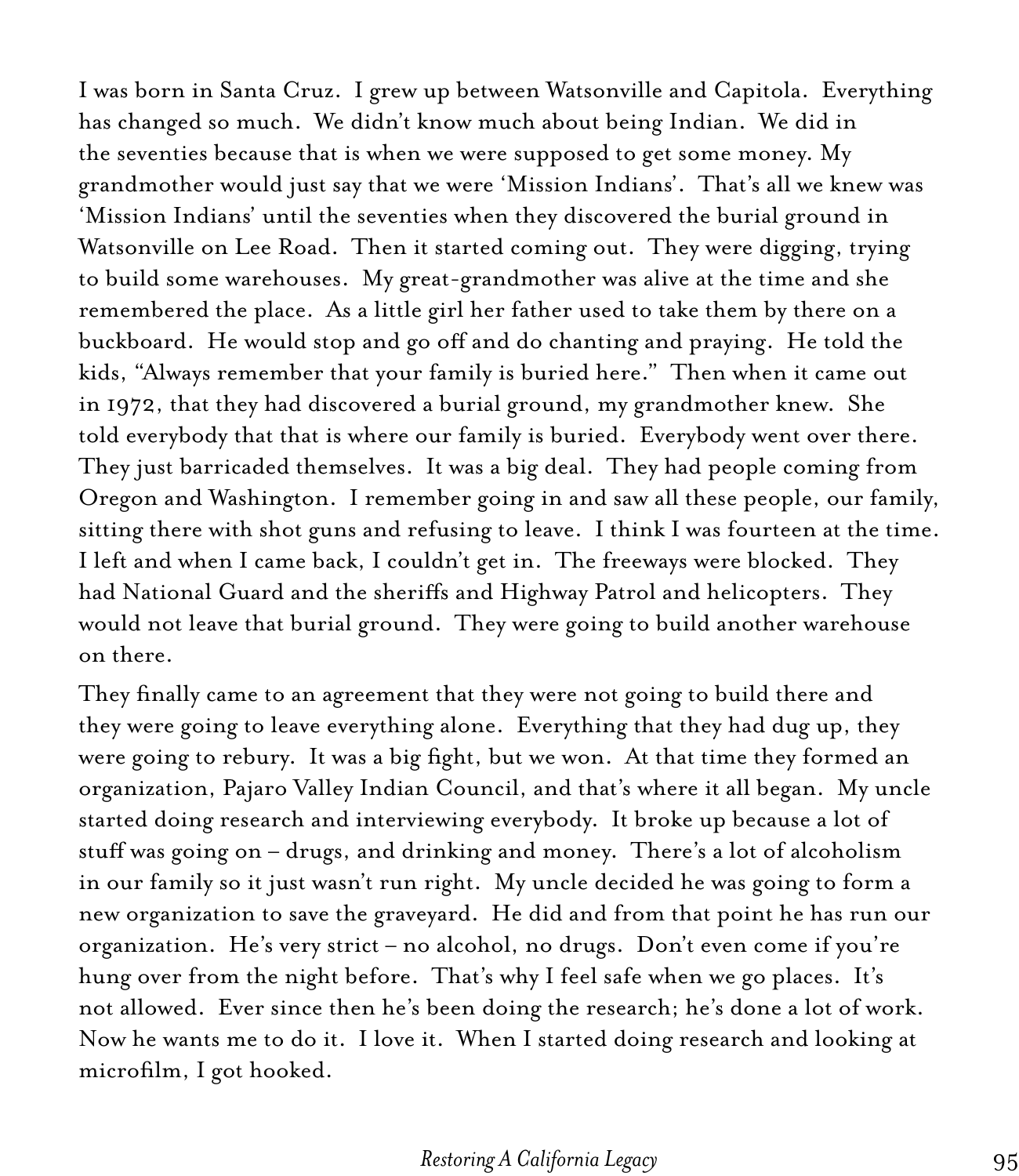#### *Q: Tell us a little bit about the conception of this dance for the elders.*

Terry: Ann called me. She had a vision. She wanted to honor the women elders who have never been honored. She asked me if I wanted to be a part of it. My first thought was my mother, because my mother has done so much for the family – helped out the uncles and aunts, helped them out financially and just taking them places and even buying headstones and burial plots for quite a few, maybe ten of them who worked hard all their lives and would have been buried in Santa Cruz County where they just put people who don't have any money. She's done so much and she doesn't ask for anything back. I wanted her to be honored. My mom helps out on the genealogy side, but she doesn't get involved too much with the dancing or the singing or the sweats. She'll cook fry-bread at the pow-wows when we have a booth. She'll come around, but I really want her to feel what I feel. My mother had a really hard life as a young girl growing up and raised four kids all by herself. I made her a nice top out of deerskin. I made her necklaces. She's worn the necklaces; she's never worn the top yet. Someday she'll wear it. She's coming and I am so glad. My aunt is also coming. It just means a lot to me. It's like breaking barriers. They're opening up a little bit. We didn't really have to do anything – just keep doing what we are doing, just being examples. If they just continue seeing you be happy doing what you're doing and trying to be at peace, they start taking an interest because they see that you're so involved. My sister started dancing with us for a little while. She still dances with us once a year and she was in my wedding. It's been good for my whole family. I just wish that they could feel what I feel though

#### *Q: Why is it important to honor the elders?*

Terry: The elders were always honored. Even today, at the gatherings, elders go first. They eat first. They are our teachers. A lot of the culture is lost and a lot of it isn't. Some of the elders that I know, don't talk about it too much or practice very much. They know it and it's in there so I think this is going to help bring it out, to bring them back. We need to know more. I could sit all day and listen to an elder's stories. I would bug my grandma. She'd tell me the same stories over and over, but I didn't care. I know my mom has stories. She's told me some. But I think the dance will bring it back – something will happen; it will trigger something where

#### 96 *Ohlone Women Elders*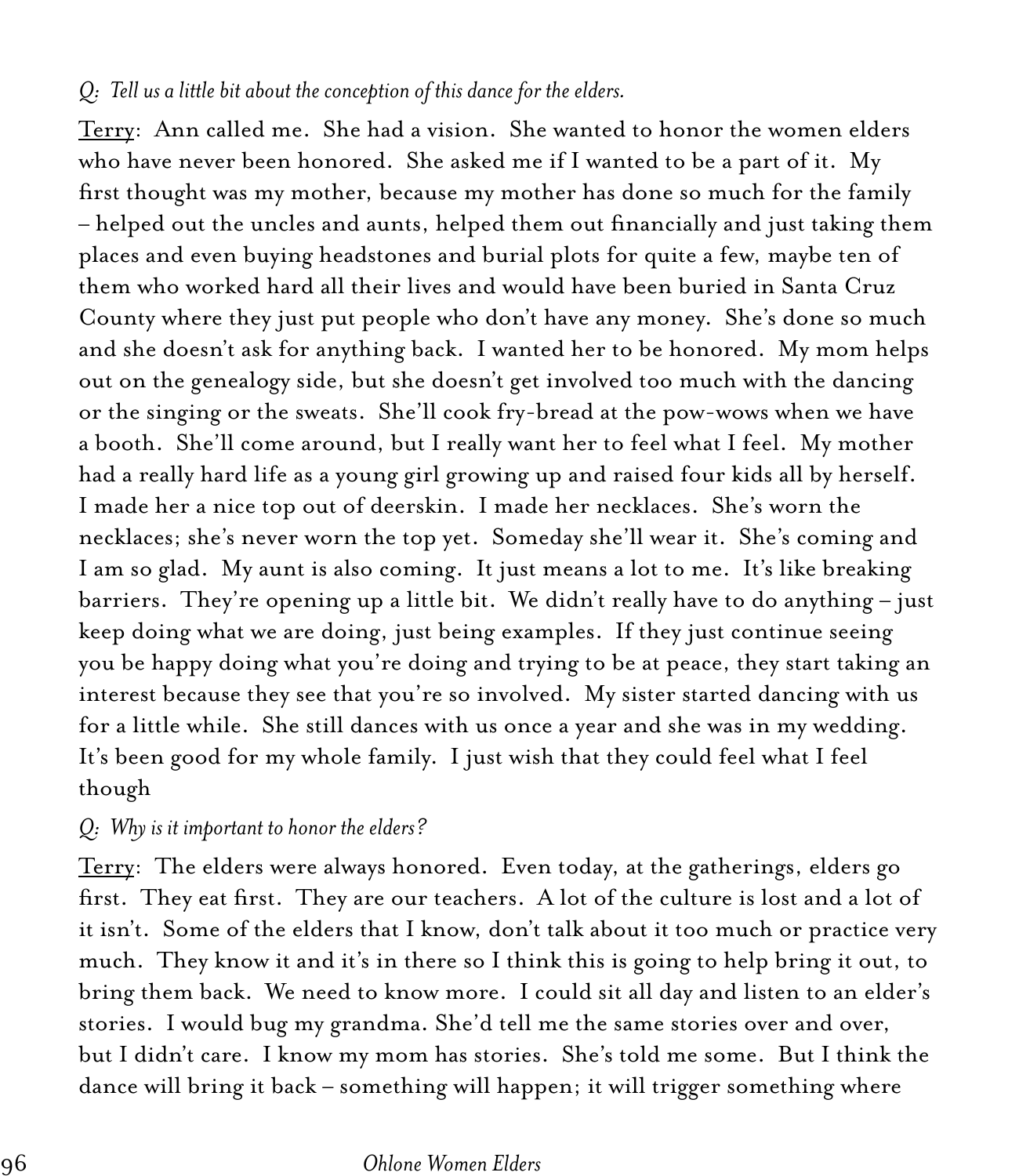they'll want to sit with the grandchildren and tell them more. I'm hoping that happens.

I've learned a lot from the elders – from my grandmother, just hanging out with her. I remember a lot of times walking down the river with her, tossing rocks and spending time with her. That means a lot to me. That's why I want to do that with my kids. I want to just be able to get away from all the chaos out here in the world and just spend that time with my kids and pass on what my grandparents did with me, and my mom, too. She would take us on outings to Mt. Madonna. It didn't cost anything. Those were the times I remember the most. I'm sure we went to places like Disneyland and places where you have to pay to get in, but I don't remember them. I remember the times when we'd go up to Mt. Madonna and walk around. I remember getting lost in the woods with my mom. Those are the things I remember. That's what I try to do with my kids. I'd rather do that, not because I don't want to spend money, but it feels better.

The elders are going to be gone soon. I don't' want them to go. I want to make sure that they know that they are honored and that we love them and respect them. I wish now, today, that I would have done more of that with my grandparents. At the time I wasn't where I am today. The elders that we have today, they need that. We need that. We don't have too many elders left in our family.

#### *Speaking of the women ancestors ~*

We don't know their stories, but we have to honor them. Maybe in some way they'll come to us, their stories will come to us. I just think in my research they'll put something in there for me, like a sign or message. They really do need to be honored. I'm fascinated with these women and the lives they lived and the things they taught their kids – the remedies and the songs – just the way they were raised back then. I wish I could live back then.

#### *Q: How did your experience with dance reconnect you?*

Terry: I feel the power in me when I dance. I have to tell the girls when we're dancing, because sometimes they're nervous and think they're messing up, "Don't look at the people. Look at the sky, look at the trees, and just feel like you're alone and just let the spirit come to you. You won't feel nervous and you won't mess up.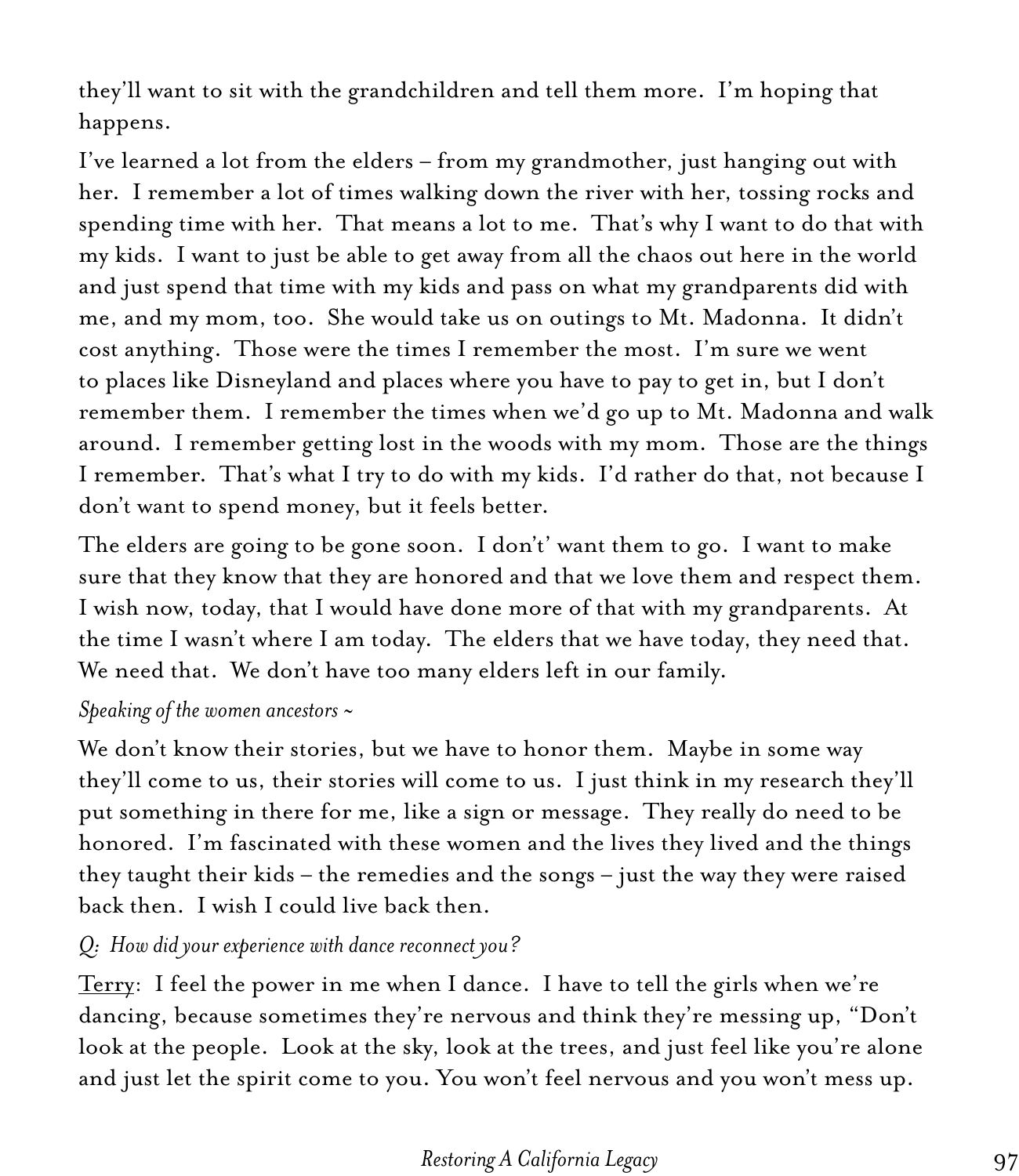Just let it happen. If you look at people, and whose looking at you, or your dress is sideways or you're worried about your hair is not right, then you don't feel it; you don't get the connection. That is what I did in the very beginning, because I was in such a dark, dark depression when I first started coming to dance and talk with my uncle about joining the organization. The first time I danced was at my wedding. I was preparing and I was feeling it. I was starting to feel lighter in all the preparations because we had to go all over shell hunting, feather hunting, skin hunting. We went all over California for a year preparing for this. My mother even went with us feather hunting one time. But then when I danced, the depression was lifting, the darkness was going away.

We had to sweat four times before we got married. This was the first and only time that I had a vision. I was lying there on the ground on my belly. It was hot and the earth was cool. There was only a few of us in there. I was rocking in a fetal position back and forth. I was in the county jail and I was kicking heroin. I was rocking and I was sick because I was a heroin addict for 24 years. It was hurting my stomach and I was just sweating and feeling terrible. A voice came to me and said, "You don't have to do that anymore. The poison is gone." My God! It was telling me that the last of my poison was leaving me. I didn't have to do that any more. I went in first so I had to leave first. Everybody else was waiting for me to get out so they could get out. I just laid there and sobbed. I couldn't believe that it was finally over. Finally I did get up and left. Nobody asked me anything, but my uncle knew something had happened. I told him about a year later what had happened to me. Since then the depression has been completely gone. Sometimes when I get overwhelmed, I can feel when I'm not feeling right and it wants to come back. I pray, burn sage. My son and I dance in the living room just to keep it away because it's such an awful feeling. It is such a darkness with no hope. I know a lot of people go through that. My kids know everything. I don't hide anything from them. They know what I went through and how I had to get myself out and how I had a lot of friends who didn't make it out and how it lies to you. I try to tell them everything so they know ahead of time when somebody comes up to them and says, "Hey, this is good. Let's do this". I try to explain to my kids, when kids are mean to them and they come home crying or teased. My son came home with a banana smashed on his head and his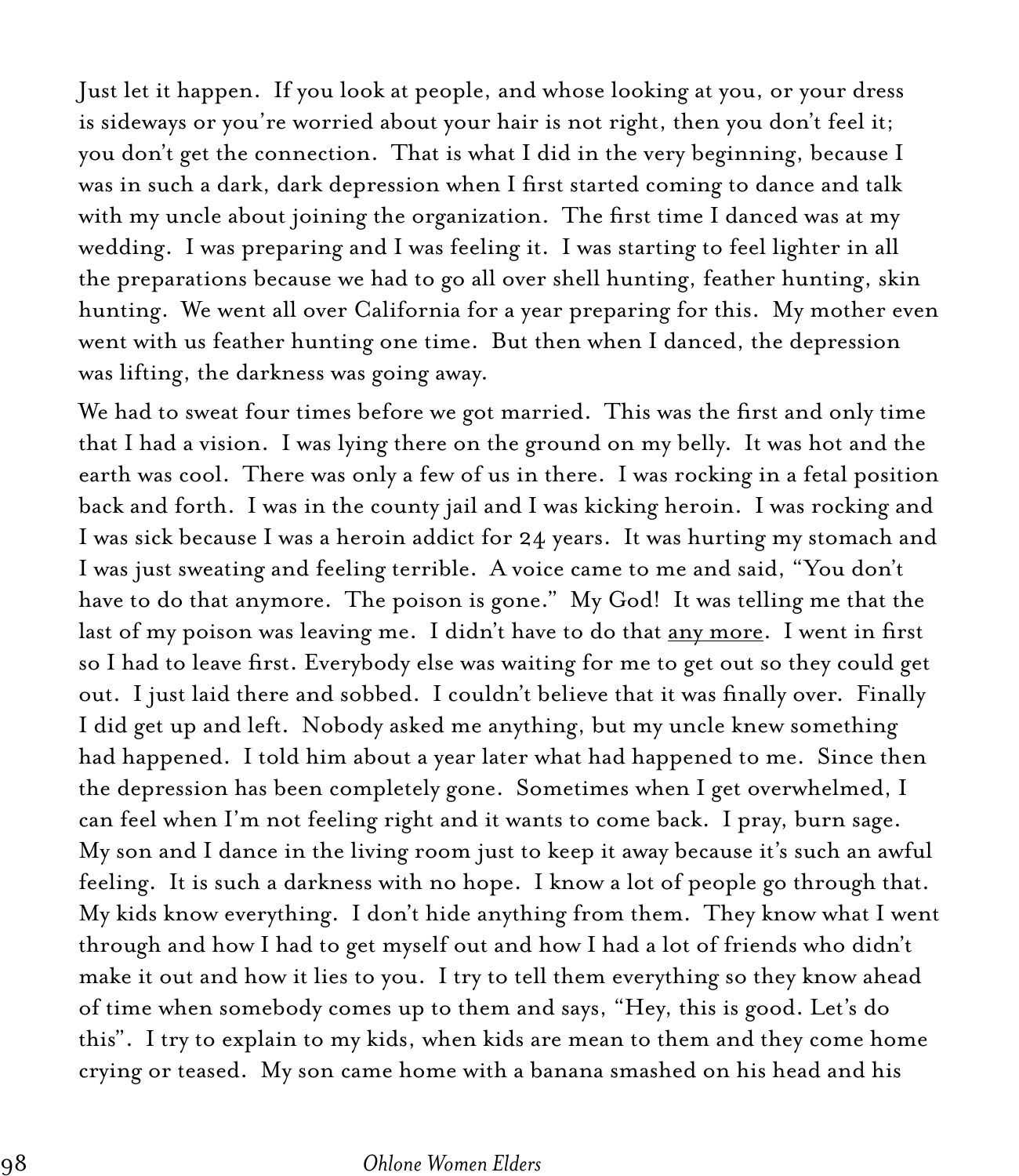lip busted or he came home with his lunch taken away. I had to explain to him all the time that kids don't know and parents don't teach them about culture and about being kind. In the past I probably would have gone over there and rang their neck, but I can't do that because it's not a good example. It's helped me in a lot of ways.

I always wanted to be a part of my uncle's organization – the dance and the frybread making. I remember my grandmother making fry-bread in Santa Cruz at the Mission. I always wanted to be a part of it, but I knew I couldn't because I was drinking or doing something. There were no ifs about it, I just couldn't. It's something I always wanted to do. My grandmother used to tell me when she was a kid how they would dance or sing. Sometimes she would dance for us in the living room, but I never knew what she was really doing. I thought she was just acting silly dancing. It's a dream. I remember the last time I was in prison, my uncle wrote to me and sent me a list of words to practice so I could learn the language. Every time he wrote to me, he'd send me another list and I'd learn them. They were all animal names, like owl, bear, deer. He just kept encouraging me. A part of me wanted to say, "Okay, I'll always be a drug addict. I'll always be in prison. I'll always be a bad mother. I'll always be no good." Part of me just wanted to say that. But part of me said, "No, you don't belong here." I knew I was different. I knew there was something more for me. I had dreams. I wanted to become an electrician. When I got sober and met my husband, I had the opportunity to go to school so I became a journeyman electrician. Then I wanted to paint cars and do auto body so I went to school and learned how to pull dents and do auto body and paint cars. I did that for about three years. I knew I could do things if I really wanted to. Now I do this. This is my place. This is what I want to do. I'm not looking for anything else. Now I work for the City of San Jose in the Parks Department. I plant flowers, mow grass, trim trees. I'm outside all day. I love the rain and thunder so I'm always outside when it's raining. I'm happy. I dance any time I can. If I feel like I'm getting an empty feeling, I say, "Marcus, let's dance!" He'll get the drum off the hook and he'll play the drum and I'll follow him with my rattle. We have a small living room and we go in circles and circles until I feel better. I've found my place. This is where I'll be until I'm gone. My kids – I'm so scared for them to go the wrong way, because I was there. My son loves to dance. My daughter, Summer,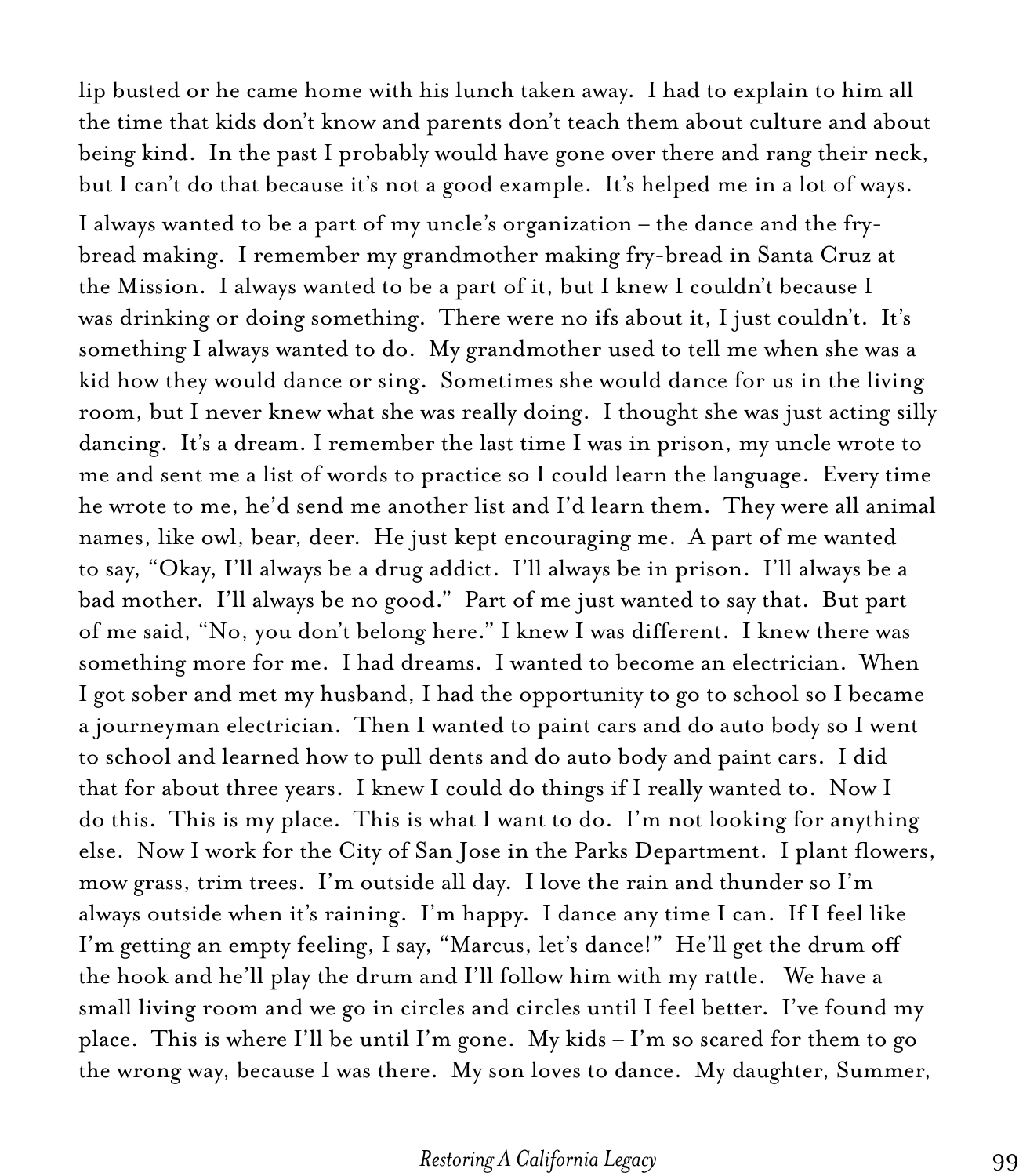she's been with my since she was five. She's my husband's daughter, but I've raised her and she calls me mother. She's been dancing since she was five. She makes regalia. She makes necklaces. She teaches the new ones that are coming in. She has been adopted by our tribe. She is Mexican, Filipino and German so I've taken her to a Filipino festival so she can learn that side. I haven't found anything that is German yet. She has another side that I want her to learn too, because I think culture is important. I wish all the kids were like that – could learn about dancing and singing and just feeling the spirit. My oldest son, David, is eighteen. He used to dance, but now he only gets involved when we have vendor booths. I know someday he'll come back and sing and dance or maybe even drum with us.

### *Q: What do you hope will come out of this honoring ceremony?*

Terry: I hope that more of the elders come to the gatherings. I hope we can bring the elders out and have them do some story telling, see if they would be interested in that. Bring all the little kids, and bring all the people who are lost or just anyone to listen to the elders. I've started a photo album of old pictures. I have a lot of pictures of my great-great grandmother. She was in a wheelchair all of her life. She had twelve children. I was the oldest grandchild so I was always with her. She was the babysitter. She would always be at the table rolling tortillas or playing cards. She loved to play cards. Or she would be putting the wash through her old washing machine, through the rollers that squeezed them dry. She would tell us stories. But I was so young I don't remember. I remember some of my grandmother's, but my great-grandmother's I don't. My grandmother used to take me walking down the river with my grandfather. We were always walking down through the river through the water. My grandpa would chase crawdads and they'd be telling stories. If my grandparents were here today, I don't think we could do that. A lot of rivers, you can't walk through or wouldn't want to. It's not the same. I miss that. I would like my mom to tell my kids the stories when she was young. I don't think she's ever told my kids stories.

### *Q: What would you like to see happen for the Ohlone people in the future?*

Terry: I want them to not feel ashamed, embarrassed. I want them to be able to feel what I feel. It's such a relief to be free and be who you are. I was there before.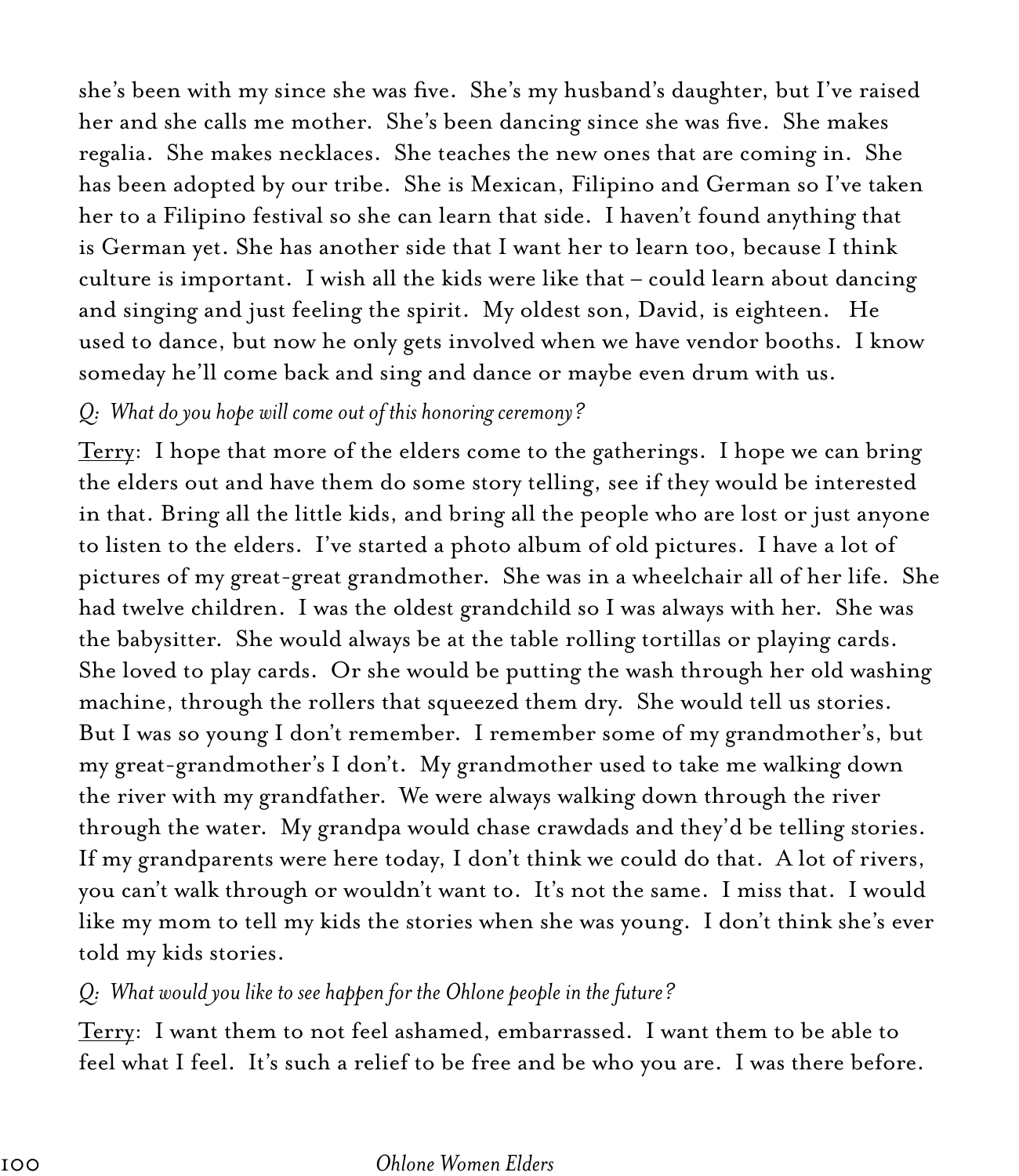I had an image to hold up. There was a barrier there that I couldn't get through and once I did, I would never go back. I'm hoping my kids will never be embarrassed to say who they are or to dance, to participate. I know a lot of kids do. They go off in different directions, but sometimes they'll come back. Today I see a lot of young boys who are fifteen/sixteen and I feel so proud because they could be out on the streets. I just hope my kids stay with the culture, practicing the ways. I wish that all people could have something to make them feel proud. There are a lot of people who don't know anything about their culture. That's really, really important. Yesterday we went to dance in Santa Cruz. We hadn't had our regalia on since New Year's Eve when we danced at Monterey. It was in a school in the cafeteria on a little stage. It was night time and raining outside. But even though it wasn't on the earth and in the wilderness, it was so fun to me. I felt uplifted, just having my regalia on and dancing on this little tiny stage just singing, just letting it out. It just felt so good. It doesn't really matter where it is, it's just being able to feel the peace and to not have to hold up an image and be somebody I'm not.

There are a lot of elders that don't want anything to do with it. They deny it and don't want to talk about it. If I'm doing genealogy and trying to help somebody track their genealogy, they can't get any help from the elders. They just absolutely shut down. There is no reason for it. I know there are skeletons in people's closets and they could be from the 1800's or early 1900's – we don't even know why anymore. I just wish they could get past that, because those things don't even really matter. Once you go through certain things in your life, there are so many things that don't matter. You have to take life serious, but little things like that just really don't matter. The peace and the joy that you get from being who you are, accepting it, is overwhelming.

### *Q: What role do women play in the revitalization of the culture?*

Terry: There are quite a few women. I see more women than men. There may be a lot of men out there; I just don't know of them. Women are able to confide in each other more. They come up with ideas. They're more sensitive and close.

*Q: How do you see your role in the cultural revitalization process?*

Terry: I have a lot of fear. I know I can make regalia and necklaces, not perfect,

*Restoring A California Legacy* 101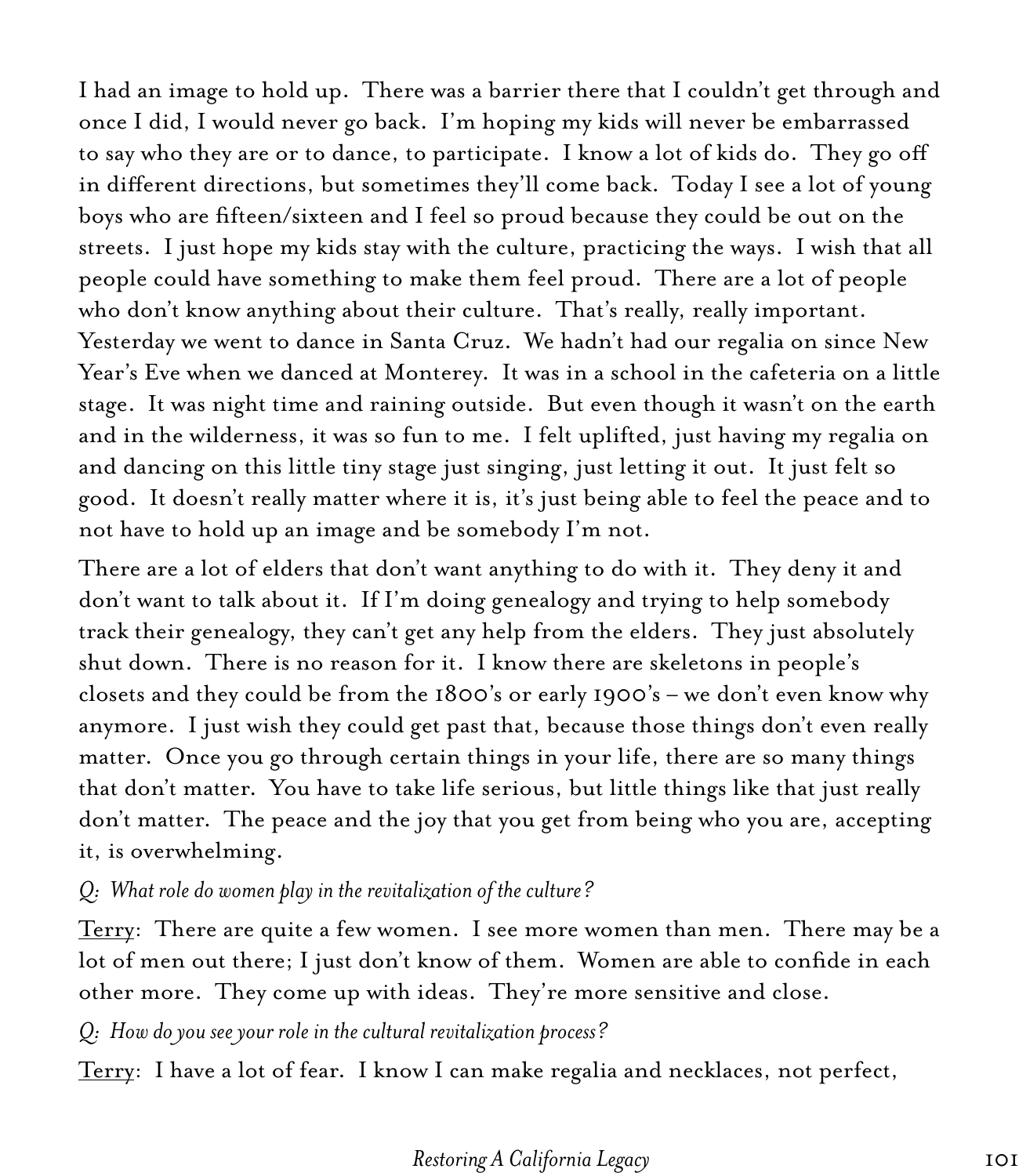because I've seen some stuff out there that is really, really beautiful. I can do that and do some research. I haven't had a lot of education so that's like a fear for me. People tell me why don't you get involved in this and that – different types of fund-raising and I'm just fearful. I don't really have a big role. I can gather all the women together and we can make gifts, do regalia and dance, do some genealogy, bring the kids together and make gifts, and do activities. It's something that's fun. My uncle gets involved in stuff with the city council on preservation, monitoring sites, the wetlands project and stuff like that. I'd like to be knowledgeable, but it's just another world for me to sit down in a council meeting with people and discuss those things. I don't have the vocabulary. I don't know how to write professional letters or proposals, and he does. He's depending on me to continue when he's gone. I keep telling him, "I can't do that." He gets mad at me. He says, "Well, I couldn't either. I just had to get in there."

# *Q: What do you think needs to happen for the revitalization process to be really successful?*

Terry: If we all came together we would have a stronger voice and we could learn from each other. That's what we need. We need more people. There's not enough in our tribe. They're there, but not involved. There's just no interest in a lot of people, or they don't want to take the time or learn something new. It's just hard to get everybody together. There's always something that has gone wrong -- bad words or disagreements. I've always believed that it's okay to disagree. Not everybody thinks the same. All we have to do is just respect that. There's a lot of fighting.

#### *Q: Do you understand the language?*

Terry: I know some words. I know a lot of the animals. I know a greeting. We have some of the language written up, but it's just little bits of Santa Cruz, Santa Clara, Aptos and Soquel. A lot of times you have to put stuff together because they're almost similar anyway. A lot of it was lost. I did my wedding invitation in Santa Clara language and then I translated it into English. At that time we still believed our tribe came from Santa Clara from the village of Ritoci.

My uncle Patrick and Ann Marie worked with CALTRANS on a project interviewing all the elders. My uncle has I don't know how many tapes. Two of them are of my grandmother, my two uncles, and they're all gone now. And just to

#### 102 *Ohlone Women Elders*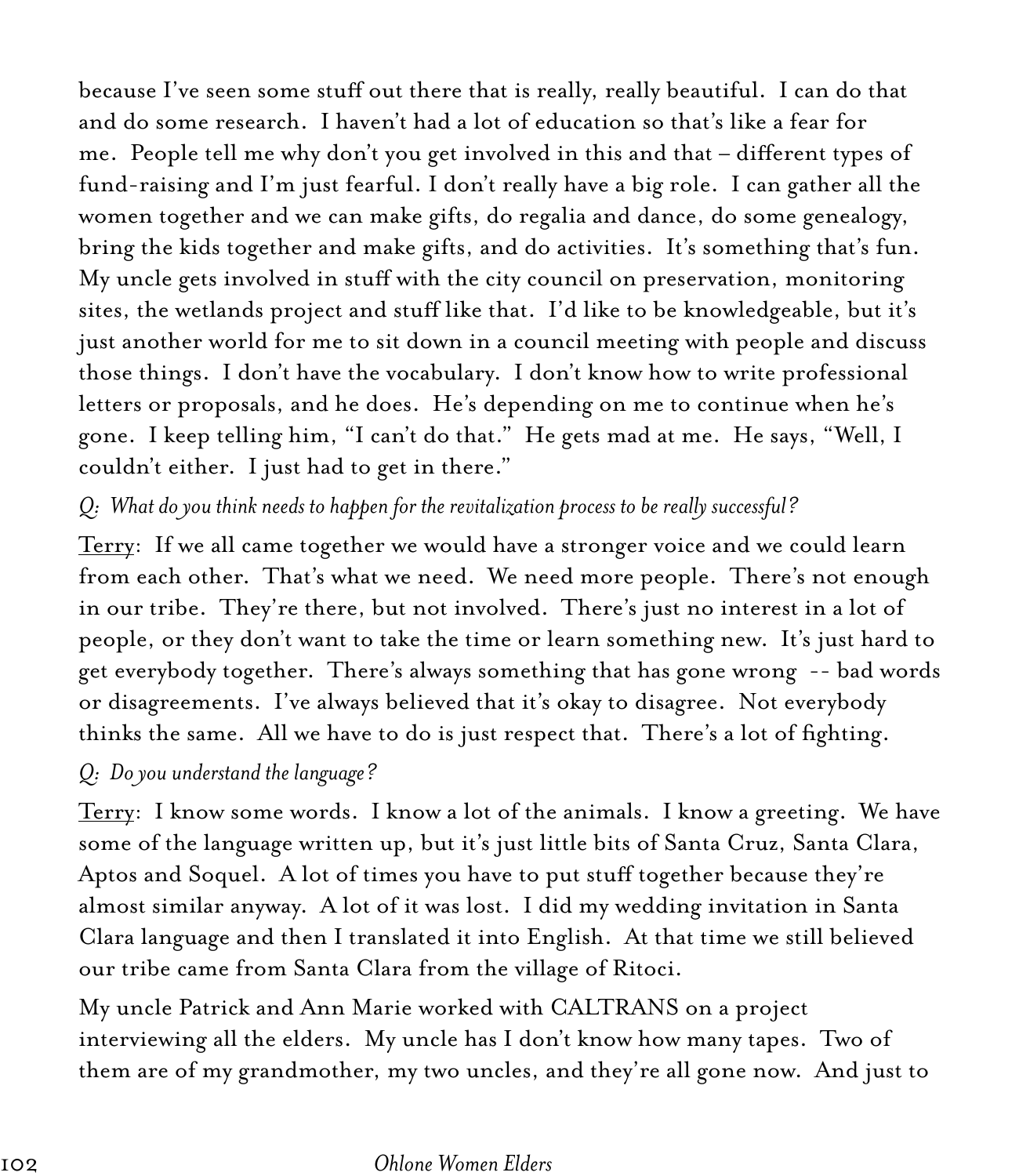hear them! My grandmother said, "I want all my grandchildren to learn and know about their culture."

I love to listen to her. Just hearing her voice just brings her back. We have a dance group with Patrick. The songs that we sing come from a tape that was recorded in 1902 by Viviana Soto, who is his two daughter's great-great grandmother. J.P.Harrington interviewed her and she sang on the wax cylinders. She was eightynine at the time she sang – those are the songs that we use. We have a picture of her. I do genealogy and I am always searching old stuff in the archives. I love it. I went to Sacramento to the San Quentin archives and found pictures – mug shots, before and after, of my fifth great uncle in the late 1800's. His before picture when they arrested him and took him in, with a hat and a big mustache, then the after when they shaved him bald and put stripes on him. He was always drinking and they were always throwing him in jail in Monterey. Some of it's there, but not all of it. The more we can record and put away, the better.

#### *Q: What do you believe that the larger society could learn from the Ohlone?*

Terry: Stop building and killing the animals. Respecting the animals' life. I have friends at work who just can't wait for hunting season and it just bothers me. They don't know what they're doing to us. They're taking all of our land away. I'm working at City Hall and I see these meetings going on about where they want to build. They want to put twenty-seven thousand homes in Coyote Valley. I drive through there every day and it's so beautiful and they want to just take it away. It just gets me so upset. Our water – people just don't think about the future; they're polluting everything. Over here by Adams Park at the base of Mt. Madonna, I used to go play there. My grandma would take us there. Later, as I got older, we would have birthday parties there. We'd go down into the creek and jump off the rock. Now they have fencing around everything. It turns out that this big rock we used to jump off is bedrock mortars. My ancestors would sit up there and grind their acorns. There are carvings all over the rock. We didn't know it and we played around there. It's a good thing that they discovered it and put fencing around and there are trails, but a lot of places, are just destroyed. I know I got upset because I took my kids over there one day. I wanted to show them where I used to play in the river and it was blocked off and I couldn't get in there. I was upset about it, but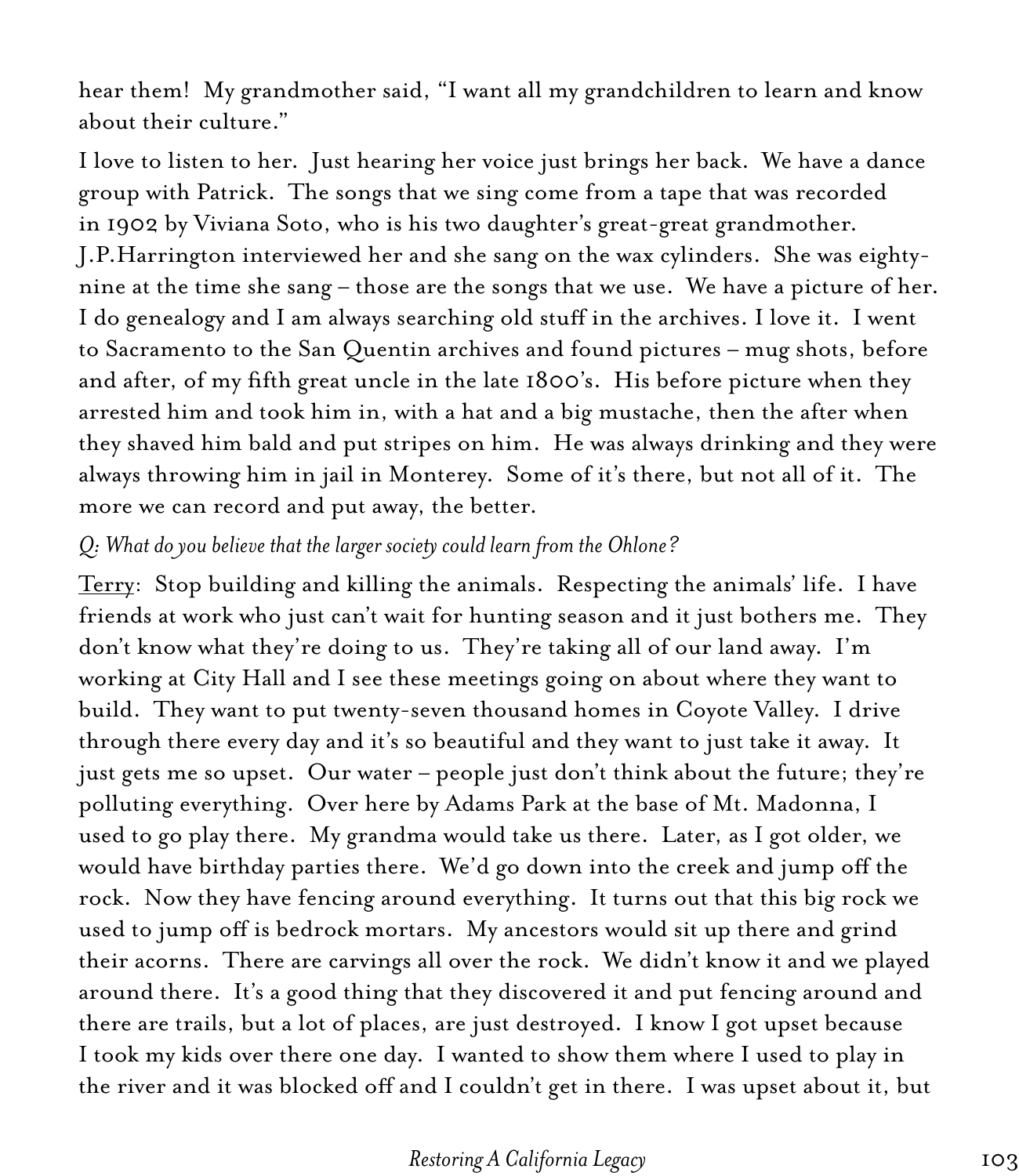then I had to remember if I go in then everybody else is going to go in and throw all their litter in there.

Respect our water and our birds and our deer. Stop cutting down our trees. I don't know what is going to happen if they don't. The population is just out of control.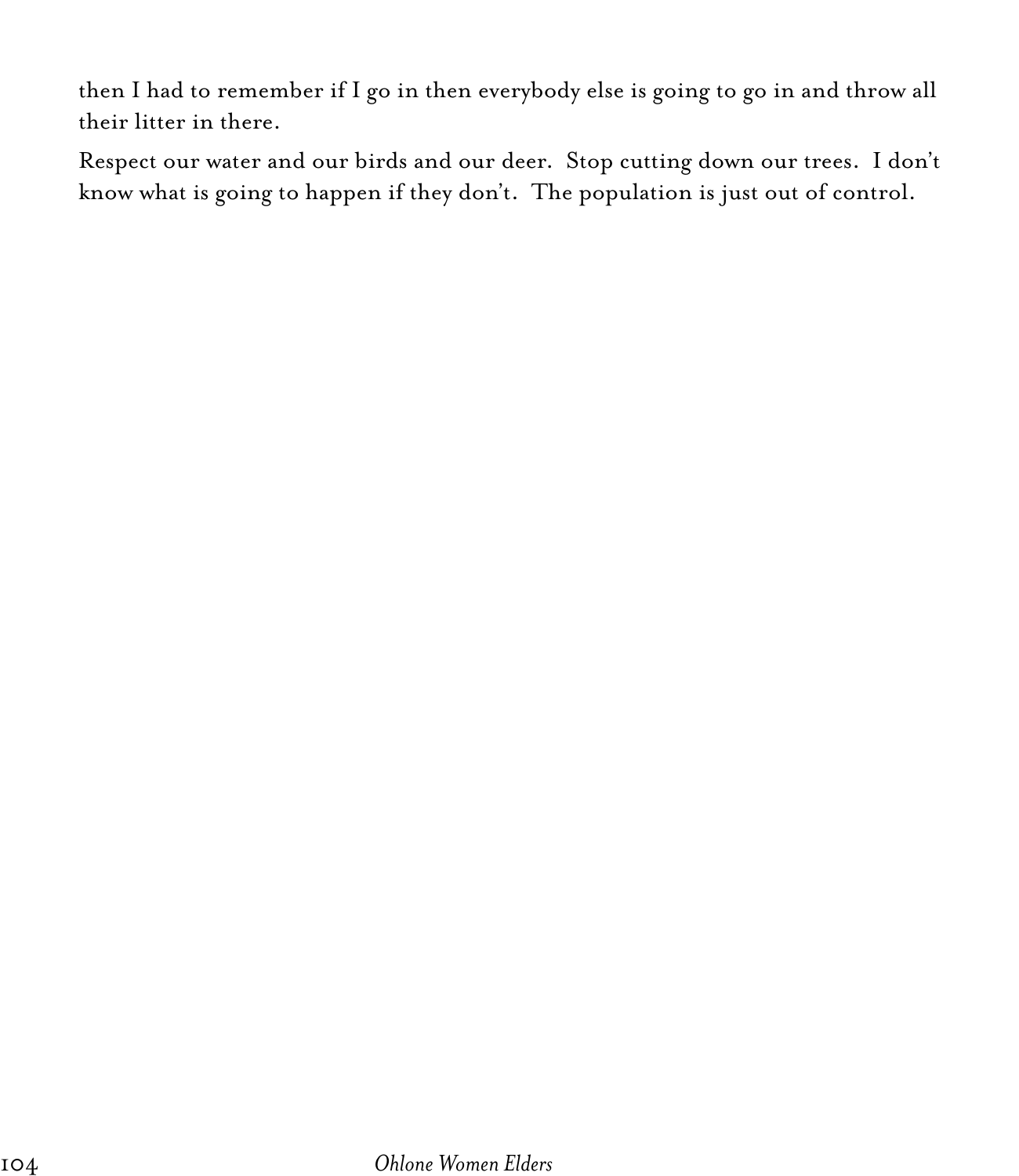*Restoring A California Legacy* 105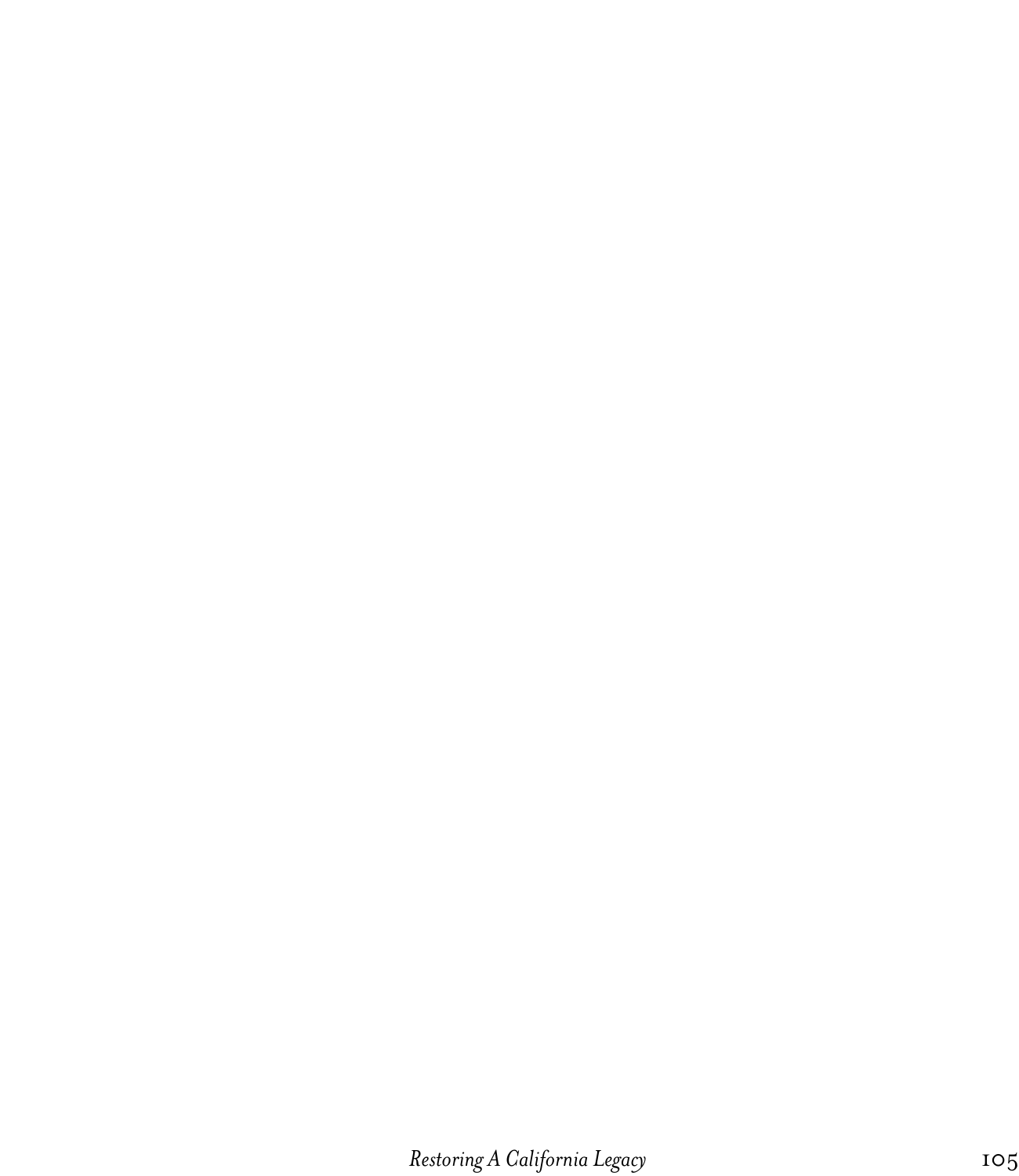# *Charlene Sul*

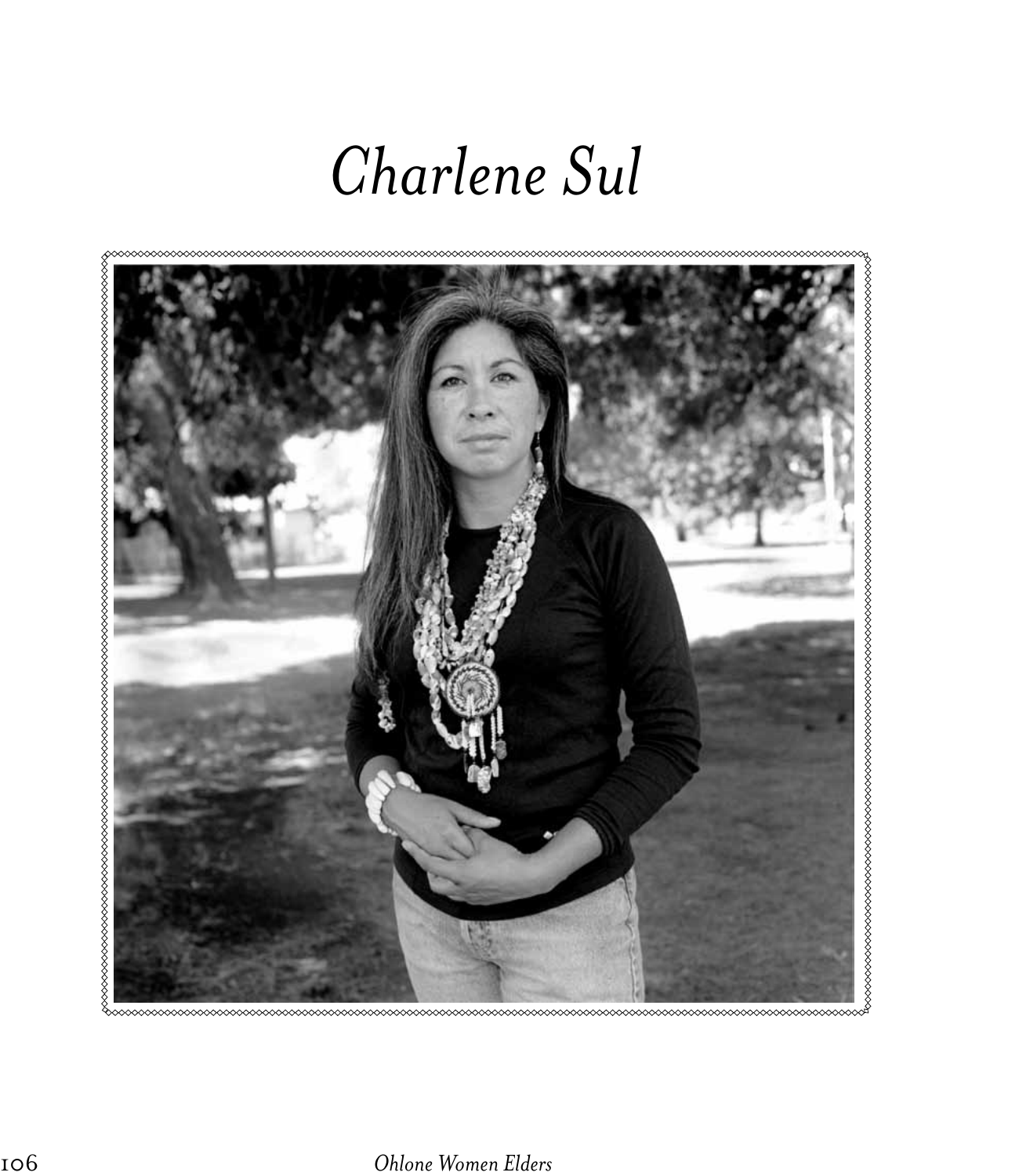# *Q: How did you become involved in the cultural revitalization process?*

Charlene: It actually happened at a really young age. There were so many things in my family that were not talked about in terms of culture. The focus was on being a good person and being a good student and contributing to society in the best way we could. My grandmother really didn't talk a lot about our past or the heritage of her family. I didn't ask because I didn't want to make her uncomfortable. I did my own searching.

At the time, during the 70's, I did a lot of reading. I didn't learn about myself in particular, but I learned about so many other people and what was going on. I knew there was a huge gap. I just started to put things together and learned about the area that I lived in. I knew my grandmother and my great-grandmother were born there. I knew we lived there for generations. I thought even if nobody wants to find out or tell me about it, at least I can figure out about the history in that area. I must have been fourteen.

I was born in San Jose and my grandmother was born in Madrone near Morgan Hill. The lack of information was what really began my journey. What were we all about? Who were we really? Then it wasn't until I was probably in my midtwenties that a document was being shared with my family. It was like a journal entry; somebody was keeping a log going back to at least the late 1800's of when people were born and when they passed. I never saw the book, but I saw this one page. There were probably about twenty people or more before my grandmother and several people after my grandmother on this list. Somehow it got ripped out of the book and my grandmother ended up with that single page. I really was curious. Even though they didn't want to talk about it, here was this list of people.

Most of the people on the list I did not know. Some of her brothers and sisters I did know. What happened? Why did the spelling of her name change? Why was it that some people were on this list and some were not? That really began my own research.

I began by talking to other people and I found out that there were so many other people with the same questions in mind. Through my research I ended up becoming a resource to other people. I would help them find direction and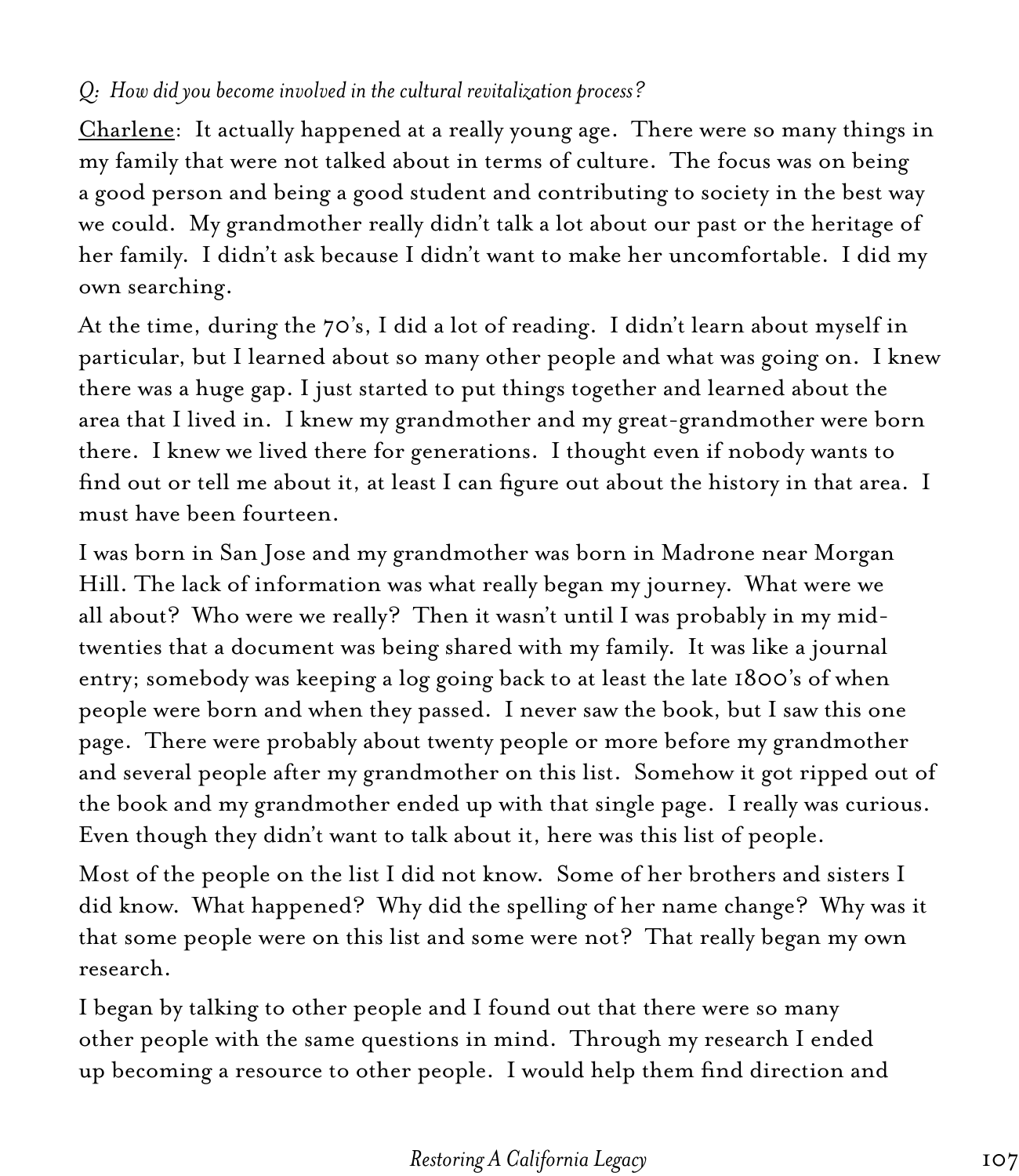motivate them to continue their own search. The finding of this one sheet of paper took me on an incredible journey.

In talking with lots of people I ended up meeting people from other tribes and eventually working with tribes on cultural preservation projects. I helped them develop ways to preserve their own tradition and their own culture. Through this, I've been able to do some incredible projects in terms of working with youth and photography and drawing. I also had youth interviewing their own grandparents and sometimes tape recording their discussions. I knew that if we could facilitate dialogue, maybe a bridge towards wellness would be created. The results were positive. People came back to me and said, "Wow, I didn't know (this or that) about our family and our history." That to me is really exciting. Having children record conversations with their grandparents, can change the relationship between children and grandparents. It turned out to be really important work, providing relevance to the idea of cultural identity. Through this cultural identity exercise I saw wellness.

Many federally recognized tribes receive funding for different kinds of projects. One of the really neat things is they have been funded for health and wellness projects. That funding can be used for all kinds of activities because the tribes define the appropriate treatment for their own community's. It is not necessarily one-on-one counseling or therapy they are interested in, this approach has failed over and over. Knowing this, I was approached to help develop alterNative wellness programs for youth. I began by creating activities for youth retreats. One idea offered was journalism. It could be photojournalism, it could be written or audio. Because they hadn't really thought about it that way, kids, and especially kids that don't have a lot of exposure to different things, their first thought is writing for a newspaper and they weren't really interested in that. When they could take it one step further to something they could identify with, that is something that is really interesting to them. A lot of those kids don't leave the reservation unless somebody forces them to explore; a special program, a camp out or something like that might entice them.

*Q: How did you start getting in touch with the Ohlone part of your culture?*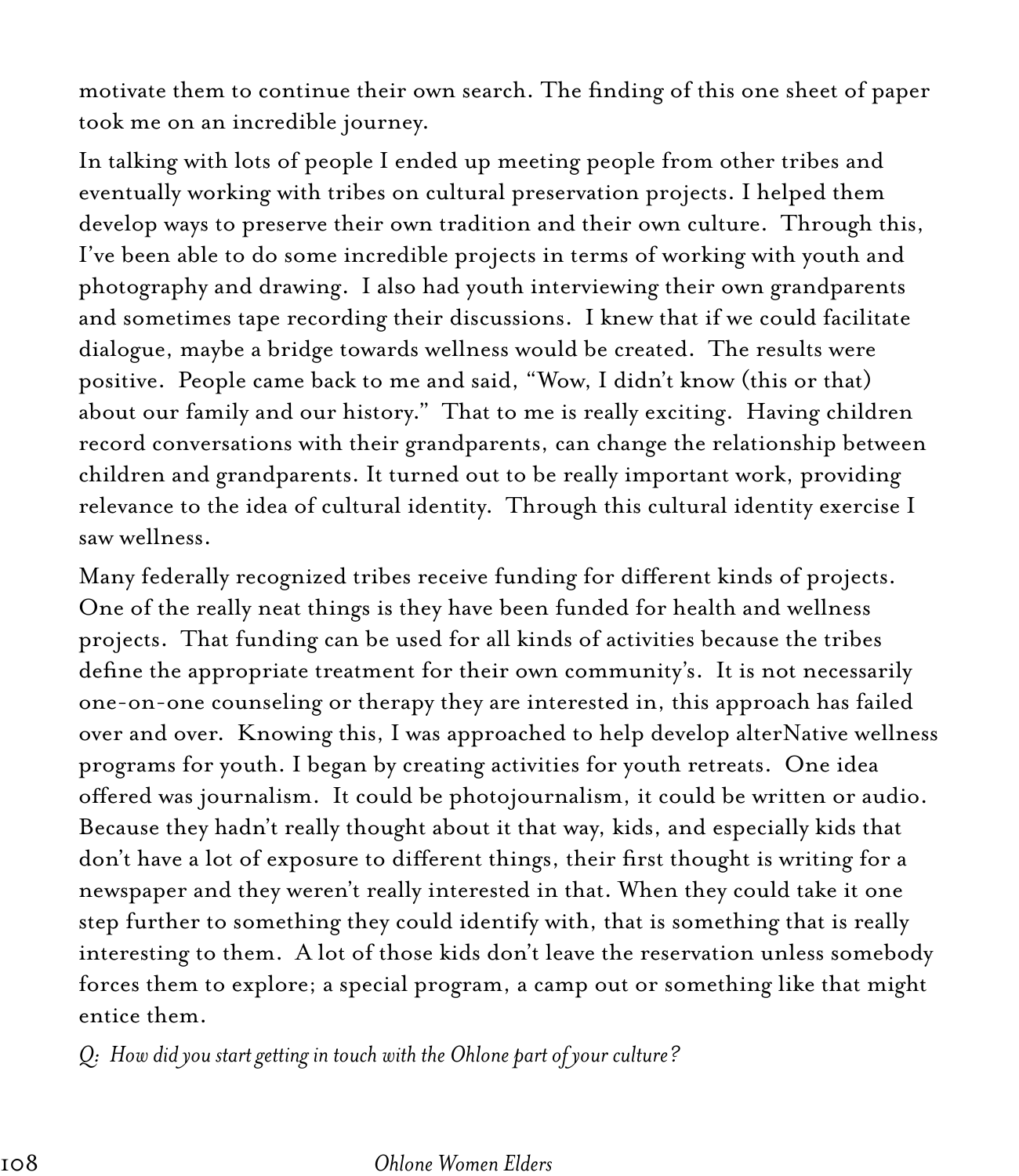Charlene: One of my uncles passed away. He was a homeless man. Part of the reason he was homeless was because he insisted that he was Indian. He let his hair grow long and wanted to live off of the land. Yes, he was starting to lose it. His thinking was somewhat irrational, but part of it was that he had a very strong spirit and because there was so much unspoken history in our family, he was one of the few that understood who we were and others would not take him seriously. He insisted that he was Indian and nobody believed him.

When he passed my grandmother came to me and said, " Well, you knew him best. Why don't you figure out what to do, some kind of a service for him." This was an honor. He never went to church as far as I knew. He lived on the street. He loved living outside. That's why he stayed outside. It's not like he didn't have family. He chose to live out there. In putting together a memorial I was directed to my daughter's school, it was an alterNative high school in San Jose based on Native American teachings. She had only been going to the school for about a month. I hardly knew her counselor, but he would send me off on a journey that would impact the rest of my life!

I spoke to him and said, "We had a death in our family. I'm looking for someone who could do a ceremony for him in the park. We want to have some prayers." I just didn't want him confined to a building. The counselor asked if we were from the area and based upon that, he gave me a few names and provided me with a few basic instructions that would be incorporated into the ceremony. That was it!

The ceremony leaders met us at Alum Rock Park. There were two people. The first person was Ohlone and also a Sun Dance Chief; his companion was also a Sun Dancer. As it turns out many Ohlone people go to the different sun dances today. The two of them led the service for my uncle. They did a very good job. They not only offered prayers, but explained their work to the guests, the prayers, what they meant and why they were doing them. They provided us with a little bit more guidance. I thought to myself, "Oh my gosh, my uncle passed, but he left such an incredible gift and opened this huge door. After that I stayed in contact with these two men. Eventually they invited me to ceremonies and my circle grew!

I became knowledgeable enough to do work with Native people from many nations,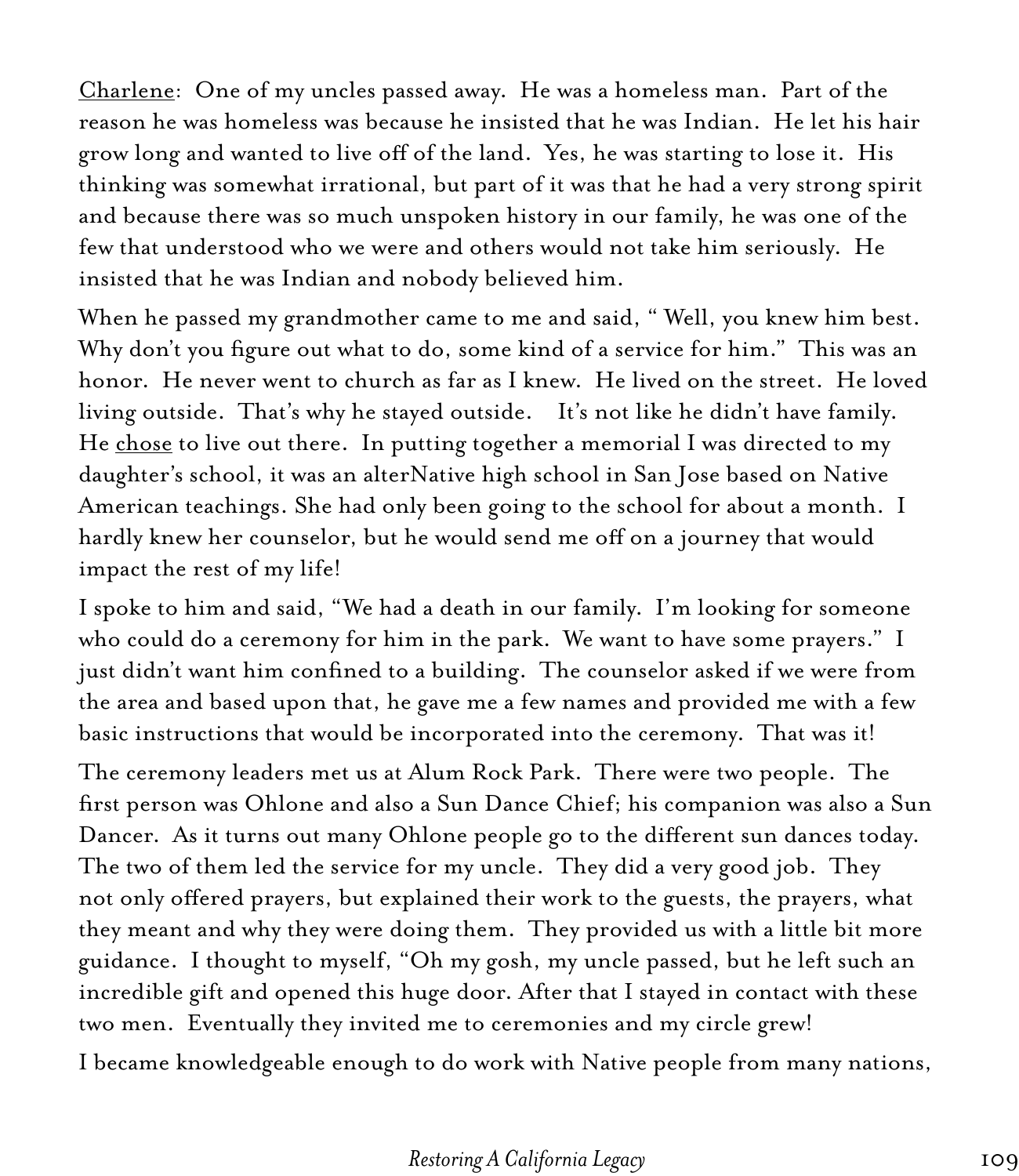providing advice or consulting. I don't have formal training, but I offer practical training incorporating art therapy. My formal training is in holistic practices - really in education. I went to San Jose State and have a Masters degree from there. I incorporated that knowledge and intrinsic knowledge into working with Native people.

One example is in a basket weaving experience that developed into a means to facilitate wellness discussions. I met a woman from Bass Lake who is in charge of the Indian Education Center in the area. She invited me to a Native American leadership women's conference. At that gathering there were about thirty women who came from California and the surrounding states. It was incredible. They were all community leaders, tribal leaders, directors or project administrators doing work similar to the work I was doing.

While we were there, she taught us how to do the pine needle baskets. I was so excited and determined to learn because I knew it was a piece of our culture that I hadn't seen before. I asked her so many questions that at the end she said, "When you go back, wherever you go, you can teach people how to do this. You have enough skills to do that." I was very grateful for that. Receiving permission to share is absolutely essential in this culture. I already know that healing comes when you work with your hands. I absolutely believe in genetic memory. When I'm teaching people this idea –sometimes through clay work, sometimes through pine needles and sometimes through shell work – I will usually hear, "I don't know how to do that." I simply encourage folks to try. Ultimately they create something wonderful, and I believe this is the genetic memory in action. They are amazed by their work. I expect wonderful things. The expectation is that if you are doing something traditional, with traditional materials, the natural course of action is beauty.

*Q: What is the role of the elders in this current revitalization process?*

Charlene: A lot of the elders don't have the conscious knowledge of Ohlone people, but what I have found is that they are very inspirational and motivational in terms of getting other people to figure it out. For example, once they're in a gathering, like the gathering that we had, they're very moved by that. Like my grandmother, she didn't talk about her youth for many reasons. I think a lot of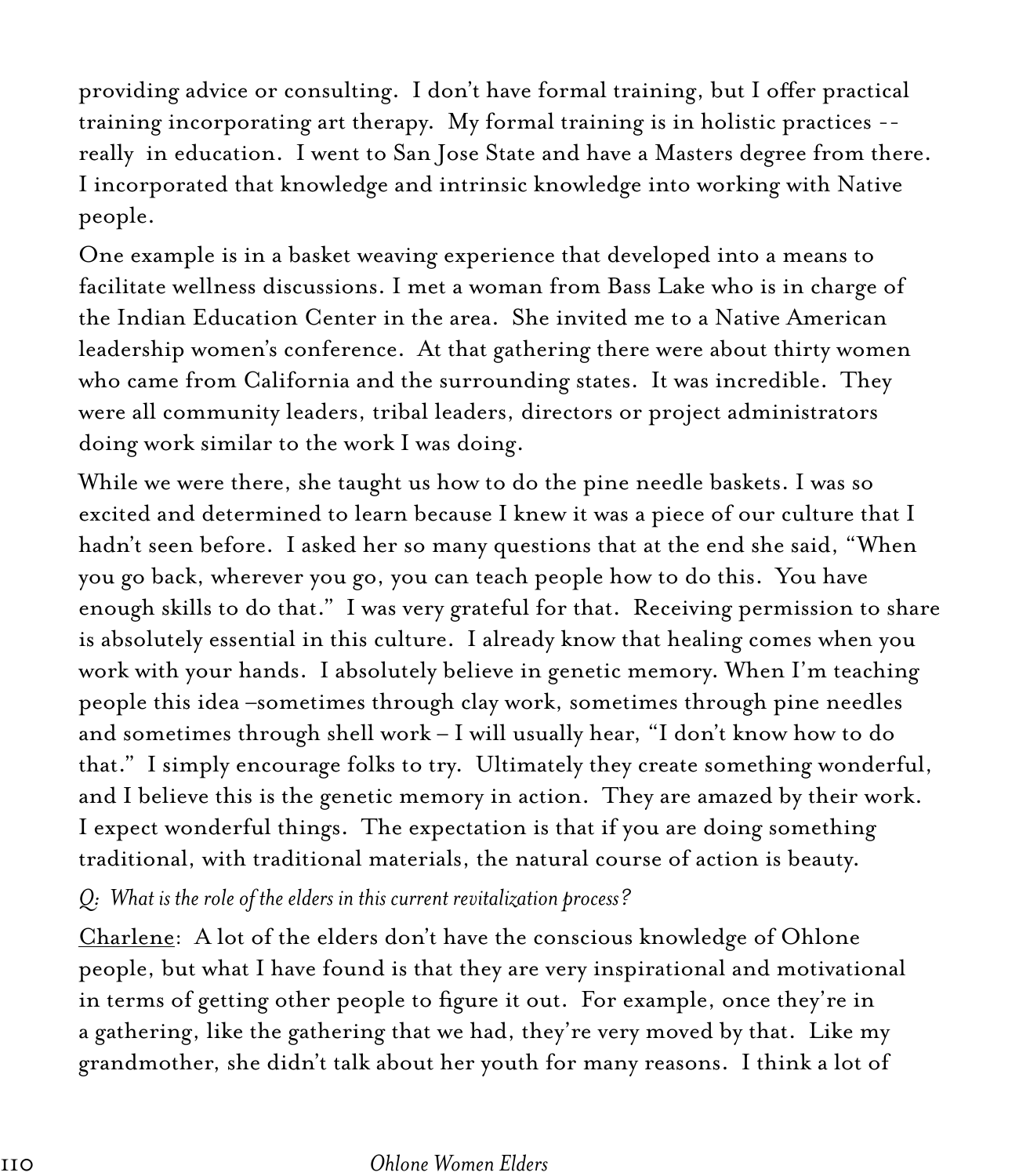it has to do with embarrassment and shame. That's why, for example, when my uncle said, "I'm Indian", my grandmother said, "No you're not. Stop talking about that." Because she had that ingrained when she was really young and she taught her children, not to be ashamed or embarrassed particularly, but just don't talk about it. If you don't talk about it, you're not lying. If you don't say anything bad about it, then you're not hurting anybody. If you say nothing, then that's better. So I think they see the gaps in information. They have an idea of what that lack of knowledge has done to people. I think they're excited and happy to see people searching for that information and trying to get it right. For example, when you think about herbs, I know, as a matter of fact, we'll say fifty years ago, no matter where you lived, a lot of people knew how to make certain teas to make you better. They knew about salves and how to make them for different things. Years later we start to become dependent on pharmaceuticals and just even things that are in the grocery store that are not really making people better. They see that and know it. Somewhere in their lives they have even come to accept that, but in their long-term memory they know of these other things that helped people. Here's a current short example: my granddaughter got really, really sick and ended up in the hospital. On my first visit to her I brought some spearmint from our yard. I used to take that to my grandmother toward the end and she loved the smell. It reminded her of home and when she was young. I brought her a fresh batch every now and then. When I brought her that fresh batch, she would tell me about her childhood; she would remember those things. She would just hold it and put it in her face. I take this same medicine to my granddaughter in the hospital and she's having respiratory problems. We put it in her bed. The first day she was there, we had some near her clothes, because she was mostly being held by her mother. I was thinking again about my grandmother and that memory and that place of home and what it means to be home. If you're thinking about the ancestors, you want them surrounding her to provide her with guidance and direction. They were familiar with this herb; she is familiar with that herb and somewhere in that genetic memory it will bring her healing. That's why I brought it. Nurses came in and said, "Oh, what's that in her bed? Is that mint? Do you use it for tea? Do you make something with it? I know my grandmother does." To me that was a blessing. Yes, I brought it for her, but for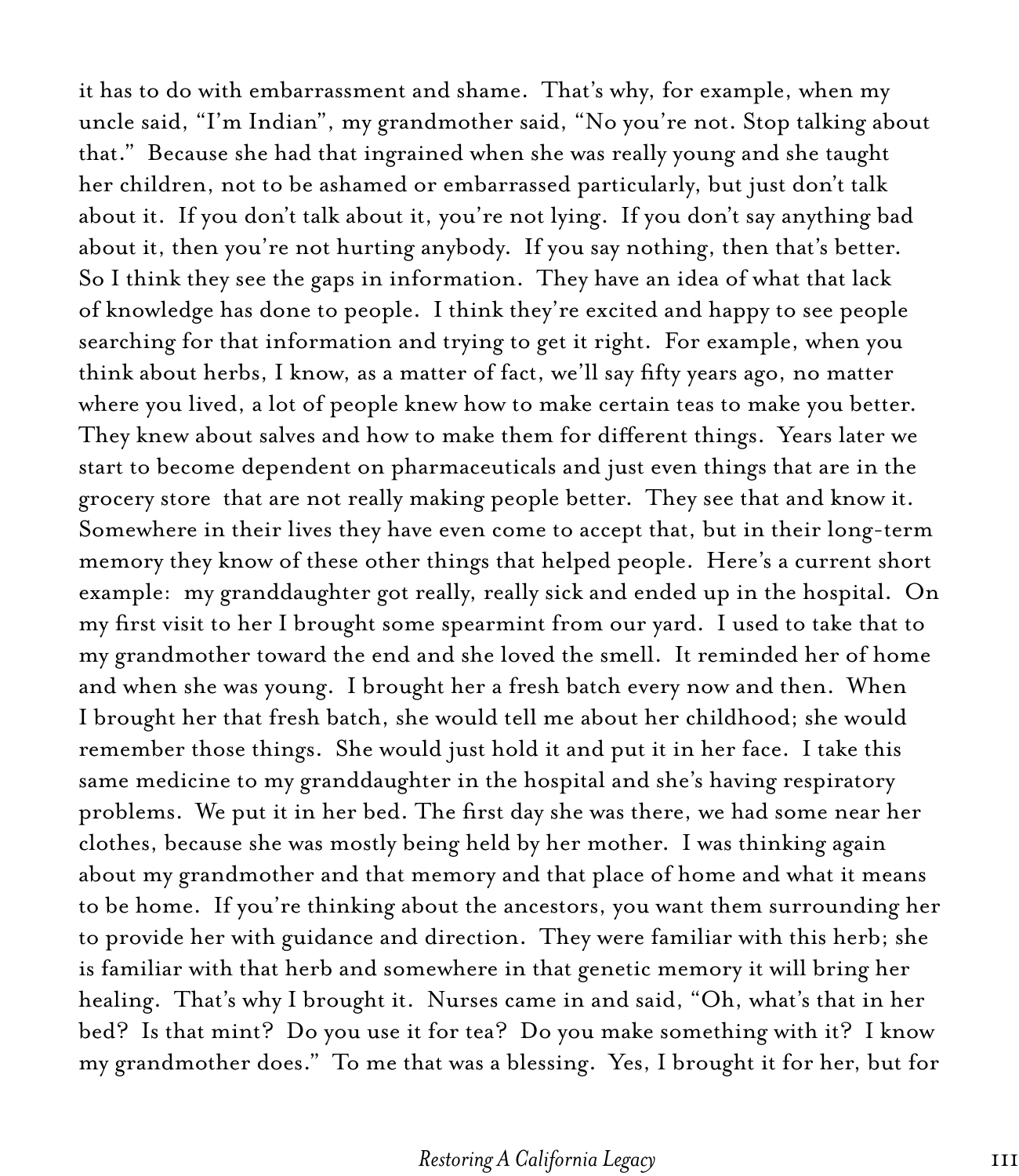them to realize that yes, indeed, people still use fresh herbs and yes, indeed, it's for a particular thing, and yes, indeed, it is medicine and can be used for healing. That was exciting. When they saw her getting better, sure they're giving her treatments, but they also know, these nurses and doctors who are nearby, that we're doing something different and they're very curious about that.

#### *Q: Why do you think having that elder ceremony was so important?*

Charlene: As people get older they start to really think about their lives and where they've been and what they've done as a reflection. A lot of elders end up secluded in their own space, whether it's their home or their neighborhood. They just can't get out as much. The really, really exciting thing was these ladies had a chance to talk amongst themselves a little bit. Even though that some of them had never met each other, they had almost the exact same life experiences. When they actually had a chance to talk it through, they felt better about the fact that they didn't or couldn't share their Native culture with their family. They might have felt bad about that, but there was a reason why they couldn't do that and they all had kind of the same reason. It wasn't just them and it relieved them of this huge obligation and burden that they carried, not being able to share that information with a larger group. It wasn't personal anymore; it was a generational circumstance. They had this circumstance that they all shared and now they understood and now, no matter what happens to them afterward, they can do something with that information or not, but they know that it's not just them. I talked with several people. I didn't know the ladies, but we were connected; they would hug me and say, thank you, thank you, and we'd both end up crying, because I knew what they felt. I knew that just the little bit we could do was honoring their feelings and their thoughts. I know if I was in that same place and I couldn't dance and I couldn't sing and I couldn't go out in the world and explore and gather the information and bring it back – if I knew somebody else was doing that, I would absolutely support them in whatever way I could. That's how I felt. I felt honored. I know that some of the work I do is for them.

I'm working, not just with Ohlone people, but many different nations, and most of them are California nations. There is so much in common among the different California nations. When I have the chance to travel from one place to another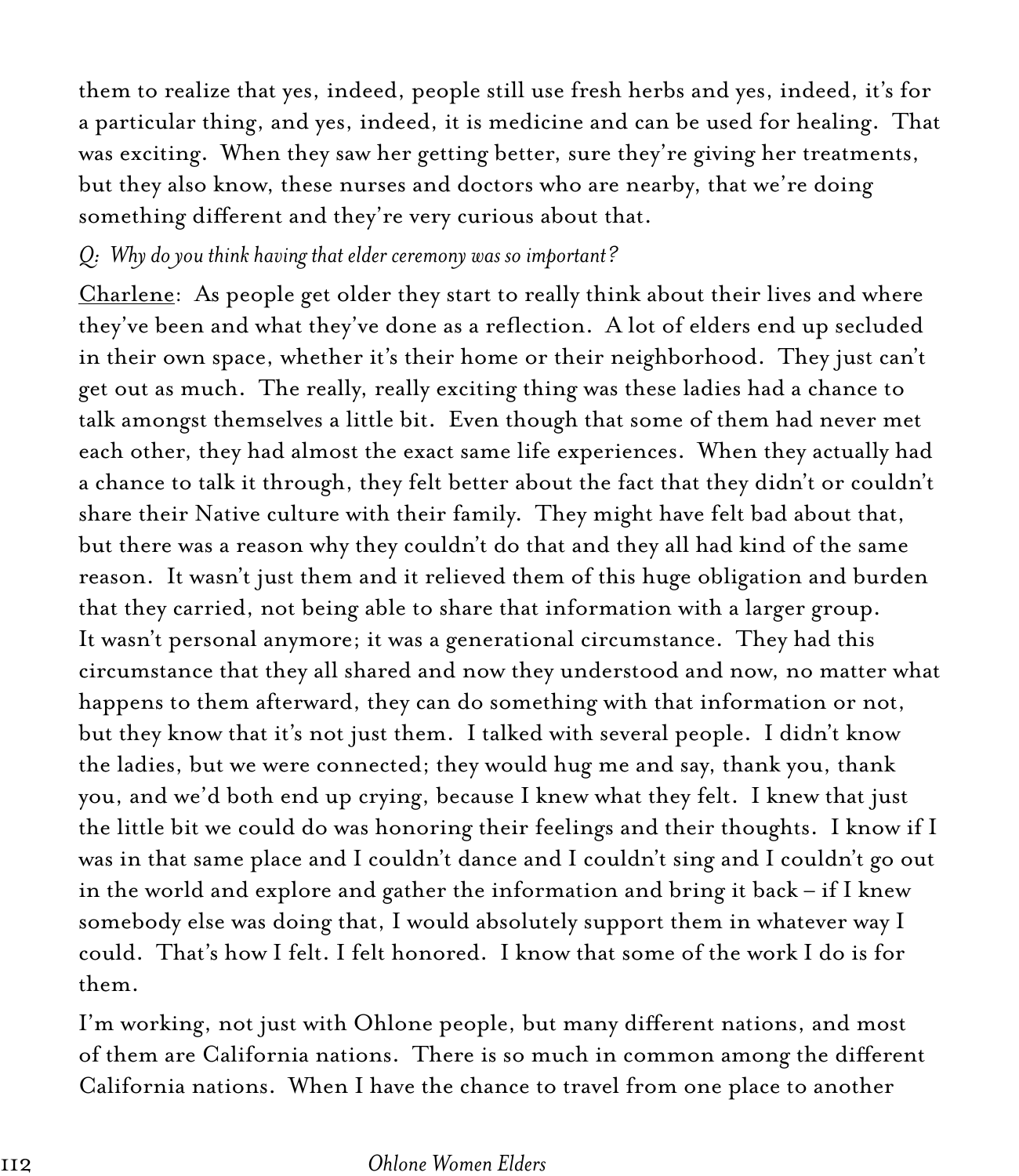and hear these stories, they are almost the same, or the traditions are almost the same, or the baskets or necklaces they make are so similar, because they have the same materials. Maybe two hundred years ago, people were in their little villages and didn't leave their little villages. They lived in California! They didn't need to. Everything that they needed to survive was right there. They had all their food, all the things they needed for ceremony. They hardly had to move versus some of the tribes in Nevada; they had to move because of the weather. They usually had two homes, but we didn't have to move. Nobody knew that there is so much in common with the Ohlone and the Chumash, but that's because they're both coastal tribes. They live in similar climates and have access to the same fish and birds and everything else. Practices that one group has may be lacking in another group. If they are willing to share that information, and allow each other to use that information, then they fill in some gaps.

I think the elders want to know more. I don't know how many people will actually do it for themselves, but they want that information. They want to know what is going on, what's new. They want to be supported. Like everybody else, they hear about the gloom and dreariness of life. They're in their houses reading the newspaper, seeing the television and usually none of it is too good. To see young people, especially the really young people who were there, dancing and singing, that was inspirational to them as they had no clue that that existed. I think it was the really young people that inspired them, gave them hope.

# *Q: What is your vision for the Ohlone people in the future?*

Charlene: I think it would start with personal wellness and then community wellness. I've been studying podcasting. I'm going to be publishing my first podcast. It's like a radio show. You publish these episodes onto the internet and anybody can download them and listen to them any time. I already have a program I call the Ohlone Wellness Project. Up to now what I've been doing is at different gatherings I'll do little events like the pine needle baskets or regalia making or talking circles or whatever it is. That's what it has been so far, but because people come and are looking for ideas to take back to their community to hopefully inspire wellness, I thought 'podcasting'. I work for Apple so I know something about what they do. What I'm going to be doing is a podcast show. I'll do interviews with

#### *Restoring A California Legacy* 113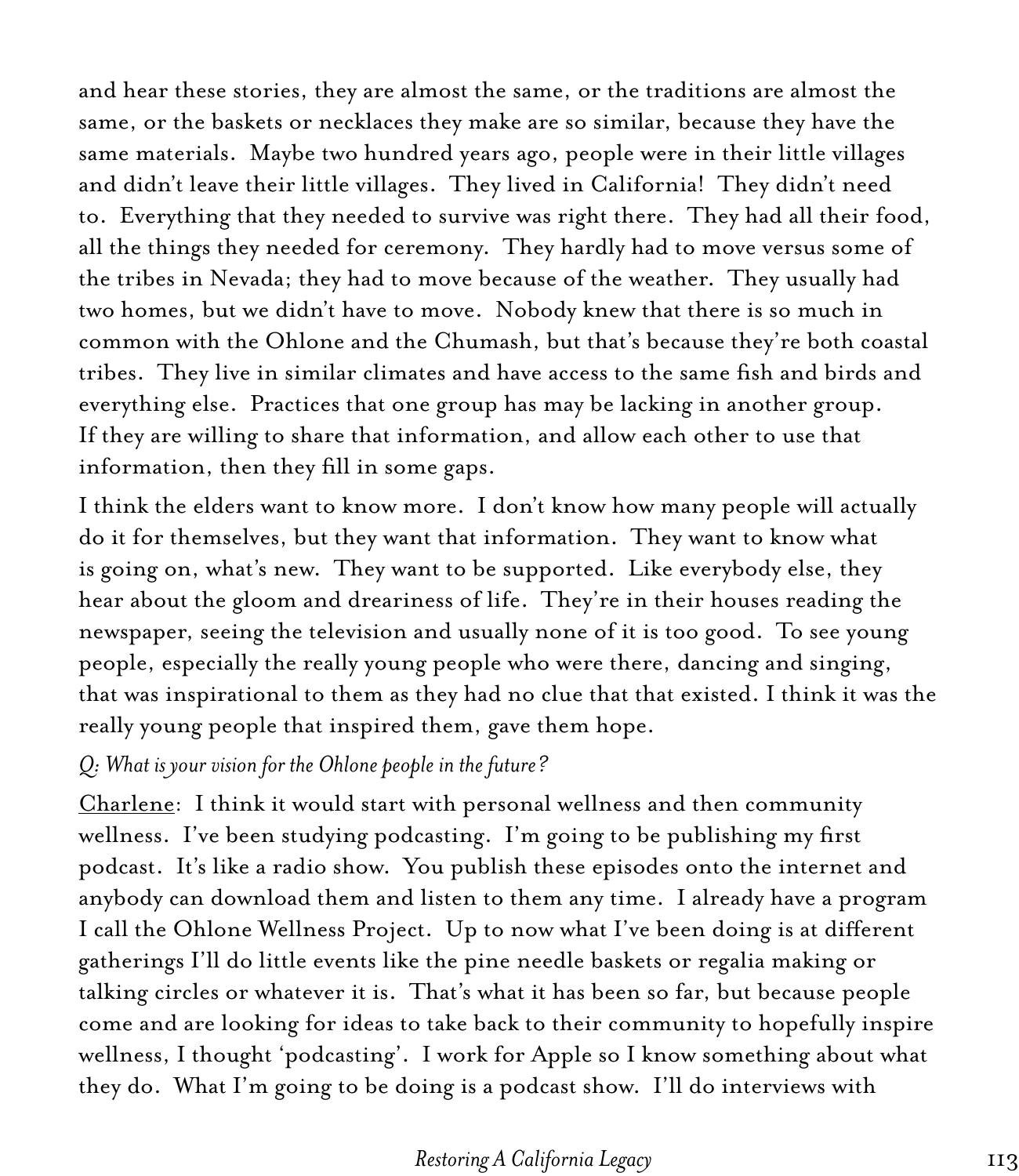people. They don't have to be Ohlone people, just with people who are working in the area of wellness. I'll be talking to people who are doing art therapy. I'll be talking with people who are traveling and are just coming back. Just like I told my grandmother stories, things about what I was doing, people will learn things and come back. I'll ask them to report on whatever it is that they learned. It's just one place where people can get this information. In terms of the Ohlone people, number one, by actually making it public – it is called Ohlone Wellness Program – you have the name out there, so people will be curious. Podcasting is really new and while there are thousands of programs out there, when you type in just Native American, there's less than a handful of shows. Eventually I would like to see more Ohlone people involved in the information sharing and gathering. I've talked to a few Ohlone people who said, "Wow! That's a great idea."

# *Q: Do you think the young people in the Ohlone community are becoming active in this process of revitalization?*

Charlene: It's really, really slow. I think they're becoming aware. They're not active. They're not trying to do anything. They're not trying to change the world. All over the world, you had communities that were close and everybody knew one another. Because of that you could preserve cultural identity and tradition. Because of the way the world is today everybody is really, really spread out and because Native people ran for their lives in all directions, that really split everybody apart. My son, Anthony, for example, dances and sings, but it is not enough for him to dance and sing way out in Tracy all by himself. He'll heal himself, but that's all he can do. We can teach young people how to heal themselves, how to take care of themselves, and I really think you can do that just in these gatherings that are really short – four days is not a long time. If you can teach young people and their parents that they really have the tools to take care of themselves, to protect themselves, to seek out their own knowledge, then when we're not together, they'll continue to do that. I believe there will be a time as these children are growing up and these adults are becoming stronger physically, mentally and spiritually that it is all going to come to a climax. There will be a point where they're prepared to do what they need to do. It's happening in many communities, not just Native communities, around the world where people are finding these things all at the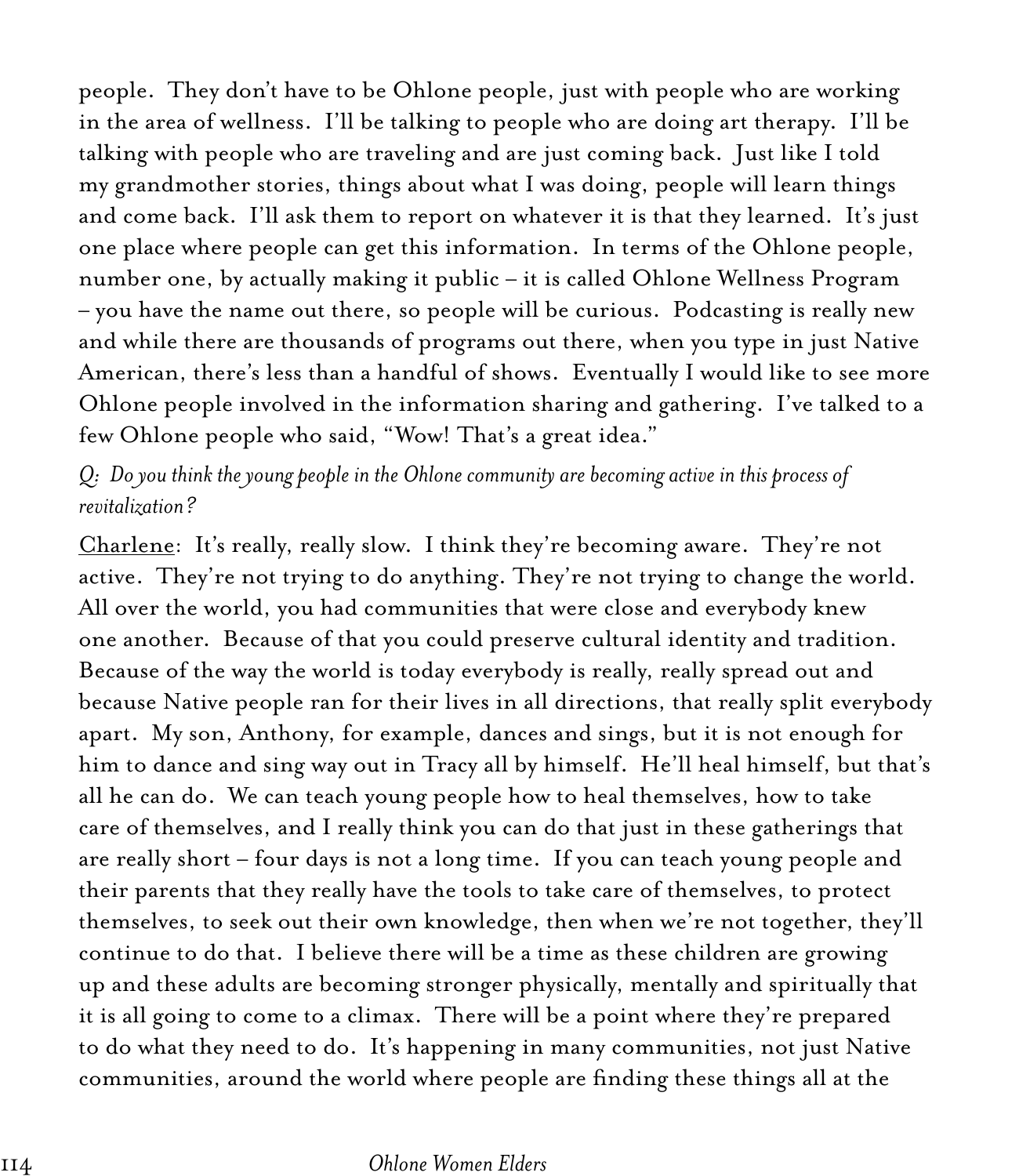same time.

#### *Q: What is it about Ohlone culture that makes you proud?*

Charlene: I think that so many people are self-sufficient. When I look at the Native people across the U.S., a lot of people are dependent on some kind of government assistance. There are a lot of young people who have turned to drugs and alcohol. It's a generational cycle of events that keeps them oppressed. For the most part, we've been integrated. The Mission system did a lot of damage, but at the same time it forced us to survive. Because we're not federally recognized like some other tribes, we don't get any of those other resources so we have to make ends meet. We have to figure out how to do things, how to survive in this world. We can build something for our families and for our future, but in the background, besides doing that, is this knowledge base of natural wellness and healing and going back to the land. An elder told me that you can go out there and do your work and you know how to shop and keep a bank account – you know all those things, but what if there was some huge disaster that happened. How will you survive? You will survive because you know how to heal yourself, because you've been put through these ceremonies that take a lot of endurance. No matter how cold the weather gets, no matter how hot it gets, you will be fine. Some people will panic, but you will be fine.

Through a lot of the work I do, working with communities, with youth, with elders, getting them to talk – it's really getting them to open that door again so that people have the vision, that they get the security, that they build the confidence to do the things that need to be done. I'm just a facilitator. I'm out there looking for opportunities. I don't need to be the spokesperson. I've done that before only because I couldn't find anybody else. I would prefer to find somebody else who can take that on and represent the community.

# *Q: How did the honoring ceremony make you feel?*

Charlene: I was just really focused on the women who were being honored, just trying to give them whatever energy I had to make them feel comfortable and part of the community. Some of them, before they came, were confused, which to me, is kind of exciting. One of the things that Ann Marie says to people quite often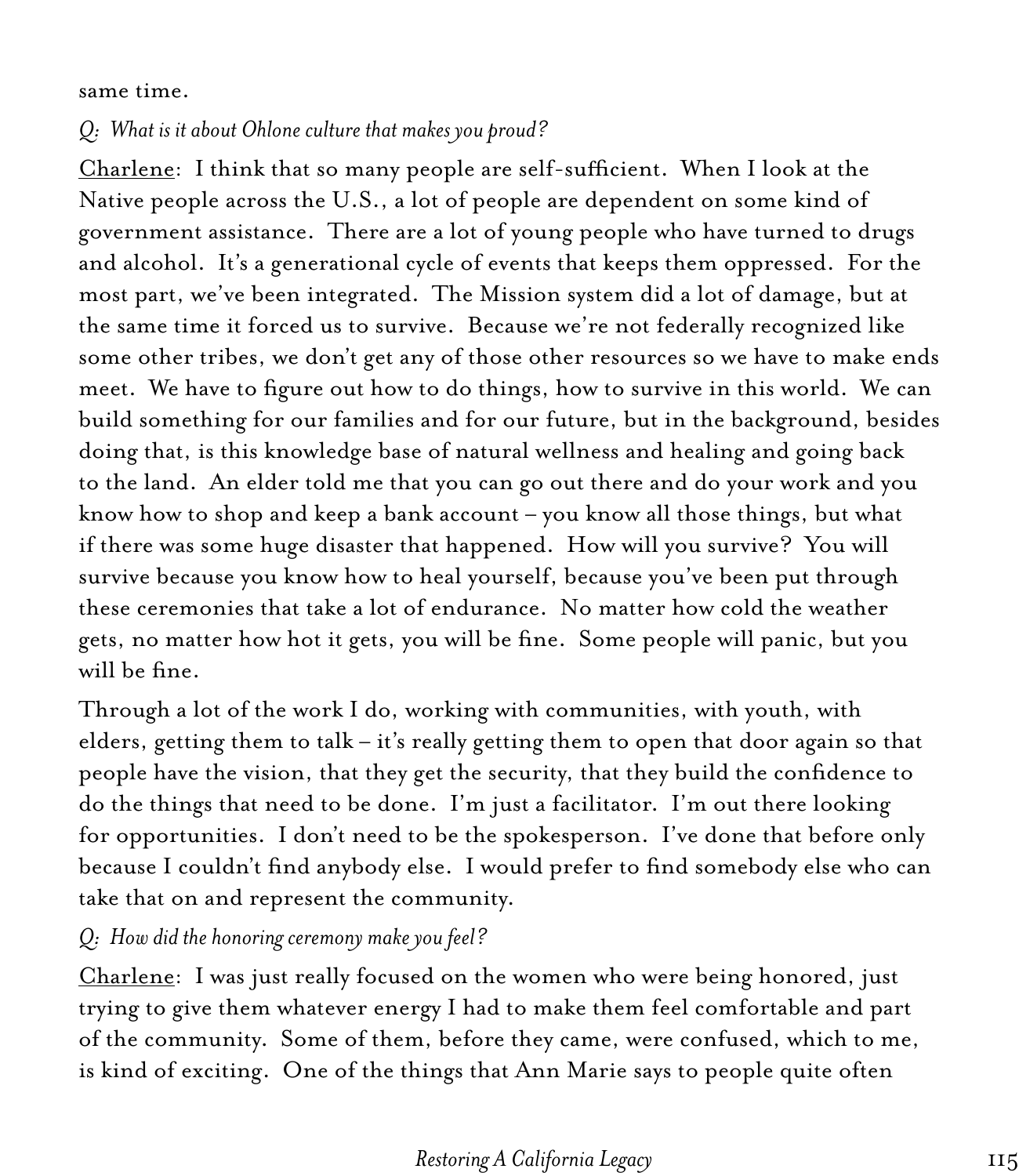is, "Welcome home." For these people, this was their welcoming. Yes, they were confused in the beginning and that's kind of the spiritual walk. Sometimes you don't know where you're going. They have this incredible experience and forget that they usually use a cane. They forget about all these things that are usually barriers because they are just so surprised by the way they feel, surprised by what they saw, surprised by the commitment that complete strangers have for them.

There are other honoring of the elders that take place so those things will continue to go on. It's good that people came, that they went home and told people. That is probably the most exciting thing to me. I would like to see our gatherings get larger because of that. Even for people who would have passed, if they told one family member, that's all it really takes. If the ladies came and got something good out of it and had something good to say to their friends, families or neighbors, then that just expands the ceremony that much further because it will touch people who weren't actually there.

#### *Q: Why is dance so important, for example, in the ceremony for the women elders?*

Charlene: This is my own interpretation and my own understanding of being. I'm inspired by movement and color. They are the flow of energy. When you're dancing, you're actually part of that energy that's flowing. If you are in the Bear Ceremony and part of that dance, then you feel that energy that moves through you. That's why it's so important for people, if they feel comfortable, if they can do it, to get in there! Because you don't understand unless you're in there and you can be part of all that energy that's whirling around. Then you're consumed in it, you're part of it and as long as your intentions are good, then you can't be hurt and you won't hurt anybody else. My son, Anthony, drums and that's an important part too. It's not just the dancing and singing, the drumming is incredible. I've sat on a drum before. It's just one of those experiences. The first time I sat at a community drum, somebody said, "We want you to drum with us." I said, "I can't do that." They said, "Oh come on, it will be fine." The person leading the drum was really good. We start off real slow and we get faster and faster. You could feel the energy. You can feel it coming from the drum and into the people. I had to stop for a minute, and I'm listening. It's all working together! Mine isn't standing out. We are all in sync, that energy flowing. Everybody is singing together, a song I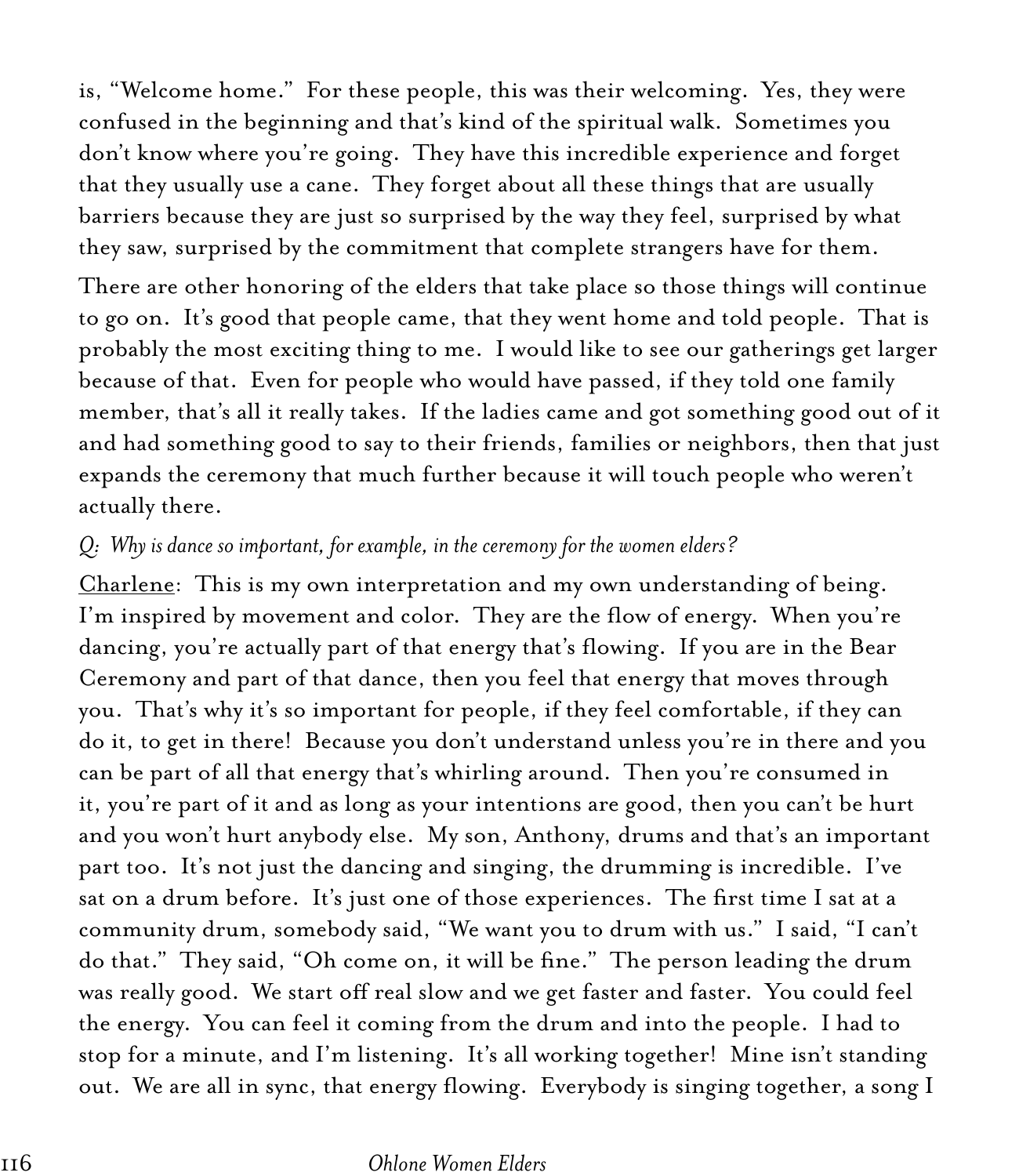never heard and here I go singing along. It's just incredible. That's the same thing with the dance. That's why people dance. It's not just for a show, but if you really pay attention, you connect with those dancers. That's why dancers pray before they ever get in there because they know that they are carrying that energy. They don't do it on purpose; you just can't help it. You're part of the dance. Your job is to manage that energy for the people who are going to dance with you so that everybody can tolerate it, so it will protect everybody, so you won't harm anybody else, so you're all in sync. You pray for good things to happen to other people, for the strength. Sometimes when you dance and you're done, you're just absolutely drained. Why? Because you just gave out all that energy and you shared it with so many people.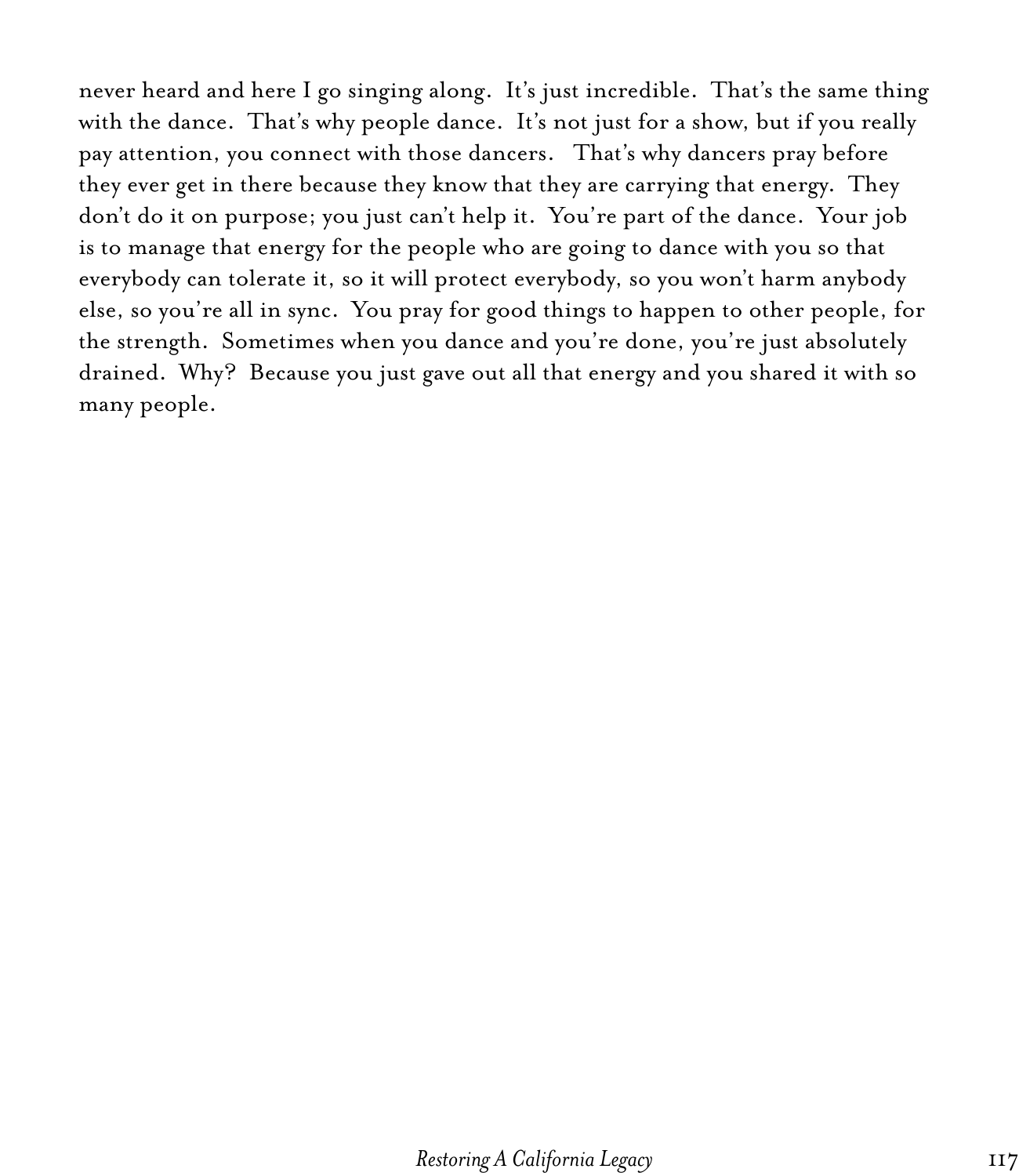# *Kanyon Sayers-Roads*

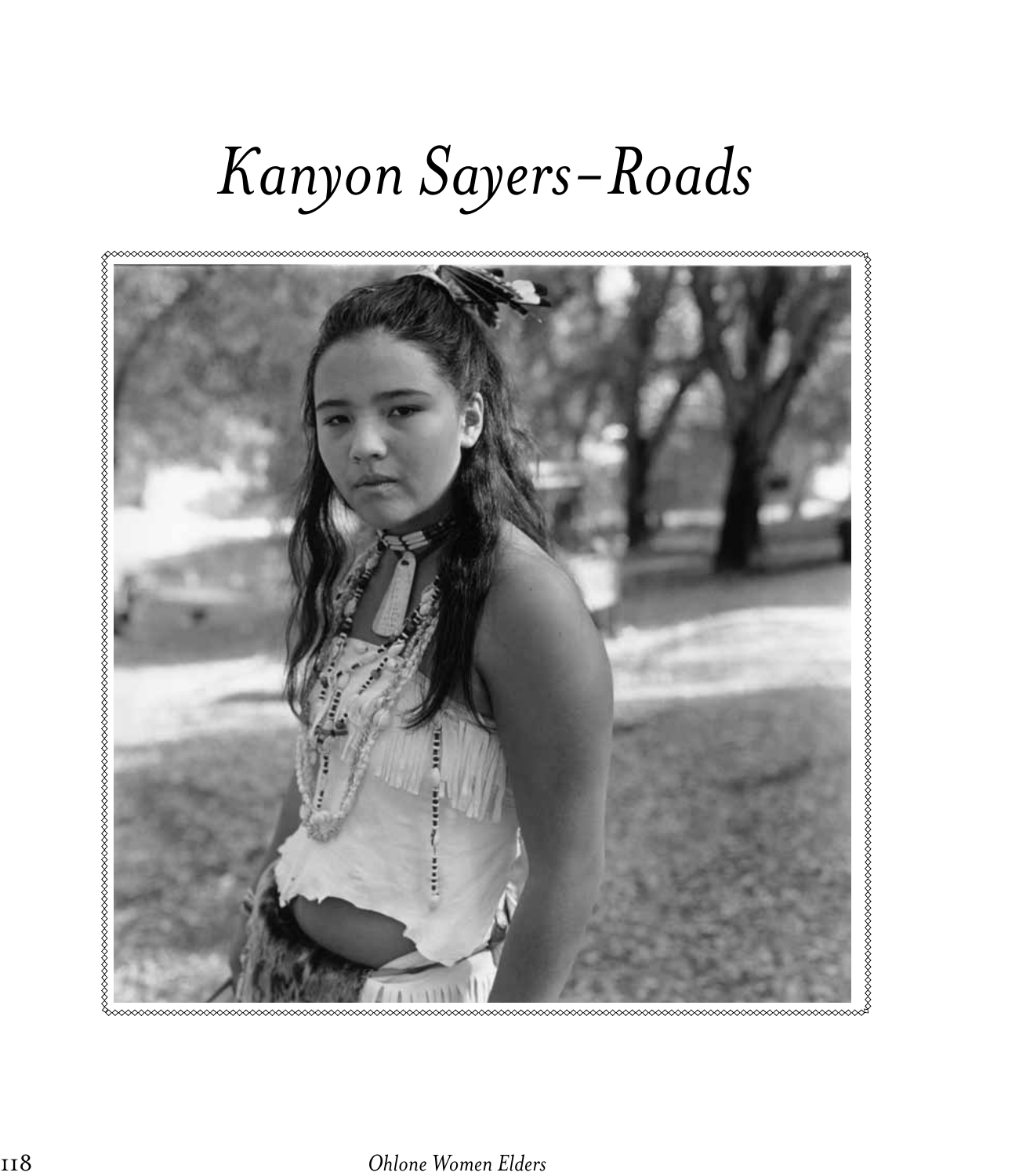# *Q: What came out of the honoring ceremony, both for you personally and for the elders, in your estimation?*

Kanyon: I was so proud of myself to have created the dance and song that came to me. It was just an amazing ceremony. I was really proud of everyone who came together. It healed people. It showed them that we are still here and you are one of us. I was just really enthusiastic and happy. I'm just glad to be a participant in it because not many youth participate in ceremony in their culture. In the past I found it really dull and now I just enjoy it. It gives me life. We just pray they feel connected and powerful and proud to be Indian.

# *Q: Why do you think it's important to honor the women elders?*

Kanyon: Over the years they just have been denied who they are. It's almost a form of abuse. They shouldn't have gone through that in the past. Finally we get the chance to recognize them. We pray they connect with us. It gives them a sense of wholeness. It shows them that they are not forgotten. They are here and they always will be here, on earth or in another world. When they are being welcomed back and are shown that we appreciate them, appreciate the lessons they are teaching us, that acknowledgement makes everyone so happy.

## *Q: Why are ceremonies are so important?*

Kanyon: It brings a feeling of warmth, being whole. It's like a piece of you isn't there until everyone comes together for ceremony. It's not like your everyday schedule when you go to the shopping mall and meet someone. It's bringing everyone together as a family. Everyone is there for a purpose: for self, and also for everyone else. It keeps our culture going. When ceremonies stop, so does the earth. That's what my mother always says. It's been ingrained in my head.

## *Q: You've created a special dance for the ceremony – where did that come from?*

Kanyon: Through pressure. We had four meetings and one of us had a song, but she had forgotten it. When she woke up, she wanted to write it down and it didn't come back. My mom said, "We need to create a dance." I just started thinking about it. I tried dancing around and figuring out steps. We had just looked up some words in our Mutson language book. When we started practicing this dance, we went outside and it started pouring rain. Oh, it should be of the rain – that is how it got created. The introduction is 'We dance to honor you, our elders',

## *Restoring A California Legacy* 119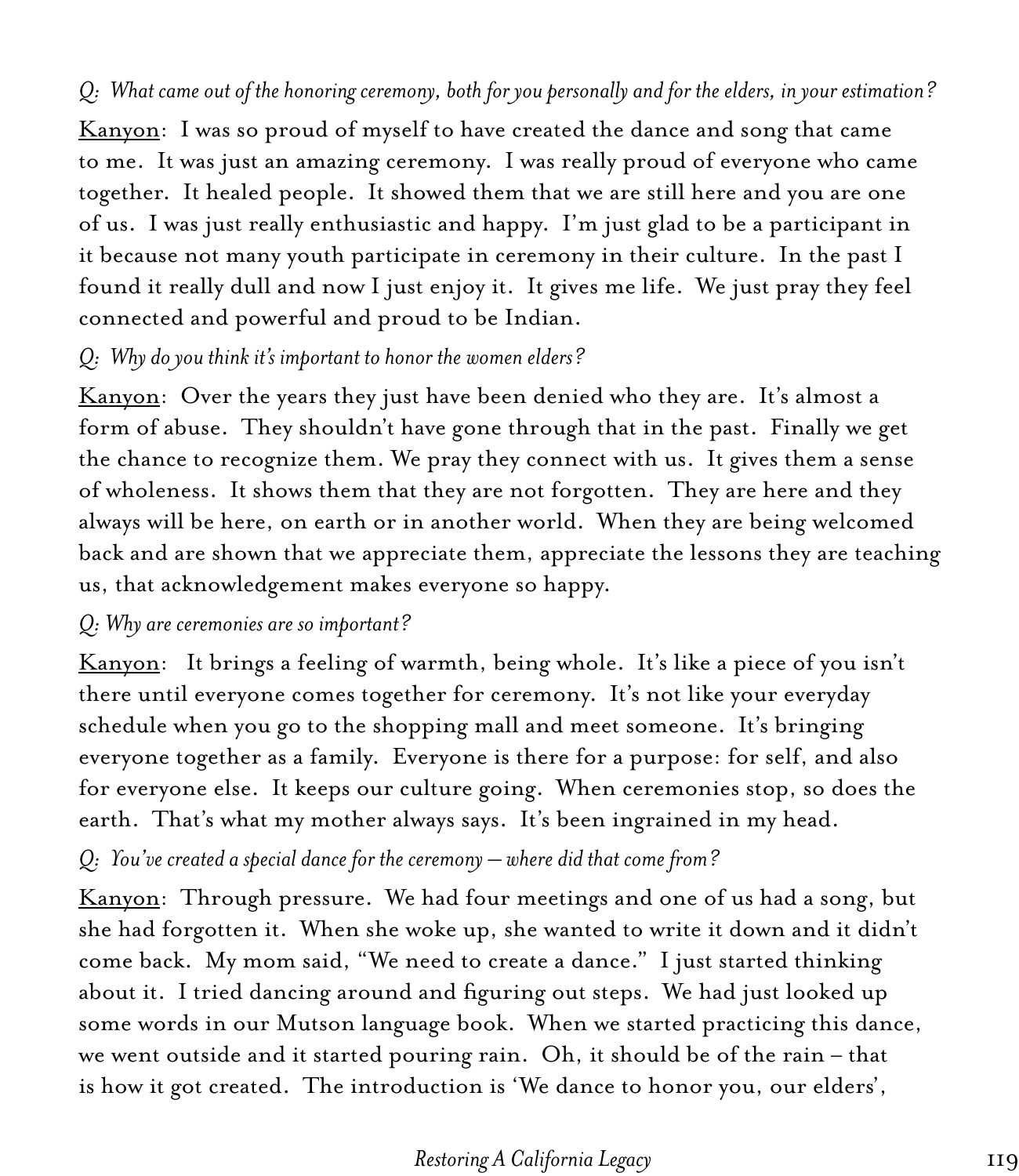but the words translate to 'we dance to you our elderly women'. *'Mak-et tcite makam muknive-sima'* The song is '*Amani, amani, amani, Auye tura'*. *Amani* means rain and *auye* means awaken and *tura* means thunder. That's when we go to the center and wave our clapper sticks. We shake our rattles.

# *Q: What is the significance of the regalia? Why do you put it together the way you did?*

Kanyon: It's important that we create it and put ourselves into it. In the past all our relatives used this regalia and we just want to continue that. Using the regalia keeps us connected. If we just went out there in our normal attire, it would be a little weird. Outside of our skin and hair, we would look less like Indians; it just wouldn't fit. It's like trying to do the honky- tonk without a cowboy hat. That's why we want to put ourselves into our regalia and when we dance it's of us and for them. We need it to continue.

# *Q: What happened to make you more involved in cultural activities?*

Kanyon: When I was really, really young I loved to hang out with my mom and it was always cool to hang out with all the natives. When I started school, I just got caught up with friends and all that extra stuff. I love my friends, but there's just too much drama.

## *Q: What is your vision for the Ohlone in the future?*

Kanyon: I hope to get the name out there. I still know a few people who don't know the term 'Ohlone' or 'Costanoan' and they've been living in California all their lives. I'm like "Hey, we're of this land!" I just see it continuing, bringing everyone together and showing them they belong.

## *Q: What are you currently doing to make that happen?*

Kanyon: I am participating in ceremonies. I am showing people the songs and the ways. I just encourage it as much as possible. I'm open to everybody with open arms. I'm proud.

## *Q: Are you learning the language?*

Kanyon: I'm attempting. I do know the songs and I do know a few words. I couldn't speak like full-on sentences constantly, but I am slowly learning.

*Q: What do you see as your role in the future?*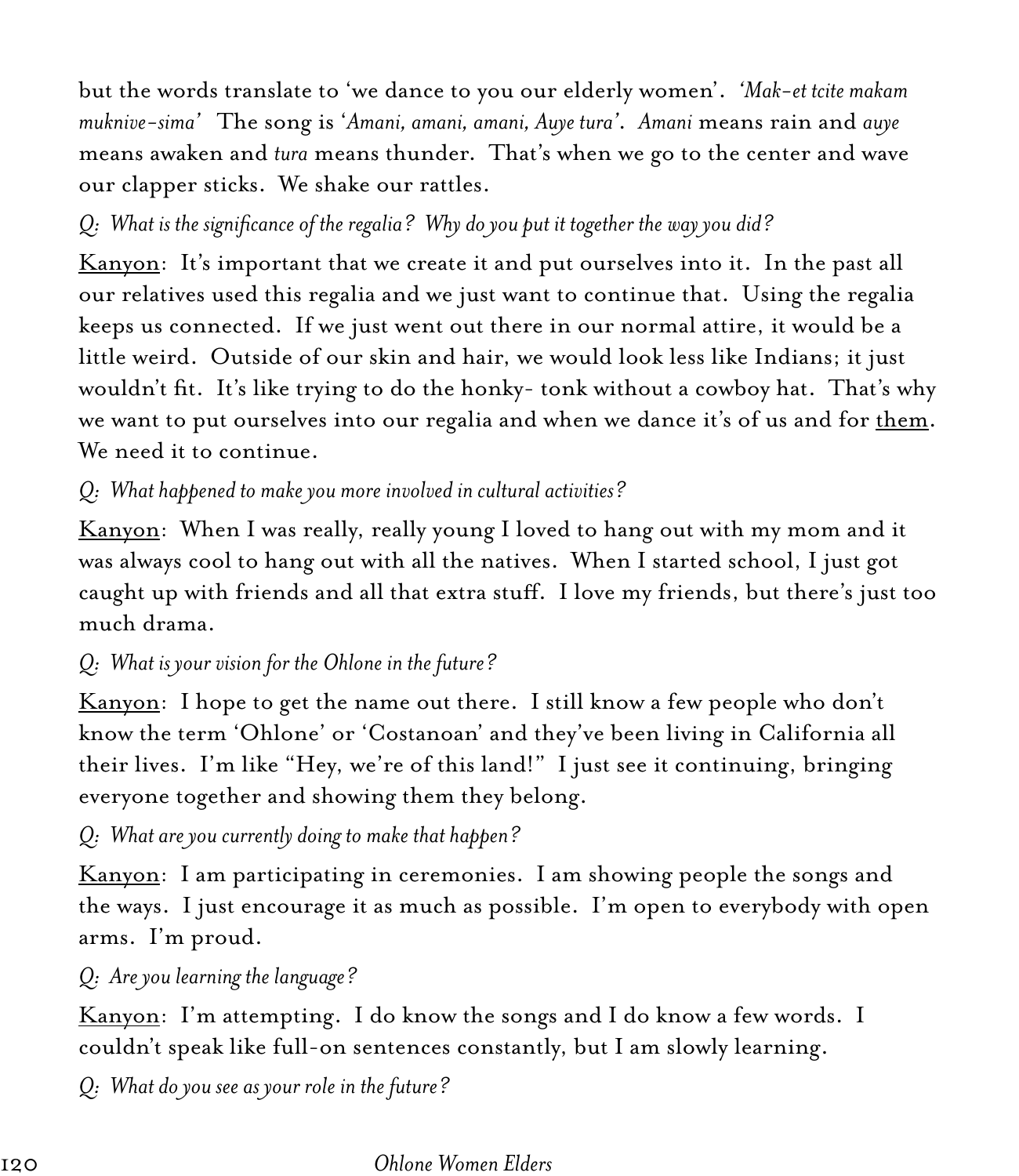Kanyon: I'm just going to be stepping into the spotlight where my mom is. Like not quite so much speaking to the public as much as she does, but I'll continue everything that she does and the understanding and importance of ceremony and the importance of Mother Nature. I'm going to keep the house and never sell it. People need this place. I need this place. I can't go to the Pinnacles and go on the "required" trail that they have. I'm a person that will go on the broad trail, find a ditch and walk there. I can find my way back because I'm so used to living up in the mountains and getting lost and finding my way home. I just love it. There are times when I told Mom, "I'm going to be back at three or somewhere around there." I just run up the hill and disappear for a couple of hours. She never worried about me. I always carried a pocket knife and my dog, or my past dogs, Pooch, Bear, and then Cheyenne and Mishka.

# *Q: What are some of the important things you have learned from the women elders?*

Kanyon: I learned that they have a lot to show us and a lot to teach. A lot of people just see older people as kind of grumpy and aged in time, but they have their stories too. They've lived lives. They've made mistakes and some of them want to show us the mistakes not to make. They've learned from them. They're really amazing.

#### *Q: Do you think there is interest among younger people to learn about the culture?*

Kanyon: I hope there is. I know a few people are striving to understand and learn. I know a few of them are still getting caught up in the 'I'm a teenager and I'm going to be wild, doing the teenage thing', but I do encourage the youth because we are the next generation. I want to get everybody together so we can continue our beliefs, our songs, our traditions, and show everyone that we are still here!